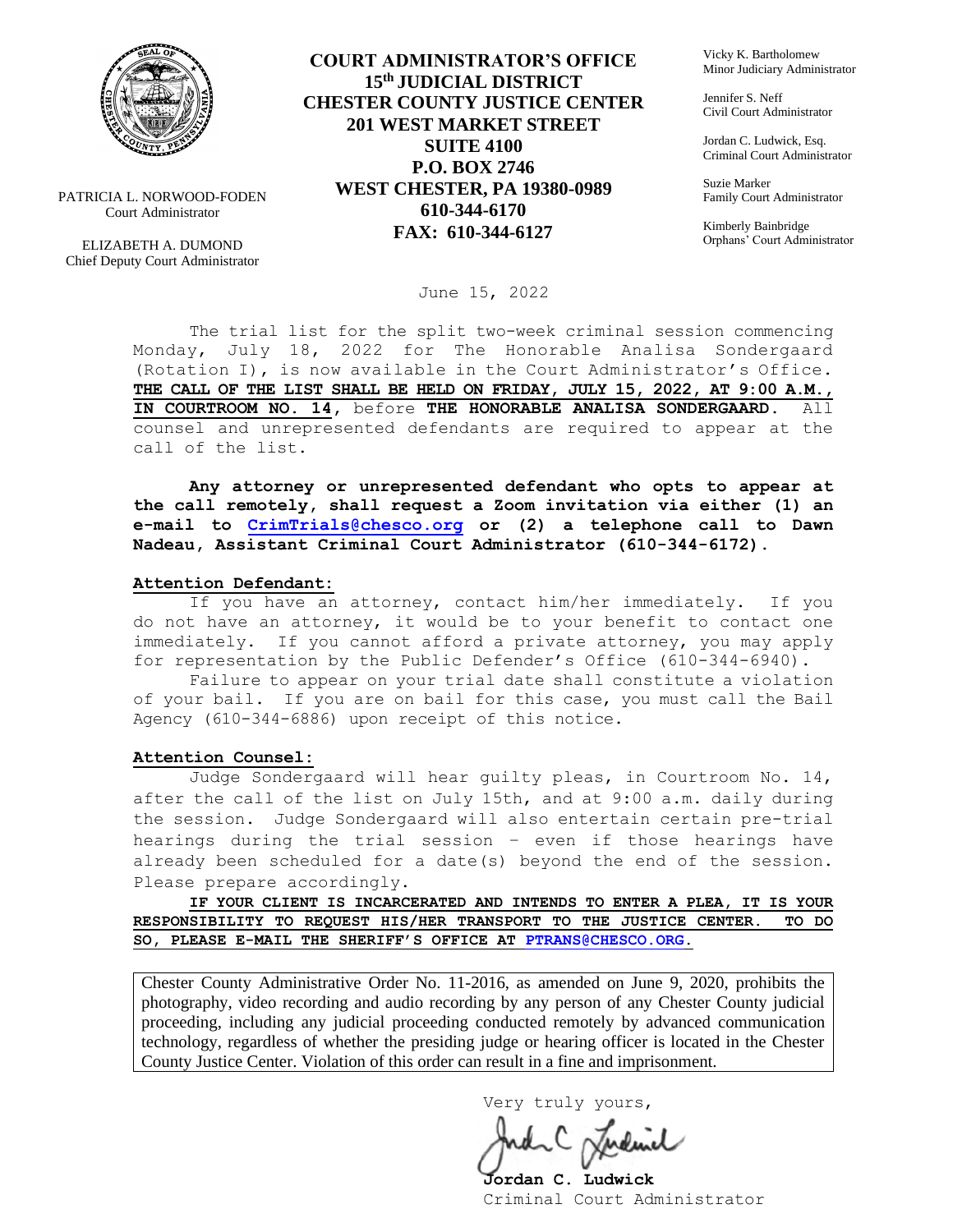| <b>Case No</b> | <b>Defendant Name</b>       | Page           |
|----------------|-----------------------------|----------------|
| 0003561-2021   | Adams, Jacob Michael        | 38             |
| 0001349-2022   | Adkins, Derrick Donnell     | 65             |
| 0001708-2022   | Alvarez, Ivan               | 36             |
| 0001229-2022   | Alvarez, Ronaldo Rojas      | 24             |
| 0000588-2021   | Ames, Jerome P.             | 11             |
| 0001482-2022   | Angelucci, Mark J.          | 73             |
| 0003756-2021   | Arizmendi, Luis             | 44             |
| 0000009-2022   | Arroyo, Eloy                | 36             |
| 0003993-2021   | Austin, Lanasha Ovay        | 30             |
| 0000813-2022   | Baena, Ivan                 | 45             |
| 0002187-2021   | Baldwin, Tricia Marie       | 26             |
| 0000100-2022   | Bennett, Christopher Robert | 56             |
| 0002996-2021   | Bergner, Christopher        | 31             |
| 0003722-2021   | Bergner, Christopher A.     | 31             |
| 0003745-2021   | Bolden, Aaron M.            | 32             |
| 0001868-2022   | Brandon, Sharquan Anthony   | 64             |
| 0003876-2021   | Brickhouse, David Paul      | 48             |
| 0000019-2022   | Broomes, Kylishia Shania    | 33             |
| 0000847-2022   | Brossoit, Michelle          | 51             |
| 0003907-2021   | Brown, Tysheera Laura       | 26             |
| 0000414-2022   | Cain, Joseph Patrick        | 60             |
| 0001712-2022   | Campbell, Michelle L.       | 6              |
| 0001309-2021   | Campbell, Michelle L.       | $\overline{7}$ |
| 0001205-2022   | Cann, Angelique             | 67             |
| 0001151-2022   | Cann, Angelique             | 67             |
| 0001858-2022   | Carter, Jean                | 56             |
| 0000887-2022   | Carter, Justin              | 63             |
| 0002624-2020   | Carter, Paris Elias         | 5              |
| 0002372-2021   | Carter, Paris Elias         | 4              |
| 0003301-2021   | Casciano, Michael Hayes     | 40             |
| 0000801-2022   | Chester, Ronald Ray         | 35             |
| 0001790-2022   | Cheung, Jai Hae Son         | 71             |
| 0001161-2022   | Cheung, Jai Hassan          | 71             |
| 0001174-2022   | Cooper, Javaun N.           | 43             |
| 0003732-2021   | Cooper, Makel Maurice       | 5              |
| 0001040-2022   | Cruz, Daniel                | 70             |
| 0001032-2022   | Cruz, Daniel                | 70             |
| 0000737-2022   | Culclasure, William R. III  | 3              |
| 0000973-2022   | Dalessio, Nicole Vittoria   | 54             |
| 0001882-2022   | Dannunzio, Michael          | 50             |
| 0001250-2022   | Daresta, Frank Paul         | 63             |
| 0000487-2021   | Davidson, Shinai Michelle   | 12             |
| 0003192-2020   | Davis, Darnell              | 5              |
| 0002976-2021   | Davis, Khadija Scharron     | 29             |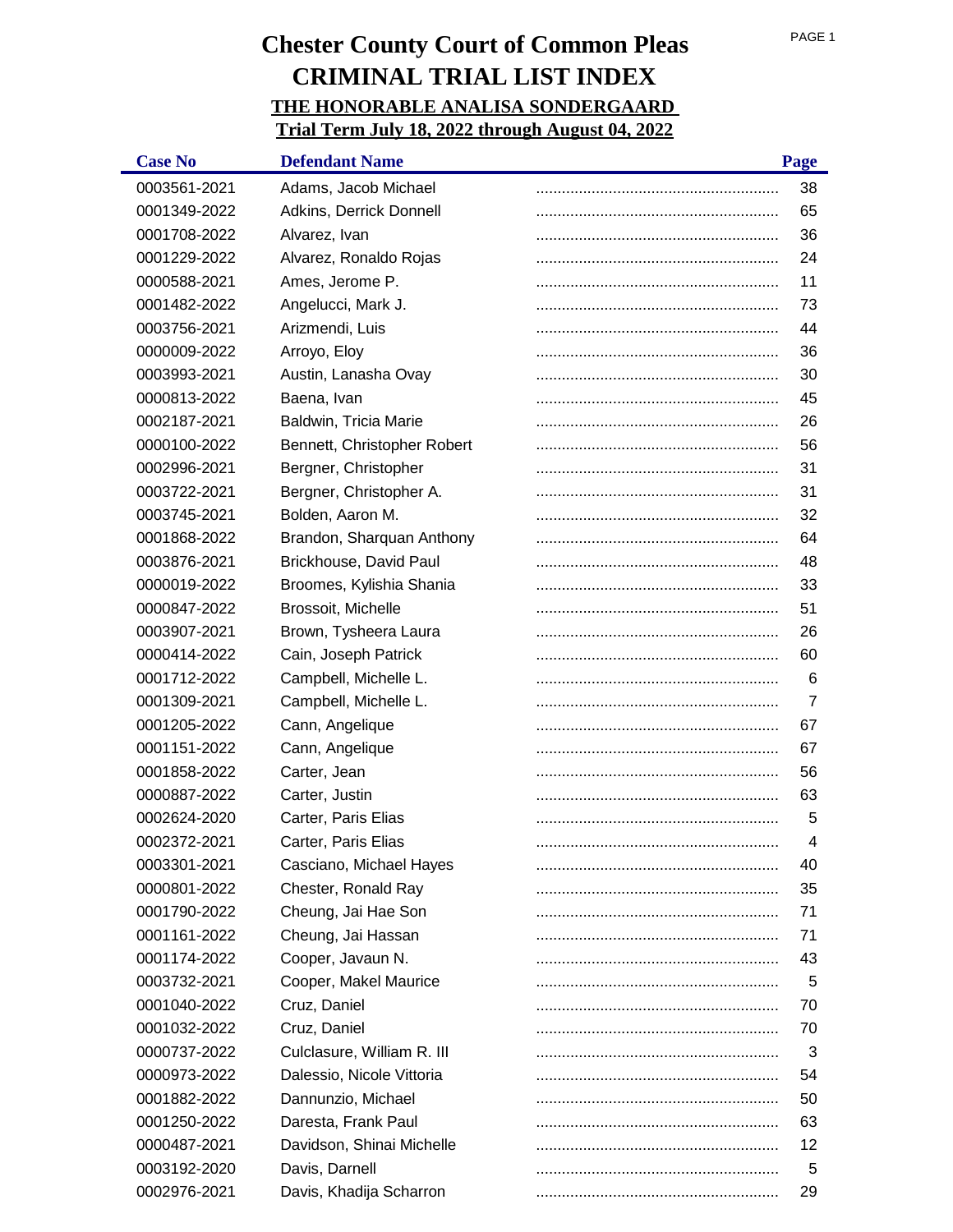| <b>Case No</b> | <b>Defendant Name</b>       | Page           |
|----------------|-----------------------------|----------------|
| 0000380-2022   | Donnelly, Thomas Daniel     | 39             |
| 0001472-2022   | Doran, Kevin Michael        | 58             |
| 0003068-2021   | Dumas, Christopher Jackson  | 30             |
| 0001417-2022   | Espigh, Craig Ryan          | 8              |
| 0000391-2022   | Ewing, Kimberly Nawasa      | 49             |
| 0001697-2021   | Feliciano, Dillon Andrew    | 20             |
| 0001628-2022   | Feliciano, Dillon Andrew    | 20             |
| 0001767-2021   | Feliciano, Dillon Andrew    | 20             |
| 0000769-2022   | Flanagan, Kyle Patrick      | 62             |
| 0000614-2022   | Foster, Peter Yves Jr.      | 37             |
| 0004993-2009   | Fountain, Keiona M.         | -1             |
| 0000593-2022   | Gabriel Reynoso, Marvin     | 64             |
| 0001562-2021   | Gagliardi, Anthony          | 14             |
| 0001393-2021   | Gagliardi, Anthony Justin   | 14             |
| 0000164-2022   | Gannett, Erin Lynn          | 47             |
| 0000667-2022   | Garcia Santiago, David      | 66             |
| 0000958-2022   | Garcia Santiago, David      | 66             |
| 0000714-2022   | Garman, Joshua Matthew      | 61             |
| 0003867-2021   | Gibson-Helm, India Thalia   | 34             |
| 0003865-2021   | Gibson-Helm, India Thalia   | 34             |
| 0002629-2021   | Glassco, Major A. III       | 28             |
| 0000644-2022   | Green, Arkeal Naji          | 60             |
| 0000985-2022   | Grier, Jerome S.            | 69             |
| 0000983-2022   | Grier, Jerome S.            | 68             |
| 0000007-2022   | Griest, Justin              | 41             |
| 0001003-2022   | Gyukity, Dominic Vincent    | 16             |
| 0001277-2022   | Hammond, Wayne W.           | 52             |
| 0001387-2022   | Hanby, Anthony B.           | 72             |
| 0003919-2021   | Handy, Stephen D.           | 35             |
| 0003058-2021   | Hardy, Richard Raymond Sr.  | 21             |
| 0003422-2021   | Hardy, Richard Raymond Sr.  | 21             |
| 0003804-2021   | Harrington, Kristina E.     | 31             |
| 0001845-2022   | Harrison, Austin            | 25             |
| 0001692-2022   | Hernandez, Jaime            | 52             |
| 0003525-2021   | Herrington, Amber Renee     | 43             |
| 0001430-2022   | Herrington, Amber Renee     | 42             |
| 0000679-2022   | Herzog, Megan R.            | 60             |
| 0003332-2021   | Hijar, Jih Jeronimo         | $\overline{2}$ |
| 0003330-2021   | Hijar, Jih Jeronimo         | 1              |
| 0003331-2021   | Hijar, Jih Jeronimo         | $\overline{2}$ |
| 0002954-2021   | Hill, Heath A.              | 33             |
| 0000342-2022   | Irwin, Kevin Michael        | 35             |
| 0002275-2021   | Jacobs, Marquel Christopher | 7              |
| 0000790-2022   | Jacuk, Jeffrey Joseph Sr.   | 42             |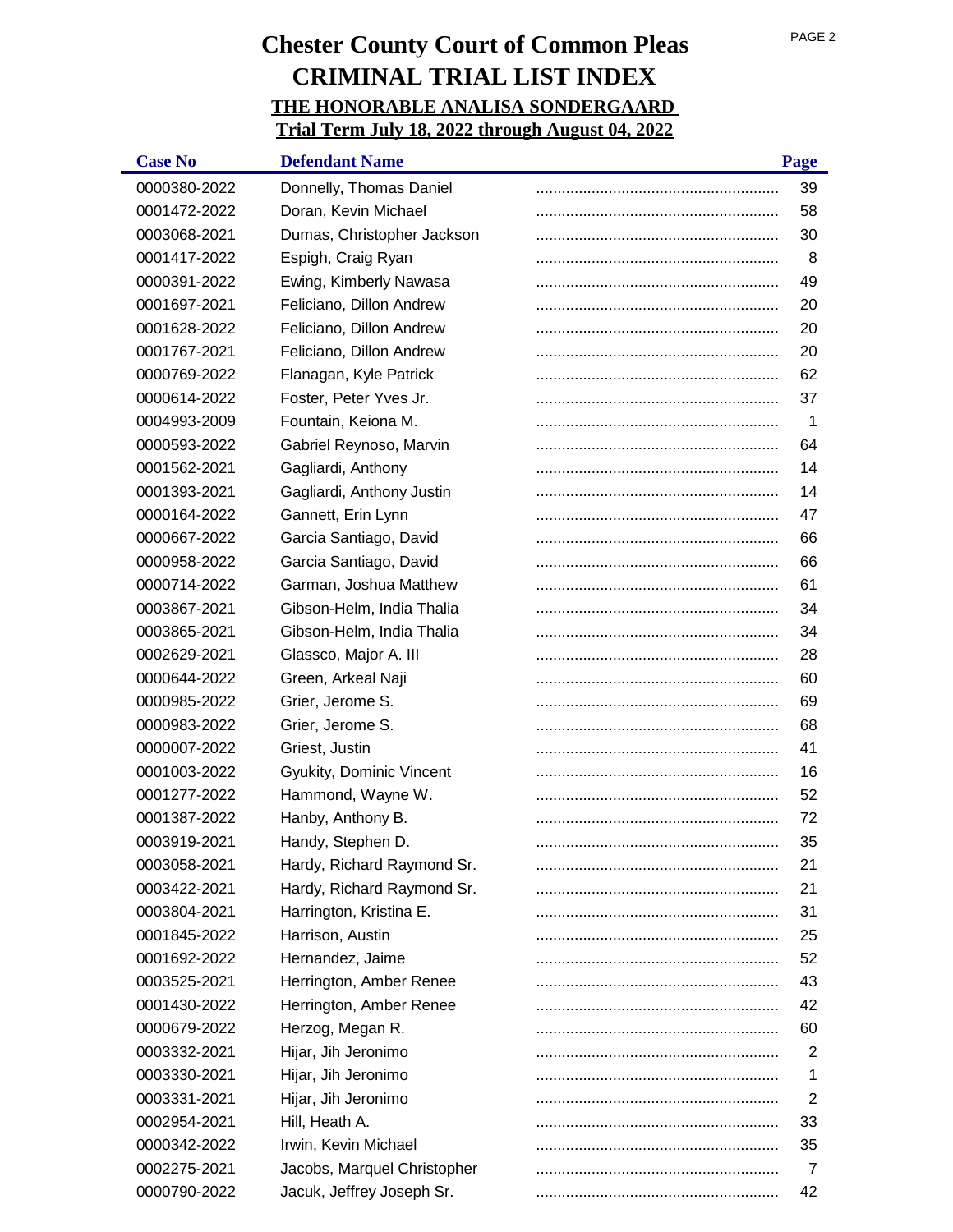| <b>Case No</b> | <b>Defendant Name</b>        | Page |
|----------------|------------------------------|------|
| 0001267-2022   | Jenkins, Khalil Dashon       | 25   |
| 0000406-2022   | Johnson, Lamar Albert        | 22   |
| 0001128-2022   | Keene, Robert E.             | 49   |
| 0001501-2022   | Keesey, Kevin A.             | 74   |
| 0001336-2022   | Keough, John Huntsman II     | 61   |
| 0003659-2020   | Kindl, Samuel Louis          | 8    |
| 0000629-2022   | Laines, Eladio               | 63   |
| 0001301-2022   | Lamb-Towles, Latifah Amina   | 72   |
| 0002590-2021   | Lankford, Carston N.         | 30   |
| 0000824-2022   | Lara Milan, Juan L.          | 51   |
| 0000491-2021   | Larkin, Michael              | 11   |
| 0000875-2022   | Lauer, Randall Edward        | 70   |
| 0000691-2022   | Lenhart, Charles             | 25   |
| 0001019-2022   | Leon-Ramirez, Ariel H.       | 55   |
| 0000119-2022   | Lewis, Quaadire Dontae       | 46   |
| 0000937-2022   | Li, Yuen Ting                | 40   |
| 0001376-2022   | Lombardi, Michael R.         | 56   |
| 0002733-2021   | Love, William P.             | 28   |
| 0001147-2022   | Love, William Paul           | 27   |
| 0000184-2022   | Lowe, Nathan Scott           | 46   |
| 0000603-2022   | Madagan, Ellis Andrew        | 50   |
| 0000483-2022   | Maddela, Antonio Stephon     | 54   |
| 0001109-2022   | Madu, Jesse Eyinna           | 13   |
| 0000879-2021   | Madu, Jesse Eyinna           | 14   |
| 0000758-2022   | Maillie, Kenneth M.          | 62   |
| 0001896-2021   | Marcoux, Brandon C.          | 24   |
| 0003485-2021   | Marcoux, Brandon C.          | 24   |
| 0001038-2022   | Marcoux, Brandon Christopher | 23   |
| 0000967-2022   | Marcoux, Brandon Christopher | 23   |
| 0003247-2021   | Marcoux, Brandon Christopher | 24   |
| 0001591-2022   | McCullough, James Mic        | 65   |
| 0000224-2022   | McFarland, David             | 16   |
| 0002829-2019   | McKinney, William David      | 2    |
| 0000729-2021   | Messner, Melissa A.          | 6    |
| 0000439-2022   | Messner, Melissa Ann         | 6    |
| 0003833-2021   | Metz, Albert Francis         | 37   |
| 0001836-2022   | Milton, Chacarta N.          | 17   |
| 0003721-2021   | Mooney, Maureen              | 37   |
| 0003319-2020   | Moore, Joseph                | 4    |
| 0003465-2020   | Moore, Joseph Anthony        | 3    |
| 0003034-2021   | Morales, Luis Alfonso        | 33   |
| 0003805-2021   | Nestor, Thomas William       | 41   |
| 0003352-2021   | Nichols, John Gregory        | 15   |
| 0001399-2022   | Nieto Mondragon, Elizabeth   | 69   |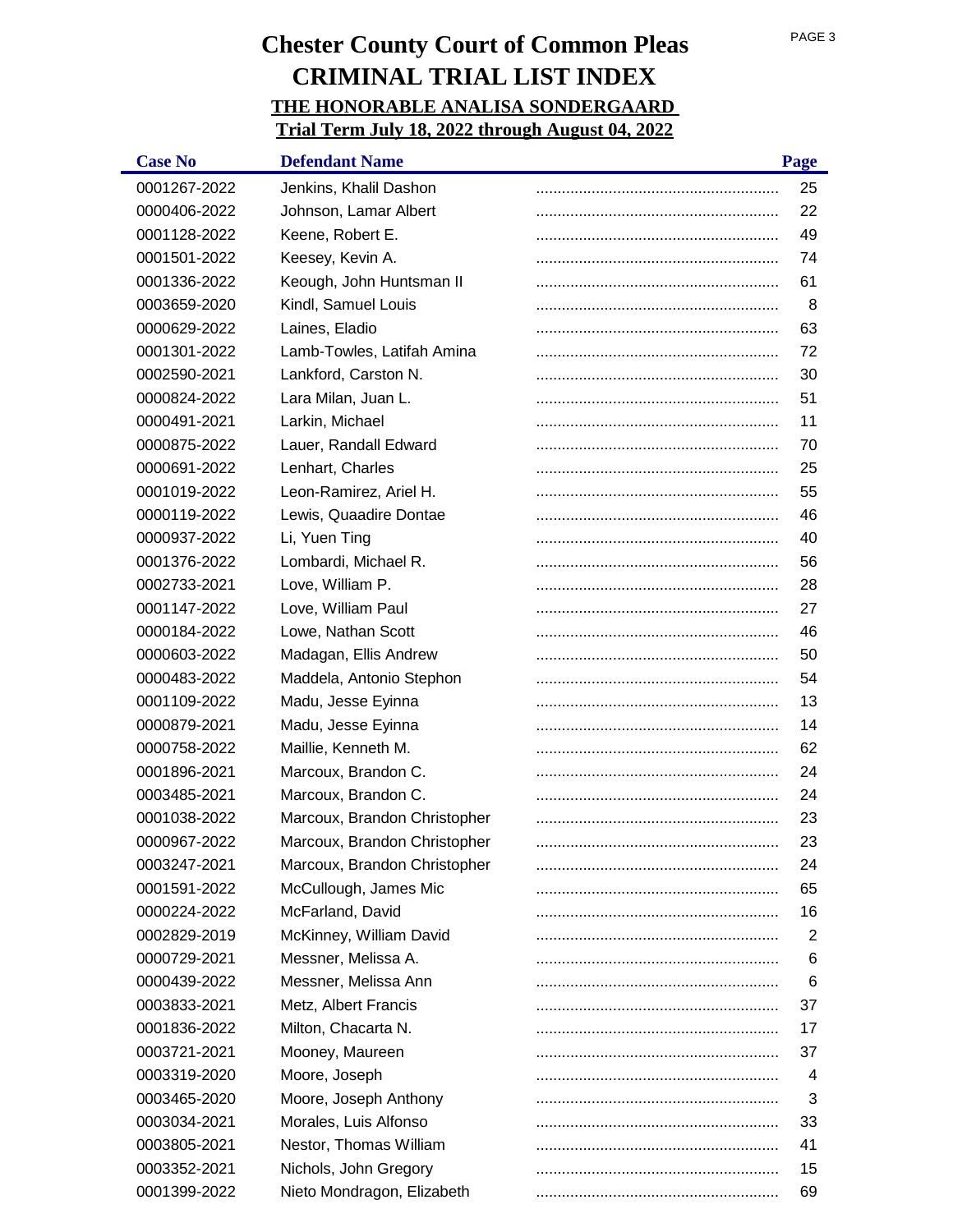| <b>Case No</b> | <b>Defendant Name</b>        | Page |
|----------------|------------------------------|------|
| 0003983-2021   | Pajrowski, James Peters      | 38   |
| 0000451-2022   | Pendyck, Mark Edward         | 40   |
| 0003776-2021   | Persell, Todd Curtis Sr.     | 47   |
| 0000626-2022   | Pethtel, Kevin Lynn          | 66   |
| 0003140-2021   | Popoca, Claudio Sergio       | 26   |
| 0000520-2022   | Potter, Twylla               | 53   |
| 0000039-2022   | Potter, Twylla Rose          | 53   |
| 0001996-2021   | Prager, Richard John         | 17   |
| 0000353-2022   | Pressley, Alvin Raheem       | 50   |
| 0000838-2022   | Radcliffe, Devon             | 32   |
| 0000837-2022   | Radcliffe, Devon             | 32   |
| 0000320-2022   | Ramirezvasquez, Rolando      | 54   |
| 0003024-2021   | Reich, Seth Jason            | 27   |
| 0003338-2021   | Reich, Seth Jason            | 27   |
| 0000995-2022   | Reyes, Ivan Alvarez          | 36   |
| 0001492-2022   | Reynoso Vasquez, Abelino     | 67   |
| 0000903-2021   | Richardson, Demetrie A.      | 9    |
| 0001363-2022   | Roberts, Mary Ellen          | 73   |
| 0001726-2022   | Root, Taylor Francis         | 10   |
| 0000531-2022   | Rumsey, David Arthur         | 59   |
| 0000591-2022   | Rumsey, David Artur          | 58   |
| 0001290-2022   | Russell, Robert Jay          | 69   |
| 0003197-2021   | Russell, Scott Patrick Jr.   | 4    |
| 0001183-2022   | Salomon-Dominguez, Bernabe   | 52   |
| 0000493-2022   | Santiago, Miguel Angel       | 44   |
| 0001438-2022   | Sherman, Edward C.           | 73   |
| 0001606-2021   | Singh, Richard               | 10   |
| 0001605-2021   | Singh, Richard               | 9    |
| 0001607-2021   | Singh, Richard               | 9    |
| 0003963-2021   | Slider, Brandan M.           | 51   |
| 0002175-2021   | Sloat, Jeffrey John          | 22   |
| 0001068-2022   | Smith, Tymire Isaac          | 57   |
| 0001240-2022   | Soberal, Jason A.            | 46   |
| 0001017-2021   | Sohoski, Trevor              | 15   |
| 0001930-2021   | Sohoski, Trevor              | 15   |
| 0001577-2022   | Stanton, Hakeem Reynolds     | 45   |
| 0001533-2022   | Stockman, Andre Lamar Jr.    | 18   |
| 0001313-2022   | Stout, Tyler Marcus          | 39   |
| 0001314-2022   | Stout, Tyler Marcus          | 39   |
| 0000896-2022   | Sturgill, William Birren Jr. | 38   |
| 0001957-2021   | Sweigart, Amy                | 11   |
| 0000371-2022   | Tackney, Maura               | 55   |
| 0000074-2022   | Tapia Mercado, Juan Able     | 34   |
| 0002255-2021   |                              | 22   |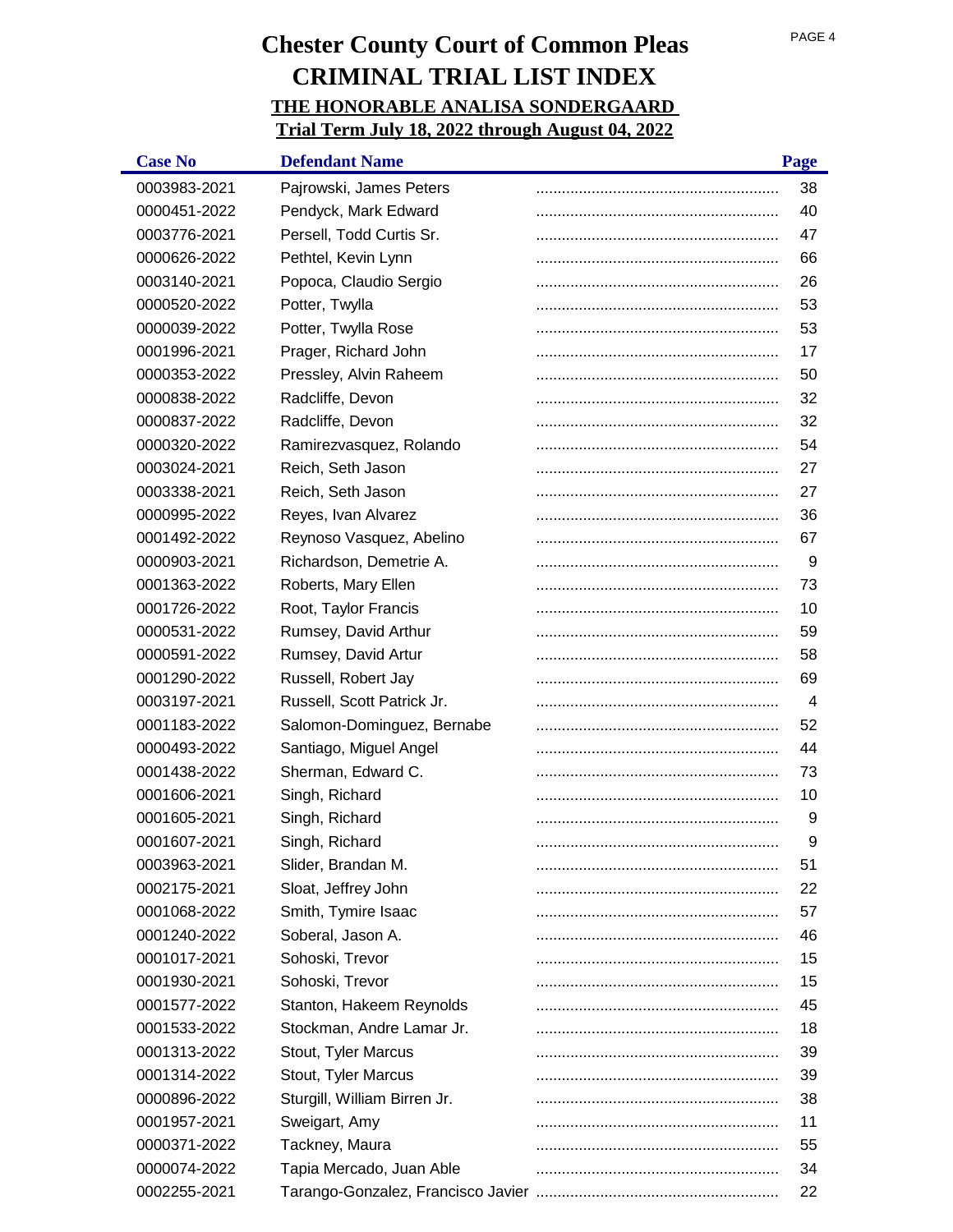| <b>Case No</b>             | <b>Defendant Name</b>     | Page |
|----------------------------|---------------------------|------|
| 0001554-2022               | Taylor, Christopher S.    | 72   |
| 0001207-2022               | Taylor, Shannon Melissa   | 70   |
| 0002497-2021               | Taylor, Shawn David       | 21   |
| 0002018-2021               | Tharpe, Dandre Xavier     | 23   |
| 0000021-2022               | Thompson, Thyshawn Nanje  | 19   |
| 0000682-2022               | Thompson, Thy-Shawn Nanje | 18   |
| 0002364-2021               | Thompson, Thy-Shawn Nanje | 19   |
| 0003630-2021               | Trznadel, Jason Allen     | 45   |
| 0001734-2022               | Valdez Tellez, Gissel     | 61   |
| 0001058-2022               | Valdez-Orozco, Alberto    | 55   |
| 0000576-2021               | Verbonitz, Michael        | 3    |
| 0000313-2021               | Washington, Robert        | 8    |
| 0003121-2021               | Wells, Gregory J.         | 29   |
| 0002352-2021               | Welsh, Christina Lynne    | 12   |
| 0002230-2021               | Welsh, Christina Lynne    | 13   |
| 0001061-2022               | Welsh, Christina Lynne    | 12   |
| 0001701-2022               | Wilczynski, Jacob Charles | 68   |
| 0003943-2021               | Williams, Larry Lamount   | 48   |
| 0001103-2022               | Williams, Wyatt           | 68   |
| 0000565-2022               | Willingham, Reginald Troy | 57   |
| 0001327-2022               | Wright, Michael Darrel    | 53   |
| 0001079-2022               | Zavala Guerrero, Raudaih  | 62   |
| <b>Total Count:</b><br>198 |                           |      |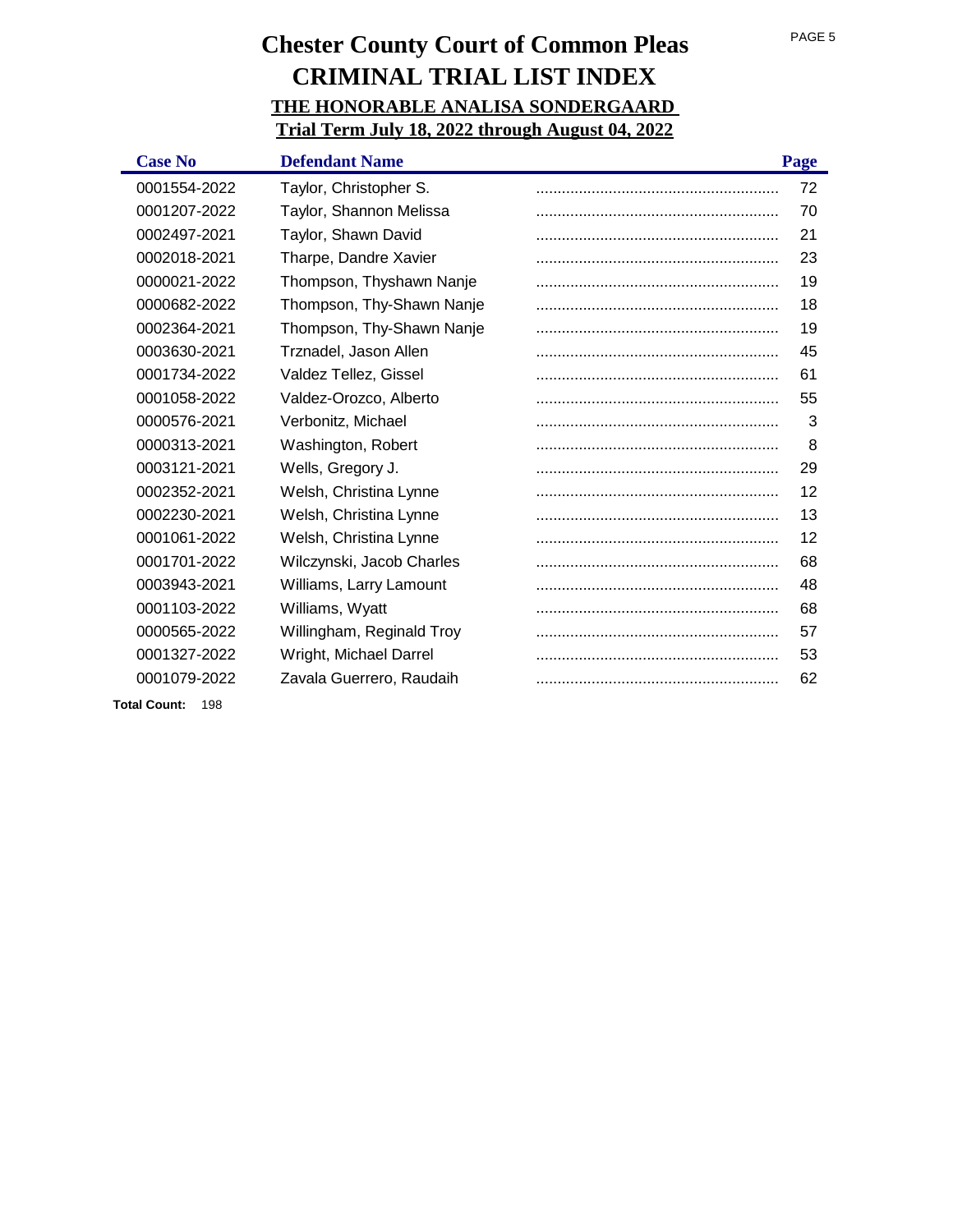**Trial Term July 18, 2022 through August 04, 2022**

#### **THE HONORABLE ANALISA SONDERGAARD**

### **Courtroom 14 Monday, July 18, 2022 CHARGE** 1 **CP-15-CR-0004993-2009** Continuance: **Fountain, Keiona M.** DEFENSE: Bellwoar, Thomas Gerald Jr. Complaint Date: 9/25/2009 DA: Starling, Leslie Joy PSP - Avondale **TRIAL DATE: 7/18/2022** Pha, Pao H. 1 Theft By Unlaw Taking-Movable Prop 2 Forgery - Alter Writing 3 Forgery - Unauthorized Act In Writing 4 Forgery - Alter Writing 5 Forgery - Alter Writing 6 Forgery - Alter Writing 7 Forgery - Unauthorized Act In Writing 8 Forgery - Unauthorized Act In Writing 9 Forgery - Unauthorized Act In Writing **CP-15-CR-0003330-2021** 2 Continuance: **Hijar, Jih Jeronimo** DEFENSE: Holland, Chelsea Lynn Complaint Date: 2/5/2019 DA: Edelman, Lori Heather PSP - Embreeville **TRIAL DATE: 7/18/2022** Foster, Wesley P.

- 1 Retaliation Against Witness or Victim
- 2 Intim Wit/Vic ABS Fr Lgl Pro
- 3 Terroristic Threats W/ Int To Terrorize Another
- 4 Stalking Repeatedly Comm. To Cause Fear
- 5 Harassment Comm. Repeatedly in Another Manner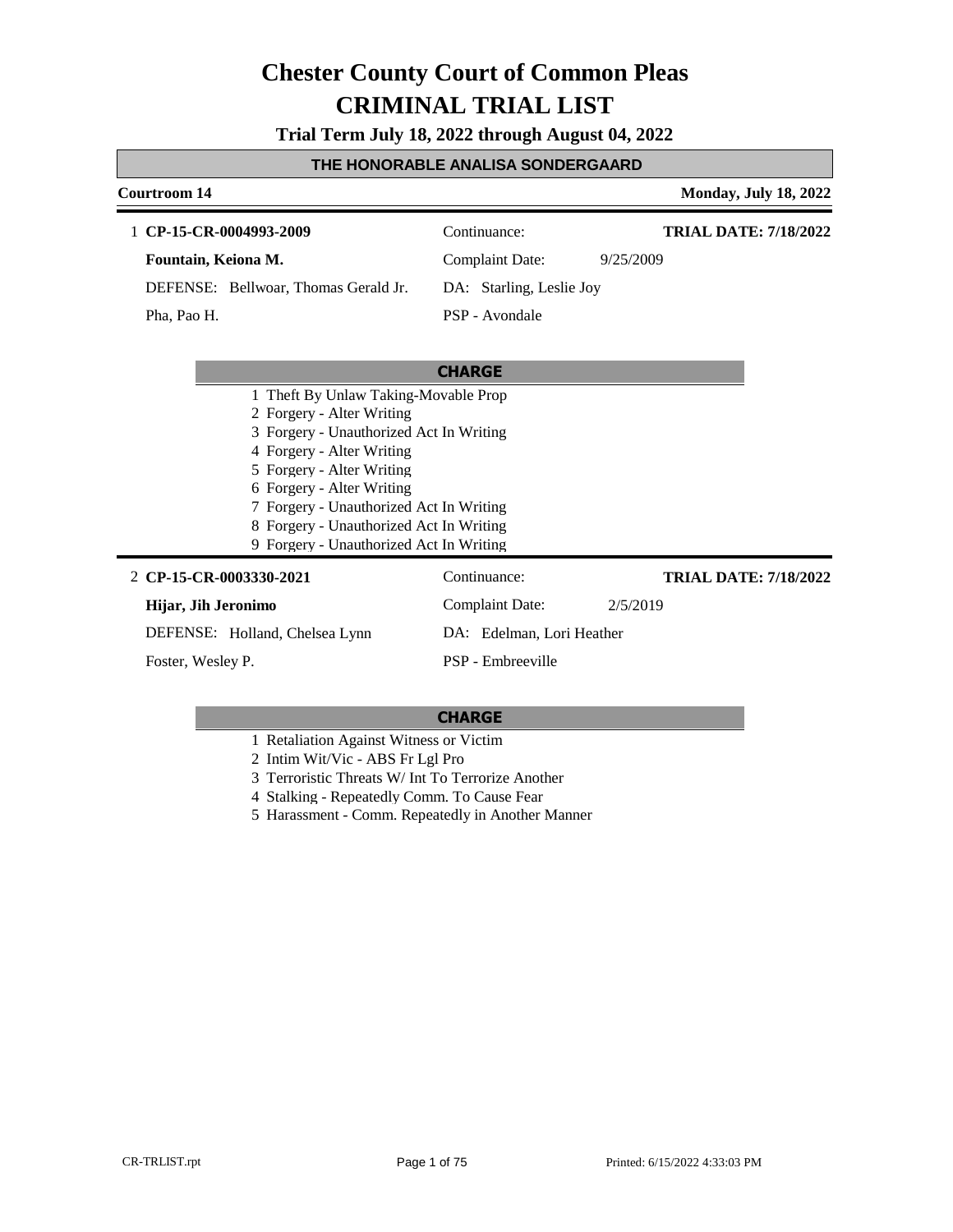**Trial Term July 18, 2022 through August 04, 2022**

#### **THE HONORABLE ANALISA SONDERGAARD**

### **Courtroom 14 Monday, July 18, 2022 CHARGE CP-15-CR-0003331-2021** 2 Continuance: **Hijar, Jih Jeronimo** DEFENSE: Holland, Chelsea Lynn Complaint Date: 11/30/2018 DA: Edelman, Lori Heather PSP - Embreeville **TRIAL DATE: 7/18/2022** Foster, Wesley P. 1 Burglary - Not Adapted for Overnight Accommodation, No 2 Terroristic Threats W/ Int To Terrorize Another 3 Terroristic Threats W/ Int To Terrorize Another 4 Theft By Unlaw Taking-Movable Prop 5 Theft By Unlaw Taking-Movable Prop 6 Poss Instrument Of Crime W/Int 7 Simple Assault 8 Simple Assault 9 Recklessly Endangering Another Person 10 Recklessly Endangering Another Person **CP-15-CR-0003332-2021 TRIAL DATE: 7/18/2022** 2 CP-15-CR-0003332-2021 Continuance:

| 2 CP-15-CR-0003332-2021        | Continuance:              | <b>TRIAL DATE: 7/18/2022</b> |
|--------------------------------|---------------------------|------------------------------|
| Hijar, Jih Jeronimo            | Complaint Date:           | 11/27/2018                   |
| DEFENSE: Holland, Chelsea Lynn | DA: Edelman, Lori Heather |                              |
| Victor, Anthony W.             | PSP - Embreeville         |                              |

|                                                                                                            | <b>CHARGE</b>             |                              |  |
|------------------------------------------------------------------------------------------------------------|---------------------------|------------------------------|--|
| 1 Terroristic Threats W/ Int To Terrorize Another<br>2 Harassment - Comm. Lewd, Threatening, Etc. Language |                           |                              |  |
| 3 CP-15-CR-0002829-2019                                                                                    | Continuance:              | <b>TRIAL DATE: 7/18/2022</b> |  |
| <b>McKinney, William David</b>                                                                             | Complaint Date:           | 5/22/2019                    |  |
| <b>DEFENSE:</b>                                                                                            | DA: Edelman, Lori Heather |                              |  |
| Foster, Wesley P.                                                                                          | PSP - Embreeville         |                              |  |

- 1 Theft By Unlaw Taking-Movable Prop
- 2 Conspiracy Theft By Unlaw Taking-Movable Prop
- 3 Person Not To Possess Use Etc. Firearms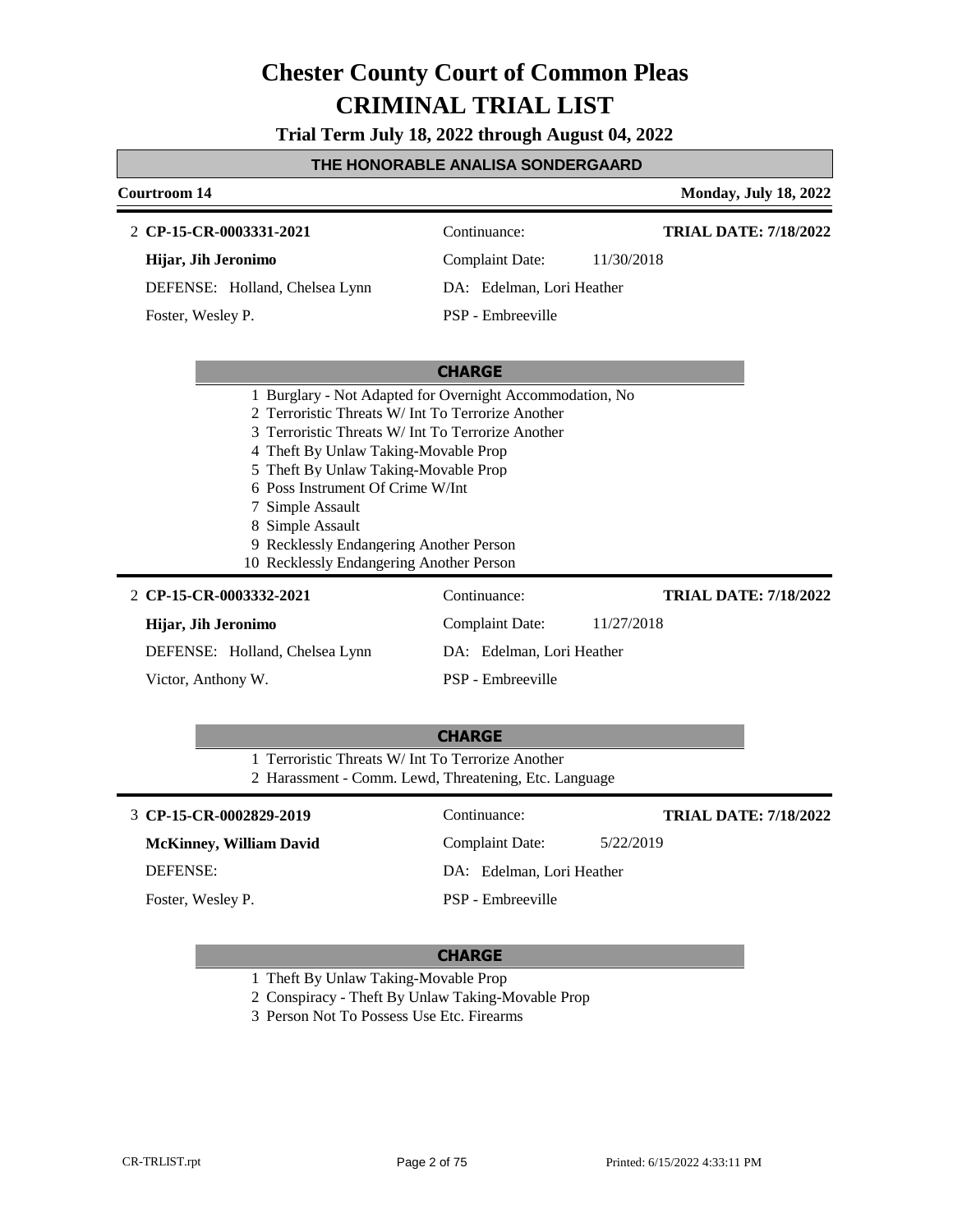**Trial Term July 18, 2022 through August 04, 2022**

#### **THE HONORABLE ANALISA SONDERGAARD**

#### **Courtroom 14 Monday, July 18, 2022 CP-15-CR-0000576-2021** 4 Continuance: **Verbonitz, Michael** DEFENSE: Greenblatt, Ronald Complaint Date: 6/7/2019 DA: Goggin, Robert St Leger IV E Brandywine Twp Police Dept **TRIAL DATE: 7/18/2022** Miller, Danny

#### **CHARGE**

- 1 DUI: Gen Imp/Inc of Driving Safely 1st Off
- 2 Dr Unregist Veh
- 3 Oper Veh W/O Req'd Financ Resp
- 4 Fail To Carry Regist
- 5 Allow Illegal Use Of Plate/Card
- 6 Drg Lic Sus/Rev Purs to Sec 3802/1547B1
- 7 Operat Veh W/O Valid Inspect
- 8 DUI: Highest Rte of Alc (BAC .16+) 1st Off

#### **CP-15-CR-0000737-2022** 5 Continuance:

**Culclasure, William R. III**

DEFENSE: Black, Sarah Beth

Regan, Jonathan R.

DA: Goggin, Robert St Leger IV Caln Twp Police Dept

Complaint Date: 9/25/2019

#### **CHARGE**

- 1 Theft By Unlaw Taking-Movable Prop
- 2 Receiving Stolen Property
- 3 Retail Theft-Take Mdse

**CP-15-CR-0003465-2020** 6 Continuance:

**Moore, Joseph Anthony**

DEFENSE:

Schiltz, Kyle G.

Complaint Date: 10/26/2020 DA: Goggin, Robert St Leger IV PSP - Avondale

#### **CHARGE**

- 1 Marijuana-Small Amt Personal Use
- 2 DUI: Controlled Substance Schedule I 2nd Offense
- 2 DUI: Controlled Substance Schedule 1 1st Offense
- 3 DUI: Controlled Substance Metabolite 1st Offense
- 4 DUI: Controlled Substance Impaired Ability 1st Offense
- 5 Driv While Oper Priv Susp Or Revoked
- 6 Exceed 55 MPH In Other Loc By 21 MPH
- 7 Careless Driving
- 8 DUI: Controlled Substance Schedule 1 1st Offense

**TRIAL DATE: 7/18/2022**

**TRIAL DATE: 7/18/2022**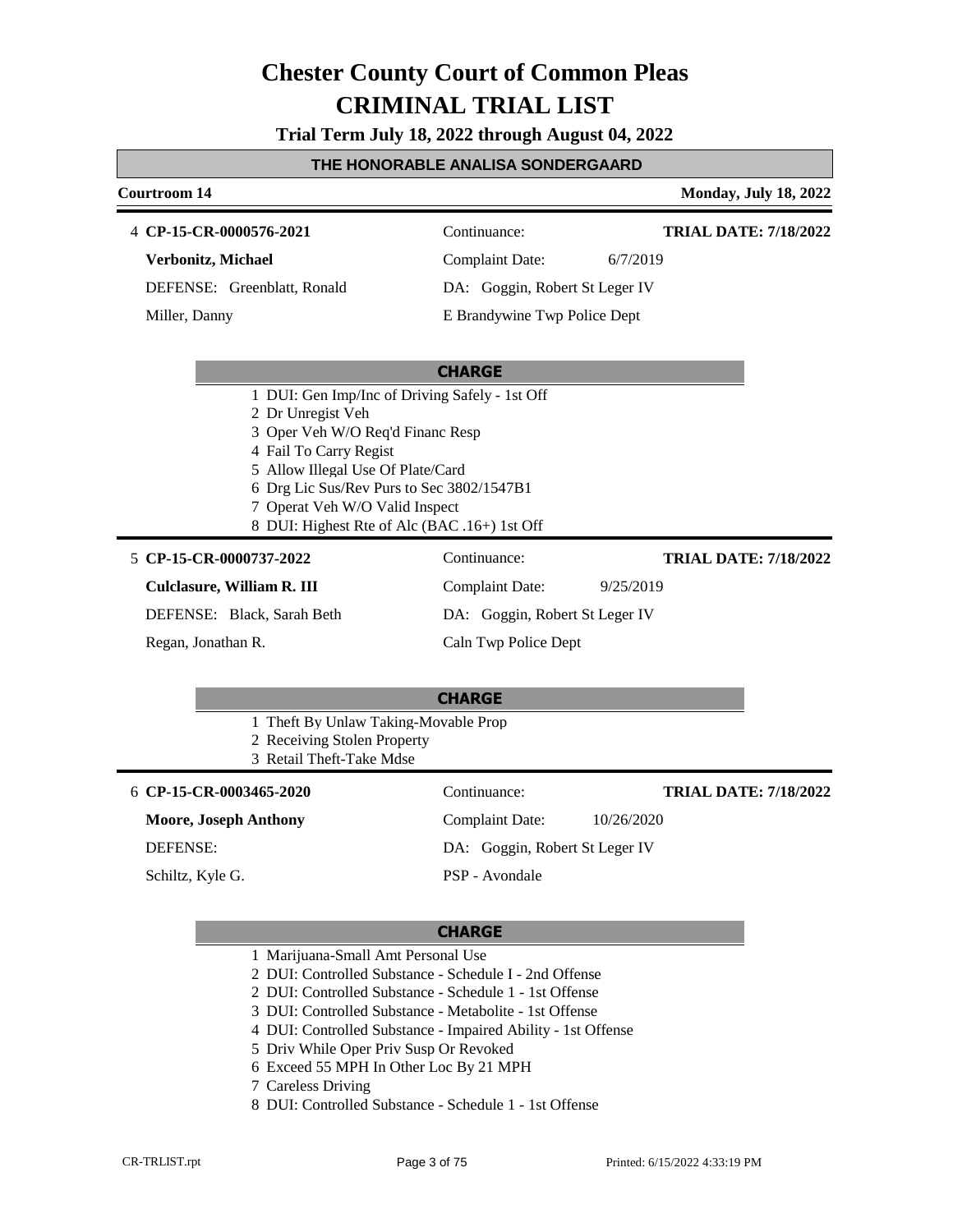**Trial Term July 18, 2022 through August 04, 2022**

## **THE HONORABLE ANALISA SONDERGAARD**

| <b>Monday, July 18, 2022</b> |
|------------------------------|
| <b>TRIAL DATE: 7/18/2022</b> |
|                              |
|                              |
|                              |
|                              |
|                              |
|                              |
|                              |
| <b>TRIAL DATE: 7/18/2022</b> |
|                              |
|                              |
|                              |
|                              |
|                              |
|                              |
|                              |
|                              |
|                              |
|                              |
|                              |
|                              |
| <b>TRIAL DATE: 7/18/2022</b> |
|                              |
|                              |
|                              |
|                              |

## **CHARGE**

- 1 Firearms Not To Be Carried W/O License
- 2 Recklessly Endangering Another Person

Г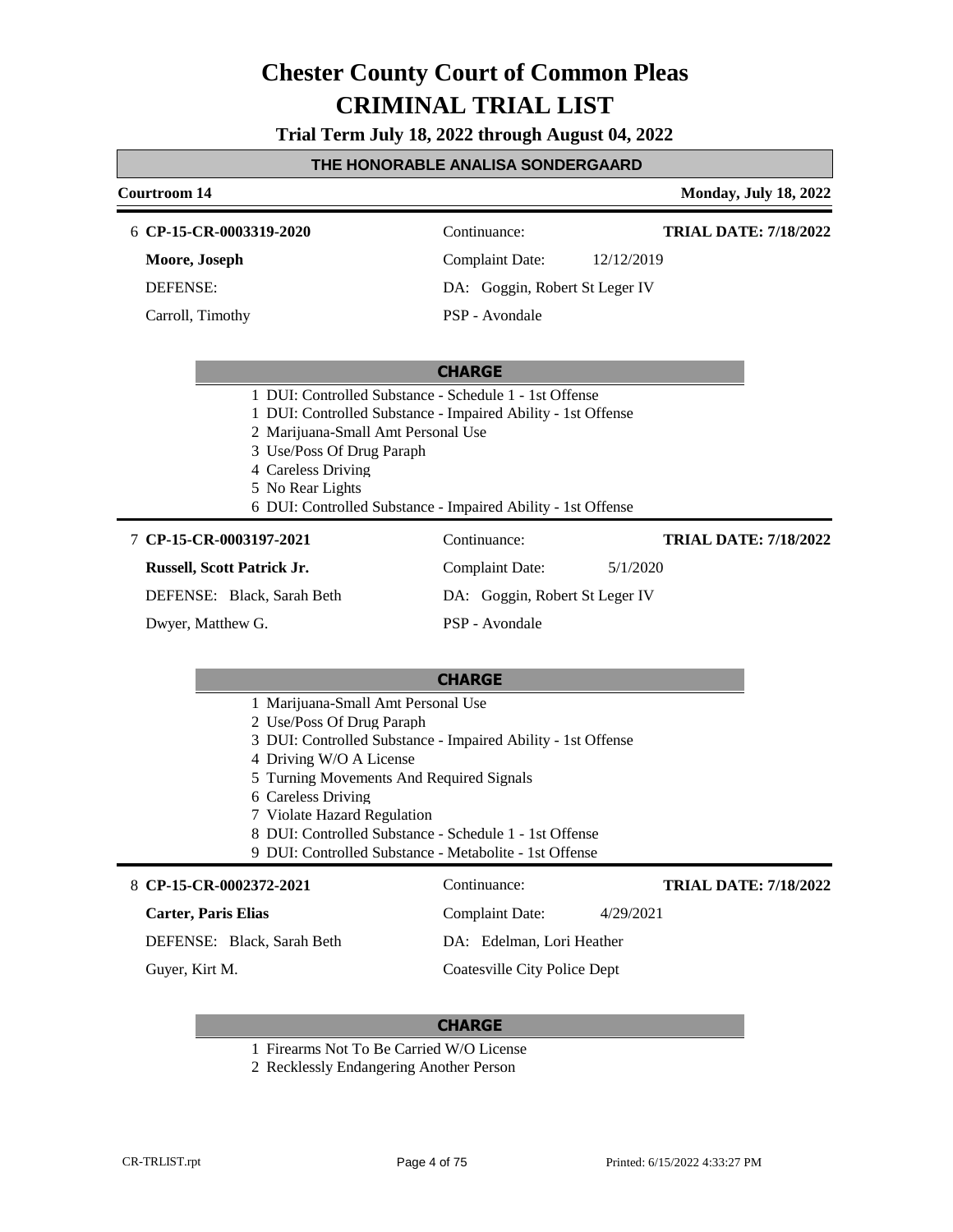**Trial Term July 18, 2022 through August 04, 2022**

#### **THE HONORABLE ANALISA SONDERGAARD**

#### **Courtroom 14 Monday, July 18, 2022**

#### **CP-15-CR-0002624-2020** 8 Continuance:

**Carter, Paris Elias**

DEFENSE: Black, Sarah Beth

Vanhart, Kyle T.

Complaint Date: 7/17/2020

**TRIAL DATE: 7/18/2022**

DA: Edelman, Lori Heather PSP - Embreeville

#### **CHARGE**

- 1 Manufacture, Delivery, or Possession With Intent to Manufa
- 2 Int Poss Contr Subst By Per Not Reg
- 3 Use/Poss Of Drug Paraph
- 4 DUI: Controlled Substance Impaired Ability 1st Offense
- 5 Driv While Oper Priv Susp Or Revoked
- 6 Exceed 55 MPH In Other Loc By 26 MPH

#### **CP-15-CR-0003192-2020** 9 Continuance:

**Davis, Darnell**

DEFENSE:

Burghart, Peter M.

Complaint Date: 8/27/2020

**TRIAL DATE: 7/18/2022**

- DA: Thurstlic O'Neill, Michelle Lynn
- PSP King Of Prussia Turnpike

#### **CHARGE**

- 1 Manufacture, Delivery, or Possession With Intent to Manufa
- 2 Int Poss Contr Subst By Per Not Reg
- 3 Use/Poss Of Drug Paraph
- 4 Obedience to Traffic-Control Devices

| 10 CP-15-CR-0003732-2021     | Continuance:                   | <b>TRIAL DATE: 7/18/2022</b> |
|------------------------------|--------------------------------|------------------------------|
| <b>Cooper, Makel Maurice</b> | Complaint Date:                | 9/2/2020                     |
| DEFENSE:                     | DA: Goggin, Robert St Leger IV |                              |
| Malantonio, Mark A.          | PSP - Embreeville              |                              |
|                              |                                |                              |

- 1 Marijuana-Small Amt Personal Use
- 2 Use/Poss Of Drug Paraph
- 3 DUI: Controlled Substance Schedule 1 1st Offense
- 4 DUI: Controlled Substance Metabolite 1st Offense
- 5 DUI: Controlled Substance Impaired Ability 1st Offense
- 6 Careless Driving
- 7 No Rear Lights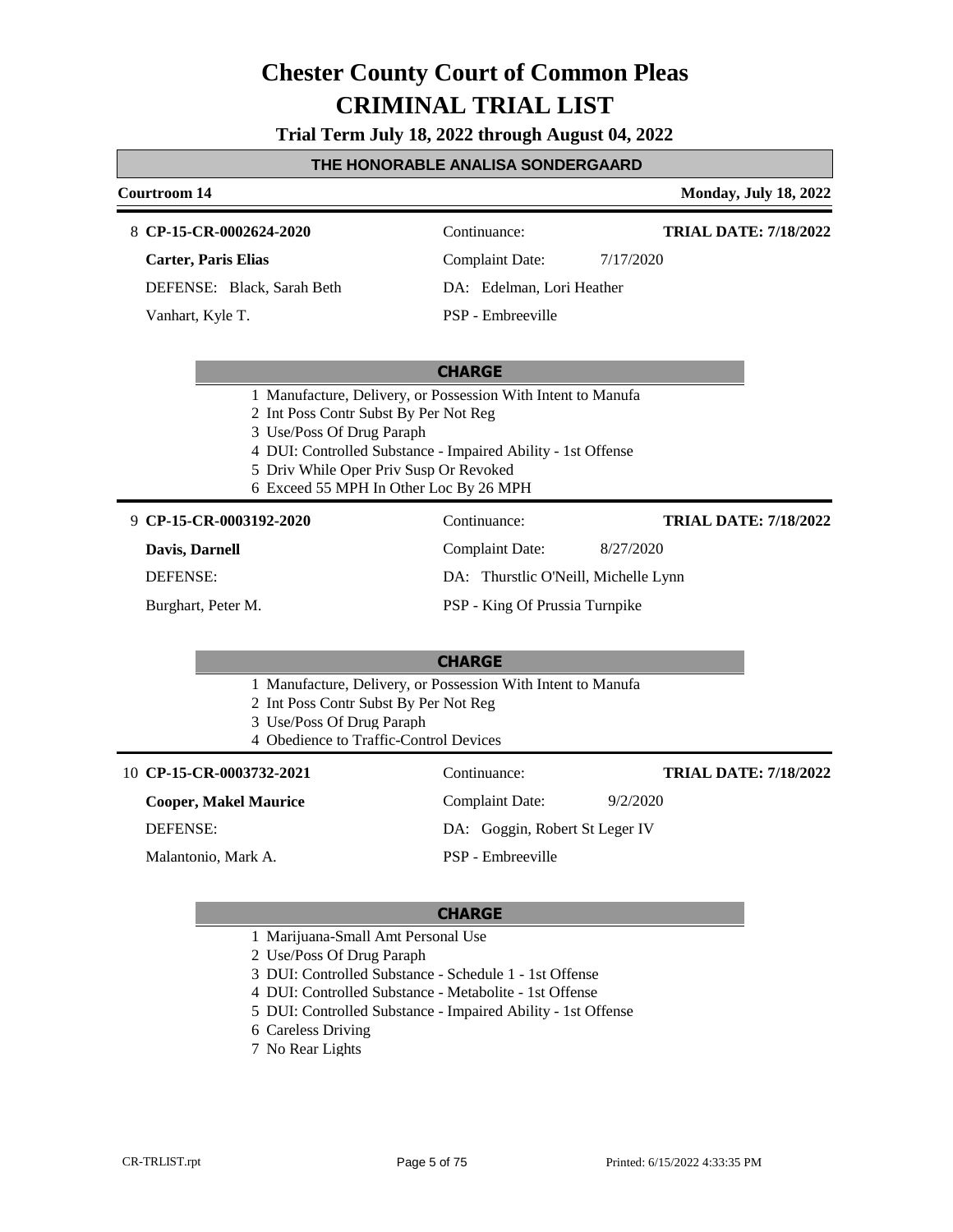**Trial Term July 18, 2022 through August 04, 2022**

#### **THE HONORABLE ANALISA SONDERGAARD**

#### **Courtroom 14 Monday, July 18, 2022**

#### 11 **CP-15-CR-0000439-2022** Continuance:

**Messner, Melissa Ann** DEFENSE: Harmelin, Laurence Devoe, Tyler B.

**TRIAL DATE: 7/18/2022**

Complaint Date: 10/14/2021

DA: Edelman, Lori Heather

W Caln Twp Police Dept

### **CHARGE**

1 Int Poss Contr Subst By Per Not Reg 2 Use/Poss Of Drug Paraph

#### 11 **CP-15-CR-0000729-2021** Continuance:

#### **Messner, Melissa A.**

DEFENSE: Harmelin, Laurence

Scavicchio, Christopher W.

Complaint Date: 9/24/2020

**TRIAL DATE: 7/18/2022**

DA: Edelman, Lori Heather Downingtown Boro Police Dept

### **CHARGE**

- 1 Aggravated Assault By Vehicle While Dui
- 2 Aggravated assault by vehicle
- 3 Recklessly Endangering Another Person
- 4 DUI: Controlled Substance Impaired Ability 1st Offense
- 5 Reckless Driving
- 6 Careless Driving Serious Bodily Injury
- 7 Fail To Keep Right
- 8 DUI: Controlled Substance Schedule 2 or 3 1st Offense

9 DUI: Controlled Substance - Metabolite - 1st Offense

| 12 CP-15-CR-0001712-2022   | Continuance:                         | <b>TRIAL DATE: 7/18/2022</b> |
|----------------------------|--------------------------------------|------------------------------|
| Campbell, Michelle L.      | Complaint Date:                      | 7/13/2021                    |
| DEFENSE: Black, Sarah Beth | DA: Chester County District Attorney |                              |
| Newhart, Callista A.       | PSP - Embreeville                    |                              |

- 1 DUI: Controlled Substance Impaired Ability 1st Offense
- 2 DUI: Controlled Substance Schedule 2 or 3 1st Offense
- 3 DUI: Controlled Substance Metabolite 1st Offense
- 4 Oper/Perm Op W/Unsafe Eqmt/
- 5 Follow Too Closely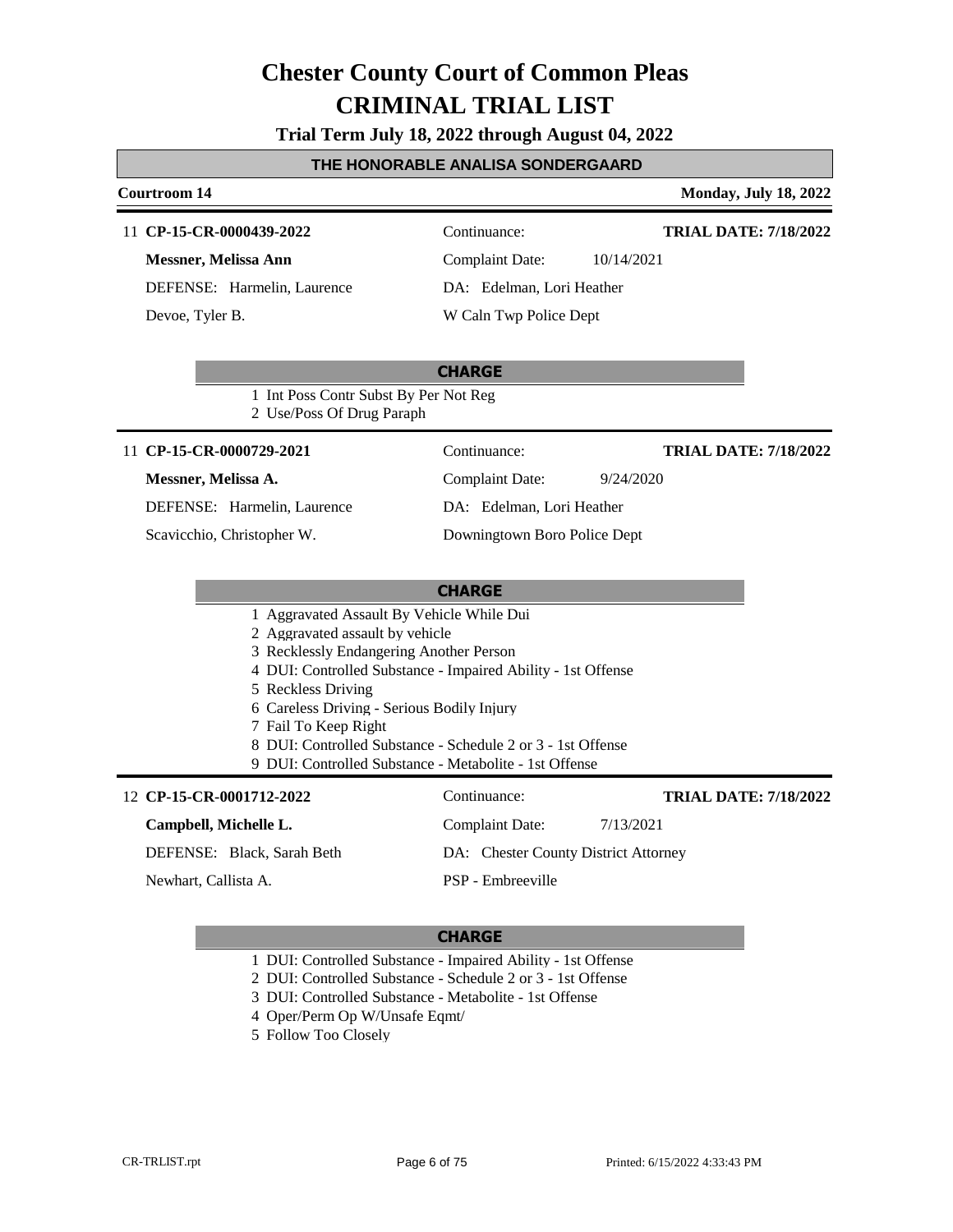**Trial Term July 18, 2022 through August 04, 2022**

#### **THE HONORABLE ANALISA SONDERGAARD**

#### **Courtroom 14 Monday, July 18, 2022**

#### **CP-15-CR-0001309-2021** 12 Continuance:

**Campbell, Michelle L.**

DEFENSE: Black, Sarah Beth

Miller, Riley D.

**TRIAL DATE: 7/18/2022**

**TRIAL DATE: 7/18/2022**

Complaint Date: 9/29/2020

DA: Goggin, Robert St Leger IV Southern Chester Co Regional Police Dept

### **CHARGE**

1 DUI: Gen Imp/Inc of Driving Safely - 1st Off

- 2 DUI: Controlled Substance Impaired Ability 1st Offense
- 3 DUI: Controlled Substance Schedule 2 or 3 1st Offense
- 4 Int Poss Contr Subst By Per Not Reg
- 5 Driving W/O A License
- 6 DUI: Controlled Substance Metabolite 1st Offense

#### 13 **CP-15-CR-0002275-2021** Continuance:

#### **Jacobs, Marquel Christopher**

DEFENSE: Holland, Chelsea Lynn

Shave, Jonathan A.

Complaint Date: 10/19/2020

DA: Thurstlic O'Neill, Michelle Lynn

Coatesville City Police Dept

- 6 Manufacture, Delivery, or Possession With Intent to Manufa
- 7 Manufacture, Delivery, or Possession With Intent to Manufa
- 8 Manufacture, Delivery, or Possession With Intent to Manufa
- 9 Manufacture, Delivery, or Possession With Intent to Manufa
- 10 Int Poss Contr Subst By Per Not Reg
- 11 Int Poss Contr Subst By Per Not Reg
- 12 Int Poss Contr Subst By Per Not Reg
- 13 Int Poss Contr Subst By Per Not Reg
- 14 Int Poss Contr Subst By Per Not Reg
- 15 Criminal Use Of Communication Facility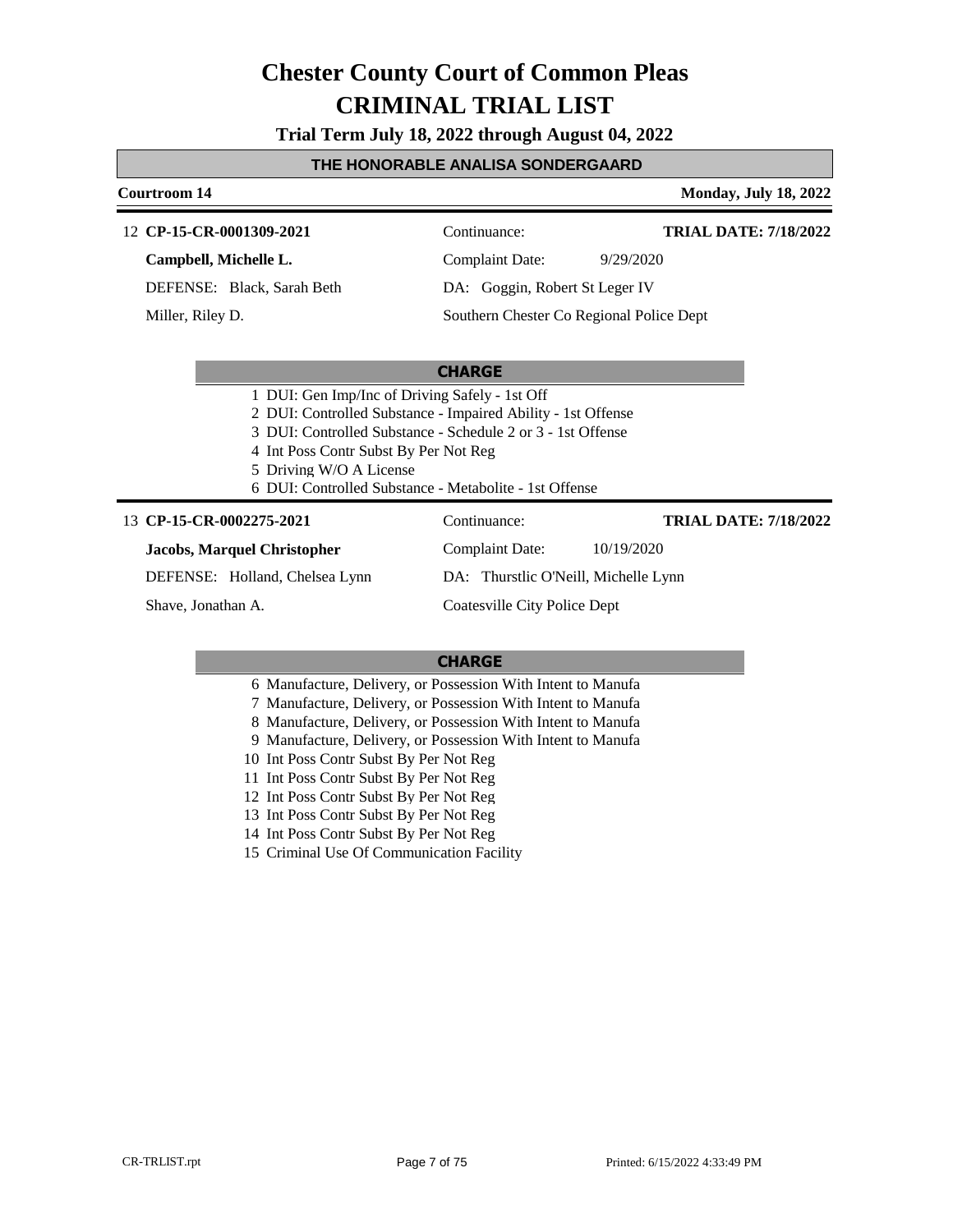**Trial Term July 18, 2022 through August 04, 2022**

#### **THE HONORABLE ANALISA SONDERGAARD**

| <b>Courtroom 14</b>                                                                                                                                                                                                                                                                                                                                                                       |                                | <b>Monday, July 18, 2022</b> |
|-------------------------------------------------------------------------------------------------------------------------------------------------------------------------------------------------------------------------------------------------------------------------------------------------------------------------------------------------------------------------------------------|--------------------------------|------------------------------|
| 14 CP-15-CR-0000313-2021                                                                                                                                                                                                                                                                                                                                                                  | Continuance:                   | <b>TRIAL DATE: 7/18/2022</b> |
| <b>Washington, Robert</b>                                                                                                                                                                                                                                                                                                                                                                 | <b>Complaint Date:</b>         | 10/21/2020                   |
| <b>DEFENSE:</b>                                                                                                                                                                                                                                                                                                                                                                           | DA: Edelman, Lori Heather      |                              |
| Shave, Jonathan A.                                                                                                                                                                                                                                                                                                                                                                        | Coatesville City Police Dept   |                              |
|                                                                                                                                                                                                                                                                                                                                                                                           |                                |                              |
|                                                                                                                                                                                                                                                                                                                                                                                           | <b>CHARGE</b>                  |                              |
| 2 Manufacture, Delivery, or Possession With Intent to Manufa<br>3 Int Poss Contr Subst By Per Not Reg<br>4 Int Poss Contr Subst By Per Not Reg<br>5 Use/Poss Of Drug Paraph<br>6 Use/Poss Of Drug Paraph<br>7 Criminal Use Of Communication Facility<br>8 Criminal Use Of Communication Facility<br>9 Deal In Proc Unl Act/Intent To Promote<br>10 Deal In Proc Unl Act/Intent To Promote |                                |                              |
| 15 CP-15-CR-0001417-2022                                                                                                                                                                                                                                                                                                                                                                  | Continuance:                   | <b>TRIAL DATE: 7/18/2022</b> |
| Espigh, Craig Ryan                                                                                                                                                                                                                                                                                                                                                                        | <b>Complaint Date:</b>         | 10/23/2020                   |
| DEFENSE: Holland, Chelsea Lynn                                                                                                                                                                                                                                                                                                                                                            | DA: Goggin, Robert St Leger IV |                              |
| Fleisher, Thomas B.                                                                                                                                                                                                                                                                                                                                                                       | Psp, Bur Criminal In           |                              |
| 1 Flight To Avoid Appreh/Trial/Punish                                                                                                                                                                                                                                                                                                                                                     | <b>CHARGE</b>                  |                              |
| 16 CP-15-CR-0003659-2020                                                                                                                                                                                                                                                                                                                                                                  | Continuance:                   | <b>TRIAL DATE: 7/18/2022</b> |
| <b>Kindl, Samuel Louis</b>                                                                                                                                                                                                                                                                                                                                                                | Complaint Date:                | 11/5/2020                    |

DEFENSE: Black, Sarah Beth

Smith, Lennard Jr.

# Christiana Boro Police Dept

DA: Goggin, Robert St Leger IV

- 1 Receiving Stolen Property
- 2 Use/Poss Of Drug Paraph
- 3 DUI: Controlled Substance Impaired Ability 1st Offense
- 4 DUI: Controlled Substance Schedule 1 1st Offense
- 5 DUI: Controlled Substance Schedule 2 or 3 1st Offense
- 6 DUI: Controlled Substance Metabolite 1st Offense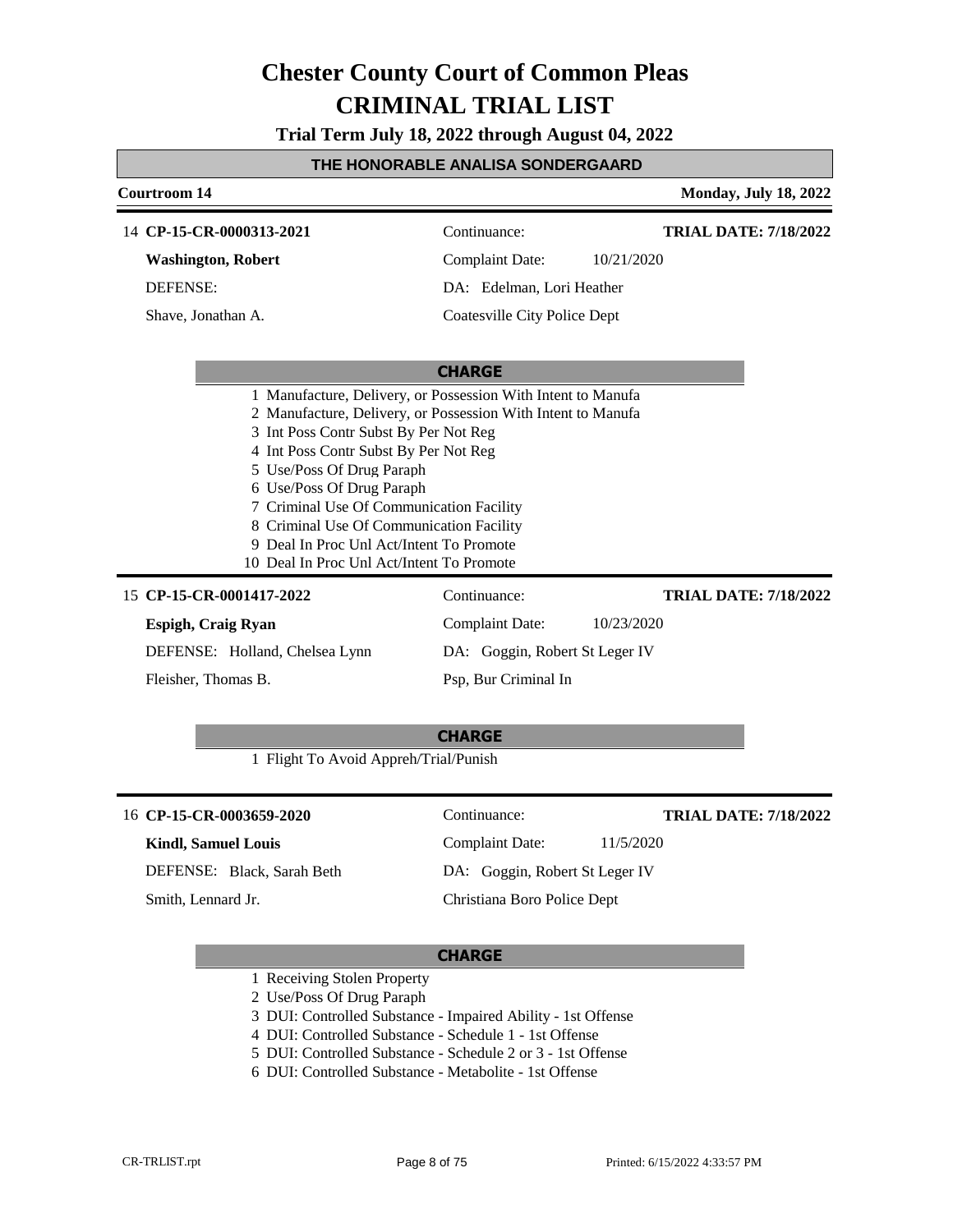**Trial Term July 18, 2022 through August 04, 2022**

#### **THE HONORABLE ANALISA SONDERGAARD**

#### **Courtroom 14 Monday, July 18, 2022**

**TRIAL DATE: 7/18/2022**

**TRIAL DATE: 7/18/2022**

| 17 CP-15-CR-0000903-2021        |  | Continuance:                 |            |
|---------------------------------|--|------------------------------|------------|
| Richardson, Demetrie A.         |  | Complaint Date:              | 11/13/2020 |
| DEFENSE: Dugan, Michael Scholey |  | DA: Edelman, Lori Heather    |            |
| Gravina, Kurt R.                |  | Downingtown Boro Police Dept |            |

#### **CHARGE**

- 1 DUI: Controlled Substance Schedule 1 1st Offense
- 2 Int Poss Contr Subst By Per Not Reg
- 3 Use/Poss Of Drug Paraph
- 4 Signal Improp
- 5 Operat Veh W/O Valid Inspect
- 6 Violate Safety Glass
- 7 DUI: Controlled Substance Impaired Ability 1st Offense
- 8 DUI: Controlled Substance Metabolite 1st Offense

### **CP-15-CR-0001605-2021** 18 Continuance:

### **Singh, Richard**

DEFENSE: Holland, Chelsea Lynn

Cummins, Christian G.

Complaint Date: 1/14/2021 DA: Goggin, Robert St Leger IV Downingtown Boro Police Dept

|                          | <b>CHARGE</b>               |                             |  |
|--------------------------|-----------------------------|-----------------------------|--|
|                          | 1 Retail Theft-Take Mdse    |                             |  |
|                          | 2 Retail Theft-Take Mdse    |                             |  |
|                          | 3 Retail Theft-Take Mdse    |                             |  |
|                          | 4 Retail Theft-Take Mdse    |                             |  |
|                          | 5 Receiving Stolen Property |                             |  |
|                          | 6 Receiving Stolen Property |                             |  |
|                          | 7 Receiving Stolen Property |                             |  |
|                          | 8 Receiving Stolen Property |                             |  |
| 18 CP-15-CR-0001607-2021 | Continuance:                | <b>TRIAL DATE: 7/18/202</b> |  |
| Singh, Richard           | Complaint Date:             | 12/15/2020                  |  |

**Singh, Richard**

DEFENSE: Holland, Chelsea Lynn

Logan, William S.

DA: Goggin, Robert St Leger IV

## E Whiteland Twp Police Dept

- 1 Retail Theft-Take Mdse
- 2 Receiving Stolen Property
- 3 Disorder Conduct Hazardous/Physi Off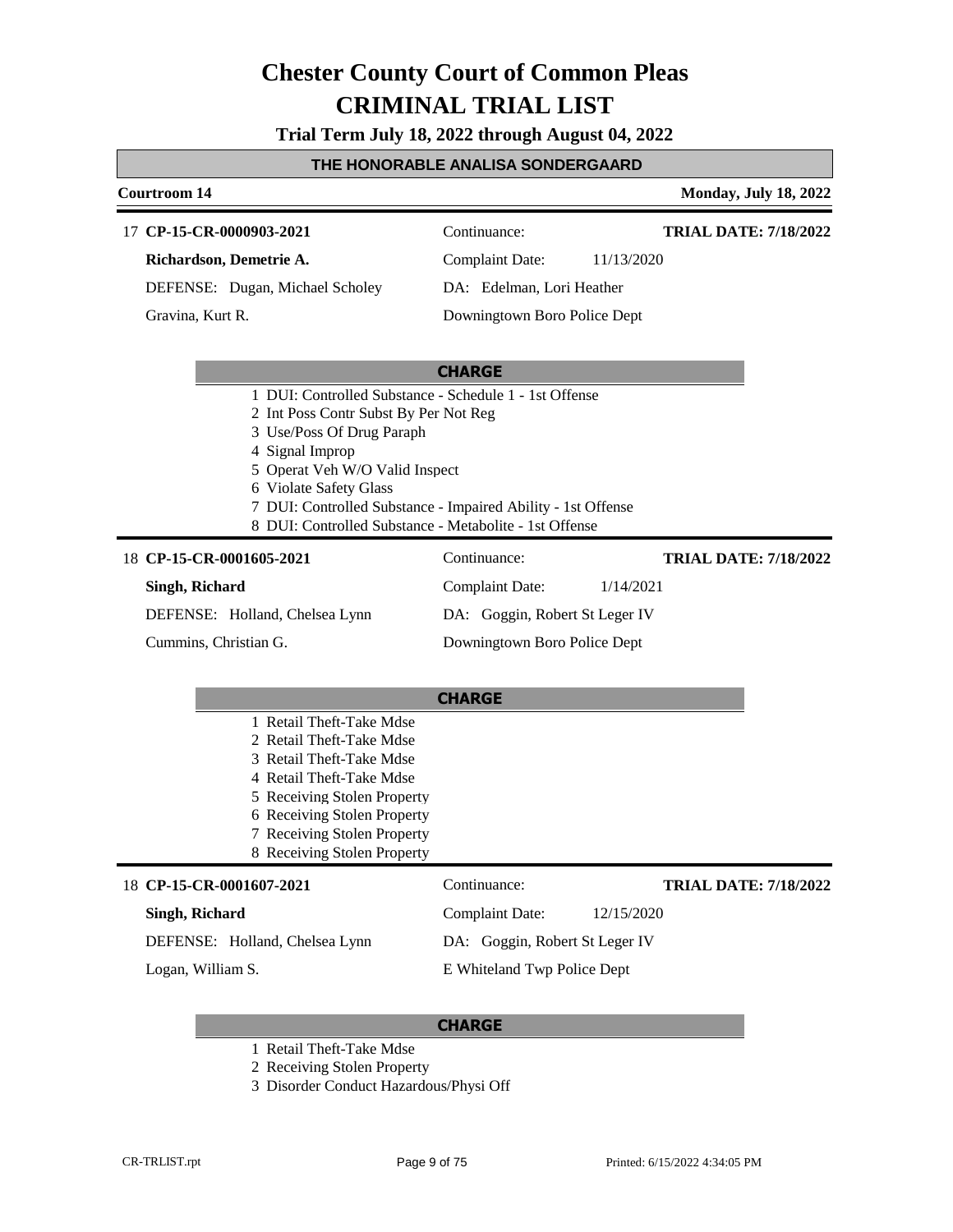**Trial Term July 18, 2022 through August 04, 2022**

### **THE HONORABLE ANALISA SONDERGAARD**

#### **Courtroom 14 Monday, July 18, 2022**

#### **CP-15-CR-0001606-2021** 18 Continuance:

**Singh, Richard** DEFENSE: Holland, Chelsea Lynn

Gravina, Kurt R.

**TRIAL DATE: 7/18/2022**

Complaint Date: 11/18/2020 DA: Goggin, Robert St Leger IV Downingtown Boro Police Dept

### **CHARGE**

- 1 Retail Theft-Take Mdse
- 2 Receiving Stolen Property
- 3 Poss Instrument Of Crime W/Int

#### **CP-15-CR-0001726-2022** 19 Continuance:

#### **Root, Taylor Francis**

DEFENSE: Black, Sarah Beth

Lund, Kristin C.

#### **TRIAL DATE: 7/18/2022**

Complaint Date: 11/19/2020

DA: Chester County District Attorney

#### Chester County County Detective

#### **CHARGE**

- 1 Deal In Proc Unl Act/Intent To Promote
- 2 Deal In Proc Unl Act/Intent To Promote
- 3 Manufacture, Delivery, or Possession With Intent to Manufa
- 4 Manufacture, Delivery, or Possession With Intent to Manufa
- 5 Conspiracy Manufacture, Delivery, or Possession With Int
- 6 Conspiracy Manufacture, Delivery, or Possession With Int
- 7 Conspiracy Manufacture, Delivery, or Possession With Int
- 8 Conspiracy Manufacture, Delivery, or Possession With Int
- 9 Criminal Use Of Communication Facility

10 Criminal Use Of Communication Facility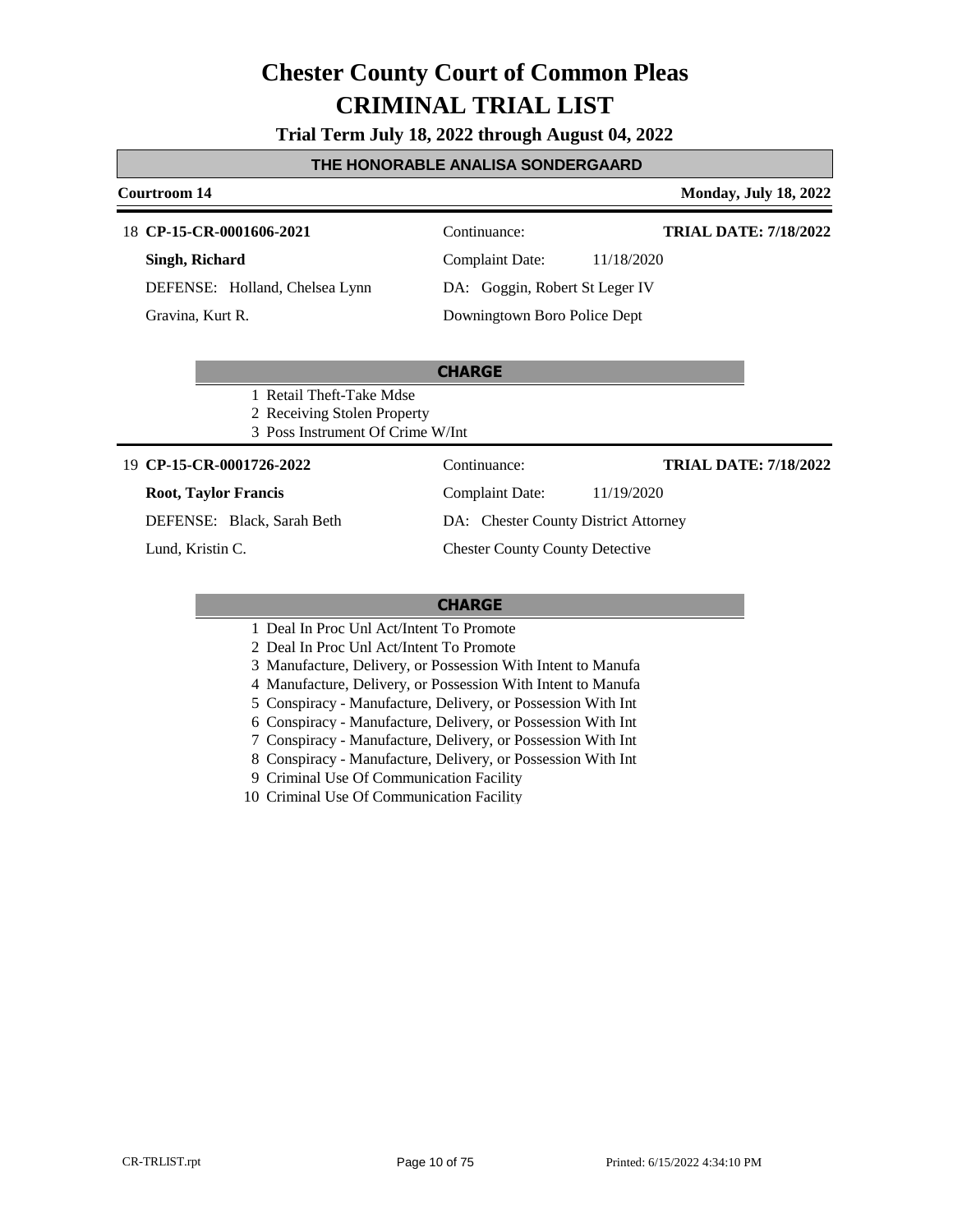**Trial Term July 18, 2022 through August 04, 2022**

## **THE HONORABLE ANALISA SONDERGAARD**

|                                                | UNUNADLL ANALIJA JUNULNUAF                                                                                                    |                              |
|------------------------------------------------|-------------------------------------------------------------------------------------------------------------------------------|------------------------------|
| <b>Courtroom 14</b>                            |                                                                                                                               | <b>Monday, July 18, 2022</b> |
| 19 CP-15-CR-0001957-2021                       | Continuance:                                                                                                                  | <b>TRIAL DATE: 7/18/2022</b> |
| <b>Sweigart</b> , Amy                          | <b>Complaint Date:</b><br>11/19/2020                                                                                          |                              |
| DEFENSE: Malley, Joseph A. III                 | DA: Edelman, Lori Heather                                                                                                     |                              |
| Hyland, Thomas P. Jr.                          | Phoenixville Boro Police Dept                                                                                                 |                              |
|                                                |                                                                                                                               |                              |
|                                                | <b>CHARGE</b>                                                                                                                 |                              |
| 1 Deal In Proc Unl Act/Intent To Promote       |                                                                                                                               |                              |
| 2 Deal In Proc Unl Act/Intent To Promote       |                                                                                                                               |                              |
| 3 Deal In Proc Unl Act/Intent To Promote       | 4 Manufacture, Delivery, or Possession With Intent to Manufa                                                                  |                              |
|                                                | 5 Manufacture, Delivery, or Possession With Intent to Manufa                                                                  |                              |
|                                                | 6 Manufacture, Delivery, or Possession With Intent to Manufa                                                                  |                              |
|                                                | 7 Conspiracy - Manufacture, Delivery, or Possession With Int                                                                  |                              |
|                                                | 8 Conspiracy - Manufacture, Delivery, or Possession With Int                                                                  |                              |
|                                                | 9 Conspiracy - Manufacture, Delivery, or Possession With Int<br>10 Conspiracy - Manufacture, Delivery, or Possession With Int |                              |
| 20 CP-15-CR-0000491-2021                       | Continuance:                                                                                                                  | <b>TRIAL DATE: 7/18/2022</b> |
| Larkin, Michael                                | <b>Complaint Date:</b><br>11/24/2020                                                                                          |                              |
| DEFENSE: Donato, Arthur T. Jr.                 | DA: Edelman, Lori Heather                                                                                                     |                              |
| Jones, Stephen J.                              | Willistown Twp Police Dept                                                                                                    |                              |
|                                                |                                                                                                                               |                              |
|                                                | <b>CHARGE</b>                                                                                                                 |                              |
| 1 Accidents Involving Death Or Personal Injury |                                                                                                                               |                              |
| 2 Fail Stop And Give Infor Render Aid          |                                                                                                                               |                              |
| 21 CP-15-CR-0000588-2021                       | Continuance:                                                                                                                  | <b>TRIAL DATE: 7/18/2022</b> |
| Ames, Jerome P.                                | 12/6/2020<br>Complaint Date:                                                                                                  |                              |
| DEFENSE: Crichton, Stuart Rolf                 | DA: Edelman, Lori Heather                                                                                                     |                              |

Scena, Arthur E.

### **CHARGE**

Phoenixville Boro Police Dept

1 Possession Of Firearm Prohibited

2 Firearms Not To Be Carried W/O License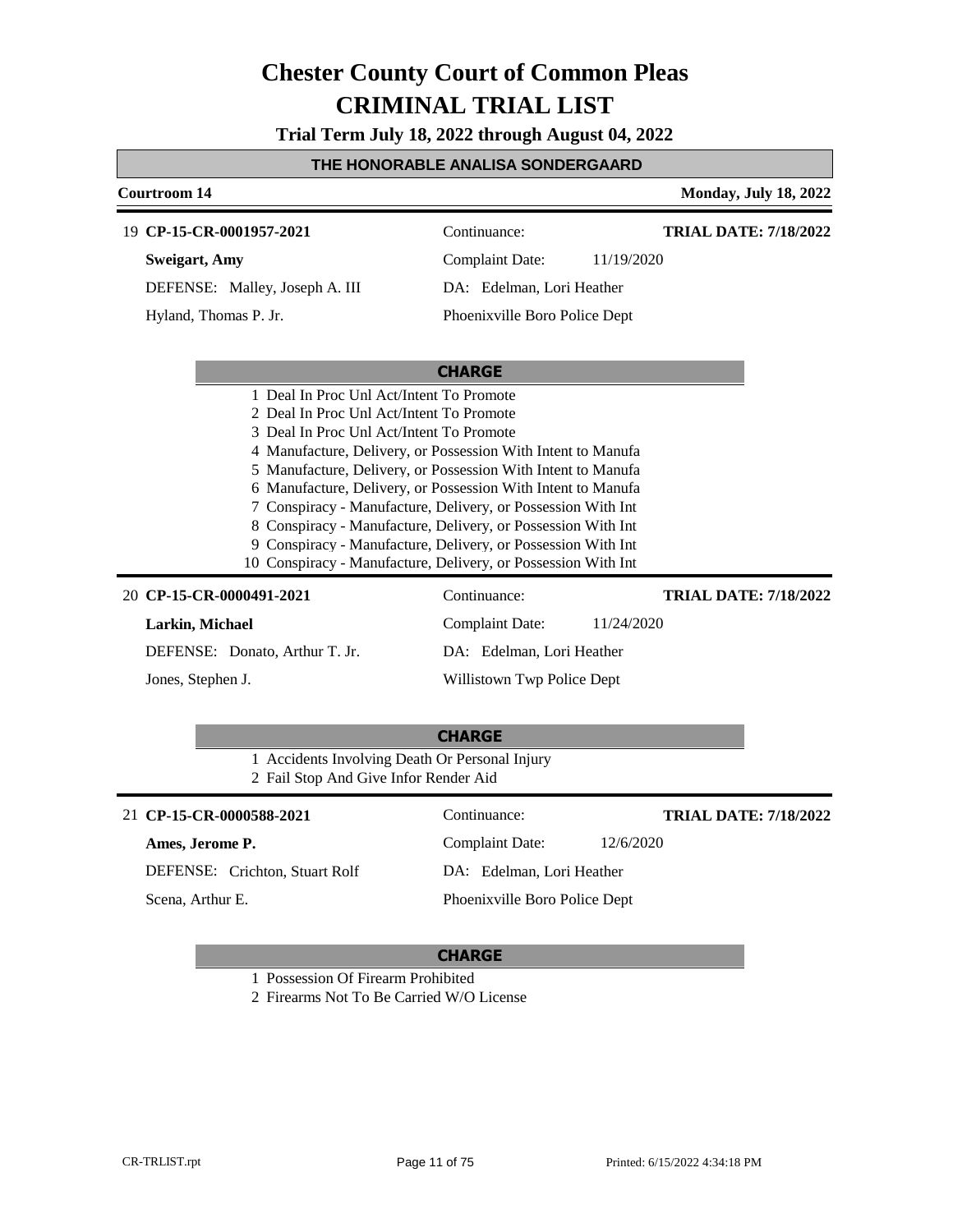**Trial Term July 18, 2022 through August 04, 2022**

## **THE HONORABLE ANALISA SONDERGAARD**

| <b>Courtroom 14</b>                                                                                                                                                                                                                                                                                                                                                                |                                        |           | <b>Monday, July 18, 2022</b> |
|------------------------------------------------------------------------------------------------------------------------------------------------------------------------------------------------------------------------------------------------------------------------------------------------------------------------------------------------------------------------------------|----------------------------------------|-----------|------------------------------|
| 22 CP-15-CR-0000487-2021                                                                                                                                                                                                                                                                                                                                                           | Continuance:                           |           | <b>TRIAL DATE: 7/18/2022</b> |
| Davidson, Shinai Michelle                                                                                                                                                                                                                                                                                                                                                          | <b>Complaint Date:</b>                 | 12/9/2020 |                              |
| DEFENSE: Silow, Alexander Louis                                                                                                                                                                                                                                                                                                                                                    | DA: Edelman, Lori Heather              |           |                              |
| Lund, Kristin C.                                                                                                                                                                                                                                                                                                                                                                   | <b>Chester County County Detective</b> |           |                              |
|                                                                                                                                                                                                                                                                                                                                                                                    | <b>CHARGE</b>                          |           |                              |
| 2 Contraband/Controlled Substance<br>3 Contraband/Controlled Substance<br>4 Contraband/Controlled Substance<br>5 Possess Control Subs, Contraband/Inmate<br>6 Possess Control Subs, Contraband/Inmate<br>7 Possess Control Subs, Contraband/Inmate<br>8 Possess Control Subs, Contraband/Inmate<br>9 Int Poss Contr Subst By Per Not Reg<br>10 Int Poss Contr Subst By Per Not Reg |                                        |           |                              |
| 23 CP-15-CR-0001061-2022                                                                                                                                                                                                                                                                                                                                                           | Continuance:                           |           | <b>TRIAL DATE: 7/18/2022</b> |
| <b>Welsh, Christina Lynne</b>                                                                                                                                                                                                                                                                                                                                                      | Complaint Date:                        | 10/6/2021 |                              |
| DEFENSE: Holland, Chelsea Lynn                                                                                                                                                                                                                                                                                                                                                     | DA: Goggin, Robert St Leger IV         |           |                              |
| Terwilliger, Devin T.                                                                                                                                                                                                                                                                                                                                                              | PSP - Avondale                         |           |                              |
|                                                                                                                                                                                                                                                                                                                                                                                    | <b>CHARGE</b>                          |           |                              |
| 1 DUI: Controlled Substance - Impaired Ability - 1st Offense<br>2 Int Poss Contr Subst By Per Not Reg<br>3 Int Poss Contr Subst By Per Not Reg                                                                                                                                                                                                                                     |                                        |           |                              |

- 4 Failure To Stop At Red Signal
- 5 Careless Driving

| 23 CP-15-CR-0002352-2021       | Continuance:                   | <b>TRIAL DATE: 7/18/2022</b> |
|--------------------------------|--------------------------------|------------------------------|
| Welsh, Christina Lynne         | Complaint Date:                | 5/26/2021                    |
| DEFENSE: Holland, Chelsea Lynn | DA: Goggin, Robert St Leger IV |                              |
| Ruth, Bryce E.                 | PSP - Avondale                 |                              |

- 1 Int Poss Contr Subst By Per Not Reg
- 2 Use/Poss Of Drug Paraph
- 3 Retail Theft-Take Mdse
- 4 Receiving Stolen Property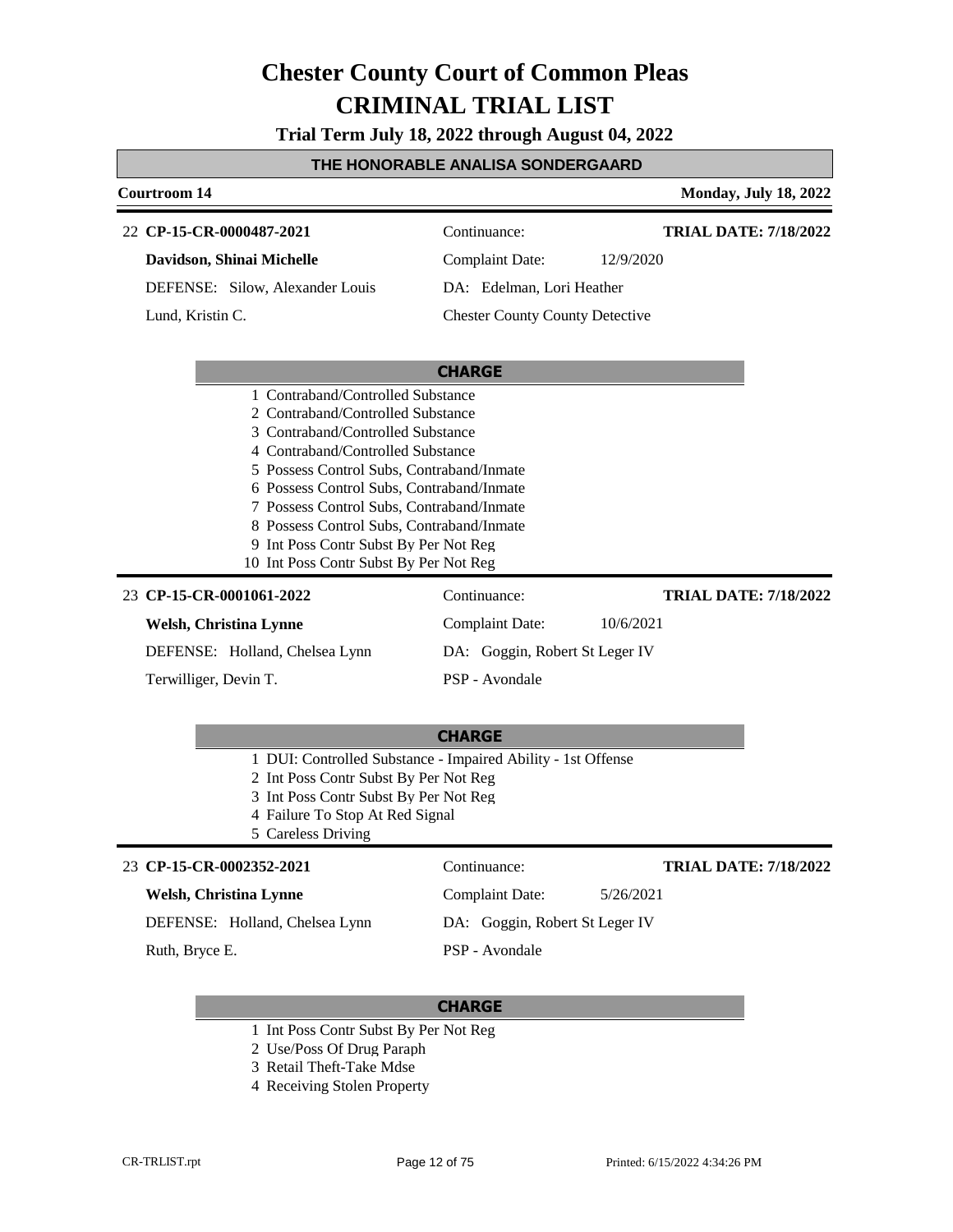**Trial Term July 18, 2022 through August 04, 2022**

#### **THE HONORABLE ANALISA SONDERGAARD**

#### **Courtroom 14 Monday, July 18, 2022**

**TRIAL DATE: 7/18/2022**

**TRIAL DATE: 7/18/2022**

| 23 CP-15-CR-0002230-2021 | Continuance: |
|--------------------------|--------------|
| Welsh, Christina Lynne   | Complaint D. |

DEFENSE: Holland, Chelsea Lynn

Finnegan, Daniel P.

Complaint Date: 1/13/2021 DA: Goggin, Robert St Leger IV

## PSP - Avondale

### **CHARGE**

- 1 DUI: Controlled Substance Impaired Ability 1st Offense
- 2 Int Poss Contr Subst By Per Not Reg
- 3 Use/Poss Of Drug Paraph
- 4 Duties At Stop Sign
- 5 Disregard Traffic Lane (Single)
- 6 Careless Driving
- 7 DUI: Controlled Substance Schedule 2 or 3 1st Offense
- 8 DUI: Controlled Substance Metabolite 1st Offense

#### **CP-15-CR-0001109-2022** 24 Continuance:

**Madu, Jesse Eyinna**

DEFENSE:

Denton, Nicholas

Complaint Date: 5/20/2021 DA: Goggin, Robert St Leger IV W Chester Univ Police Dept

- 1 Receiving Stolen Property
- 2 Receiving Stolen Property
- 3 Receiving Stolen Property
- 4 Receiving Stolen Property
- 5 Receiving Stolen Property
- 6 Receiving Stolen Property
- 7 Receiving Stolen Property
- 8 Receiving Stolen Property
- 9 Receiving Stolen Property
- 10 Criminal Use Of Communication Facility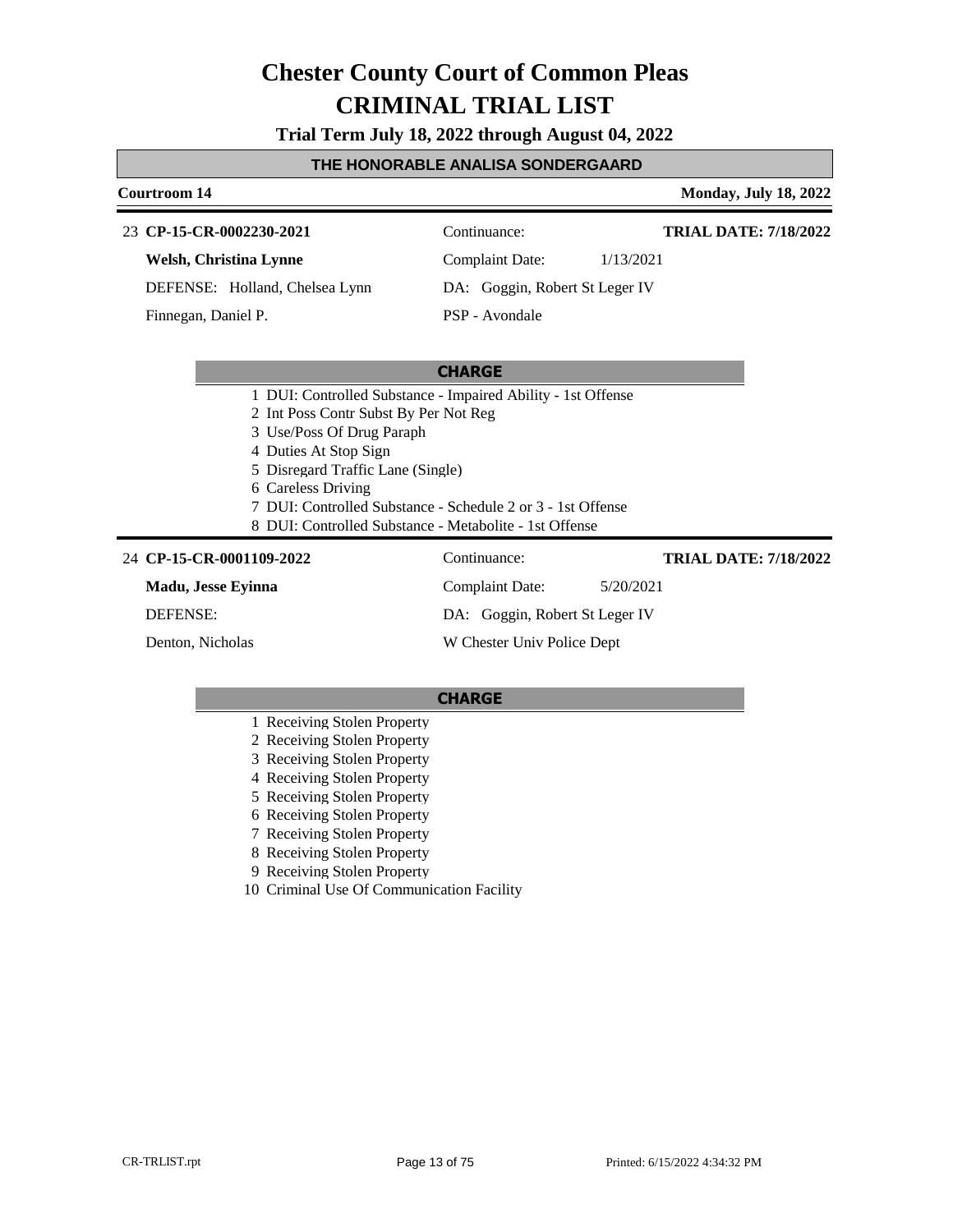**Trial Term July 18, 2022 through August 04, 2022**

#### **THE HONORABLE ANALISA SONDERGAARD**

## **Courtroom 14 Monday, July 18, 2022 CHARGE CP-15-CR-0000879-2021** 24 Continuance: **Madu, Jesse Eyinna** DEFENSE: Hasson, Anthony Complaint Date: 1/27/2021 DA: Goggin, Robert St Leger IV W Chester Univ Police Dept **TRIAL DATE: 7/18/2022** Denton, Nicholas 1 Manufacture, Delivery, or Possession With Intent to Manufa 2 Manufacture, Delivery, or Possession With Intent to Manufa 3 Int Poss Contr Subst By Per Not Reg 4 Poss Of Marijuana 5 Use/Poss Of Drug Paraph 6 Def Tres Actual Communication To 7 Disorder Conduct Hazardous/Physi Off 8 Criminal Use Of Communication Facility 9 Injure/Tamper Fire Apparatus, Property **CHARGE CP-15-CR-0001393-2021** 25 Continuance: **Gagliardi, Anthony Justin** DEFENSE: Black, Sarah Beth Complaint Date: 2/17/2021 DA: Goggin, Robert St Leger IV Tredyffrin Twp Police Dept **TRIAL DATE: 7/18/2022** Middleton, Christopher M.

- 1 DUI: Controlled Substance Impaired Ability 1st Offense
- 2 Poss Of Marijuana
- 3 Use/Poss Of Drug Paraph
- 4 Veh Reg Suspended

### **CP-15-CR-0001562-2021** 25 Continuance:

#### **Gagliardi, Anthony**

DEFENSE: Black, Sarah Beth

Ladd, Rebecca I.

**TRIAL DATE: 7/18/2022**

DA: Goggin, Robert St Leger IV

Complaint Date: 2/16/2021

PSP - King Of Prussia Turnpike

- 1 DUI: Gen Imp/Inc of Driving Safely 1st Off
- 2 DUI: Controlled Substance Combination Alcohol/Drugs -
- 3 Illegal Park Limited Access Highway
- 4 Oper Veh W/O Req'd Financ Resp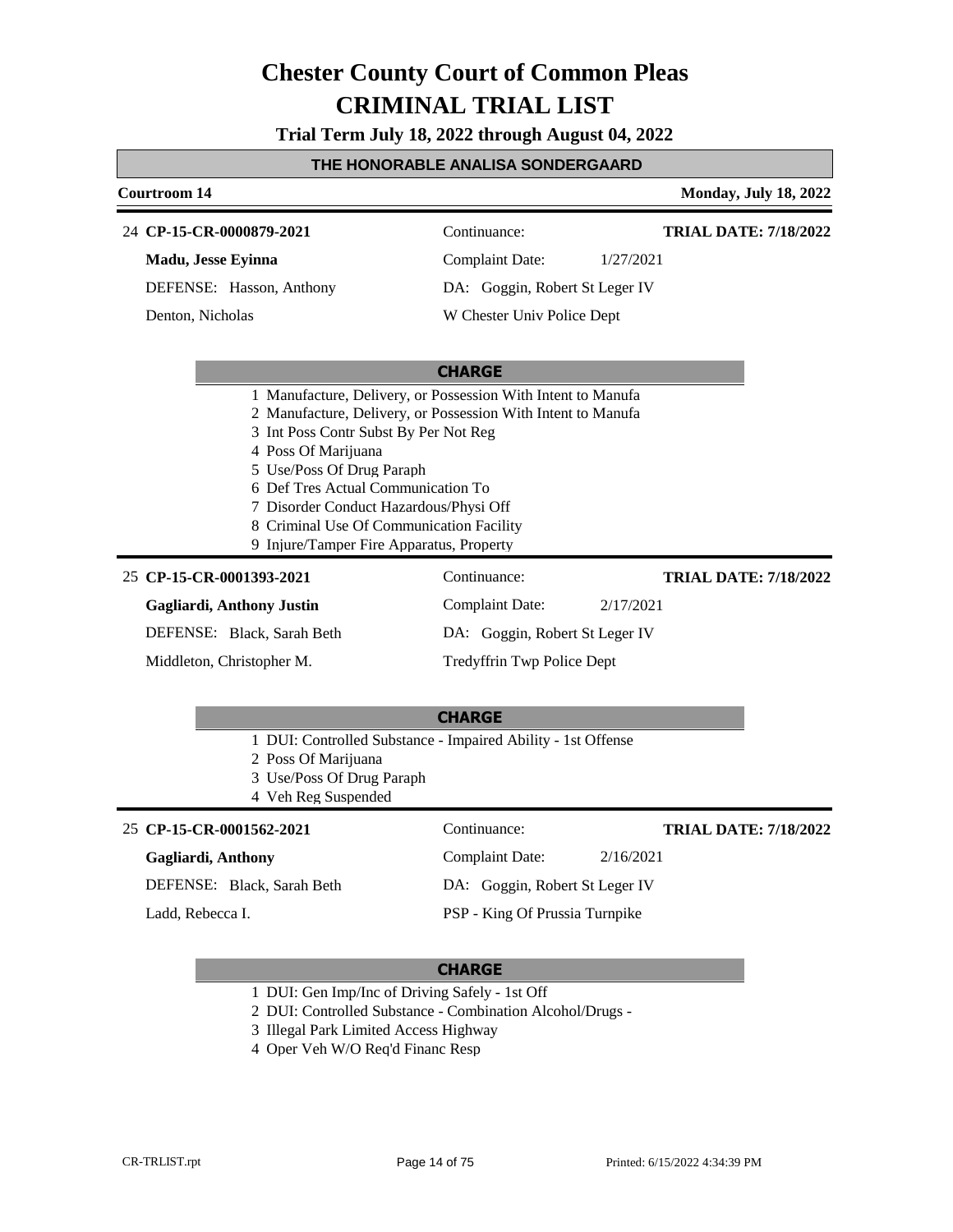**Trial Term July 18, 2022 through August 04, 2022**

### **THE HONORABLE ANALISA SONDERGAARD**

#### **Courtroom 14 Monday, July 18, 2022**

#### **CP-15-CR-0001930-2021** 26 Continuance:

**Sohoski, Trevor**

DEFENSE: Black, Sarah Beth Shallis, Eric S.

**TRIAL DATE: 7/18/2022**

Complaint Date: 6/14/2021 DA: Goggin, Robert St Leger IV Schuylkill Twp Police Dept

**CHARGE** 1 Drg Lic Sus/Rev Purs to Sec 3802/1547B1 2 Violation Of Use Of Certif Of Inspection

#### **CP-15-CR-0001017-2021** 26 Continuance:

#### **Sohoski, Trevor**

DEFENSE: Black, Sarah Beth

Ceulers, Brian

Complaint Date: 3/18/2021

**TRIAL DATE: 7/18/2022**

**TRIAL DATE: 7/18/2022**

- DA: Goggin, Robert St Leger IV
- E Coventry Twp Police Dept

#### **CHARGE**

- 1 Strangulation Applying Pressure to Throat or Neck
- 2 Simple Assault
- 3 Harassment Subject Other to Physical Contact
- 4 Aggravated Assault Attempts to cause SBI or causes injury
- 5 Recklessly Endangering Another Person
- 6 Harassment Subject Other to Physical Contact

#### **CP-15-CR-0003352-2021** 27 Continuance:

## **Nichols, John Gregory**

DEFENSE: Donze, Jane Murphy

Kizis, Jose C.

DA: Edelman, Lori Heather

Complaint Date: 3/29/2021

PSP - Avondale

- 1 DUI: Controlled Substance Impaired Ability 1st Offense
- 2 Turning Movements And Required Signals
- 3 Violate Hazard Regulation
- 4 DUI: Controlled Substance Schedule 2 or 3 1st Offense
- 5 DUI: Controlled Substance Metabolite 1st Offense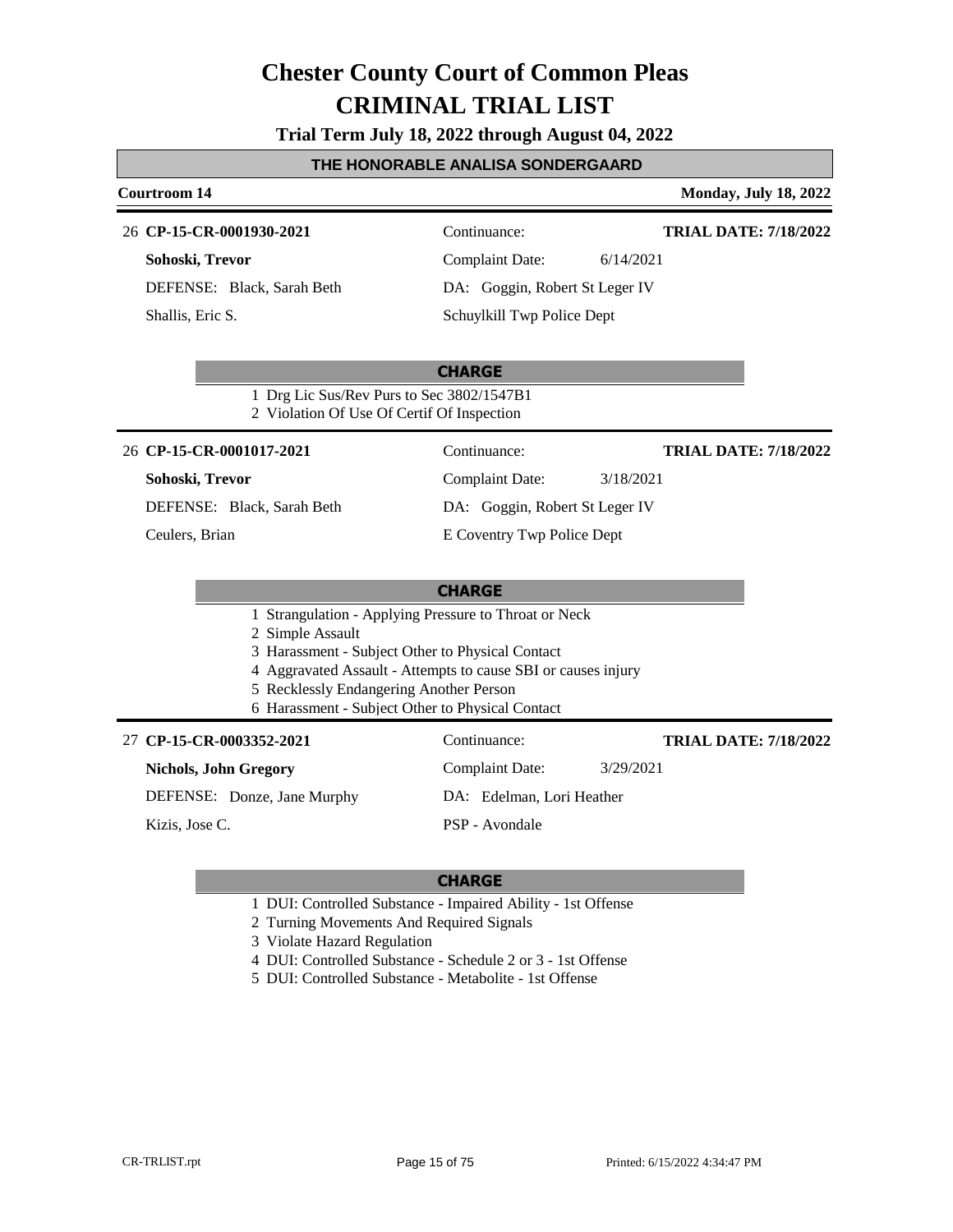**Trial Term July 18, 2022 through August 04, 2022**

**THE HONORABLE ANALISA SONDERGAARD** 

## **Courtroom 14 Monday, July 18, 2022 CHARGE CP-15-CR-0001003-2022** 28 Continuance: **Gyukity, Dominic Vincent** DEFENSE: Harmelin, Laurence Complaint Date: 10/26/2021 DA: Thurstlic-O'Neill, Michelle Lynn Chester County County Detective **TRIAL DATE: 7/18/2022** Rosado, Oscar J. 1 Conspiracy - Manufacture, Delivery, or Possession With Int 2 Conspiracy - Manufacture, Delivery, or Possession With Int 3 Manufacture, Delivery, or Possession With Intent to Manufa 4 Manufacture, Delivery, or Possession With Intent to Manufa 5 Manufacture, Delivery, or Possession With Intent to Manufa 6 Conspiracy - Int Poss Contr Subst By Per Not Reg 7 Conspiracy - Int Poss Contr Subst By Per Not Reg 8 Int Poss Contr Subst By Per Not Reg 9 Int Poss Contr Subst By Per Not Reg 10 Int Poss Contr Subst By Per Not Reg **CP-15-CR-0000224-2022** 28 Continuance: **TRIAL DATE: 7/18/2022**

| 28 CP-15-CR-0000224-2022 | Continuance:                           | "TRIAL DATE: //18/202 |
|--------------------------|----------------------------------------|-----------------------|
| McFarland, David         | Complaint Date:                        | 10/26/2021            |
| DEFENSE:                 | DA: Thurstlic O'Neill, Michelle Lynn   |                       |
| Rosado, Oscar J.         | <b>Chester County County Detective</b> |                       |

- 1 Conspiracy Manufacture, Delivery, or Possession With Int
- 2 Manufacture, Delivery, or Possession With Intent to Manufa
- 3 Conspiracy Int Poss Contr Subst By Per Not Reg
- 4 Int Poss Contr Subst By Per Not Reg
- 5 Conspiracy Use/Poss Of Drug Paraph
- 6 Use/Poss Of Drug Paraph
- 7 Conspiracy Criminal Use Of Communication Facility
- 8 Criminal Use Of Communication Facility
- 9 Conspiracy Deal In Proc Unl Act/Intent To Promote
- 10 Deal In Proc Unl Act/Intent To Promote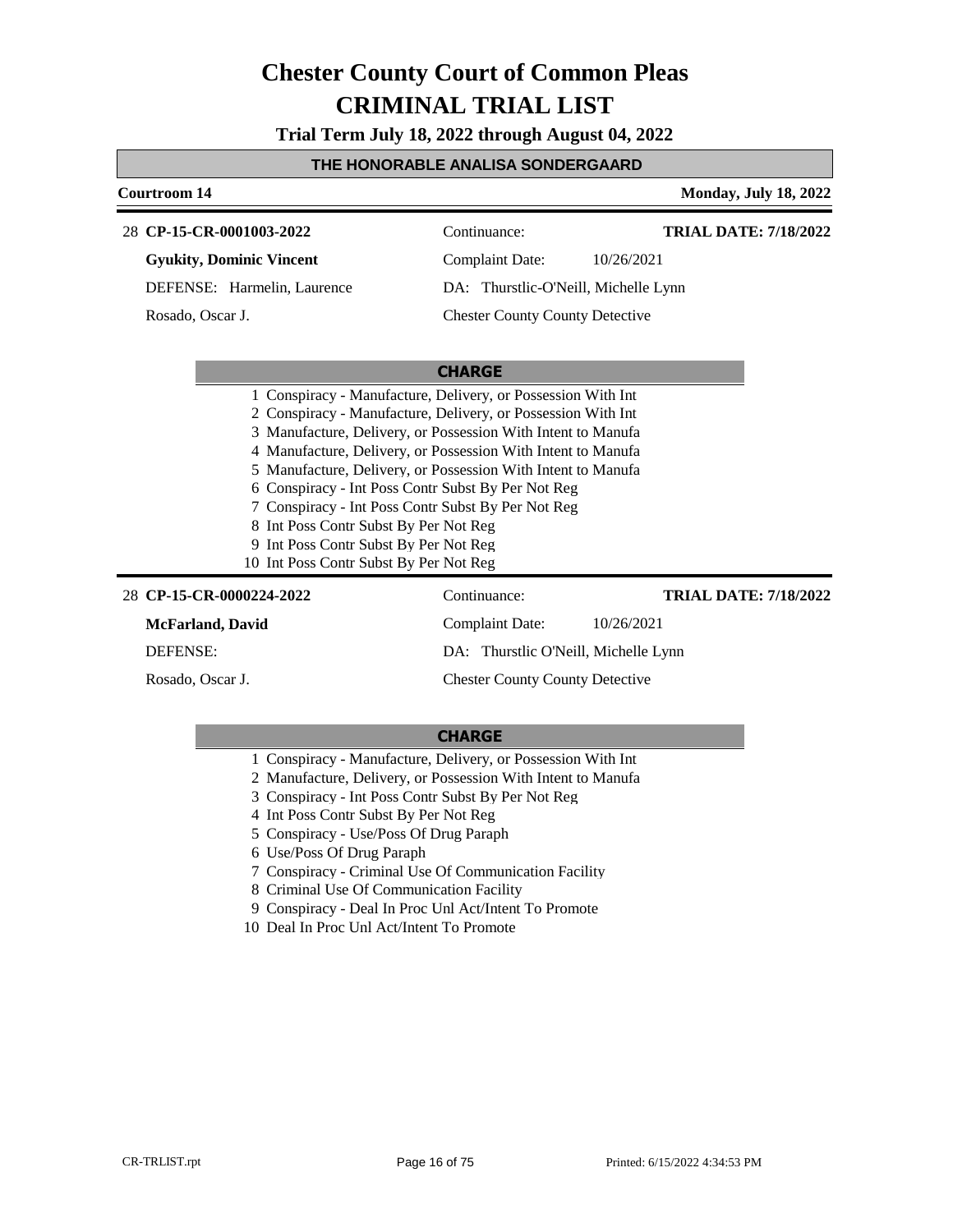**Trial Term July 18, 2022 through August 04, 2022**

#### **THE HONORABLE ANALISA SONDERGAARD**

### **Courtroom 14 Monday, July 18, 2022 CHARGE CP-15-CR-0001996-2021** 28 Continuance: **Prager, Richard John** DEFENSE: Black, Sarah Beth Complaint Date: 4/7/2021 DA: Thurstlic O'Neill, Michelle Lynn Chester County County Detective **TRIAL DATE: 7/18/2022** Rosado, Oscar J. 1 Conspiracy - Manufacture, Delivery, or Possession With Int 2 Manufacture, Delivery, or Possession With Intent to Manufa 3 Manufacture, Delivery, or Possession With Intent to Manufa 4 Manufacture, Delivery, or Possession With Intent to Manufa 5 Manufacture, Delivery, or Possession With Intent to Manufa 6 Int Poss Contr Subst By Per Not Reg 7 Int Poss Contr Subst By Per Not Reg 8 Int Poss Contr Subst By Per Not Reg 9 Int Poss Contr Subst By Per Not Reg 10 Use/Poss Of Drug Paraph **CP-15-CR-0001836-2022** 29 Continuance: **Milton, Chacarta N.** DEFENSE: Complaint Date: 4/8/2021 DA: Chester County District Attorney **TRIAL DATE: 7/18/2022**

Kenna, Ryan S.

#### **CHARGE**

W Goshen Twp Police Dept

- 1 Int Poss Contr Subst By Per Not Reg
- 2 DUI: Gen Imp/Inc of Driving Safely 1st Off
- 3 DUI: Controlled Substance or Metabolite 1st Offense
- 4 DUI: Controlled Substance Impaired Ability 1st Offense
- 5 DUI: Controlled Substance Schedule 2 or 3 1st Offense
- 6 DUI: Controlled Substance Metabolite 1st Offense
- 7 Poss Of Marijuana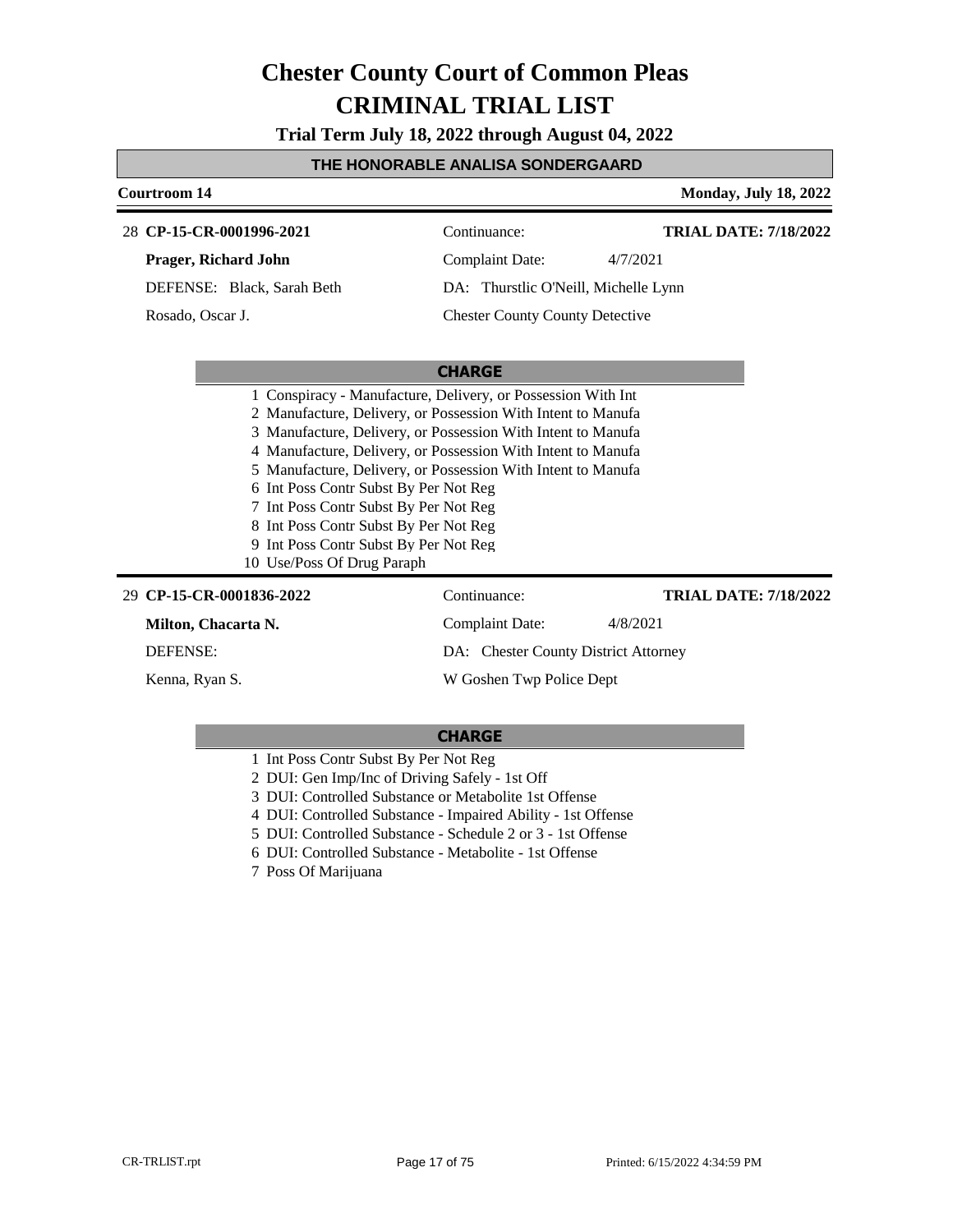**Trial Term July 18, 2022 through August 04, 2022**

#### **THE HONORABLE ANALISA SONDERGAARD**

#### **Courtroom 14 Monday, July 18, 2022**

**TRIAL DATE: 7/18/2022**

**CP-15-CR-0000682-2022** 30 Continuance:

**Thompson, Thy-Shawn Nanje**

DEFENSE: Holland, Chelsea Lynn

Diefenderfer, Aaron C.

Complaint Date: 12/21/2021

DA: Goggin, Robert St Leger IV

W Chester Boro Police Dept

#### **CHARGE**

1 Manufacture, Delivery, or Possession With Intent to Manufa

2 Int Poss Contr Subst By Per Not Reg

- 3 Poss Of Marijuana
- 4 Use/Poss Of Drug Paraph
- 5 Drg Lic Sus/Rev Purs to Sec 3802/1547B1

#### **CP-15-CR-0001533-2022** 30 Continuance:

**TRIAL DATE: 7/18/2022**

**Stockman, Andre Lamar Jr.** DEFENSE:

Cuddhy, William

DA: Goggin, Robert St Leger IV

Complaint Date: 12/16/2021

W Goshen Twp Police Dept

- 1 Burglary Not Adapted for Overnight Accommodation, No
- 2 Conspiracy Burglary Not Adapted for Overnight Accom
- 3 Crim Tres-Enter Structure
- 4 Conspiracy Crim Tres-Enter Structure
- 5 Theft By Unlaw Taking-Movable Prop
- 6 Conspiracy Theft By Unlaw Taking-Movable Prop
- 7 Receiving Stolen Property
- 8 Conspiracy Receiving Stolen Property
- 9 Theft From A Motor Vehicle
- 10 Conspiracy Theft From A Motor Vehicle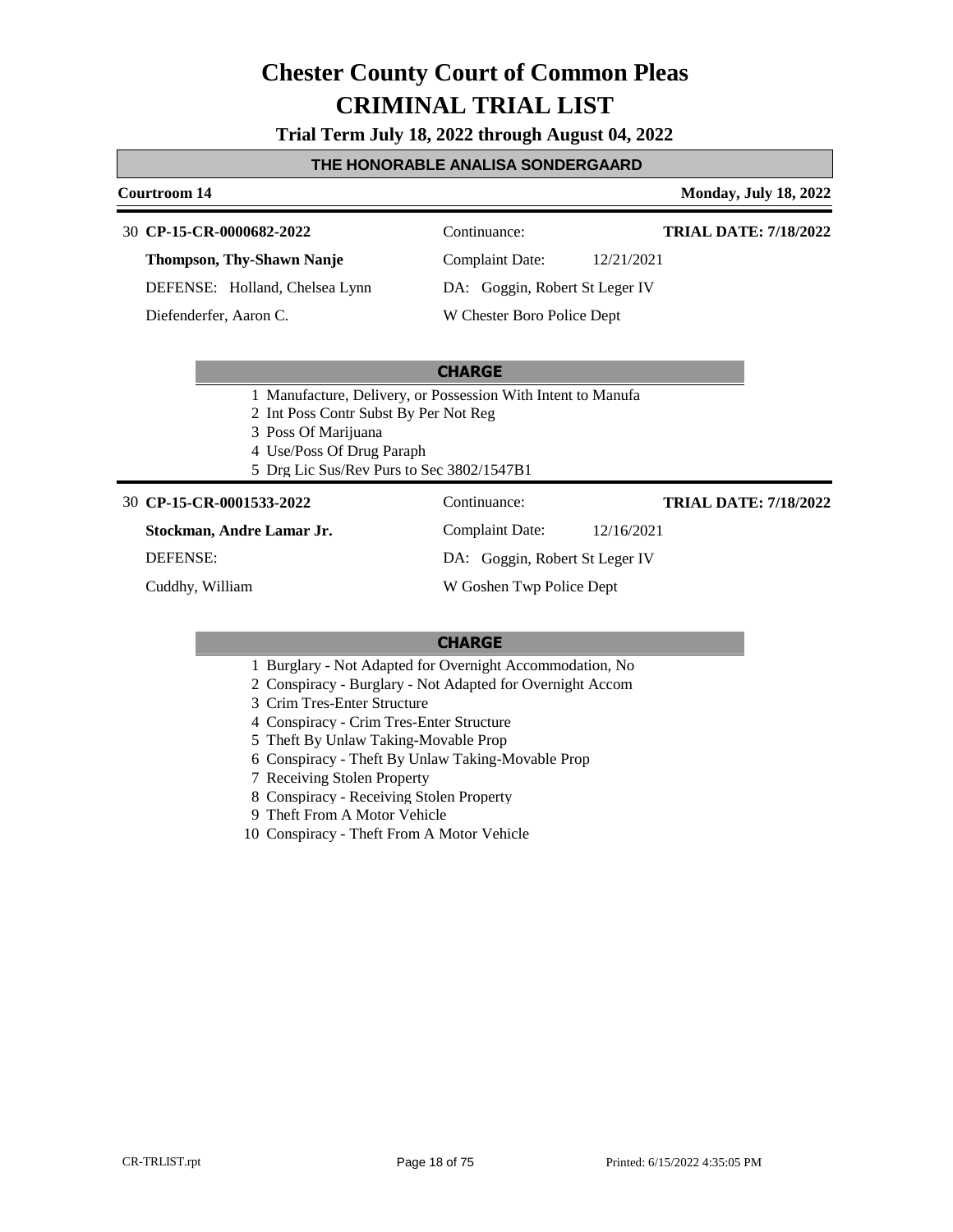**Trial Term July 18, 2022 through August 04, 2022**

#### **THE HONORABLE ANALISA SONDERGAARD**

#### **Courtroom 14 Monday, July 18, 2022**

## **CP-15-CR-0000021-2022** 30 Continuance:

**TRIAL DATE: 7/18/2022**

**Thompson, Thyshawn Nanje** DEFENSE: Holland, Chelsea Lynn Complaint Date: 12/16/2021

Cuddhy, William

DA: Goggin, Robert St Leger IV

W Goshen Twp Police Dept

### **CHARGE**

- 1 Burglary Not Adapted for Overnight Accommodation, No
- 2 Conspiracy Burglary Not Adapted for Overnight Accom
- 3 Crim Tres-Enter Structure
- 4 Conspiracy Crim Tres-Enter Structure
- 5 Theft By Unlaw Taking-Movable Prop
- 6 Conspiracy Theft By Unlaw Taking-Movable Prop
- 7 Receiving Stolen Property
- 8 Conspiracy Receiving Stolen Property
- 9 Theft From A Motor Vehicle
- 10 Conspiracy Theft From A Motor Vehicle

| 30 CP-15-CR-0002364-2021         | Continuance:                   | <b>TRIAL DATE: 7/18/2022</b> |
|----------------------------------|--------------------------------|------------------------------|
| <b>Thompson, Thy-Shawn Nanje</b> | Complaint Date:                | 4/9/2021                     |
| DEFENSE: Holland, Chelsea Lynn   | DA: Goggin, Robert St Leger IV |                              |
| Kopil, Michael T.                | Caln Twp Police Dept           |                              |

- 1 Fleeing or Attempting to Elude Officer
- 2 Poss Of Marijuana
- 3 Dr W/O Light To Avoid Ident Arrest
- 4 Fail To Keep Right
- 5 Reckless Driving
- 6 Careless Driving
- 7 Exceed Max Speed Lim Estb By 55 MPH
- 8 Duties At Stop Sign
- 9 Turning Movements And Required Signals
- 10 Driving at Safe Speed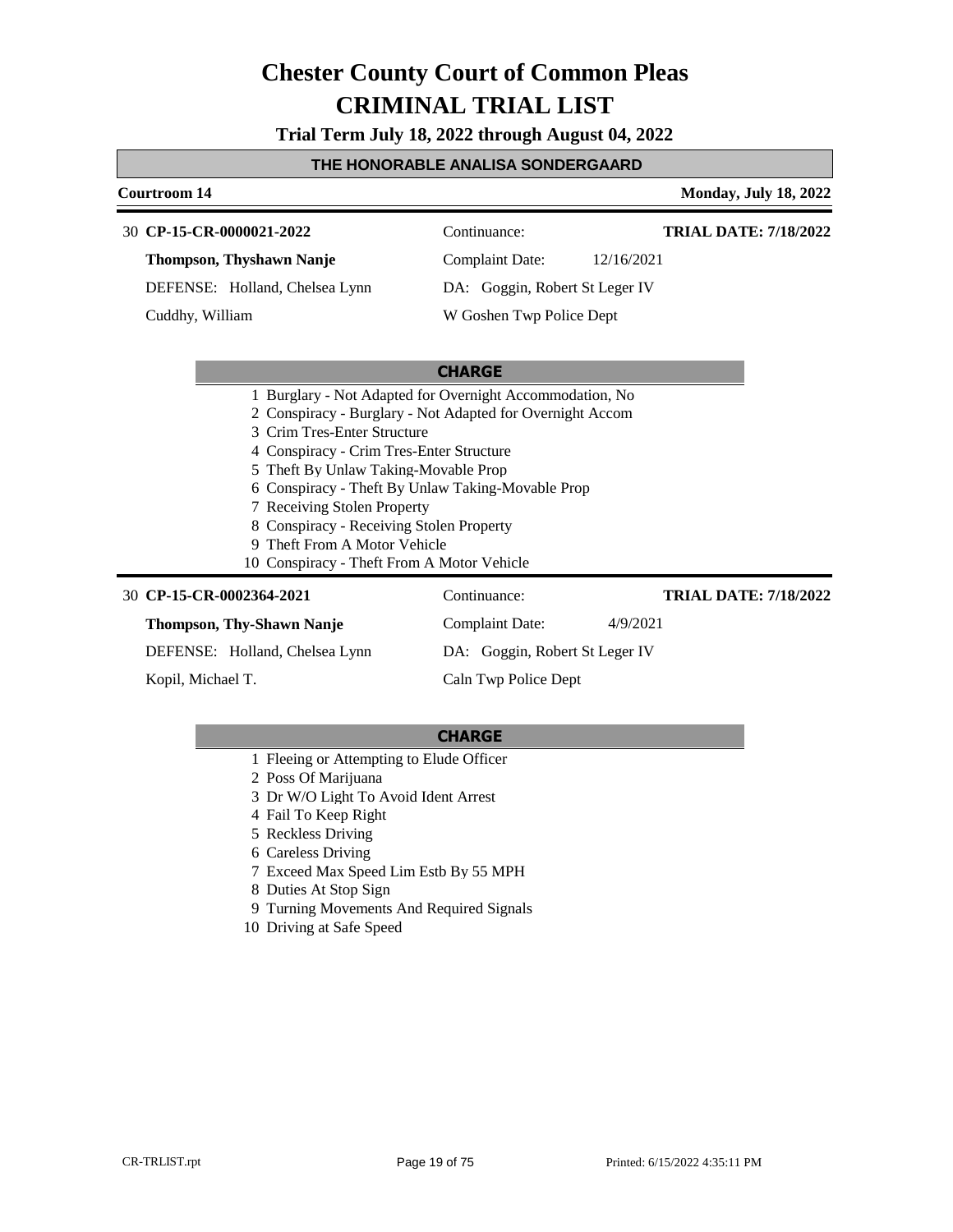**Trial Term July 18, 2022 through August 04, 2022**

#### **THE HONORABLE ANALISA SONDERGAARD**

## **Courtroom 14 Monday, July 18, 2022**

#### **CP-15-CR-0001628-2022** 31 Continuance:

**Feliciano, Dillon Andrew**

DEFENSE: Holland, Chelsea Lynn

Logan, William S.

**TRIAL DATE: 7/18/2022**

**TRIAL DATE: 7/18/2022**

**TRIAL DATE: 7/18/2022**

Complaint Date: 10/22/2021 DA: Goggin, Robert St Leger IV

Complaint Date: 4/28/2021 DA: Harding, Siobhan Alexandria

Complaint Date: 4/14/2021 DA: Goggin, Robert St Leger IV Downingtown Boro Police Dept

West Sadsbury Police Dept

## E Whiteland Twp Police Dept

#### **CHARGE**

- 1 Retail Theft-Take Mdse
- 2 Receiving Stolen Property
- 3 Def Tres Actual Communication To
- 4 Disorderly Conduct Hazardous/Physi Off

### **CP-15-CR-0001767-2021** 31 Continuance:

### **Feliciano, Dillon Andrew**

DEFENSE: Holland, Chelsea Lynn

#### Smith, Amber L.

## **CHARGE**

- 1 Retail Theft-Take Mdse
- 2 Retail Theft-Take Mdse
- 3 Theft By Unlaw Taking-Movable Prop
- 4 Theft By Unlaw Taking-Movable Prop
- 5 Receiving Stolen Property
- 6 Receiving Stolen Property
- 7 Conspiracy Retail Theft-Take Mdse

### **CP-15-CR-0001697-2021** 31 Continuance:

## **Feliciano, Dillon Andrew** DEFENSE: Holland, Chelsea Lynn

Gravina, Kurt R.

### **CHARGE**

1 Retail Theft-Take Mdse

2 Retail Theft-Take Mdse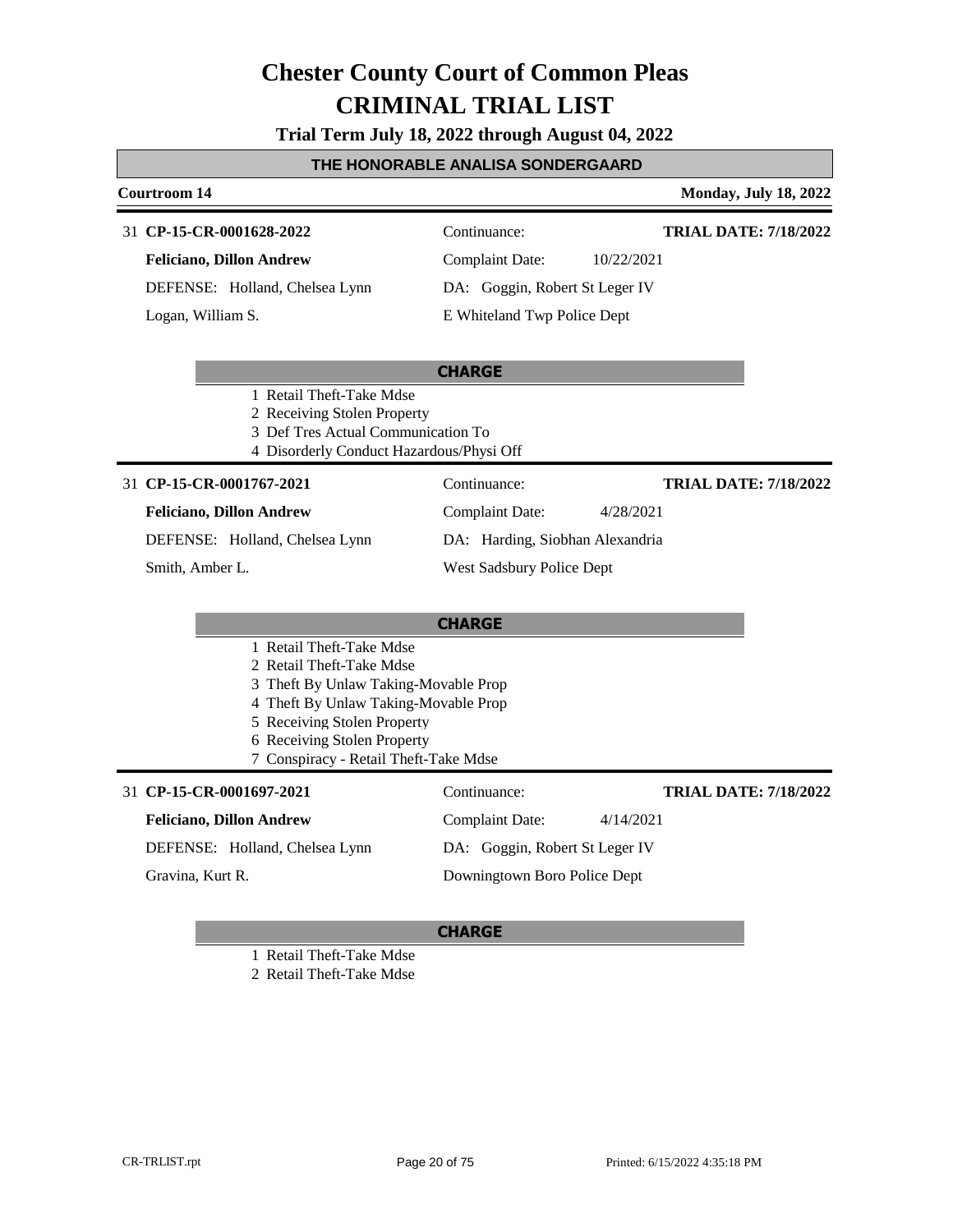**Trial Term July 18, 2022 through August 04, 2022**

#### **THE HONORABLE ANALISA SONDERGAARD**

#### **Courtroom 14 Monday, July 18, 2022**

### **CP-15-CR-0003422-2021** 32 Continuance:

**Hardy, Richard Raymond Sr.** DEFENSE: Black, Sarah Beth

Himmel, Eric D.

**TRIAL DATE: 7/18/2022**

Complaint Date: 9/15/2021 DA: Goggin, Robert St Leger IV

Coatesville City Police Dept

### **CHARGE**

- 1 False Identification To Law Enforcement Officer
- 2 Use/Poss Of Drug Paraph
- 3 Depositing Waste On Hwy

#### **CP-15-CR-0003058-2021** 32 Continuance:

### **Hardy, Richard Raymond Sr.**

DEFENSE: Black, Sarah Beth

Scavicchio, Christopher W.

#### 1 Retail Theft-Take Mdse 2 Use/Poss Of Drug Paraph

### **CP-15-CR-0002497-2021** 33 Continuance:

## **Taylor, Shawn David**

DEFENSE: Kelly, Evan J.

McCormack, Adam

### **TRIAL DATE: 7/18/2022**

DA: O'Brien, Erin Patricia

Complaint Date: 4/23/2021

PSP - Embreeville

### **CHARGE**

- 1 Statutory Sexual Assault: 11 Years Older
- 2 Statutory Sexual Assault: 11 Years Older
- 3 Statutory Sexual Assault: 11 Years Older
- 4 Corruption Of Minors Defendant Age 18 or Above
- 5 Unlawful Contact With Minor Sexual Offenses
- 6 Unlawful Contact With Minor Sexual Offenses
- 7 Unlawful Contact With Minor Sexual Offenses
- 8 Agg. Ind. Assault Comp. Less Than 16
- 9 Ind Asslt Person Less 16 Yrs Age
- 10 IDSI Person Less Than 16 Yrs Age

Complaint Date: 4/22/2021 DA: Goggin, Robert St Leger IV Downingtown Boro Police Dept **TRIAL DATE: 7/18/2022**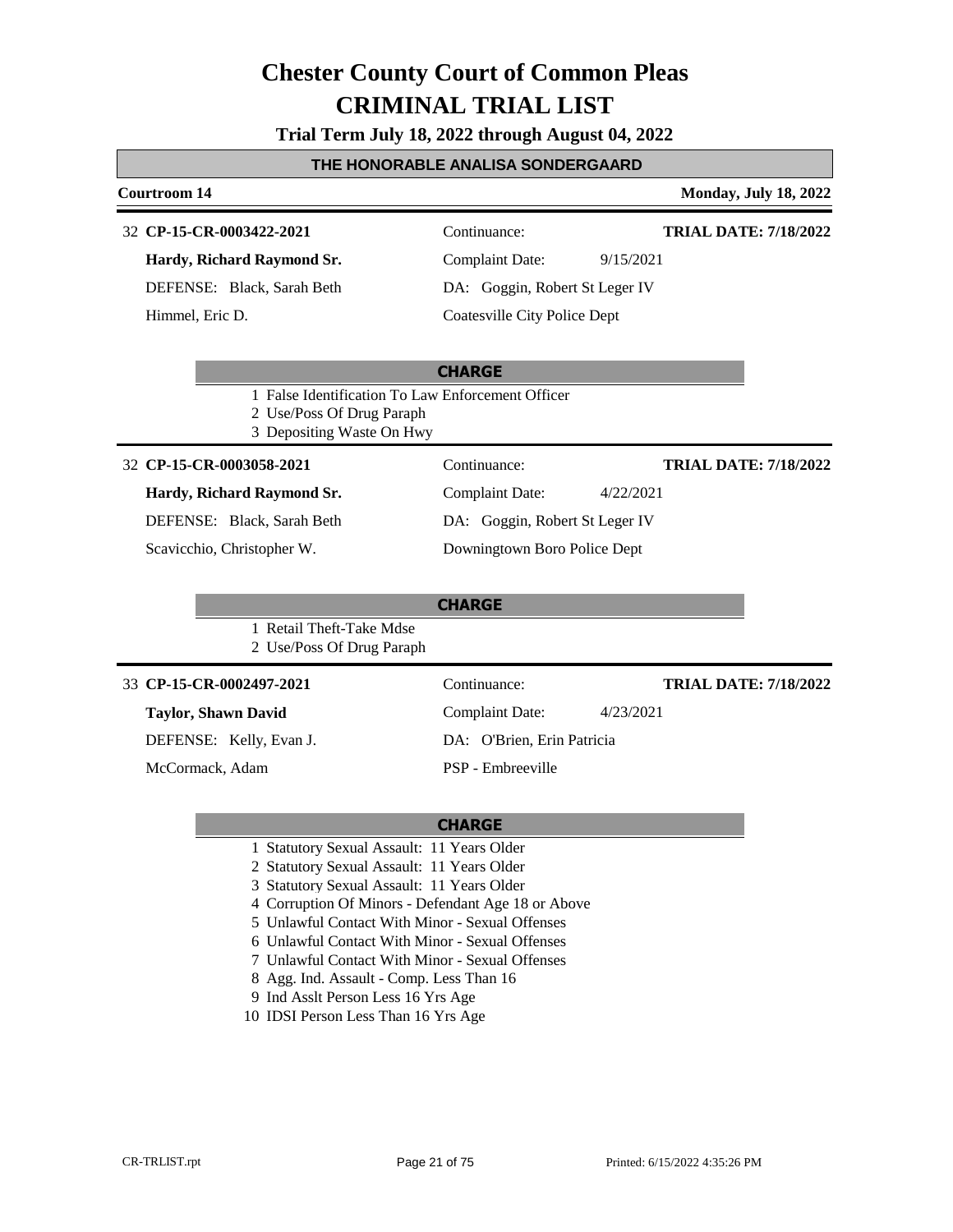**Trial Term July 18, 2022 through August 04, 2022**

### **THE HONORABLE ANALISA SONDERGAARD**

#### **Courtroom 14 Monday, July 18, 2022**

#### **CP-15-CR-0002175-2021** 34 Continuance:

**Sloat, Jeffrey John** DEFENSE: Holland, Chelsea Lynn King, Lori R.

**TRIAL DATE: 7/18/2022**

**TRIAL DATE: 7/18/2022**

**TRIAL DATE: 7/18/2022**

Complaint Date: 4/27/2021 DA: Edelman, Lori Heather

West Brandywine Twp Police Dept

Complaint Date: 4/27/2021 DA: Goggin, Robert St Leger IV

### **CHARGE**

1 Theft By Unlaw Taking-Movable Prop 2 Receiving Stolen Property

#### **CP-15-CR-0002255-2021** 35 Continuance:

**Tarango-Gonzalez, Francisco Javie** DEFENSE:

Provence, John J.

### **CHARGE**

PSP - Embreeville

- 1 DUI: High Rte of Alc (Bac.10 <.16) 1st Off
- 2 DUI: Gen Imp/Inc of Driving Safely 1st Off
- 3 Driving W/O A License
- 4 Careless Driving

#### **CP-15-CR-0000406-2022** 36 Continuance:

**Johnson, Lamar Albert**

DEFENSE: McCabe, Thomas Patrick

Culbertson, Jason R.

DA: Edelman, Lori Heather

Complaint Date: 5/14/2021

Caln Twp Police Dept

- 1 Aggravated Assault Attempts to cause SBI or causes injury
- 2 Simple Assault
- 3 Terroristic Threats W/ Int To Terrorize Another
- 4 Recklessly Endangering Another Person
- 5 Poss Instrument Of Crime W/Int
- 6 Harassment Subject Other to Physical Contact
- 7 Burglary Overnight Accommodations; Person Present, Bo
- 8 Criminal Attempt Murder Of The First Degree
- 9 Aggravated Assault Attempts to cause or causes BI with d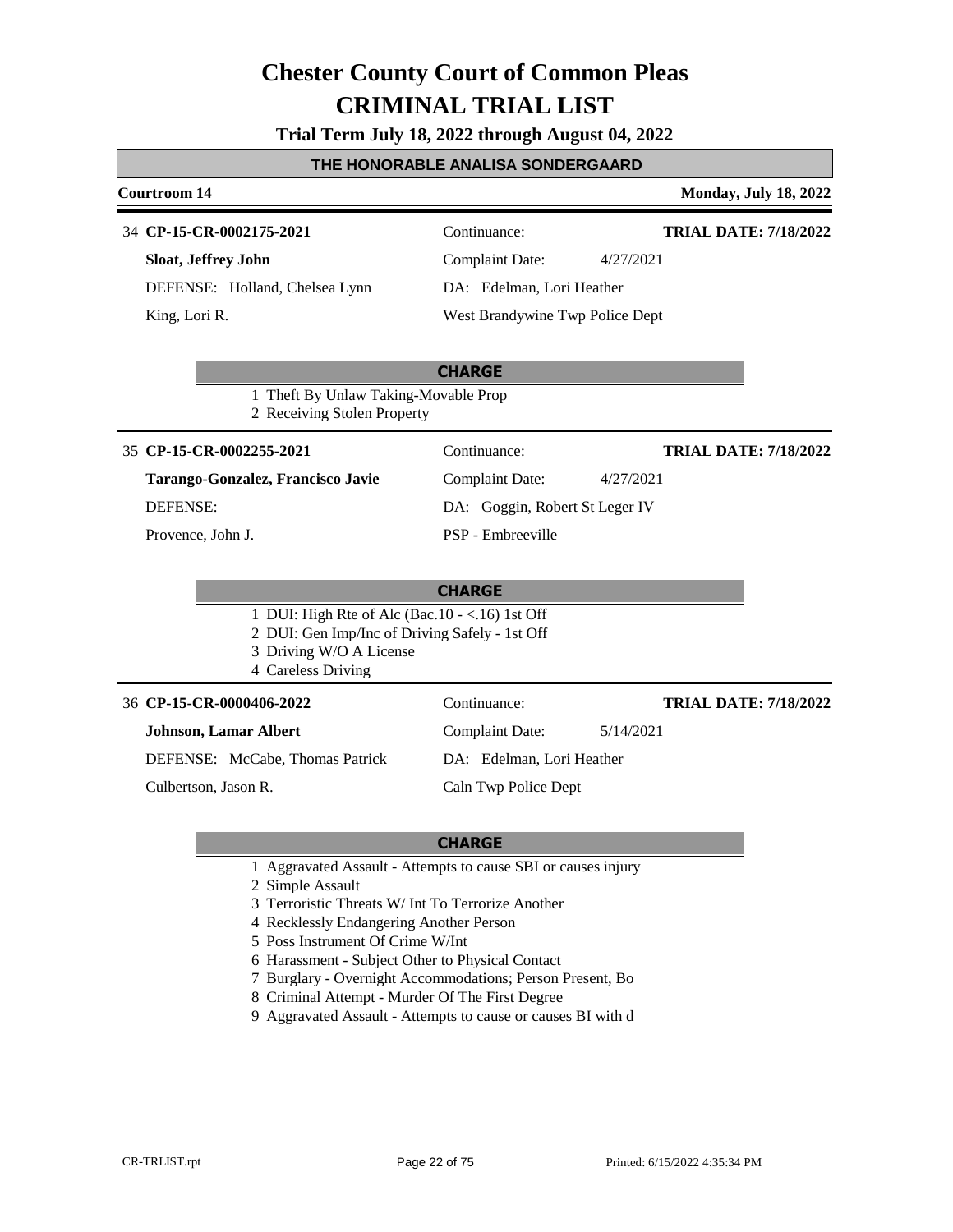**Trial Term July 18, 2022 through August 04, 2022**

#### **THE HONORABLE ANALISA SONDERGAARD**

#### **Courtroom 14 Monday, July 18, 2022**

#### **CP-15-CR-0002018-2021** 37 Continuance:

**Tharpe, Dandre Xavier**

DEFENSE: Rassman, Mark David

Dipaolo, Andrew F.

Complaint Date: 5/15/2021

DA: Edelman, Lori Heather Birmingham Twp Police Dept

Complaint Date: 2/28/2022 DA: Goggin, Robert St Leger IV

Tredyffrin Twp Police Dept

#### **CHARGE**

- 1 DUI: Controlled Substance Impaired Ability 1st Offense
- 2 Poss Of Marijuana
- 3 Improp Sunscreening
- 4 Careless Driving
- 5 DUI: Controlled Substance or Metabolite 1st Offense

#### **CP-15-CR-0000967-2022** 38 Continuance:

**TRIAL DATE: 7/18/2022**

**TRIAL DATE: 7/18/2022**

**Marcoux, Brandon Christopher** DEFENSE: Bloomdahl, Grant Peterson

Spirito, Michael J.

### **CHARGE**

- 1 Fleeing or Attempting to Elude Officer
- 2 Accident Involv Damage Attended Vehicle/Prop
- 3 Reckless Driving
- 4 Careless Driving
- 5 Failure To Stop At Red Signal
- 6 Duties At Stop Sign
- 7 Flight To Avoid Appreh/Trial/Punish

#### **CP-15-CR-0001038-2022** 38 Continuance:

| 8 CP-15-CR-0001038-2022             | Continuance:                   | <b>TRIAL DATE: 7/18/2022</b> |
|-------------------------------------|--------------------------------|------------------------------|
| <b>Marcoux, Brandon Christopher</b> | Complaint Date:                | 1/23/2022                    |
| DEFENSE: Bloomdahl, Grant Peterson  | DA: Goggin, Robert St Leger IV |                              |
| Dougherty, Peter R.                 | E Whiteland Twp Police Dept    |                              |

#### **CHARGE**

1 Fleeing or Attempting to Elude Officer

2 Recklessly Endangering Another Person

3 Reckless Driving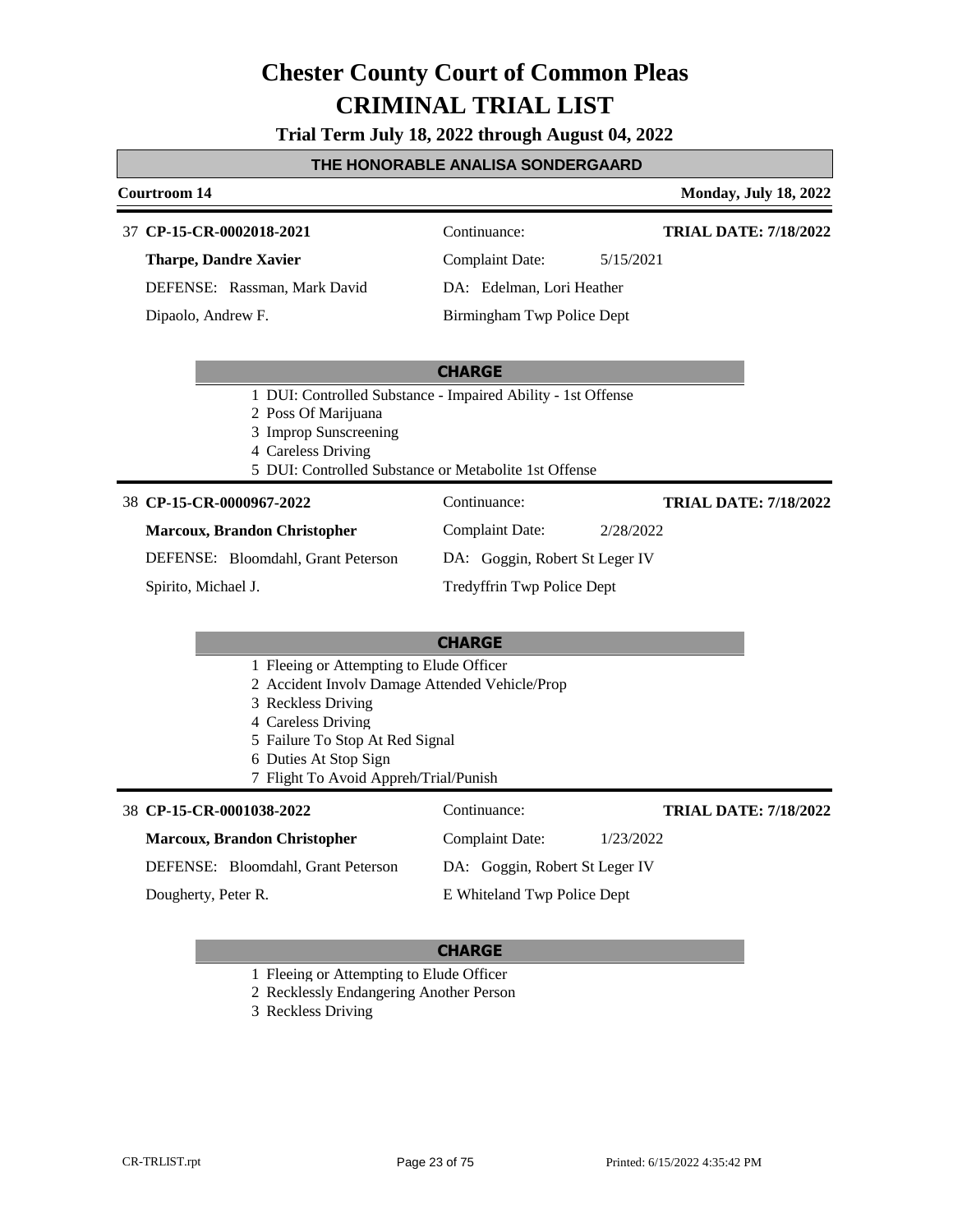|  |  | Trial Term July 18, 2022 through August 04, 2022 |
|--|--|--------------------------------------------------|
|--|--|--------------------------------------------------|

## **THE HONORABLE ANALISA SONDERGAARD**

| Courtroom 14                                                                                                                          |                                     | <b>Monday, July 18, 2022</b> |
|---------------------------------------------------------------------------------------------------------------------------------------|-------------------------------------|------------------------------|
| 38 CP-15-CR-0003485-2021                                                                                                              | Continuance:                        | <b>TRIAL DATE: 7/18/2022</b> |
| Marcoux, Brandon C.                                                                                                                   | <b>Complaint Date:</b>              | 8/26/2021                    |
| DEFENSE: Bloomdahl, Grant Peterson                                                                                                    | DA: Goggin, Robert St Leger IV      |                              |
| Heiney, Justin R.                                                                                                                     | West Brandywine Twp Police Dept     |                              |
|                                                                                                                                       | <b>CHARGE</b>                       |                              |
| 1 Harassment - Course of Conduct W/No Legitimate Purpose<br>2 Stalking - Repeatedly Comm. To Cause Fear                               |                                     |                              |
| 38 CP-15-CR-0001896-2021                                                                                                              | Continuance:                        | <b>TRIAL DATE: 7/18/2022</b> |
| Marcoux, Brandon C.                                                                                                                   | <b>Complaint Date:</b>              | 5/31/2021                    |
| DEFENSE: Goggin, Robert St Leger IV                                                                                                   | DA:                                 |                              |
| Heiney, Justin R.                                                                                                                     | West Brandywine Twp Police Dept     |                              |
|                                                                                                                                       |                                     |                              |
|                                                                                                                                       | <b>CHARGE</b>                       |                              |
| 1 Theft By Unlaw Taking-Movable Prop<br>2 Receiving Stolen Property<br>3 Unauth Use Motor/Other Vehicles                              |                                     |                              |
| 38 CP-15-CR-0003247-2021                                                                                                              | Continuance:                        | <b>TRIAL DATE: 7/18/2022</b> |
| <b>Marcoux, Brandon Christopher</b>                                                                                                   | <b>Complaint Date:</b>              | 5/31/2021                    |
| DEFENSE: Bloomdahl, Grant Peterson                                                                                                    | DA: Goggin, Robert St Leger IV      |                              |
| Kinsman, Michael T.                                                                                                                   | <b>Coatesville City Police Dept</b> |                              |
|                                                                                                                                       |                                     |                              |
|                                                                                                                                       | <b>CHARGE</b>                       |                              |
| 2 Int Poss Contr Subst By Per Not Reg<br>3 Poss Of Marijuana<br>4 Use/Poss Of Drug Paraph<br>5 Fleeing or Attempting to Elude Officer |                                     |                              |
| 39 CP-15-CR-0001229-2022                                                                                                              | Continuance:                        | <b>TRIAL DATE: 7/18/2022</b> |
| Alvarez, Ronaldo Rojas                                                                                                                | Complaint Date:                     | 6/8/2021                     |
| DEFENSE: Holland, Chelsea Lynn                                                                                                        | DA: Goggin, Robert St Leger IV      |                              |
| Lemus, Juan L.                                                                                                                        | E Brandywine Twp Police Dept        |                              |
|                                                                                                                                       |                                     |                              |

- 1 Int Poss Contr Subst By Per Not Reg
- 2 Use/Poss Of Drug Paraph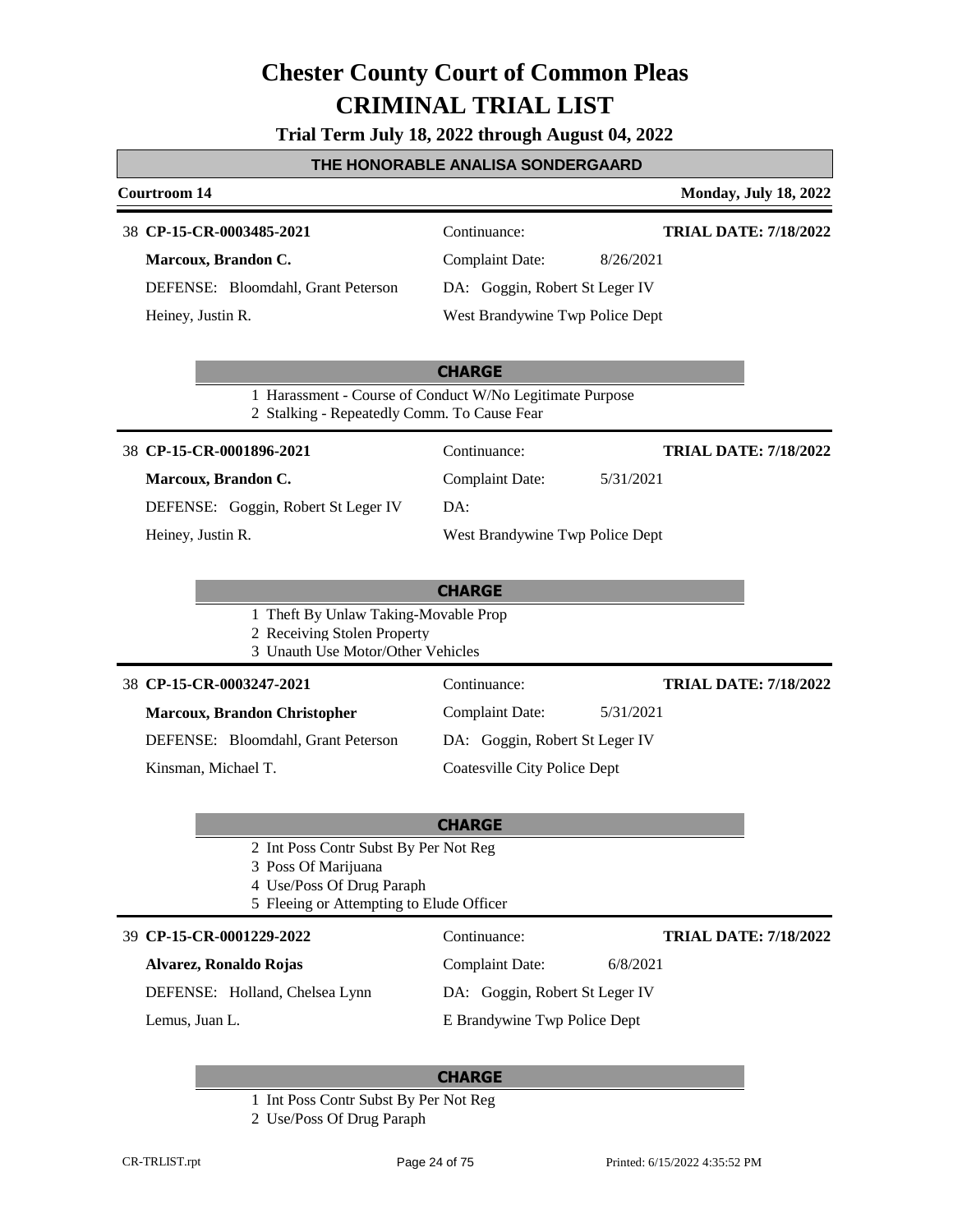**Trial Term July 18, 2022 through August 04, 2022**

#### **THE HONORABLE ANALISA SONDERGAARD**

## **Courtroom 14 Monday, July 18, 2022 CHARGE CP-15-CR-0001267-2022** 40 Continuance: **Jenkins, Khalil Dashon** DEFENSE: Holland, Chelsea Lynn Complaint Date: 6/11/2021 DA: Edelman, Lori H. PSP - Avondale **TRIAL DATE: 7/18/2022** McElhenney, Christian R. 1 Theft By Unlaw Taking-Movable Prop 2 Receiving Stolen Property 3 Theft Of Leased Property **CHARGE** 41 **CP-15-CR-0000691-2022** Continuance: **Lenhart, Charles** DEFENSE: Complaint Date: 6/17/2021 DA: Goggin, Robert St Leger IV Tredyffrin Twp Police Dept **TRIAL DATE: 7/18/2022** Fulmer, Rebecca N. 1 DUI: Gen Imp/Inc of Driving Safely - 1st Off 2 Driving While BAC .02 or Greater While License Susp 3 Driving While BAC .02 or Greater While License Susp 4 Failure To Stop At Red Signal 5 Violation Of Use Of Certif Of Inspection 6 Driv While Oper Priv Susp Or Revoked **CP-15-CR-0001845-2022** 42 Continuance: **Harrison, Austin** DEFENSE: Complaint Date: 6/20/2021 DA: Brindisi, Karen Marie Downingtown Boro Police Dept **TRIAL DATE: 7/18/2022** Seibert, Brandon P.

### **CHARGE**

1 Theft By Unlaw Taking-Movable Prop

2 Receiving Stolen Property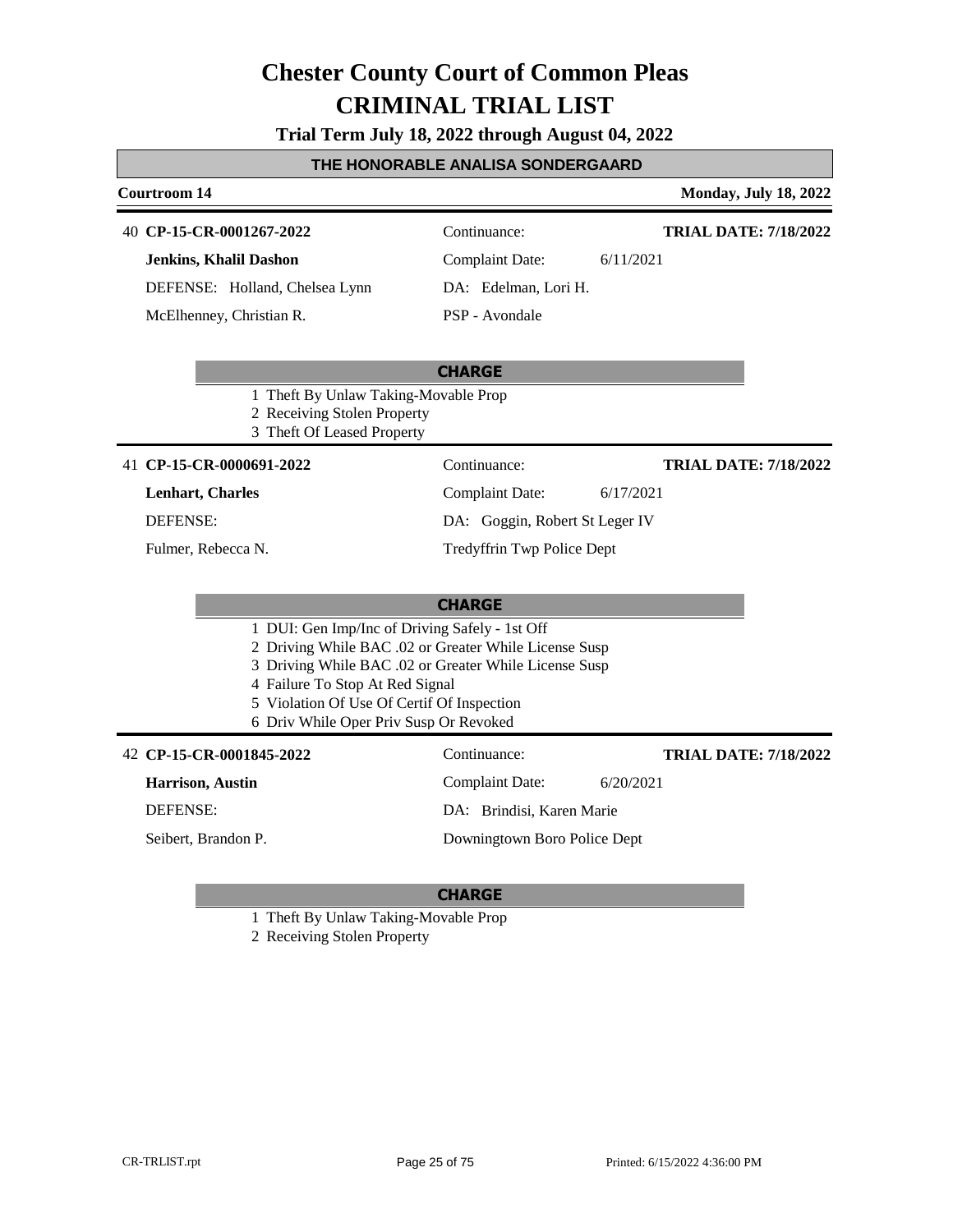**Trial Term July 18, 2022 through August 04, 2022**

### **THE HONORABLE ANALISA SONDERGAARD**

#### **Courtroom 14 Monday, July 18, 2022**

43 CP-

| 43 CP-15-CR-0003140-2021      | Continuance:                 | <b>TRIAL DATE: 7/18/2022</b> |
|-------------------------------|------------------------------|------------------------------|
| Popoca, Claudio Sergio        | Complaint Date:              | 6/21/2021                    |
| DEFENSE: Armstrong, Daniel A. | DA: Abatemarco, Christine C. |                              |

**CHARGE**

O'Donnell, Francis J.

E Fallowfield Twp Police Dept

|                              | 1 Unlawful Contact With Minor - Sexual Offenses |                              |
|------------------------------|-------------------------------------------------|------------------------------|
| 2 Sexual Assault             |                                                 |                              |
| 3 Sexual Assault             |                                                 |                              |
| 4 Sexual Assault             |                                                 |                              |
| 5 Sexual Assault             |                                                 |                              |
| 6 Sexual Assault             |                                                 |                              |
| 7 Incest                     |                                                 |                              |
| 8 Incest                     |                                                 |                              |
| 9 Incest                     |                                                 |                              |
| 10 Incest                    |                                                 |                              |
| 44 CP-15-CR-0002187-2021     | Continuance:                                    | <b>TRIAL DATE: 7/18/2022</b> |
| <b>Baldwin, Tricia Marie</b> | <b>Complaint Date:</b>                          | 6/24/2021                    |
| DEFENSE: Black, Sarah Beth   | DA: Goggin, Robert St Leger IV                  |                              |
| McElhenney, Christian R.     | PSP - Avondale                                  |                              |

| <b>CHARGE</b>                          |                 |                              |  |  |  |
|----------------------------------------|-----------------|------------------------------|--|--|--|
| 1 Crim Tres-Break Into Structure       |                 |                              |  |  |  |
| 2 Criminal Mischief - Damage Property  |                 |                              |  |  |  |
| 3 Loitering And Prowling At Night Time |                 |                              |  |  |  |
| 45 CP-15-CR-0003907-2021               | Continuance:    | <b>TRIAL DATE: 7/18/2022</b> |  |  |  |
| Brown, Tysheera Laura                  | Complaint Date: | 6/24/2021                    |  |  |  |

DA: Goggin, Robert St Leger IV E Whiteland Twp Police Dept

DEFENSE: Holland, Chelsea Lynn

Moran, Sanford M.

- 1 DUI: Gen Imp/Inc of Driving Safely 1st Off
- 2 DUI: Highest Rte of Alc (BAC .16+) 1st Off
- 3 DUI: Controlled Substance Schedule 1 1st Offense
- 4 Driv While Oper Priv Susp Or Revoked
- 5 Reckless Driving
- 6 Careless Driving
- 7 Dr Unregist Veh
- 8 Oper Veh W/O Req'd Financ Resp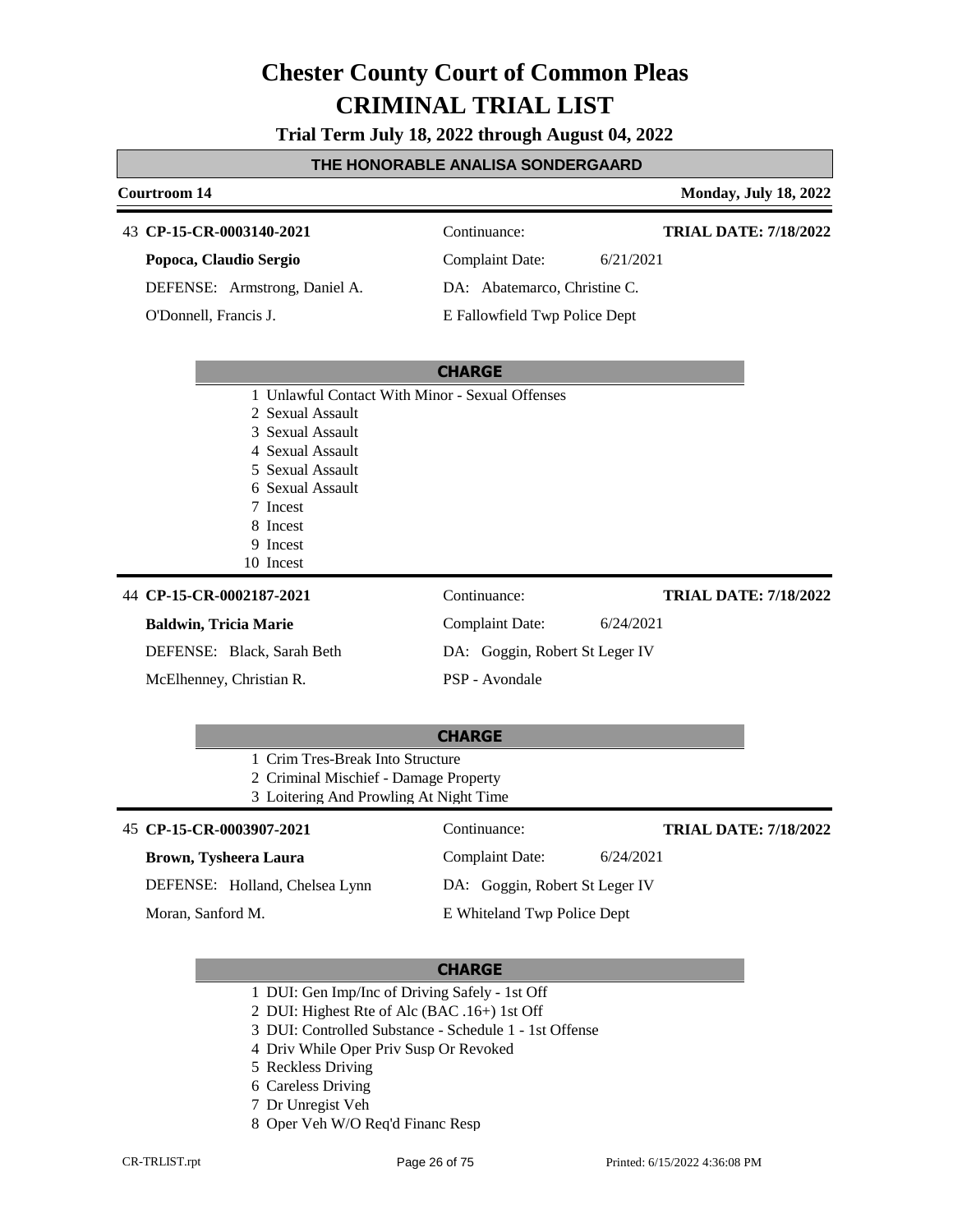### **Trial Term July 18, 2022 through August 04, 2022**

### **THE HONORABLE ANALISA SONDERGAARD**

#### **Courtroom 14 Monday, July 18, 2022**

**TRIAL DATE: 7/18/2022**

**TRIAL DATE: 7/18/2022**

46 **CP-15-CR-0003338-2021** Continuance:

### **Reich, Seth Jason**

DEFENSE: Funt, James Adam Benson, Steven F.

Complaint Date: 8/5/2021 DA: O'Brien, Erin Patricia Uwchlan Twp Police Dept

#### **CHARGE**

- 1 Sexual Assault
- 2 Agg. Ind. Assault W/O Consent
- 3 Indec Asslt-W/O Cons Of Other

5 Sell/Furnish Liquor Etc Minor

4 Simple Assault

## 46 **CP-15-CR-0003024-2021** Continuance:

#### **Reich, Seth Jason**

DEFENSE: Funt, James Adam

Maurer, David S.

Complaint Date: 7/1/2021 DA: O'Brien, Erin Patricia

W Goshen Twp Police Dept

### **CHARGE**

| 47 CP-15-CR-0001147-2022   | Continuance:                   | <b>TRIAL DATE: 7/18/2022</b> |
|----------------------------|--------------------------------|------------------------------|
| Love, William Paul         | Complaint Date:                | 3/22/2022                    |
| DEFENSE: Black, Sarah Beth | DA: Goggin, Robert St Leger IV |                              |
| Simcox, Matthew W.         | W Chester Boro Police Dept     |                              |

- 1 Int Poss Contr Subst By Per Not Reg
- 2 Use/Poss Of Drug Paraph
- 3 Driving W/O A License
- 4 Drg Lic Sus/Rev Purs to Sec 3802/1547B1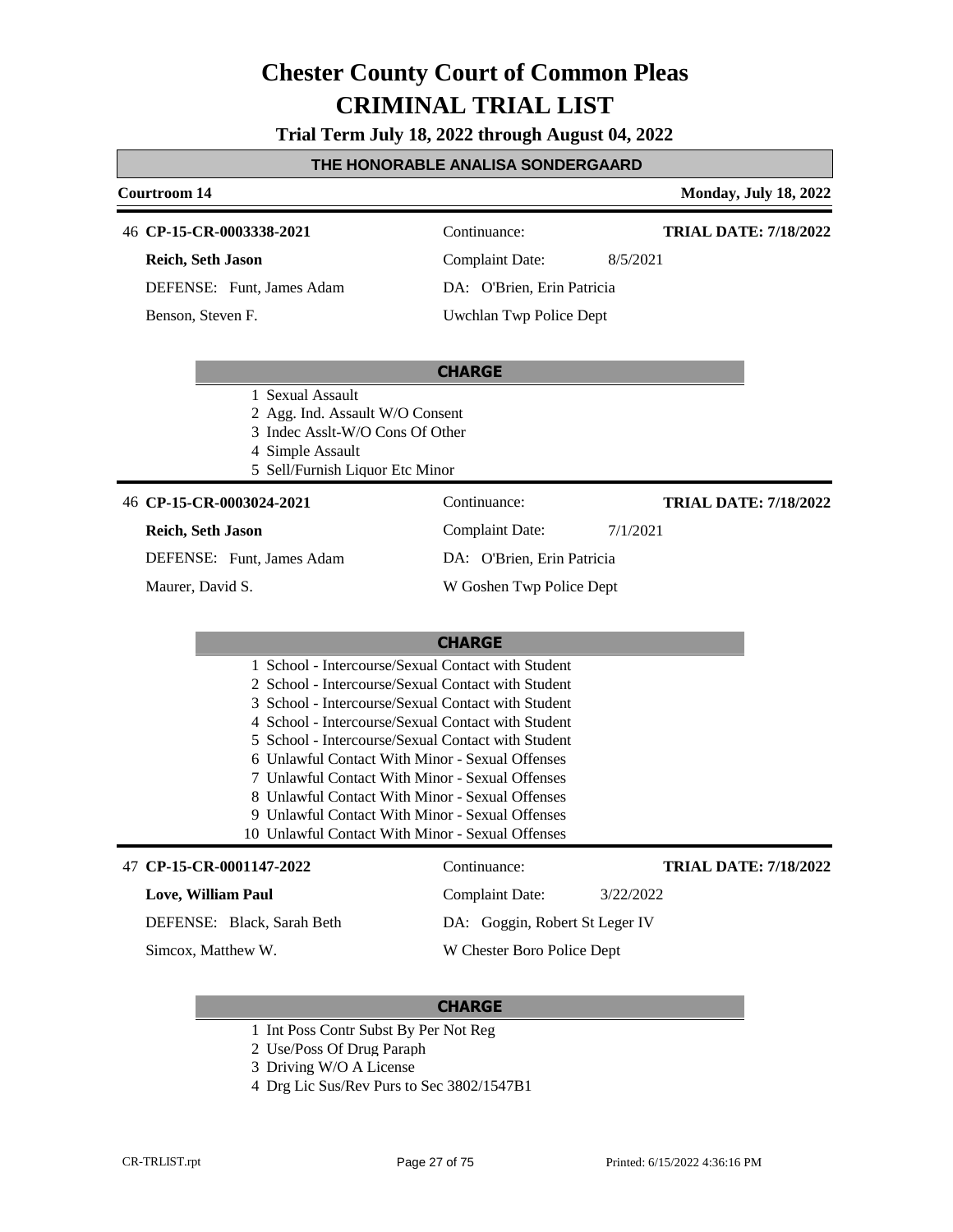**Trial Term July 18, 2022 through August 04, 2022**

#### **THE HONORABLE ANALISA SONDERGAARD**

## **Courtroom 14 Monday, July 18, 2022 CHARGE CP-15-CR-0002733-2021** 47 Continuance: **Love, William P.** DEFENSE: Black, Sarah Beth Complaint Date: 7/6/2021 DA: Goggin, Robert St Leger IV PSP - Embreeville **TRIAL DATE: 7/18/2022** Houser, Jeremy W. 1 Use/Poss Of Drug Paraph 1 Accident Involv Damage Attended Vehicle/Prop 2 Int Poss Contr Subst By Per Not Reg 2 Disregard Traffic Lane (Single) 3 Marijuana-Small Amt Personal Use 3 Careless Driving 4 Use/Poss Of Drug Paraph 4 Accident Involv Damage Attended Vehicle/Prop 5 Int Poss Contr Subst By Per Not Reg 5 Acci Dam To Unattended Veh Or Propert 6 Marijuana-Small Amt Personal Use 6 Drg Lic Sus/Rev Purs to Sec 3802/1547B1-3rd or Subs. Vio 7 Drg Lic Sus/Rev Purs to Sec 3802/1547B1-3rd or Subs. Vio 7 Disregard Traffic Lane (Single) 8 Careless Driving **CP-15-CR-0002629-2021** 48 Continuance: **TRIAL DATE: 7/18/2022**

#### **Glassco, Major A. III**

DEFENSE: Boyer, Kathleen Joan

Himmel, Eric D.

Complaint Date: 7/24/2021 DA: Macaulay, Kaitlyn Ruth

Coatesville City Police Dept

- 1 Manufacture, Delivery, or Possession With Intent to Manufa
- 2 Int Poss Contr Subst By Per Not Reg
- 3 Use/Poss Of Drug Paraph
- 4 Use/Poss Of Drug Paraph
- 5 Use/Poss Of Drug Paraph
- 6 Use/Poss Of Drug Paraph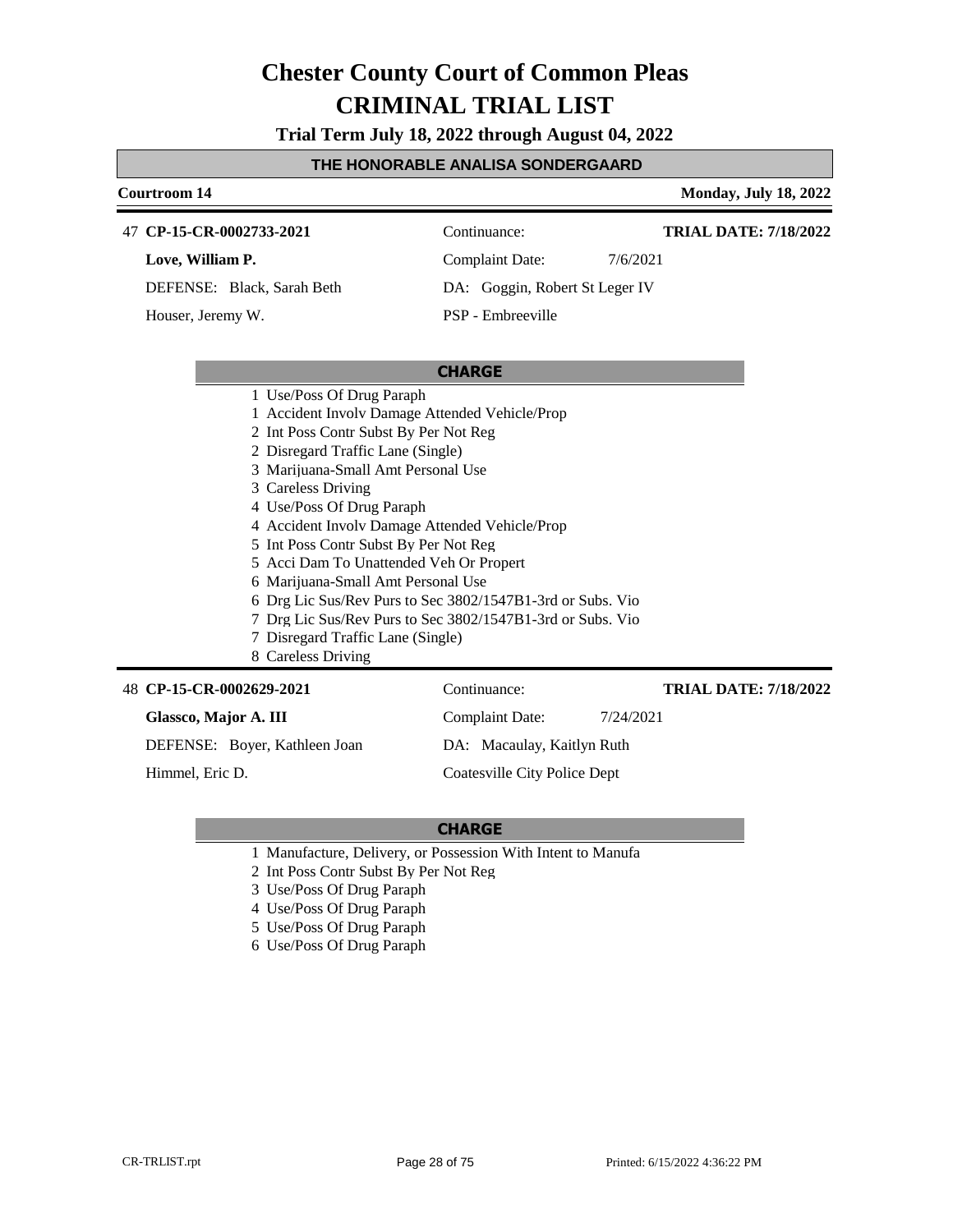**Trial Term July 18, 2022 through August 04, 2022**

### **THE HONORABLE ANALISA SONDERGAARD**

| Courtroom 14                                                                                                                                                                                                                                                                                                                                                                                                                                                                                                                                                                      |                                | <b>Monday, July 18, 2022</b> |  |  |
|-----------------------------------------------------------------------------------------------------------------------------------------------------------------------------------------------------------------------------------------------------------------------------------------------------------------------------------------------------------------------------------------------------------------------------------------------------------------------------------------------------------------------------------------------------------------------------------|--------------------------------|------------------------------|--|--|
| 49 CP-15-CR-0002976-2021                                                                                                                                                                                                                                                                                                                                                                                                                                                                                                                                                          | Continuance:                   | <b>TRIAL DATE: 7/18/2022</b> |  |  |
| Davis, Khadija Scharron                                                                                                                                                                                                                                                                                                                                                                                                                                                                                                                                                           | <b>Complaint Date:</b>         | 8/3/2021                     |  |  |
| DEFENSE: Holland, Chelsea Lynn                                                                                                                                                                                                                                                                                                                                                                                                                                                                                                                                                    | DA: Abatemarco, Christine C.   |                              |  |  |
| Jones, Stephen J.                                                                                                                                                                                                                                                                                                                                                                                                                                                                                                                                                                 | Willistown Twp Police Dept     |                              |  |  |
|                                                                                                                                                                                                                                                                                                                                                                                                                                                                                                                                                                                   |                                |                              |  |  |
| <b>CHARGE</b>                                                                                                                                                                                                                                                                                                                                                                                                                                                                                                                                                                     |                                |                              |  |  |
| 1 Criminal Attempt - Criminal Homicide<br>2 Aggravated Assault - Attempts to cause SBI or causes injury<br>3 Aggravated Assault - Attempts to cause SBI or causes injury<br>4 Aggravated Assault - Attempts to cause SBI or causes injury<br>5 Burglary - Overnight Accommodations; Person Present, Bo<br>6 Aggravated Assault - Attempts to cause or causes BI with d<br>7 Aggravated Assault - Attempts to cause or causes BI with d<br>8 Aggravated Assault - Attempts to cause or causes BI with d<br>9 Forgery - Unauthorized Act In Writing<br>10 Crim Tres-Enter Structure |                                |                              |  |  |
| 50 CP-15-CR-0003121-2021                                                                                                                                                                                                                                                                                                                                                                                                                                                                                                                                                          | Continuance:                   | <b>TRIAL DATE: 7/18/2022</b> |  |  |
| Wells, Gregory J.                                                                                                                                                                                                                                                                                                                                                                                                                                                                                                                                                                 | Complaint Date:                | 8/4/2021                     |  |  |
| <b>DEFENSE:</b>                                                                                                                                                                                                                                                                                                                                                                                                                                                                                                                                                                   | DA: Goggin, Robert St Leger IV |                              |  |  |
| Dipaolo, Andrew F.                                                                                                                                                                                                                                                                                                                                                                                                                                                                                                                                                                | Birmingham Twp Police Dept     |                              |  |  |

- 1 DUI: Highest Rte of Alc (BAC .16+) 1st Off
- 2 Restrictions on Alcoholic Beverages
- 3 Careless Driving
- 4 DUI: Gen Imp/Inc of Driving Safely 1st Off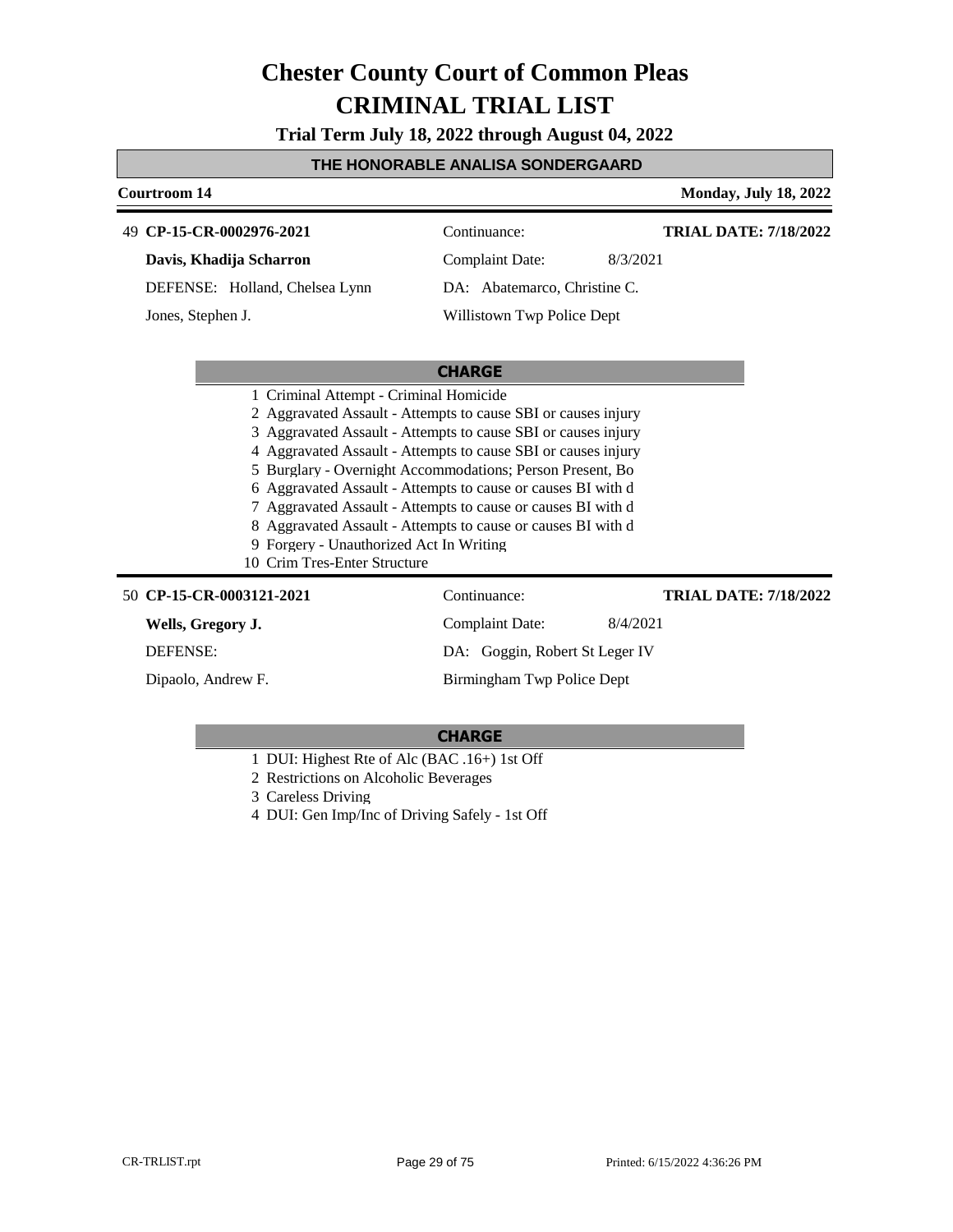**Trial Term July 18, 2022 through August 04, 2022**

### **THE HONORABLE ANALISA SONDERGAARD**

#### **Courtroom 14 Tuesday, July 19, 2022**

#### **CP-15-CR-0003993-2021** 51 Continuance:

**Austin, Lanasha Ovay**

DEFENSE: Holland, Chelsea Lynn Crnkovic, Jesse G.

Complaint Date: 8/4/2021

**TRIAL DATE: 7/19/2022**

**TRIAL DATE: 7/19/2022**

DA: Goggin, Robert St Leger IV

PSP - Avondale

#### **CHARGE**

- 1 Organized retail theft
- 2 Retail Theft-Take Mdse
- 3 Receiving Stolen Property
- 4 Disorderly Conduct Hazardous/Physi Off
- 5 Conspiracy Retail Theft-Take Mdse

**CP-15-CR-0003068-2021** 52 Continuance: **Dumas, Christopher Jackson** DEFENSE: Black, Sarah Beth Complaint Date: 8/5/2021 DA: Edelman, Lori Heather PSP - Embreeville **TRIAL DATE: 7/19/2022** Sneed, Christian R.

## **CHARGE**

- 1 DUI: Gen Imp/Inc of Driving Safely 1st Off
- 2 DUI: Highest Rte of Alc (BAC .16+) 1st Off
- 3 Restrictions on Alcoholic Beverages
- 4 Violate Hazard Regulation

#### 53 **CP-15-CR-0002590-2021** Continuance:

**Lankford, Carston N.**

DEFENSE: Mehok, Kristine C.

Ensor, James M.

Complaint Date: 8/6/2021 DA: Goggin, Robert St Leger IV W Chester Boro Police Dept

- 1 DUI: Gen Imp/Inc of Driving Safely 1st Off
- 2 Careless Driving
- 3 Reckless Driving
- 4 Fail To Keep Right
- 5 Obedience to Traffic-Control Devices
- 6 DUI: High Rte of Alc (Bac.10 <.16) 1st Off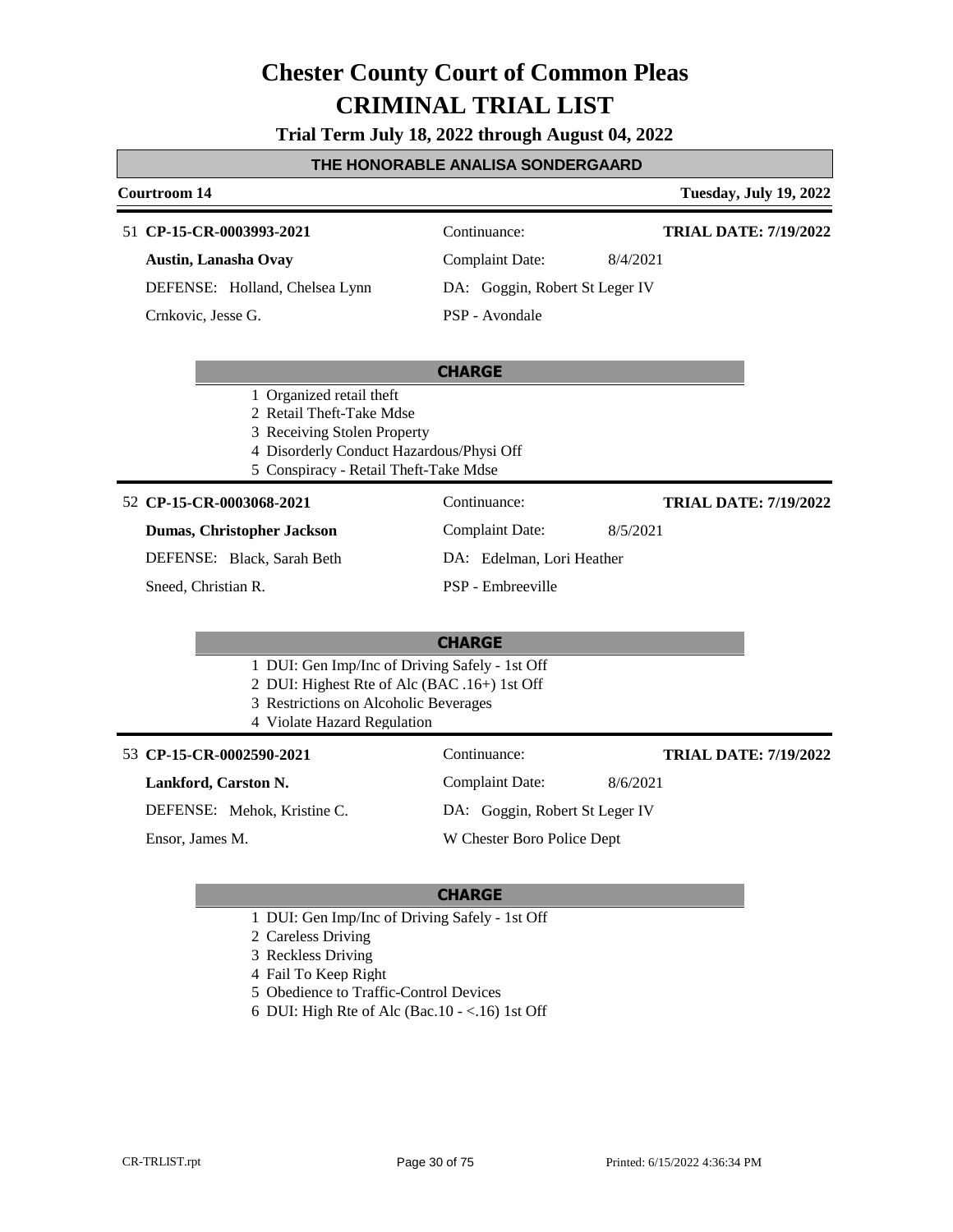**Trial Term July 18, 2022 through August 04, 2022**

#### **THE HONORABLE ANALISA SONDERGAARD**

#### **Courtroom 14 Tuesday, July 19, 2022**

#### **CP-15-CR-0002996-2021** 54 Continuance:

**Bergner, Christopher**

DEFENSE: Black, Sarah Beth Frey, Kyle

Complaint Date: 9/13/2021

**TRIAL DATE: 7/19/2022**

**TRIAL DATE: 7/19/2022**

DA: Edelman, Lori Heather

Complaint Date: 8/6/2021 DA: Goggin, Robert St Leger IV

PSP - Embreeville

#### **CHARGE**

- 1 Terroristic Threats W/ Int To Terrorize Another
- 2 Stalking Repeatedly Comm. To Cause Fear
- 3 Disorderly Conduct Engage In Fighting

#### **CP-15-CR-0003722-2021** 54 Continuance:

**Bergner, Christopher A.** DEFENSE: Black, Sarah Beth

McKee, James P.

#### **CHARGE** 1 Crim'l Misch-Tamper W/Property 2 Crim'l Misch-Tamper W/Property 3 Crim'l Misch-Tamper W/Property 4 Crim'l Misch-Tamper W/Property 5 Crim'l Misch-Tamper W/Property 6 Theft By Unlaw Taking-Movable Prop 7 Receiving Stolen Property 8 Theft Of Services-Acquis Of Service 9 Diversion Of Services 55 **CP-15-CR-0003804-2021** Continuance: **Harrington, Kristina E.** DEFENSE: McCabe, Thomas Patrick Complaint Date: 8/6/2021 DA: Goggin, Robert St Leger IV PSP - Embreeville **TRIAL DATE: 7/19/2022** McKee, James P.

PSP - Embreeville

- 1 Theft By Unlaw Taking-Movable Prop
- 2 Receiving Stolen Property
- 3 Theft Of Services-Acquis Of Service
- 4 Diversion Of Services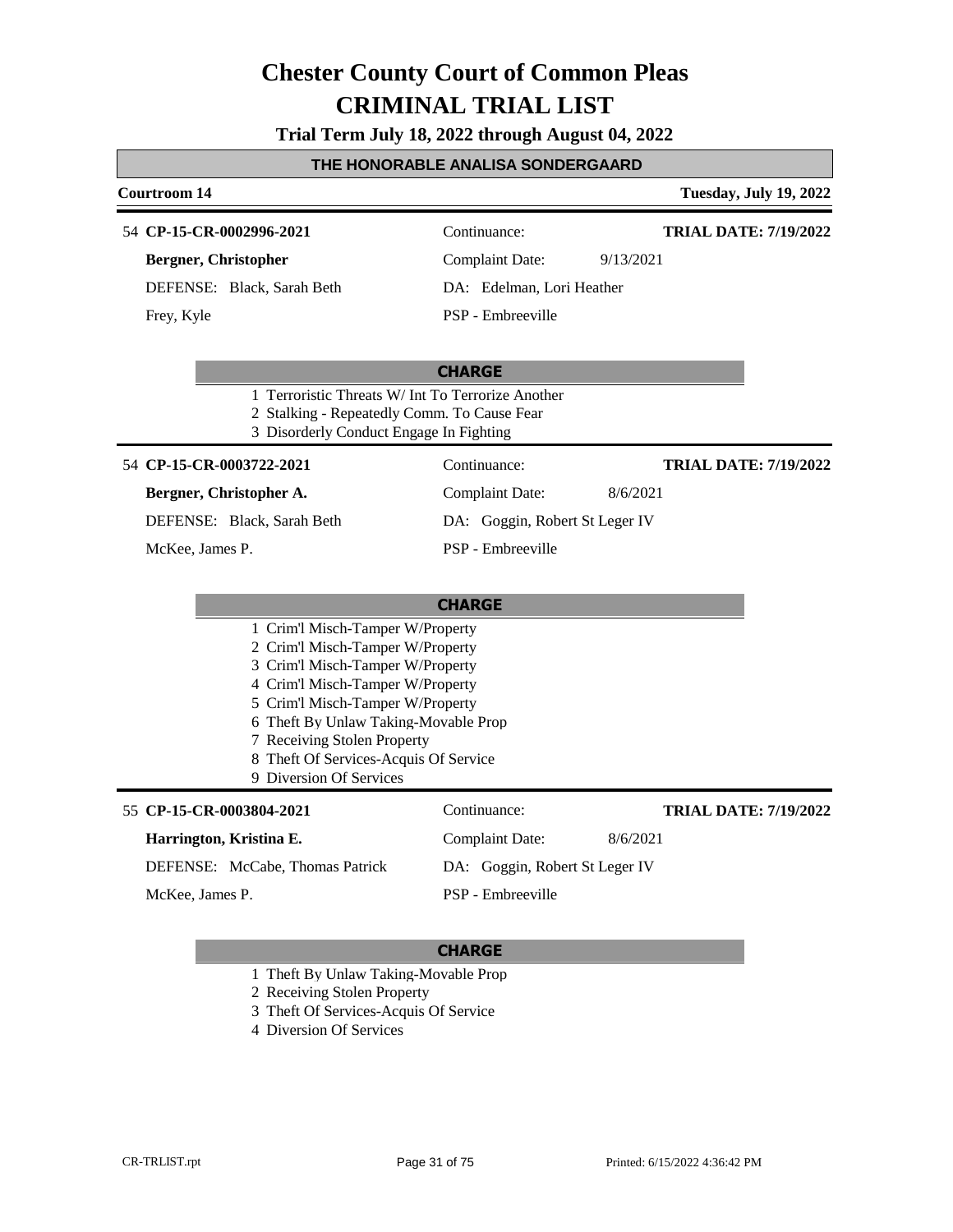|  |  | Trial Term July 18, 2022 through August 04, 2022 |  |
|--|--|--------------------------------------------------|--|
|--|--|--------------------------------------------------|--|

#### **THE HONORABLE ANALISA SONDERGAARD**

| <b>Courtroom 14</b>                                                                                                                          | <b>Tuesday, July 19, 2022</b>                                                                                                                        |
|----------------------------------------------------------------------------------------------------------------------------------------------|------------------------------------------------------------------------------------------------------------------------------------------------------|
| 56 CP-15-CR-0000837-2022<br>Radcliffe, Devon<br>DEFENSE: Holland, Chelsea Lynn<br>Deluise, Anthony                                           | Continuance:<br><b>TRIAL DATE: 7/19/2022</b><br>8/31/2021<br><b>Complaint Date:</b><br>DA: Goggin, Robert St Leger IV<br>W Whiteland Twp Police Dept |
| 1 Retail Theft-Take Mdse<br>2 Receiving Stolen Property                                                                                      | <b>CHARGE</b>                                                                                                                                        |
| 56 CP-15-CR-0000838-2022<br><b>Radcliffe</b> , Devon<br>DEFENSE: Holland, Chelsea Lynn<br>O'Brien, Kyle M.                                   | Continuance:<br><b>TRIAL DATE: 7/19/2022</b><br><b>Complaint Date:</b><br>8/11/2021<br>DA: Goggin, Robert St Leger IV<br>W Whiteland Twp Police Dept |
| 1 Retail Theft-Take Mdse<br>2 Receiving Stolen Property<br>3 Conspiracy - Retail Theft-Take Mdse<br>4 Conspiracy - Receiving Stolen Property | <b>CHARGE</b>                                                                                                                                        |
| 57 CP-15-CR-0003745-2021<br>Bolden, Aaron M.<br>DEFENSE: Holland, Chelsea Lynn<br>Lilly, Patrick T. Jr.                                      | Continuance:<br><b>TRIAL DATE: 7/19/2022</b><br>8/13/2021<br><b>Complaint Date:</b><br>DA: Edelman, Lori Heather<br>PSP - Embreeville                |

### **CHARGE**

- 1 DUI: Gen Imp/Inc of Driving Safely 1st Off
- 2 Too Slow For Conditions

3 Careless Driving

4 DUI: Highest Rte of Alc (BAC .16+) 1st Off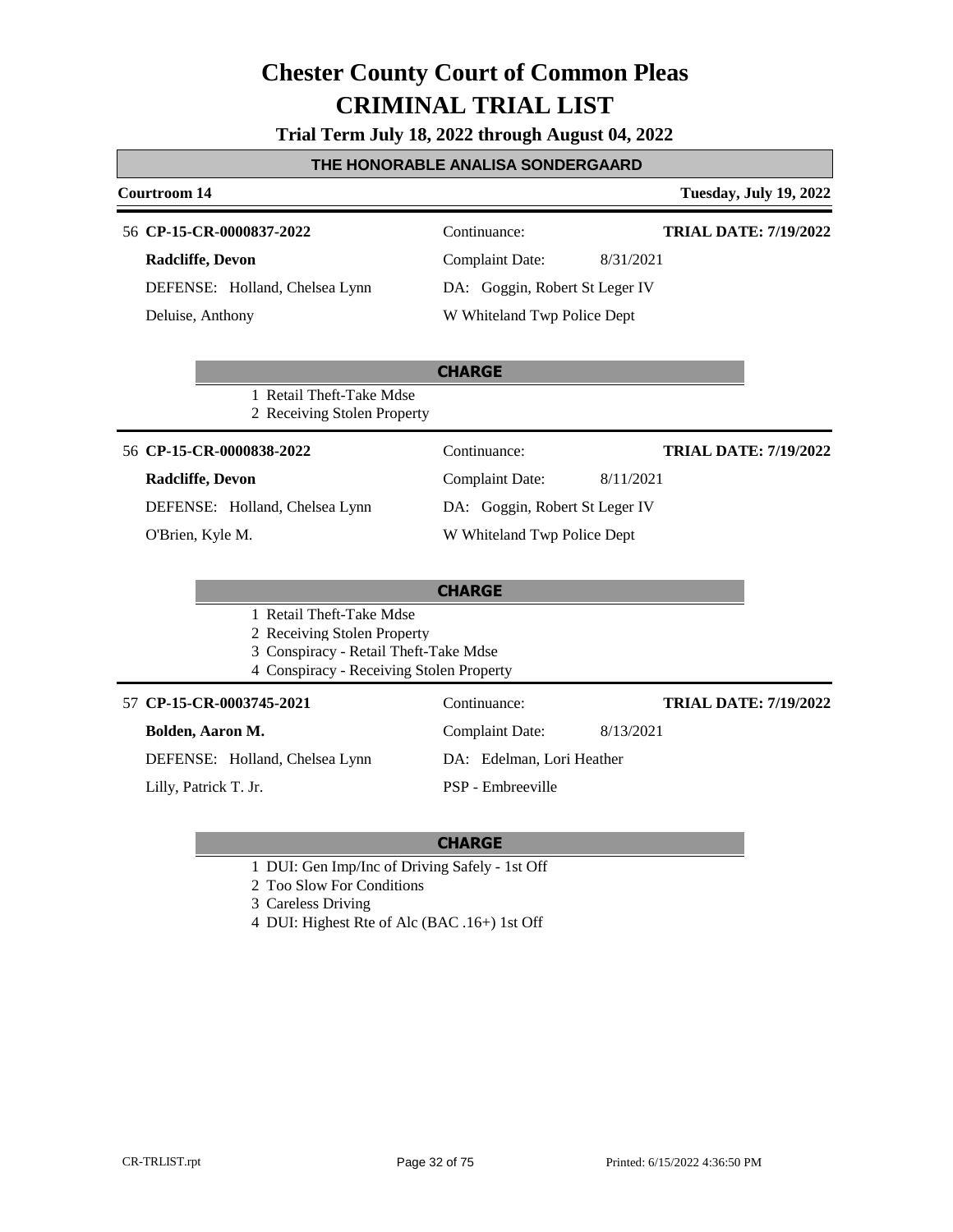**Trial Term July 18, 2022 through August 04, 2022**

#### **THE HONORABLE ANALISA SONDERGAARD**

#### **Courtroom 14 Tuesday, July 19, 2022**

#### **CP-15-CR-0000019-2022** 58 Continuance:

**Broomes, Kylishia Shania**

DEFENSE: Shuttleworth, Brad Victor

Raith, Michael

Complaint Date: 8/16/2021 DA: Edelman, Lori Heather W Chester Univ Police Dept

Complaint Date: 8/17/2021 DA: Goggin, Robert St Leger IV

**TRIAL DATE: 7/19/2022**

**TRIAL DATE: 7/19/2022**

**TRIAL DATE: 7/19/2022**

#### **CHARGE**

- 1 Forgery Unauthorized Act In Writing
- 2 Theft By Decep-False Impression
- 3 Tamper Records Or Id-Writing
- 4 Bad Checks

#### **CP-15-CR-0002954-2021** 59 Continuance:

#### **Hill, Heath A.**

DEFENSE: Green, Joseph Patrick Jr.

#### Toll, Jared V.

#### **CHARGE**

PSP - Avondale

- 1 DUI: High Rte of Alc (Bac.10 <.16) 1st Off
- 2 Disregard Traffic Lane (Single)
- 3 Driving at Safe Speed
- 4 Careless Driving

#### **CP-15-CR-0003034-2021** 60 Continuance:

#### **Morales, Luis Alfonso**

DEFENSE: Kratsa, Peter E.

Coverly, Christopher A.

DA: Abatemarco, Christine C. Oxford Boro Police Dept

Complaint Date: 8/23/2021

- 1 Agg. Ind. Assault of Child
- 2 Agg. Ind. Assault of Child
- 3 Agg. Ind. Assault of Child
- 4 Agg. Ind. Assault of Child
- 5 Agg. Ind. Assault of Child
- 6 Agg. Ind. Assault W/O Consent
- 7 Agg. Ind. Assault W/O Consent
- 8 Agg. Ind. Assault W/O Consent
- 9 Agg. Ind. Assault W/O Consent
- 10 Agg. Ind. Assault W/O Consent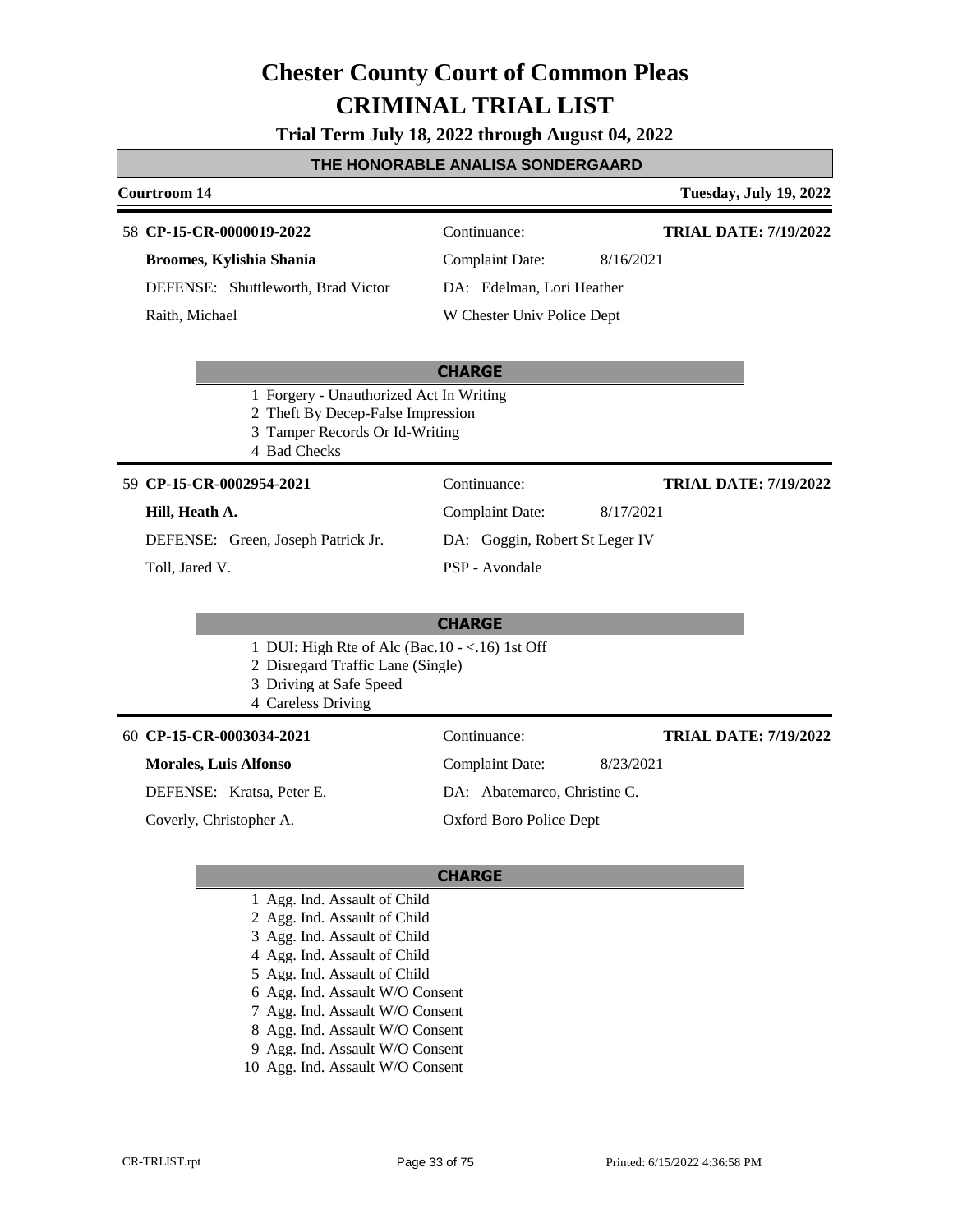#### **Trial Term July 18, 2022 through August 04, 2022**

#### **THE HONORABLE ANALISA SONDERGAARD**

#### **Courtroom 14 Tuesday, July 19, 2022**

#### **CP-15-CR-0003867-2021** 61 Continuance:

**Gibson-Helm, India Thalia**

DEFENSE: Holland, Chelsea Lynn Carsello, Michael D.

**TRIAL DATE: 7/19/2022**

**TRIAL DATE: 7/19/2022**

Complaint Date: 10/27/2021 DA: Goggin, Robert St Leger IV

Tredyffrin Twp Police Dept

#### **CHARGE**

- 1 Retail Theft-Take Mdse
- 2 Conspiracy Retail Theft-Take Mdse
- 3 Receiving Stolen Property

#### **CP-15-CR-0003865-2021** 61 Continuance:

#### **Gibson-Helm, India Thalia**

DEFENSE: Holland, Chelsea Lynn

Cermignano, Michael J.

### 1 Retail Theft-Under-Ring

- 2 Receiving Stolen Property
- 3 Conspiracy Retail Theft-Under-Ring
- 4 Conspiracy Receiving Stolen Property

#### **Tapia Mercado, Juan Able**

DEFENSE: Mehok, Kristine C.

Kushner, Ryan D.

#### **CHARGE**

- 1 DUI: Gen Imp/Inc of Driving Safely 1st Off
- 2 DUI: High Rte of Alc (Bac.10 <.16) 1st Off
- 3 Disregard Traffic Lane (Single)
- 4 Driving W/O A License

Complaint Date: 8/24/2021 DA: Goggin, Robert St Leger IV Tredyffrin Twp Police Dept **TRIAL DATE: 7/19/2022**

### **CHARGE**

- 
- 
- **CP-15-CR-0000074-2022** 62 Continuance:

Complaint Date: 8/25/2021 DA: Goggin, Robert St Leger IV

Southern Chester Co Regional Police Dept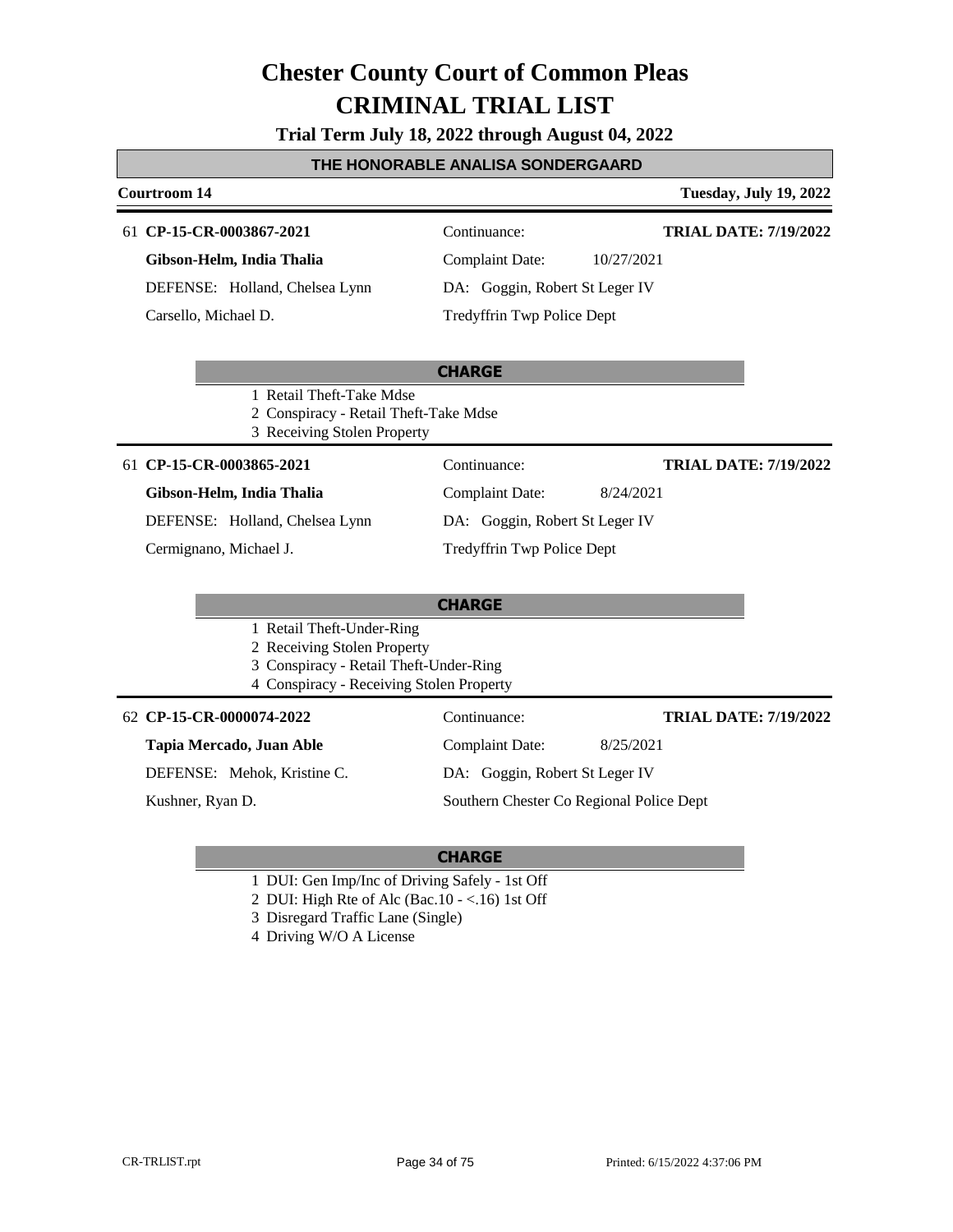**Trial Term July 18, 2022 through August 04, 2022**

#### **THE HONORABLE ANALISA SONDERGAARD**

### **Courtroom 14 Tuesday, July 19, 2022 CHARGE CP-15-CR-0003919-2021** 63 Continuance: **Handy, Stephen D.** DEFENSE: Black, Sarah Beth Complaint Date: 9/8/2021 DA: Goggin, Robert St Leger IV W Goshen Twp Police Dept **TRIAL DATE: 7/19/2022** Boyle, Daniel J. 1 Ill Operate Vehicle W/Out Ignition Interlock 2 Exceed 35 MPH In Urban Dist By 25 MPH **CHARGE CP-15-CR-0000801-2022** 64 Continuance: **Chester, Ronald Ray** DEFENSE: Black, Sarah Beth Complaint Date: 9/15/2021 DA: Goggin, Robert St Leger IV PSP - Avondale **TRIAL DATE: 7/19/2022** Ciccione, Tyler F. 1 Int Poss Contr Subst By Per Not Reg 2 Int Poss Contr Subst By Per Not Reg 3 Marijuana-Small Amt Personal Use 4 Use/Poss Of Drug Paraph 5 Dr Unregist Veh 6 Oper Veh W/O Req'd Financ Resp **CP-15-CR-0000342-2022** 65 Continuance: **Irwin, Kevin Michael** Complaint Date: 9/20/2021 **TRIAL DATE: 7/19/2022**

DEFENSE: Black, Sarah Beth

Himmel, Eric D.

DA: Edelman, Lori Heather

Coatesville City Police Dept

- 1 DUI: Gen Imp (BAC .08 .10) 2nd Off
- 2 DUI: Gen Imp (BAC .08 .10) 1st Off
- 3 DUI: Controlled Substance Schedule 2 or 3 1st Offense
- 4 Marijuana-Small Amt Personal Use
- 5 Use/Poss Of Drug Paraph
- 6 Dr Unregist Veh
- 7 DUI: Controlled Substance Combination Alcohol/Drugs -
- 8 DUI: Highest Rte of Alc (BAC .16+) 1st Off
- 9 DUI: Gen Imp/Inc of Driving Safely 1st Off
- 10 DUI: Controlled Substance Impaired Ability 1st Offense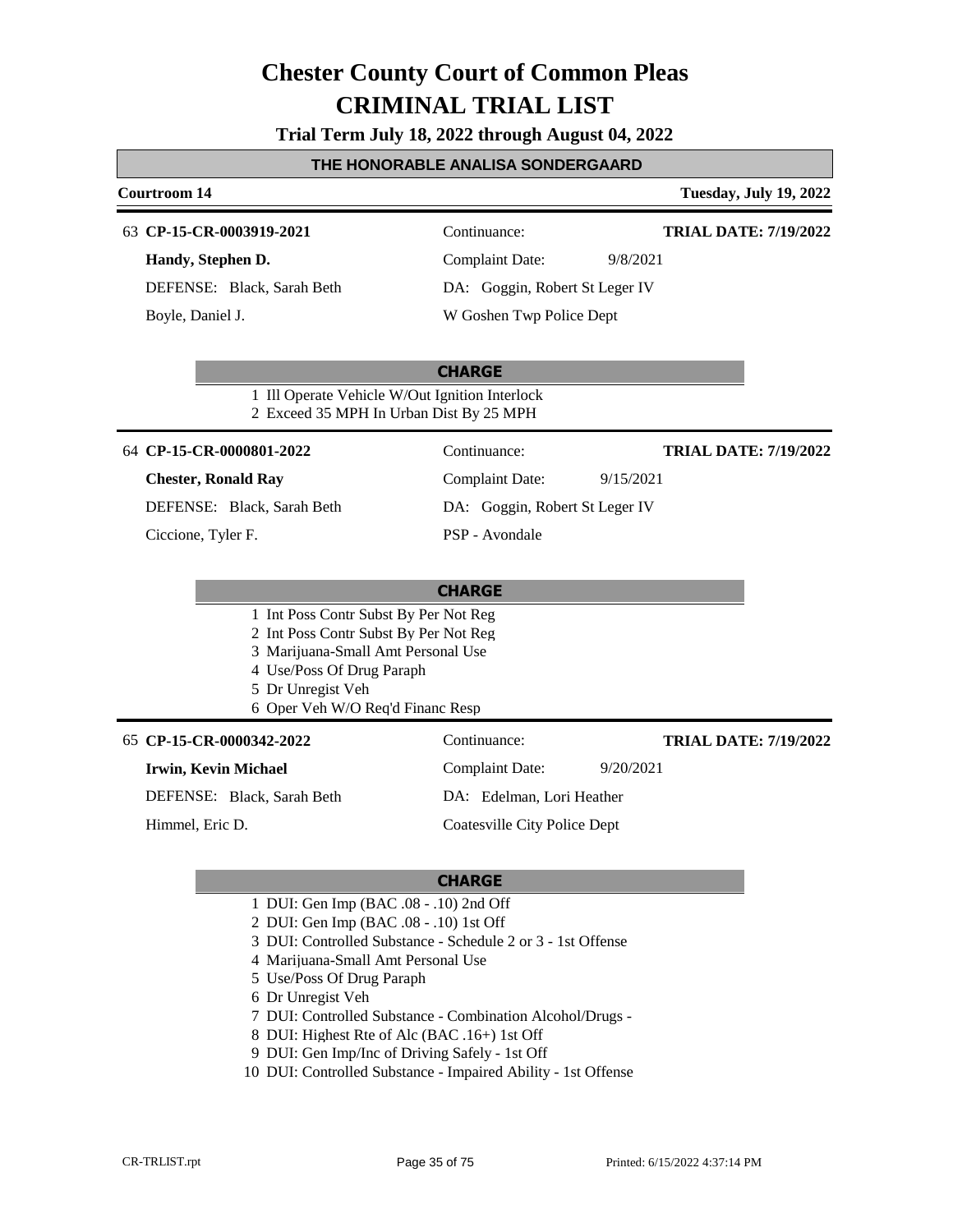**Trial Term July 18, 2022 through August 04, 2022**

#### **THE HONORABLE ANALISA SONDERGAARD**

#### **Courtroom 14 Tuesday, July 19, 2022** 66 **CP-15-CR-0000009-2022** Continuance: **Arroyo, Eloy** DEFENSE: Lora, Christine Pierce Complaint Date: 9/28/2021 DA: Goggin, Robert St Leger IV **TRIAL DATE: 7/19/2022**

Thorburn, Nicholas P.

**CHARGE**

Oxford Boro Police Dept

- 1 Simple Assault
- 2 Harassment Subject Other to Physical Contact
- 3 Disorderly Conduct Hazardous/Physi Off
- 4 Recklessly Endangering Another Person

#### **CP-15-CR-0001708-2022** 67 Continuance:

**Alvarez, Ivan**

DEFENSE:

Difrancesco, Samantha

**TRIAL DATE: 7/19/2022**

DA: Buckman, William Frederick

Complaint Date: 2/11/2022

#### Caln Twp Police Dept

| LI A<br>I I ARC |
|-----------------|
|-----------------|

- 1 Careless Driving
- 2 DUI: Gen Imp/Inc of Driving Safely 1st Off
- 3 DUI: Highest Rte of Alc (BAC .16+) 1st Off
- 4 DUI: Controlled Substance Combination Alcohol/Drugs -
- 5 DUI: Controlled Substance Impaired Ability 1st Offense
- 6 DUI: Controlled Substance Schedule 2 or 3 1st Offense
- 7 DUI: Controlled Substance Metabolite 1st Offense

#### **CP-15-CR-0000995-2022** 67 Continuance:

#### **Reyes, Ivan Alvarez**

DEFENSE:

Hayes, John J.

**TRIAL DATE: 7/19/2022**

DA: Edelman Orem, Lori

#### **CHARGE**

- 1 DUI: Gen Imp/Inc of Driving Safely 1st Off
- 2 Restrictions on Alcoholic Beverages
- 3 Disregard Traffic Lane (Single)
- 4 DUI: Highest Rte of Alc (BAC .16+) 1st Off

Complaint Date: 9/28/2021

### E Brandywine Twp Police Dept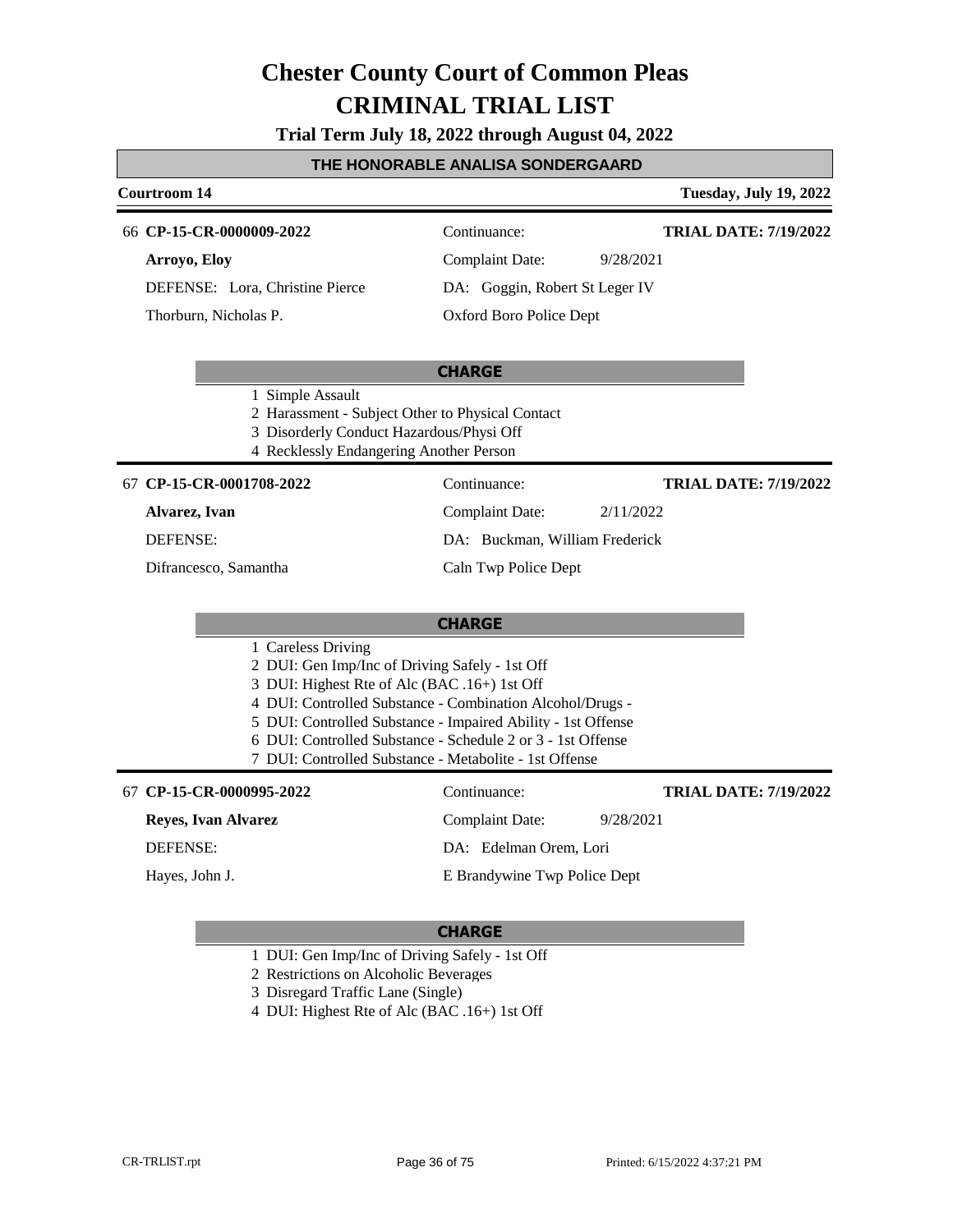**Trial Term July 18, 2022 through August 04, 2022**

#### **THE HONORABLE ANALISA SONDERGAARD**

#### **Courtroom 14 Tuesday, July 19, 2022**

#### **CP-15-CR-0000614-2022** 68 Continuance:

**Foster, Peter Yves Jr.**

DEFENSE: Black, Sarah Beth

Parker, Timothy M.

**TRIAL DATE: 7/19/2022**

**TRIAL DATE: 7/19/2022**

Complaint Date: 9/29/2021 DA: Goggin, Robert St Leger IV

Valley Twp Police Dept

#### **CHARGE**

- 1 DUI: Controlled Substance or Metabolite 2nd Offense
- 2 BAC .02 or Greater 2nd Offense
- 3 DUI: Controlled Substance Impaired Ability 1st Offense
- 4 DUI: Controlled Substance Schedule 1 1st Offense
- 5 DUI: Controlled Substance Metabolite 1st Offense

#### **CP-15-CR-0003721-2021** 69 Continuance:

#### **Mooney, Maureen**

DEFENSE: Holland, Chelsea Lynn Complaint Date: 9/30/2021 DA: Goggin, Robert St Leger IV West Brandywine Twp Police Dept

Heiney, Justin R.

#### **CHARGE**

1 Def Tres Actual Communication To

#### **CP-15-CR-0003833-2021** 70 Continuance:

#### **Metz, Albert Francis**

DEFENSE: Black, Sarah Beth

Place, Kyle A.

Complaint Date: 9/30/2021 DA: Goggin, Robert St Leger IV Phoenixville Boro Police Dept

#### **CHARGE**

- 1 Burglary Overnight Accommodations; Person Present
- 2 Crim Tres-Enter Structure
- 3 Theft By Unlaw Taking-Movable Prop
- 4 Receiving Stolen Property

**TRIAL DATE: 7/19/2022**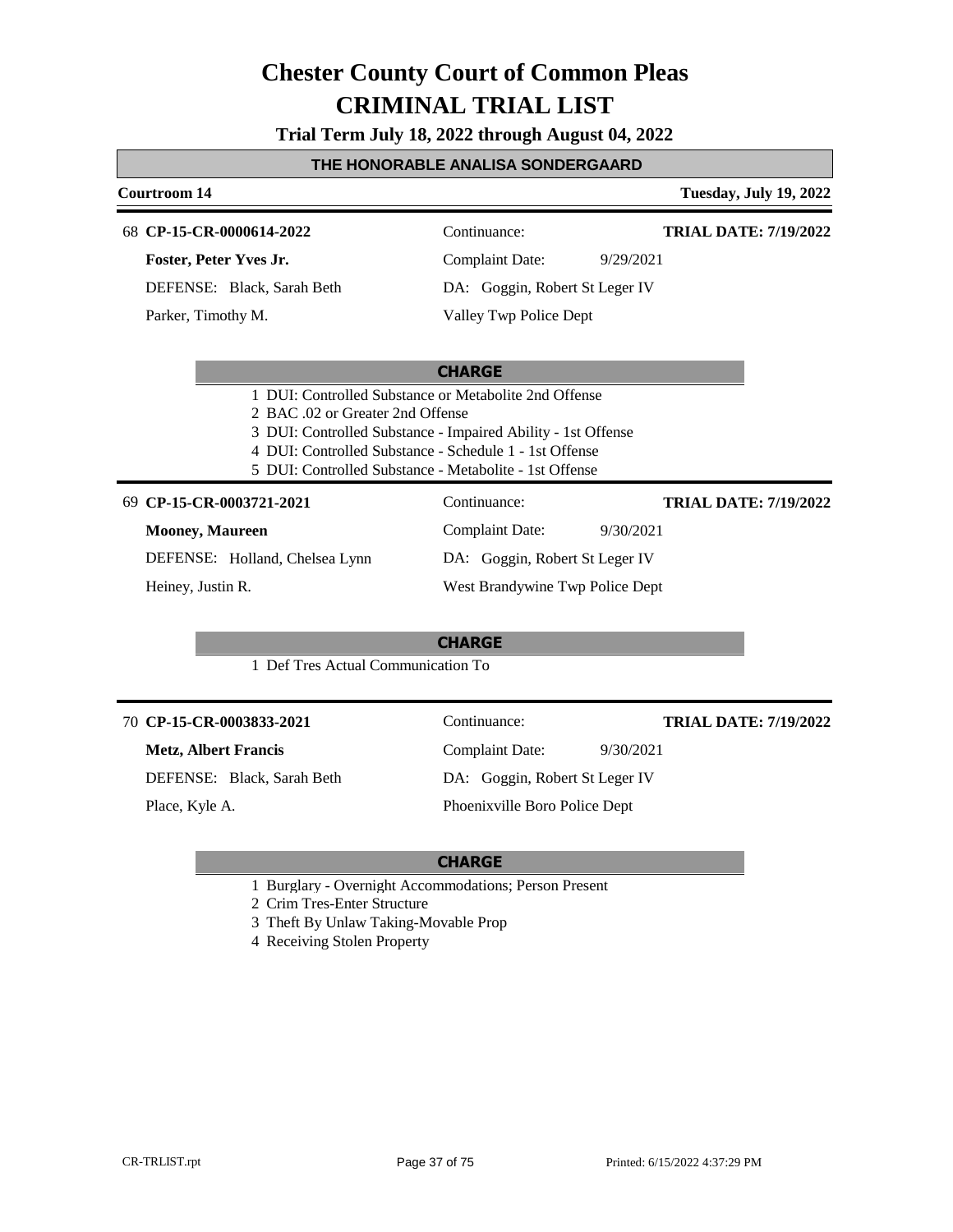**Trial Term July 18, 2022 through August 04, 2022**

#### **THE HONORABLE ANALISA SONDERGAARD**

### **Courtroom 14 Tuesday, July 19, 2022 CHARGE** 71 **CP-15-CR-0003561-2021** Continuance: **Adams, Jacob Michael** DEFENSE: Black, Sarah Beth Complaint Date: 10/6/2021 DA: Edelman, Lori Heather PSP - Avondale **TRIAL DATE: 7/19/2022** Ruth, Bryce E. 1 DUI: Controlled Substance - Impaired Ability - 1st Offense 2 Driv While Oper Priv Susp Or Revoked 3 Careless Driving **CHARGE CP-15-CR-0000896-2022** 72 Continuance: **Sturgill, William Birren Jr.** DEFENSE: Houghton, Thomas Daniel Complaint Date: 10/6/2021 DA: Edelman, Lori Heather PSP - Avondale **TRIAL DATE: 7/19/2022** Cestare, Steven F. 1 Terroristic Threats W/ Int To Terrorize Another 2 Harassment - Comm. Lewd, Threatening, Etc. Language 3 Disorderly Conduct Engage In Fighting 4 False Imprisonment 5 Possession Of Weapon 6 Simple Assault **CP-15-CR-0003983-2021** 73 Continuance: **Pajrowski, James Peters** DEFENSE: Fioravanti, Michelle A. Complaint Date: 10/8/2021 DA: Edelman, Lori Heather **TRIAL DATE: 7/19/2022**

Waters, Ryan N.

PSP - Avondale

### **CHARGE**

- 1 Terroristic Threats W/ Int To Terrorize Another
- 2 Simple Assault
- 3 Obstruct Admin Law/Other Govt Func

4 Tamper With/Fabricate Physical Evidence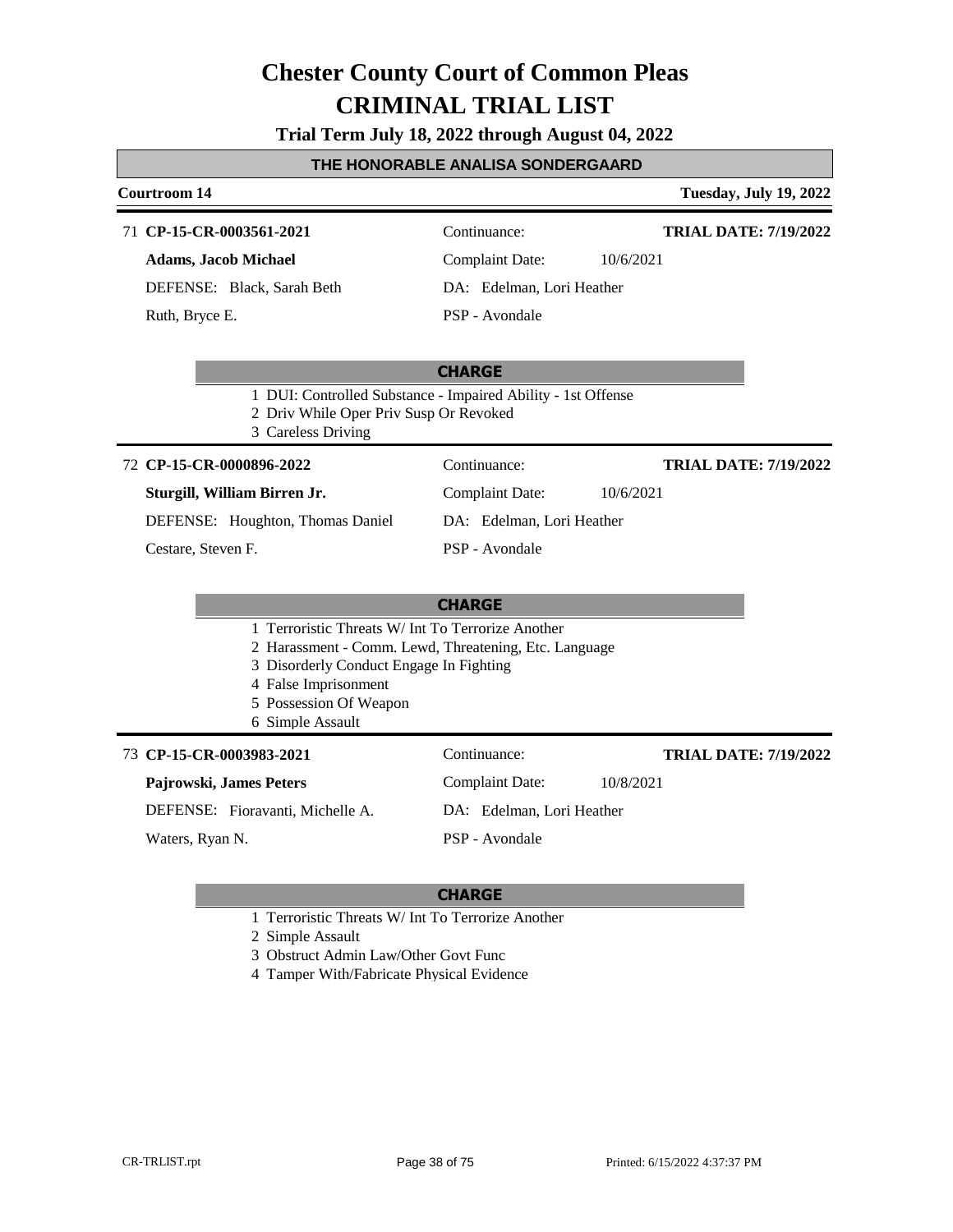**Trial Term July 18, 2022 through August 04, 2022**

#### **THE HONORABLE ANALISA SONDERGAARD**

### **CP-15-CR-0000380-2022** 74 Continuance:

**Courtroom 14 Tuesday, July 19, 2022**

**TRIAL DATE: 7/19/2022**

| <b>Donnelly, Thomas Daniel</b> |                                    |  |
|--------------------------------|------------------------------------|--|
|                                | DEFENSE: Green, Joseph Patrick Jr. |  |

Coppola, David J.

Complaint Date: 10/13/2021 DA: Edelman, Lori Heather

### Uwchlan Twp Police Dept

#### **CHARGE**

- 1 DUI: Controlled Substance Impaired Ability 1st Offense
- 2 Disregard Traffic Lane (Single)
- 3 Duties At Stop Sign
- 4 Careless Driving
- 5 Reckless Driving
- 6 Acci Dam To Unattended Veh Or Propert
- 7 DUI: Controlled Substance Schedule 2 or 3 1st Offense
- 8 DUI: Controlled Substance Metabolite 1st Offense

#### **CP-15-CR-0001313-2022** 75 Continuance:

#### **Stout, Tyler Marcus**

DEFENSE: Holland, Chelsea Lynn

Pezick, Scott E.

Complaint Date: 10/19/2021 DA: Goggin, Robert St Leger IV

W Whiteland Twp Police Dept

Downingtown Boro Police Dept

#### **TRIAL DATE: 7/19/2022**

**TRIAL DATE: 7/19/2022**

# **CHARGE**

- 1 Criminal Attempt Theft By Decep-False Impression
- 2 Retail Theft-Take Mdse
- 3 Receiving Stolen Property

#### **CP-15-CR-0001314-2022** 75 Continuance:

**Stout, Tyler Marcus** DEFENSE: Holland, Chelsea Lynn Complaint Date: 10/14/2021 DA: Goggin, Robert St Leger IV

Coyle, Kevin M.

#### **CHARGE**

1 Retail Theft-Take Mdse

2 Receiving Stolen Property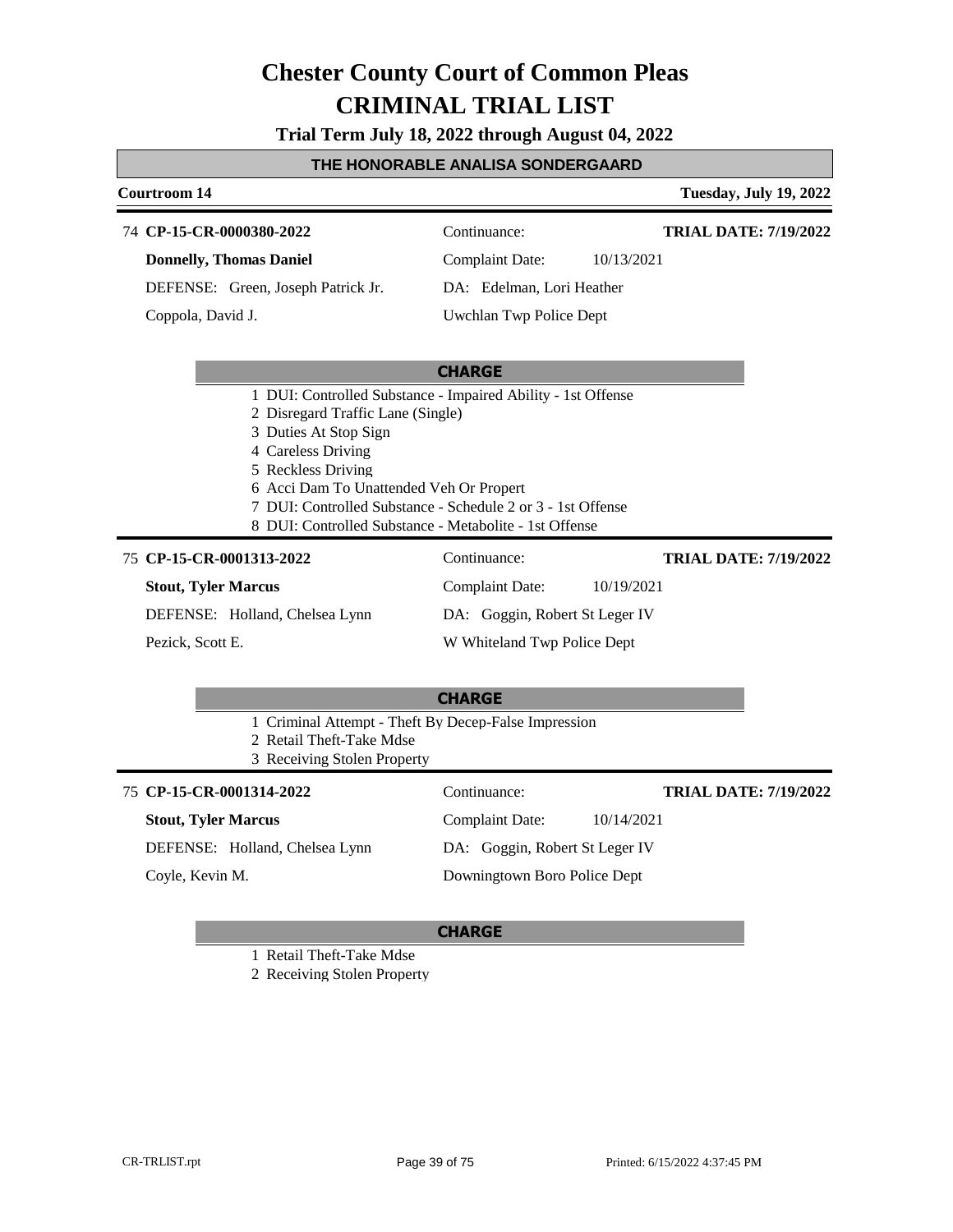**Trial Term July 18, 2022 through August 04, 2022**

#### **THE HONORABLE ANALISA SONDERGAARD**

| Courtroom 14                                                                                                                                                                                                                                                                                                                                                    |                             | <b>Tuesday, July 19, 2022</b> |
|-----------------------------------------------------------------------------------------------------------------------------------------------------------------------------------------------------------------------------------------------------------------------------------------------------------------------------------------------------------------|-----------------------------|-------------------------------|
| 76 CP-15-CR-0003301-2021                                                                                                                                                                                                                                                                                                                                        | Continuance:                | <b>TRIAL DATE: 7/19/2022</b>  |
| <b>Casciano, Michael Hayes</b>                                                                                                                                                                                                                                                                                                                                  | <b>Complaint Date:</b>      | 10/17/2021                    |
| DEFENSE: Gamburg, Robert Marc                                                                                                                                                                                                                                                                                                                                   | DA: Edelman, Lori Heather   |                               |
| Stymiest, Christopher W.                                                                                                                                                                                                                                                                                                                                        | E Whiteland Twp Police Dept |                               |
|                                                                                                                                                                                                                                                                                                                                                                 | <b>CHARGE</b>               |                               |
| 1 Simple Assault<br>2 Simple Assault<br>3 Resist Arrest/Other Law Enforce<br>4 Criminal Mischief - Damage Property<br>5 Harassment - Subject Other to Physical Contact<br>6 Harassment - Subject Other to Physical Contact<br>7 Disorderly Conduct Engage In Fighting<br>8 Disorderly Conduct Engage In Fighting<br>9 Public Drunkenness And Similar Misconduct |                             |                               |
| 77 CP-15-CR-0000937-2022                                                                                                                                                                                                                                                                                                                                        | Continuance:                | <b>TRIAL DATE: 7/19/2022</b>  |
| Li, Yuen Ting                                                                                                                                                                                                                                                                                                                                                   | <b>Complaint Date:</b>      | 10/18/2021                    |
| DEFENSE: Saadzoi, Wana                                                                                                                                                                                                                                                                                                                                          | DA: Daniels, Innessa        |                               |
| Greenert, Kaytlynn A.                                                                                                                                                                                                                                                                                                                                           | PSP - Embreeville           |                               |
|                                                                                                                                                                                                                                                                                                                                                                 | <b>CHARGE</b>               |                               |
| 1 DUI: Gen Imp/Inc of Driving Safely - 1st Off<br>2 DUI: Controlled Substance - Impaired Ability - 1st Offense<br>3 Disregard Traffic Lane (Single)<br>4 Exceed 55 MPH In Other Loc By 28 MPH<br>5 Careless Driving                                                                                                                                             |                             |                               |
| 78 CP-15-CR-0000451-2022                                                                                                                                                                                                                                                                                                                                        | Continuance:                | <b>TRIAL DATE: 7/19/2022</b>  |
| Pendyck, Mark Edward                                                                                                                                                                                                                                                                                                                                            | <b>Complaint Date:</b>      | 10/20/2021                    |
| DEFENSE: Holland, Chelsea Lynn                                                                                                                                                                                                                                                                                                                                  | DA: Edelman, Lori Heather   |                               |

Williams, Jacob N.

Parkesburg Boro Police Dept

- 1 DUI: Highest Rte of Alc (BAC .16+) 1st Off
- 2 Oper Veh W/O Req'd Financ Resp
- 3 Dr Unregist Veh
- 4 Acci Dam To Unattended Veh Or Propert
- 5 DUI: Gen Imp/Inc of Driving Safely 1st Off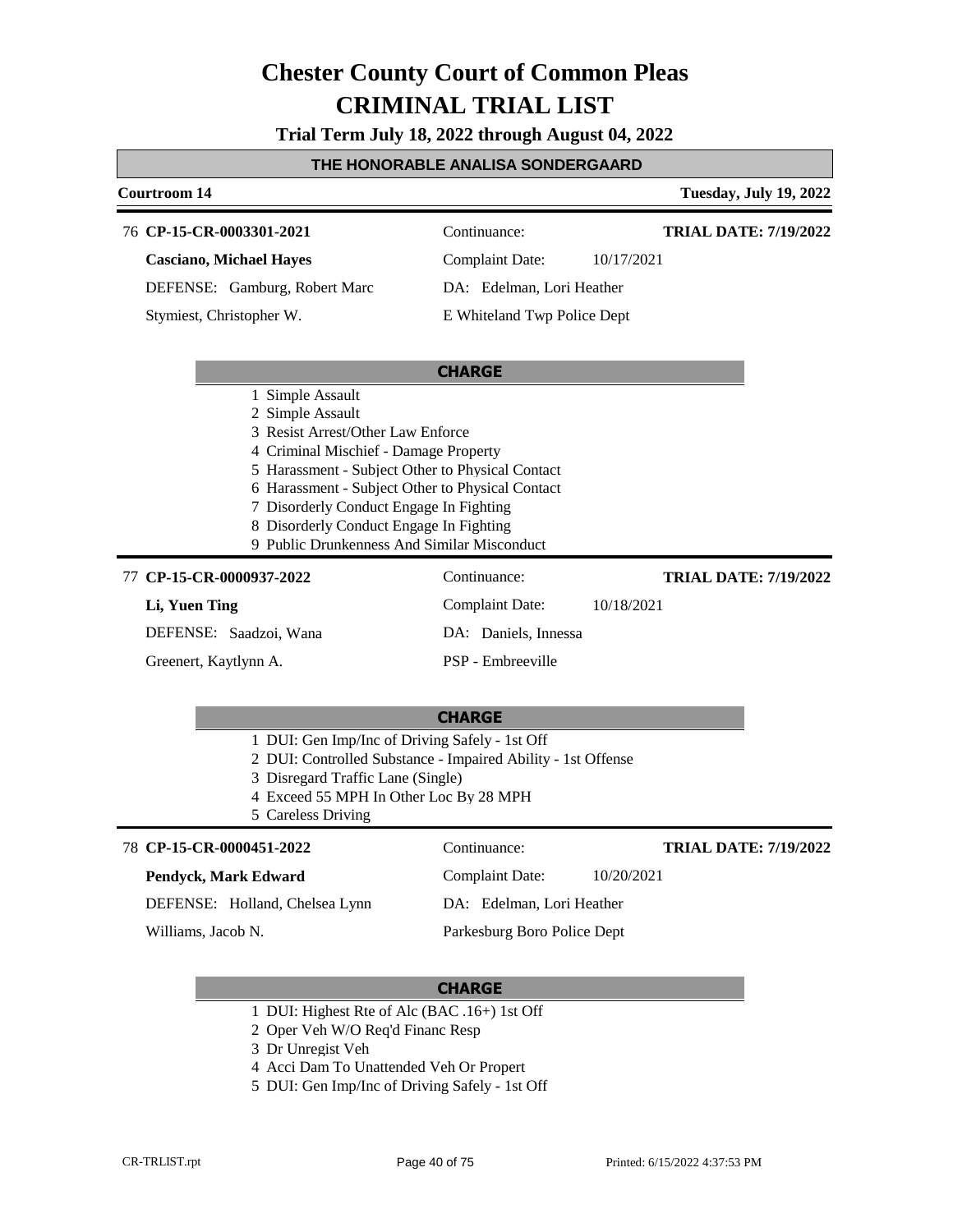**Trial Term July 18, 2022 through August 04, 2022**

#### **THE HONORABLE ANALISA SONDERGAARD**

### **Courtroom 14 Tuesday, July 19, 2022 CHARGE CP-15-CR-0000007-2022** 79 Continuance: **Griest, Justin** DEFENSE: McCabe, Thomas Patrick Complaint Date: 10/21/2021 DA: Yurick, Zachary S Coatesville Boro Police Dept **TRIAL DATE: 7/19/2022** Pierce, Kevin

| 1 Invol. Deviate Sexual Intercourse W/Child          |                           |                       |  |  |
|------------------------------------------------------|---------------------------|-----------------------|--|--|
| 2 Invol. Deviate Sexual Intercourse W/Child          |                           |                       |  |  |
| 3 Invol. Deviate Sexual Intercourse W/Child          |                           |                       |  |  |
| 4 Invol. Deviate Sexual Intercourse W/Child          |                           |                       |  |  |
| 5 Invol. Deviate Sexual Intercourse W/Child          |                           |                       |  |  |
| 6 Agg. Ind. Assault - Comp. Less Than 13 Years Old   |                           |                       |  |  |
| 7 Agg. Ind. Assault - Comp. Less Than 13 Years Old   |                           |                       |  |  |
| 8 Agg. Ind. Assault - Comp. Less Than 13 Years Old   |                           |                       |  |  |
| 9 Indecent Assault Person Less than 13 Years of Age  |                           |                       |  |  |
| 10 Indecent Assault Person Less than 13 Years of Age |                           |                       |  |  |
| 80 CP-15-CR-0003805-2021                             | Continuance:              | TRIAL DATE: 7/19/2022 |  |  |
| <b>Nestor, Thomas William</b>                        | Complaint Date:           | 10/25/2021            |  |  |
| DEFENSE: Green, Joseph Patrick Jr.                   | DA: Edelman, Lori Heather |                       |  |  |
| Wendling, John J.                                    | PSP - Avondale            |                       |  |  |

#### **CHARGE**

1 Simple Assault

2 Harassment - Subject Other to Physical Contact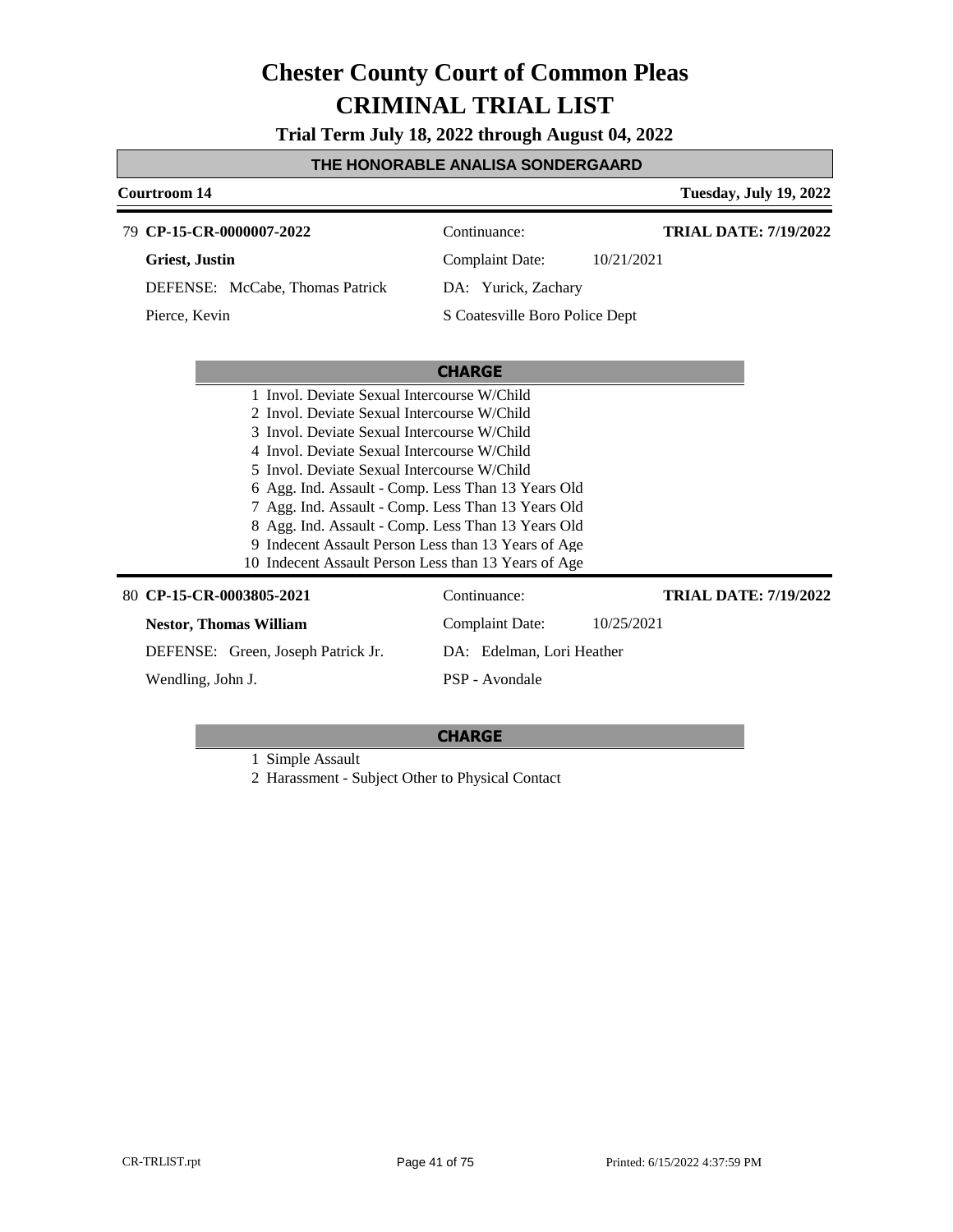**Trial Term July 18, 2022 through August 04, 2022**

#### **THE HONORABLE ANALISA SONDERGAARD**

#### **Courtroom 14 Tuesday, July 19, 2022 CP-15-CR-0000790-2022** 81 Continuance: **Jacuk, Jeffrey Joseph Sr.** DEFENSE: Holland, Chelsea Lynn Complaint Date: 10/25/2021 DA: Edelman, Lori Heather Willistown Twp Police Dept **TRIAL DATE: 7/19/2022** Viebahn, William H.

#### **CHARGE**

- 1 DUI: Controlled Substance Impaired Ability 1st Offense
- 2 Int Poss Contr Subst By Per Not Reg
- 3 Int Poss Contr Subst By Per Not Reg
- 4 Use/Poss Of Drug Paraph
- 5 Use/Poss Of Drug Paraph
- 6 Speeding In School Zone
- 7 Driving While BAC .02 or Greater While License Susp
- 8 DUI: Controlled Substance Schedule 2 or 3 1st Offense
- 9 DUI: Controlled Substance Metabolite 1st Offense
- 10 Drg Lic Sus/Rev Purs to Sec 3802/1547B1

#### **CP-15-CR-0001430-2022** 82 Continuance:

### **Herrington, Amber Renee**

DEFENSE: Black, Sarah Beth

Earle, Sylvester D.

Coatesville City Police Dept

Complaint Date: 3/17/2022

DA: Chester County District Attorney

#### **CHARGE**

- 1 Endangering Welfare of Children Parent/Guardian/Other
- 2 Endangering Welfare of Children Parent/Guardian/Other
- 3 Simple Assault
- 4 Recklessly Endangering Another Person
- 5 Recklessly Endangering Another Person
- 6 Corruption Of Minors
- 7 Corruption Of Minors

**TRIAL DATE: 7/19/2022**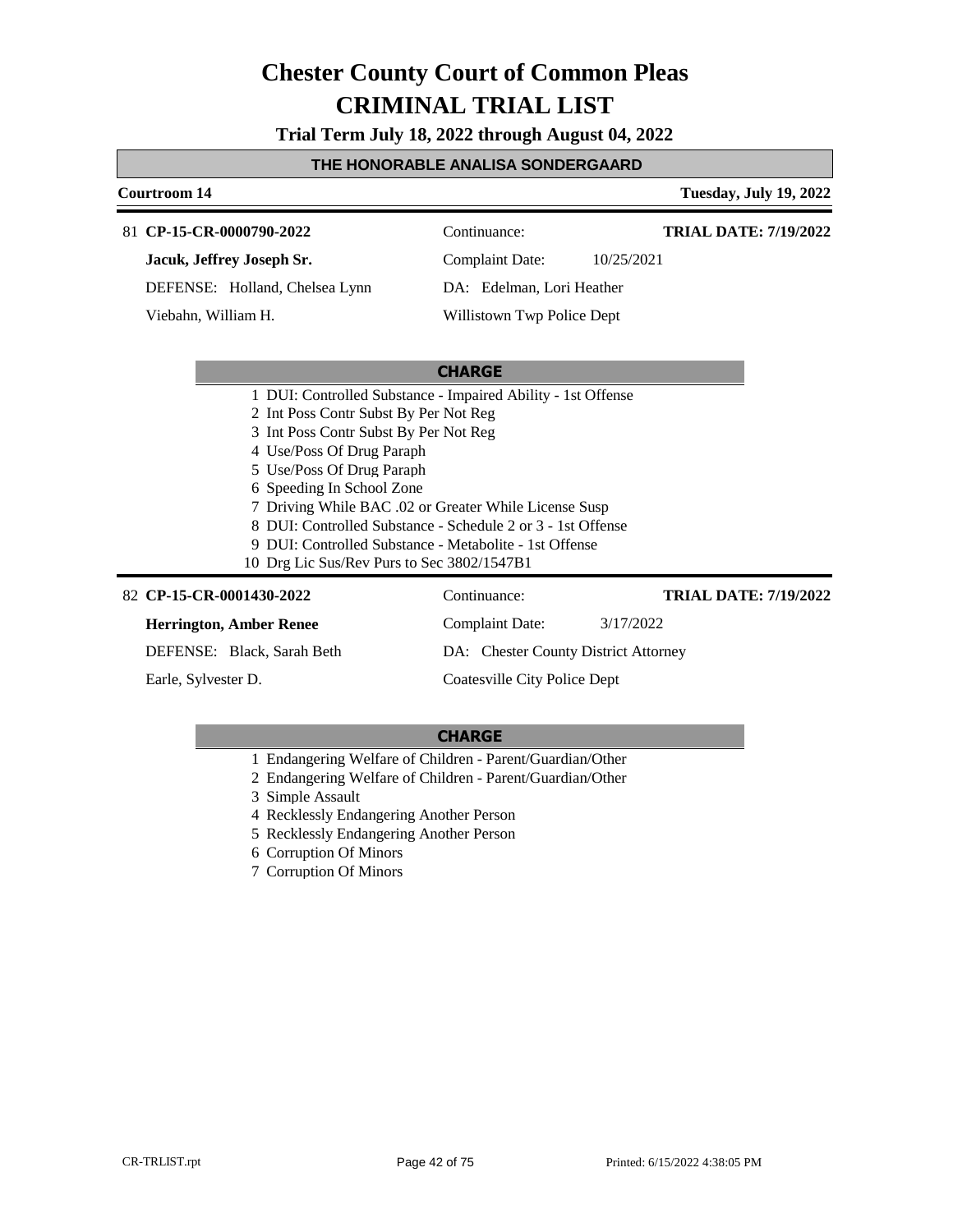**Trial Term July 18, 2022 through August 04, 2022**

#### **THE HONORABLE ANALISA SONDERGAARD**

#### **Courtroom 14 Tuesday, July 19, 2022**

#### **CP-15-CR-0003525-2021** 82 Continuance:

**Herrington, Amber Renee**

DEFENSE: Black, Sarah Beth

Earle, Sylvester D.

Complaint Date: 10/28/2021

**TRIAL DATE: 7/19/2022**

DA: Yurick, Zachary

Coatesville City Police Dept

#### **CHARGE**

- 1 Endangering Welfare of Children Parent/Guardian/Other
- 2 Simple Assault
- 3 Recklessly Endangering Another Person
- 4 Resist Arrest/Other Law Enforce
- 5 Harassment Subject Other to Physical Contact
- 6 Disorderly Conduct Engage In Fighting

#### 83 **CP-15-CR-0001174-2022** Continuance:

**Cooper, Javaun N.**

DEFENSE:

Seibert, Brandon P.

Complaint Date: 11/1/2021 DA: Goggin, Robert St Leger IV Downingtown Boro Police Dept **TRIAL DATE: 7/19/2022**

- 1 Access Device Issd to Another Who Did Not Auth Use
- 2 Other Reason Access Device Is Unauth By Issuer
- 3 Theft By Unlaw Taking-Movable Prop
- 4 Receiving Stolen Property
- 5 Posses Access Device Knowing Counterfeit, Altered
- 6 Receiving Stolen Property
- 7 Receiving Stolen Property
- 8 Receiving Stolen Property
- 9 Receiving Stolen Property
- 10 Receiving Stolen Property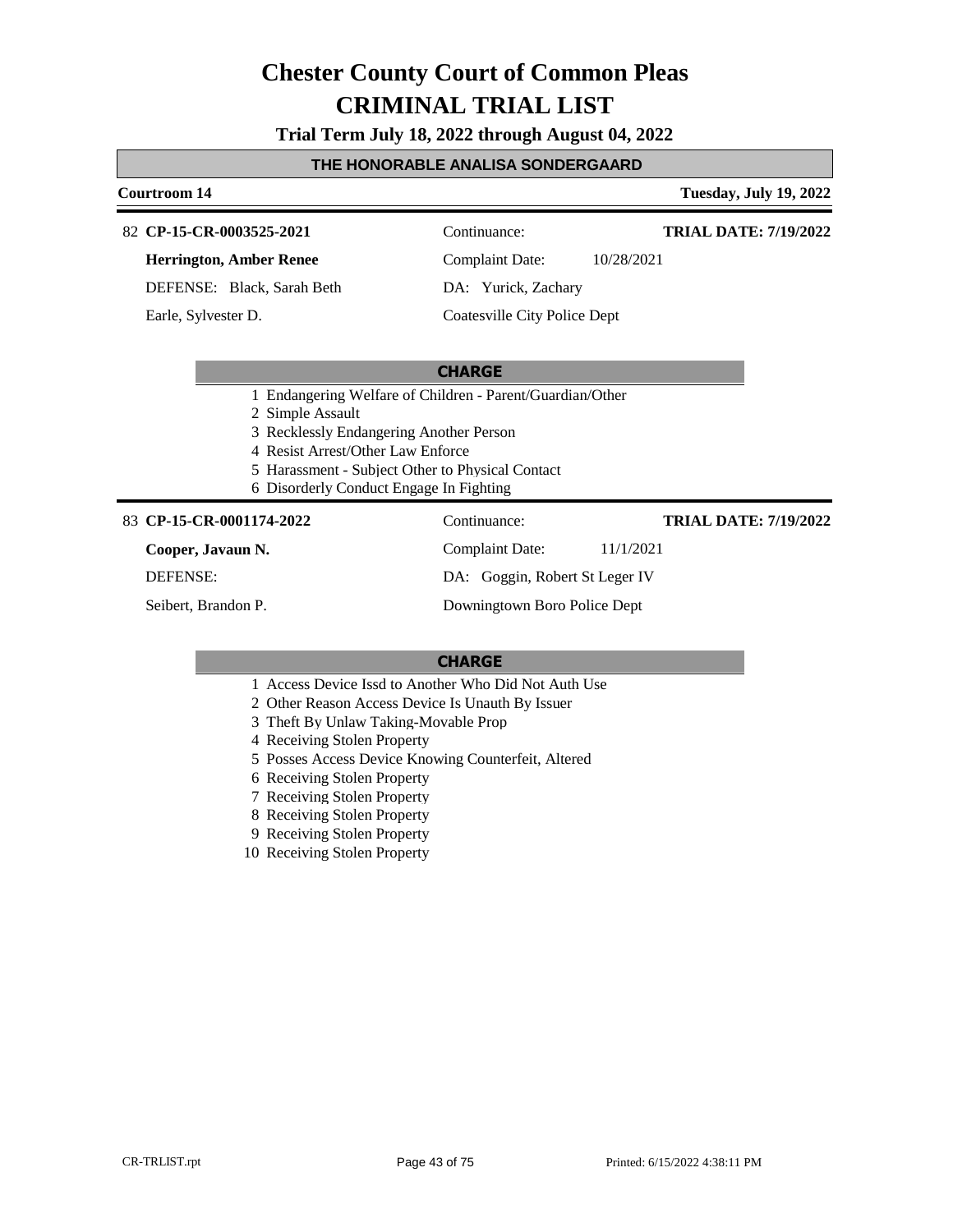**Trial Term July 18, 2022 through August 04, 2022**

#### **THE HONORABLE ANALISA SONDERGAARD**

### **Courtroom 14 Tuesday, July 19, 2022 CHARGE** 84 **CP-15-CR-0000493-2022** Continuance: **Santiago, Miguel Angel** DEFENSE: Miller, Francis Connor Complaint Date: 12/6/2021 DA: Roberts, Justin Paul W Chester Boro Police Dept **TRIAL DATE: 7/19/2022** Collins, Ryan T. 1 Robbery-Threat Immed Ser Injury 2 Conspiracy - Robbery-Threat Immed Ser Injury 3 Burglary - Overnight Accommodations; Person Present 4 Conspiracy - Burglary - Overnight Accommodations; Perso 5 Crim Tres-Break Into Structure 6 Conspiracy - Crim Tres-Break Into Structure 7 Theft By Unlaw Taking-Movable Prop 8 Conspiracy - Theft By Unlaw Taking-Movable Prop 9 Receiving Stolen Property 10 Conspiracy - Receiving Stolen Property 84 **CP-15-CR-0003756-2021** Continuance: **Arizmendi, Luis** DEFENSE: Norcini, C. Curtis Complaint Date: 11/3/2021 DA: Roberts, Justin Paul **TRIAL DATE: 7/19/2022**

Collins, Ryan T.

#### **CHARGE**

W Chester Boro Police Dept

- 1 Receiving Stolen Property
- 2 Conspiracy Receiving Stolen Property
- 3 Burglary Overnight Accommodations; Person Present
- 4 Conspiracy Burglary Overnight Accommodations; Perso
- 5 Crim Tres-Break Into Structure
- 6 Conspiracy Crim Tres-Break Into Structure
- 7 Theft By Unlaw Taking-Movable Prop
- 8 Conspiracy Theft By Unlaw Taking-Movable Prop
- 9 Conspiracy Theft By Unlaw Taking-Movable Prop
- 10 Robbery-Threat Immed Ser Injury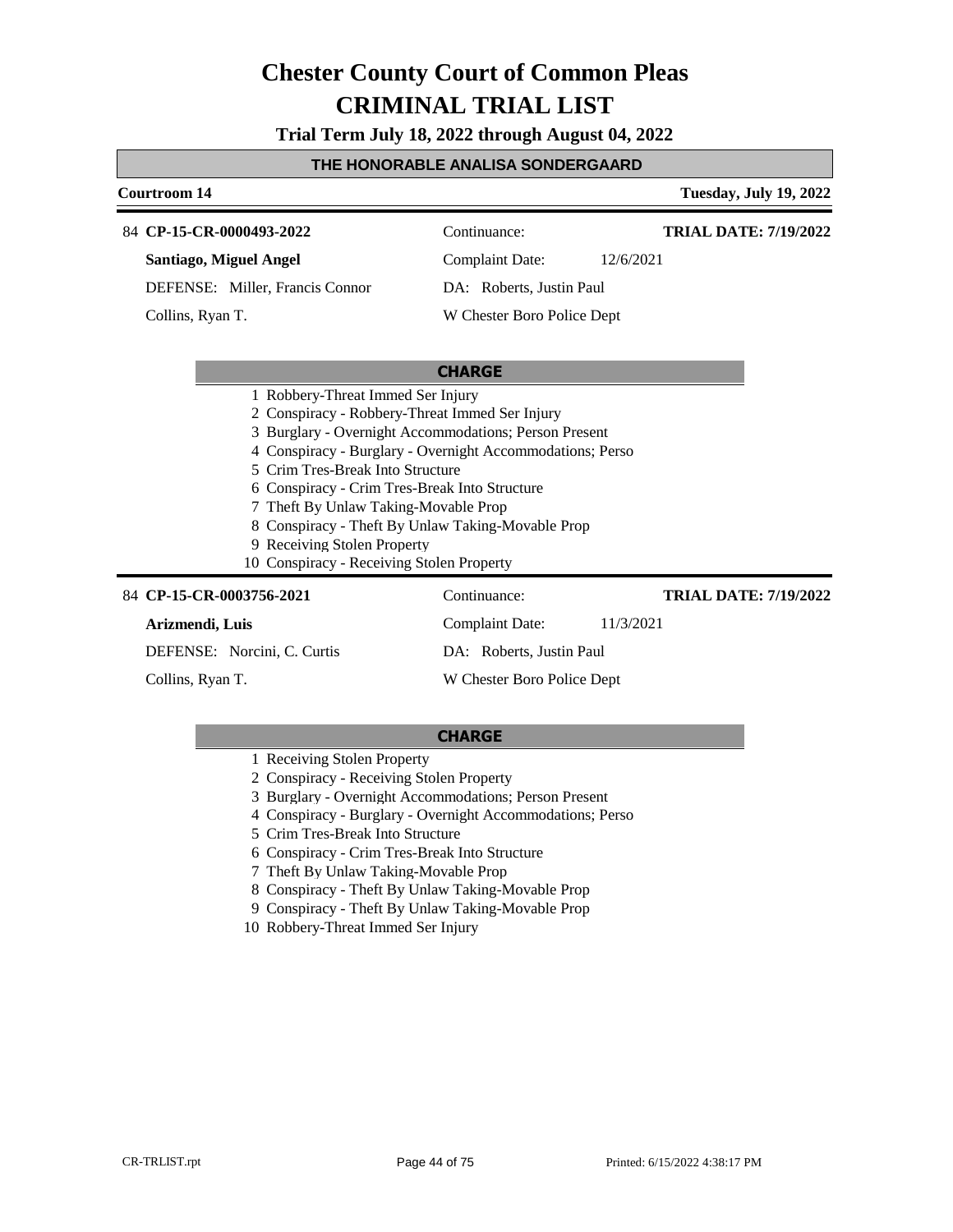**Trial Term July 18, 2022 through August 04, 2022**

#### **THE HONORABLE ANALISA SONDERGAARD**

### **Courtroom 14 Tuesday, July 19, 2022 CHARGE CP-15-CR-0001577-2022** 85 Continuance: **Stanton, Hakeem Reynolds** DEFENSE: Complaint Date: 11/3/2021 DA: Yurick, Zachary W Whiteland Twp Police Dept **TRIAL DATE: 7/19/2022** Deluise, Anthony 1 Unlawful Contact With Minor - Sexual Offenses 2 Corruption Of Minors - Defendant Age 18 or Above 3 Indecent Exposure 4 Indecent Assault Person With Mental Disability 5 Indec Asslt-W/O Cons Of Other 6 Produce/Present/Direct Obscene Performance - Minor **CHARGE** 86 CP-15-CR-0003630-2021 Continuance: **Trznadel, Jason Allen** DEFENSE: Harmelin, Laurence Complaint Date: 11/4/2021 DA: Goggin, Robert St Leger IV Tredyffrin Twp Police Dept **TRIAL DATE: 7/19/2022** Davis, Justin M. 1 Conspiracy - Forgery - Utters Forged Writing 2 Receiving Stolen Property 3 Bad Checks 4 Forgery - Utters Forged Writing **CP-15-CR-0000813-2022** 87 Continuance: **Baena, Ivan** DEFENSE: Kitay, Kenneth Mark Complaint Date: 11/4/2021 DA: Goggin, Robert St Leger IV **TRIAL DATE: 7/19/2022**

Benitez, Linton J.

#### **CHARGE**

PSP - Avondale

- 1 Accidents Involving Death or Injury While Not Licensed
- 2 Back Up Vehicle Improperly
- 3 Careless Driving
- 4 Driving W/O A License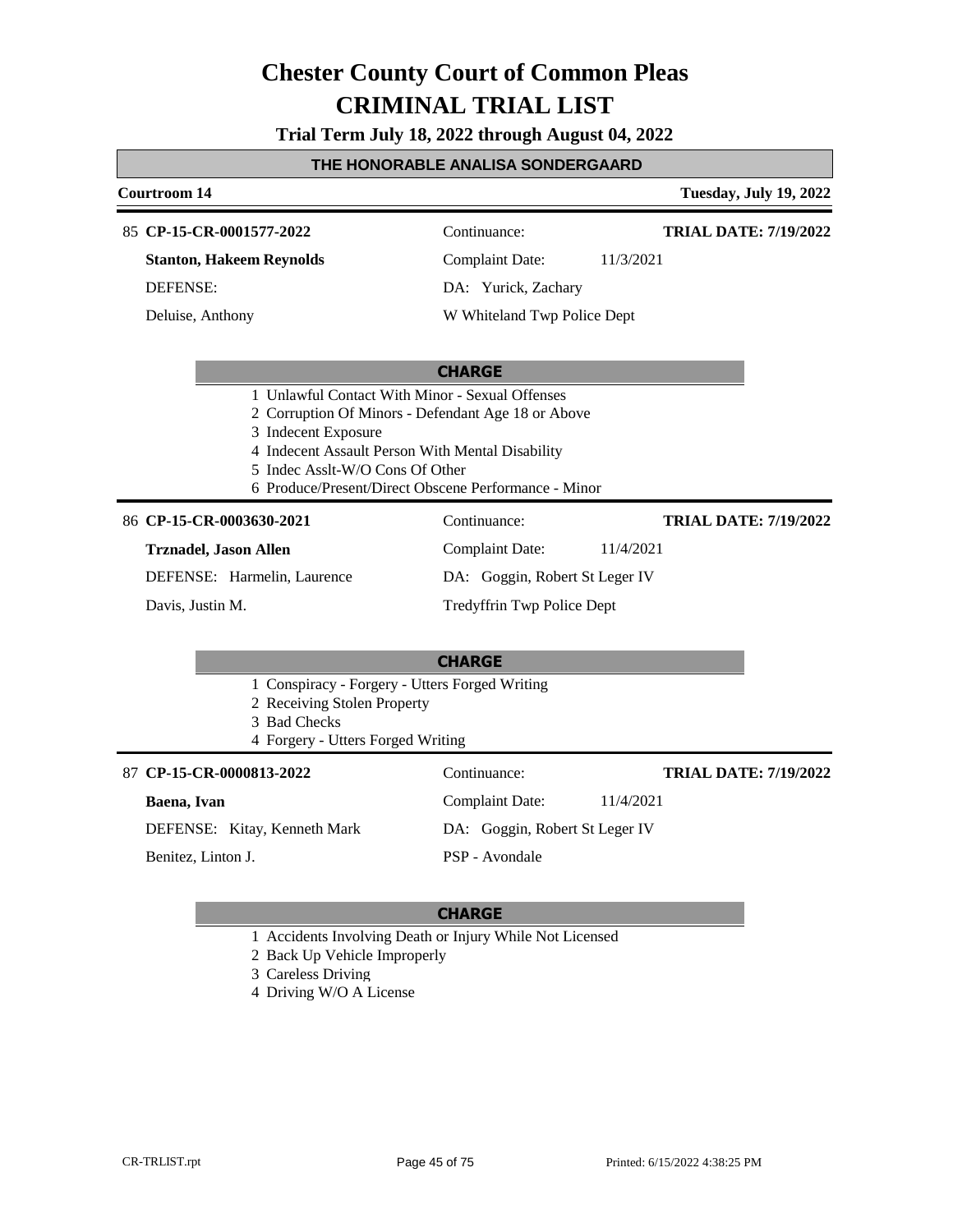**Trial Term July 18, 2022 through August 04, 2022**

#### **THE HONORABLE ANALISA SONDERGAARD**

#### **Courtroom 14 Tuesday, July 19, 2022**

#### 88 **CP-15-CR-0001240-2022** Continuance:

**Soberal, Jason A.** DEFENSE: Holland, Chelsea Lynn Maye, Kyle

# Complaint Date: 11/8/2021 DA: Goggin, Robert St Leger IV

W Goshen Twp Police Dept

### **CHARGE**

1 Int Poss Contr Subst By Per Not Reg 2 Use/Poss Of Drug Paraph

#### **CP-15-CR-0000119-2022** 89 Continuance:

#### **Lewis, Quaadire Dontae**

DEFENSE: Black, Sarah Beth

Ralph, Thomas J.

Complaint Date: 11/17/2021 DA: Edelman, Lori Heather E Whiteland Twp Police Dept **TRIAL DATE: 7/19/2022**

**TRIAL DATE: 7/19/2022**

**TRIAL DATE: 7/19/2022**

#### **CHARGE**

1 Strangulation - Applying Pressure to Throat or Neck

- 2 Simple Assault
- 3 Terroristic Threats W/ Int To Terrorize Another
- 4 Harassment Subject Other to Physical Contact

#### **CP-15-CR-0000184-2022** 90 Continuance:

**Lowe, Nathan Scott**

DEFENSE: McKenzie, David Craig III

Capuano, Joseph L.

DA: Edelman, Lori Heather Malvern Boro Police Dept

Complaint Date: 11/23/2021

- 1 DUI: Controlled Substance Schedule 1 1st Offense
- 2 DUI: Controlled Substance Impaired Ability 1st Offense
- 3 Dr Unregist Veh
- 4 DUI: Controlled Substance Metabolite 1st Offense
- 5 Driving While BAC .02 or Greater While License Susp
- 6 Ill Operate w/o Ig Int (BAC .025+) 1st Off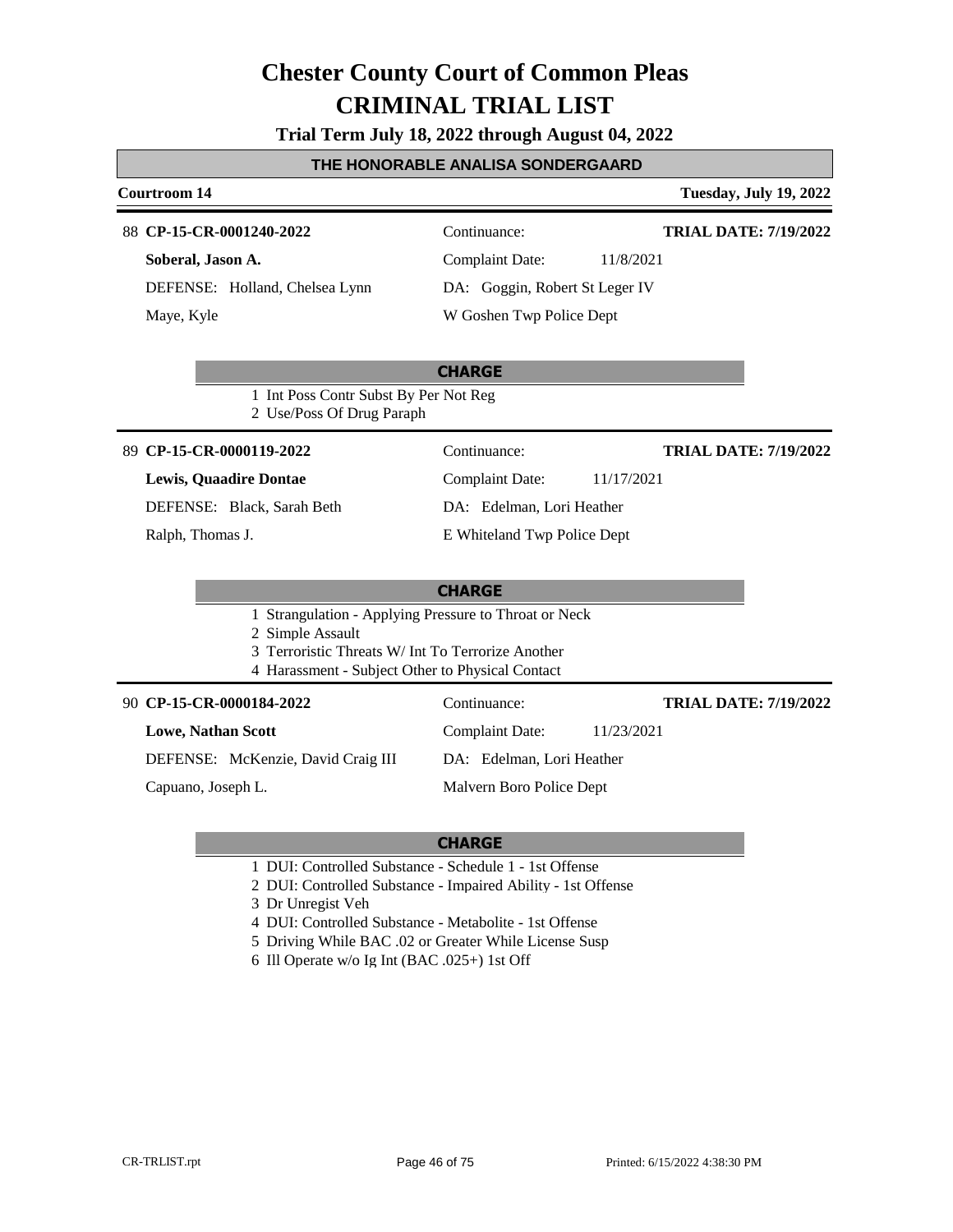**Trial Term July 18, 2022 through August 04, 2022**

#### **THE HONORABLE ANALISA SONDERGAARD**

#### **Courtroom 14 Wednesday, July 20, 2022 CP-15-CR-0003776-2021** 91 Continuance: **Persell, Todd Curtis Sr.** DEFENSE: Holland, Chelsea Lynn Complaint Date: 11/25/2021 DA: Yurick, Zachary W Goshen Twp Police Dept **TRIAL DATE: 7/20/2022** Manko, Andrew D.

#### **CHARGE**

- 1 Strangulation Applying Pressure to Throat or Neck
- 2 Endangering Welfare of Children Parent/Guardian/Other
- 3 Endangering Welfare of Children Parent/Guardian/Other
- 4 Recklessly Endangering Another Person
- 5 Terroristic Threats W/ Int To Terrorize Another
- 6 Simple Assault
- 7 Simple Assault
- 8 Harassment Subject Other to Physical Contact
- 9 Harassment Subject Other to Physical Contact

### **CP-15-CR-0000164-2022** 92 Continuance:

#### **Gannett, Erin Lynn**

DEFENSE: Bush, Daniel Richard

Houser, Jeremy W.

Complaint Date: 11/30/2021 DA: Goggin, Robert St Leger IV

### PSP - Embreeville

### **CHARGE**

- 1 Disregard Traffic Lane (Single)
- 2 Careless Driving
- 3 Driving at Safe Speed
- 4 Acci Dam To Unattended Veh Or Propert
- 5 Crim'l Misch-Tamper W/Property
- 6 Crim'l Misch-Tamper W/Property
- 7 Tamper With/Fabricate Physical Evidence
- 8 Injure/Tamper Fire Apparatus, Property
- 9 Theft By Unlaw Taking-Immovable Prop
- 10 DUI: Gen Imp/Inc of Driving Safely 1st Off

**TRIAL DATE: 7/20/2022**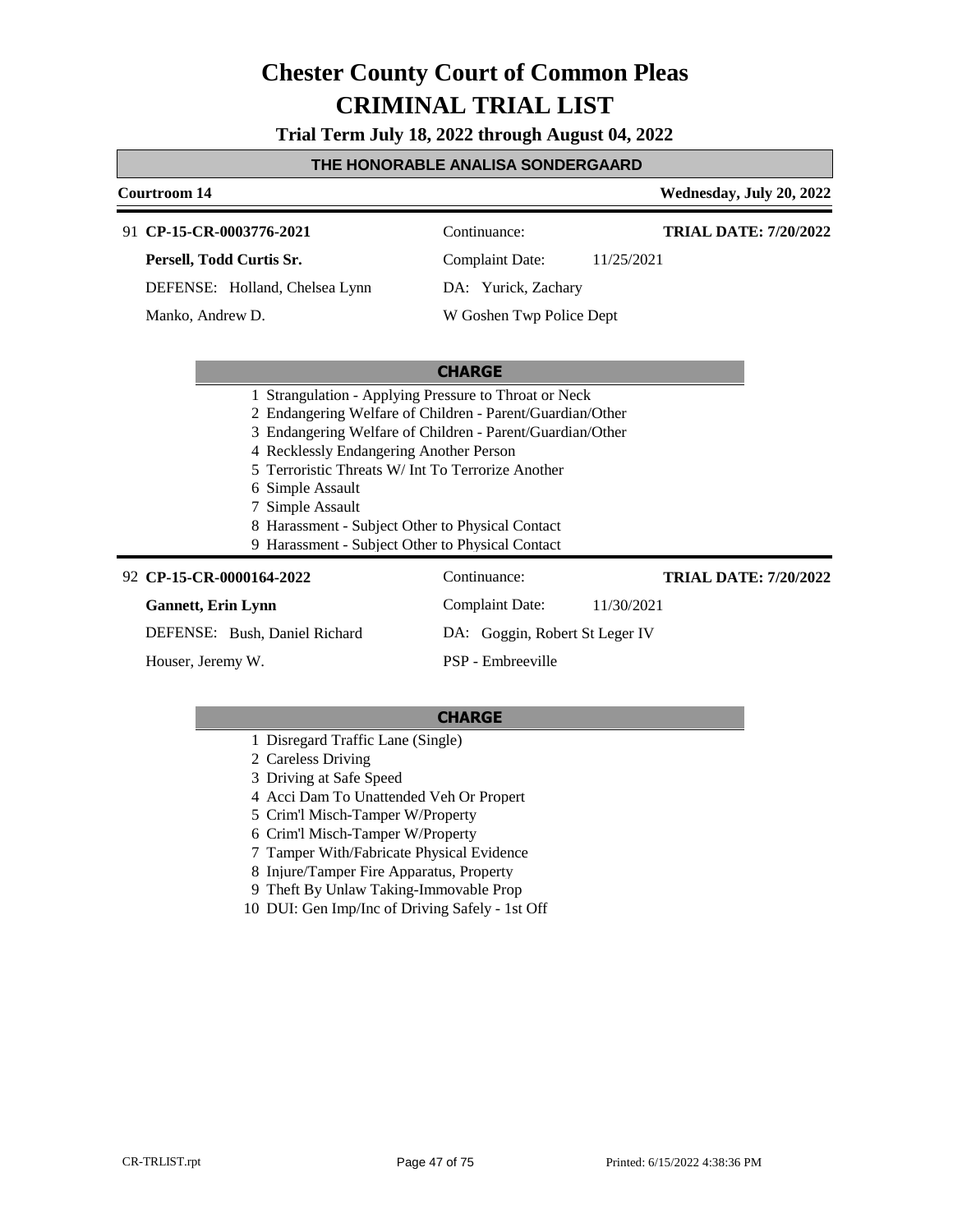**Trial Term July 18, 2022 through August 04, 2022**

#### **THE HONORABLE ANALISA SONDERGAARD**

#### **Courtroom 14 Wednesday, July 20, 2022**

#### **CP-15-CR-0003943-2021** 93 Continuance:

**Williams, Larry Lamount**

DEFENSE: Holland, Chelsea Lynn

Davis, Jared T.

# Complaint Date: 12/2/2021

**TRIAL DATE: 7/20/2022**

**TRIAL DATE: 7/20/2022**

DA: Goggin, Robert St Leger IV

Coatesville City Police Dept

#### **CHARGE**

- 1 Manufacture, Delivery, or Possession With Intent to Manufa
- 2 Int Poss Contr Subst By Per Not Reg
- 3 Poss Of Marijuana
- 4 Use/Poss Of Drug Paraph
- 5 Deal In Proc Unl Act/Intent To Promote
- 6 Driving W/O A License
- 7 Dr Unregist Veh

#### **CP-15-CR-0003876-2021** 94 Continuance:

### **Brickhouse, David Paul**

DEFENSE: Black, Sarah Beth

Williams, Joel K.

Complaint Date: 12/3/2021 DA: Goggin, Robert St Leger IV Downingtown Boro Police Dept

- 1 DUI: Controlled Substance Impaired Ability 1st Offense
- 2 Int Poss Contr Subst By Per Not Reg
- 3 Disp Cont Subst By Pract W/O Aff
- 4 Careless Driving
- 5 Back Up Vehicle Improperly
- 6 Driv While Oper Priv Susp Or Revoked
- 7 Use/Poss Of Drug Paraph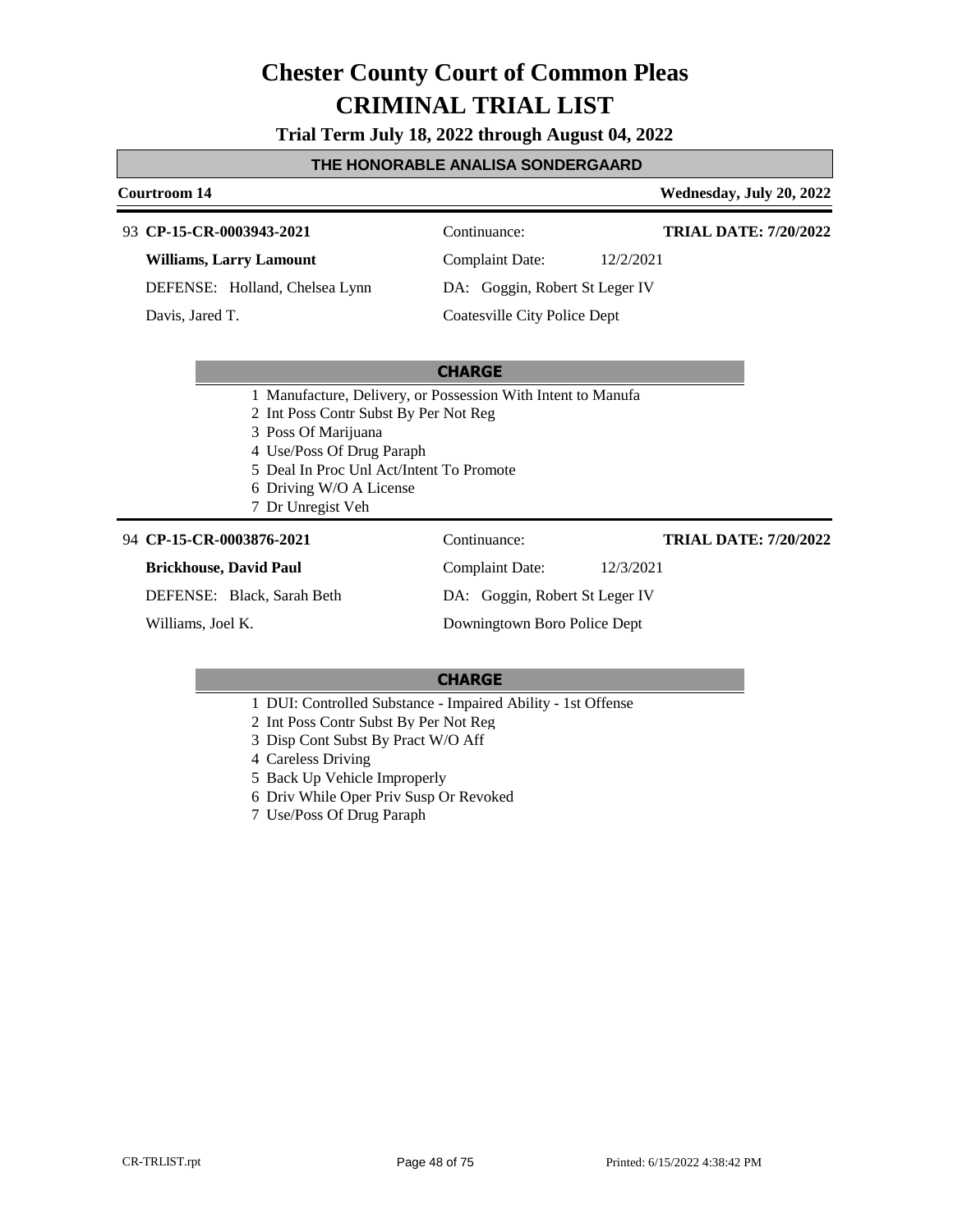**Trial Term July 18, 2022 through August 04, 2022**

#### **THE HONORABLE ANALISA SONDERGAARD**

#### **Courtroom 14 Wednesday, July 20, 2022 CHARGE CP-15-CR-0000391-2022** 95 Continuance: **Ewing, Kimberly Nawasa** DEFENSE: Black, Sarah Beth Complaint Date: 12/7/2021 DA: Edelman, Lori Heather PSP - Avondale **TRIAL DATE: 7/20/2022** Young, Zachary L. 1 DUI: Controlled Substance - Impaired Ability - 1st Offense 2 Int Poss Contr Subst By Per Not Reg 3 Int Poss Contr Subst By Per Not Reg 4 Use/Poss Of Drug Paraph 5 Use/Poss Of Drug Paraph 6 Use/Poss Of Drug Paraph 7 Use/Poss Of Drug Paraph 8 Dr Unregist Veh 9 Driv While Oper Priv Susp Or Revoked 10 Operat Veh W/O Valid Inspect 96 **CP-15-CR-0001128-2022** Continuance: **Keene, Robert E.** DEFENSE: Holland, Chelsea Lynn Complaint Date: 12/7/2021 DA: Goggin, Robert St Leger IV W Caln Twp Police Dept **TRIAL DATE: 7/20/2022** Vaughn, Christopher D.

#### **CHARGE**

1 Drg Lic Sus/Rev Purs to Sec 3802/1547B1-3rd or Subs. Vio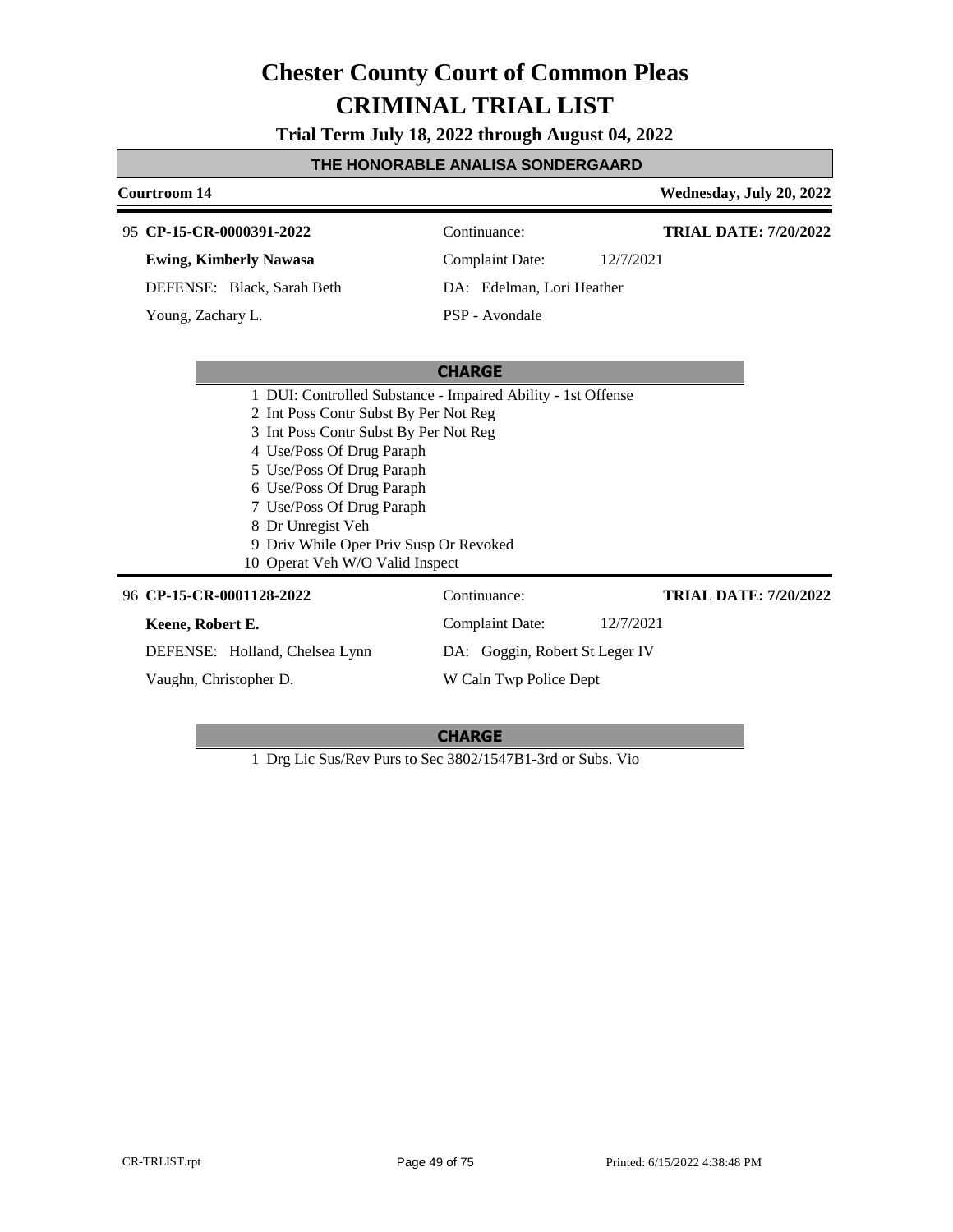**Trial Term July 18, 2022 through August 04, 2022**

#### **THE HONORABLE ANALISA SONDERGAARD**

| <b>Courtroom 14</b>                                |                                |           | Wednesday, July 20, 2022     |
|----------------------------------------------------|--------------------------------|-----------|------------------------------|
| 97 CP-15-CR-0000603-2022                           | Continuance:                   |           | <b>TRIAL DATE: 7/20/2022</b> |
| <b>Madagan, Ellis Andrew</b>                       | <b>Complaint Date:</b>         | 12/8/2021 |                              |
| DEFENSE: Black, Sarah Beth                         | DA: Edelman, Lori Heather      |           |                              |
| Taylor, Christopher S.                             | Downingtown Boro Police Dept   |           |                              |
|                                                    | <b>CHARGE</b>                  |           |                              |
| 1 Recklessly Endangering Another Person            |                                |           |                              |
| 2 Recklessly Endangering Another Person            |                                |           |                              |
| 3 Recklessly Endangering Another Person            |                                |           |                              |
| 4 Recklessly Endangering Another Person            |                                |           |                              |
| 5 Possession Of Weapon                             |                                |           |                              |
| Terroristic Threats Cause Serious Public Inconv.   |                                |           |                              |
| 7 Terroristic Threats Cause Serious Public Inconv. |                                |           |                              |
| 8 Terroristic Threats Cause Serious Public Inconv. |                                |           |                              |
| 9 Terroristic Threats Cause Serious Public Inconv. |                                |           |                              |
| 10 Propulsion Of Missiles Onto Roadways            |                                |           |                              |
| 98 CP-15-CR-0000353-2022                           | Continuance:                   |           | <b>TRIAL DATE: 7/20/2022</b> |
| <b>Pressley, Alvin Raheem</b>                      | <b>Complaint Date:</b>         | 12/9/2021 |                              |
| DEFENSE: Holland, Chelsea Lynn                     | DA: Goggin, Robert St Leger IV |           |                              |
| Pezick, Scott E.                                   | W Whiteland Twp Police Dept    |           |                              |
|                                                    | <b>CHARGE</b>                  |           |                              |
| 1 Retail Theft-Take Mdse                           |                                |           |                              |
| 2 December Stelen Dronorty                         |                                |           |                              |

2 Receiving Stolen Property

3 Conspiracy - Theft By Unlaw Taking-Movable Prop

4 Conspiracy - Receiving Stolen Property

#### **CP-15-CR-0001882-2022** 99 Continuance: **Dannunzio, Michael** DEFENSE: Kelly, Evan J. Complaint Date: 12/9/2021 DA: Chester County District Attorney Chester County County Detective **TRIAL DATE: 7/20/2022** Nangle, Joseph F.

- 1 Sell Noncont Subs Repres Subs Contr
- 2 Manufacture, Delivery, or Possession With Intent to Manufa
- 3 Int Poss Contr Subst By Per Not Reg
- 4 Deal In Proc Unl Act/Intent To Promote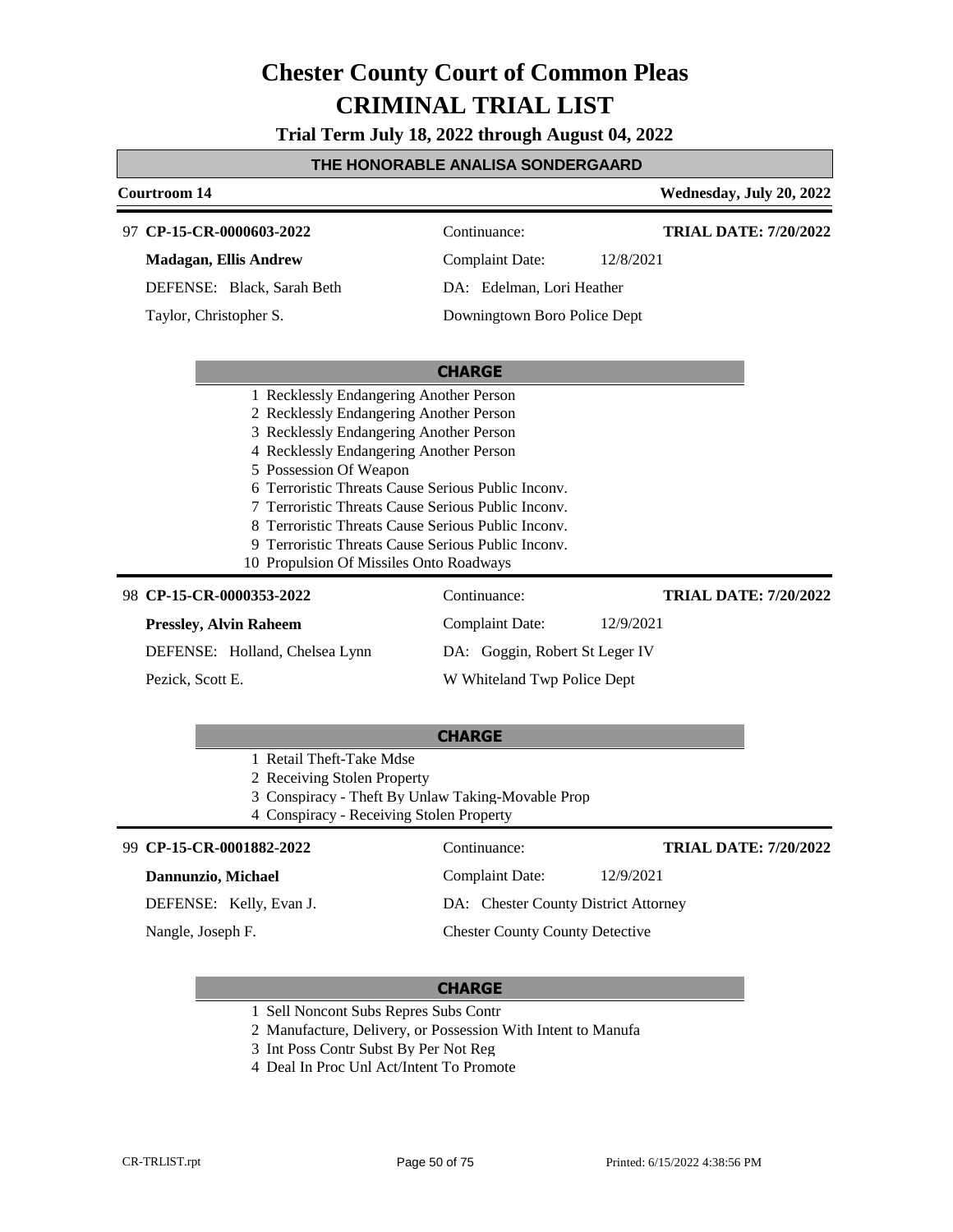#### **Trial Term July 18, 2022 through August 04, 2022**

#### **THE HONORABLE ANALISA SONDERGAARD**

#### **Courtroom 14 Wednesday, July 20, 2022**

| 100 CP-15-CR-0000824-2022   | Continuance:                     | <b>TRIAL DATE: 7/20/2022</b> |
|-----------------------------|----------------------------------|------------------------------|
| Lara Milan, Juan L.         | Complaint Date:                  | 12/10/2021                   |
| DEFENSE: Mehok, Kristine C. | DA: Egunsola, Adesewa Kofoworola |                              |
| Waters, Ryan N.             | PSP - Avondale                   |                              |

#### **CHARGE**

- 1 Disregard Traffic Lane (Single)
- 2 DUI: Gen Imp/Inc of Driving Safely 1st Off
- 3 DUI: Gen Imp (BAC .08 .10) 1st Off

101 **CP-15-CR-0000847-2022** Continuance:

#### **Brossoit, Michelle**

DEFENSE: Holland, Chelsea Lynn

Rodriguez, Jorge L.

### Complaint Date: 12/11/2021 DA: Goggin, Robert St Leger IV Westtown/East Goshen Police Dept **TRIAL DATE: 7/20/2022**

|                                                         | <b>CHARGE</b>                 |                              |
|---------------------------------------------------------|-------------------------------|------------------------------|
| 1 Forgery - Utters Forged Writing                       |                               |                              |
| 2 Bad Checks                                            |                               |                              |
| 3 Criminal Attempt - Theft By Unlaw Taking-Movable Prop |                               |                              |
| 4 Criminal Attempt - Theft By Unlaw Taking-Movable Prop |                               |                              |
| 5 Forgery - Unauthorized Act In Writing                 |                               |                              |
| 6 Poss Instrument Of Crime W/Int                        |                               |                              |
| 7 Poss Instrument Of Crime W/Int                        |                               |                              |
| 102 CP-15-CR-0003963-2021                               | Continuance:                  | <b>TRIAL DATE: 7/20/2022</b> |
| Slider, Brandan M.                                      | 12/12/2021<br>Complaint Date: |                              |
| DEFENSE: Black, Sarah Beth                              | DA: Edelman, Lori Heather     |                              |
| Parfeniouk, Igor                                        | N Coventry Twp Police Dept    |                              |

- 1 Robbery-Take Property Fr Other/Force
- 2 Simple Assault
- 3 Harassment Subject Other to Physical Contact
- 4 Theft By Unlaw Taking-Movable Prop
- 5 Robbery-Inflict Threat Imm Bod Inj
- 6 Receiving Stolen Property
- 7 Terroristic Threats W/ Int To Terrorize Another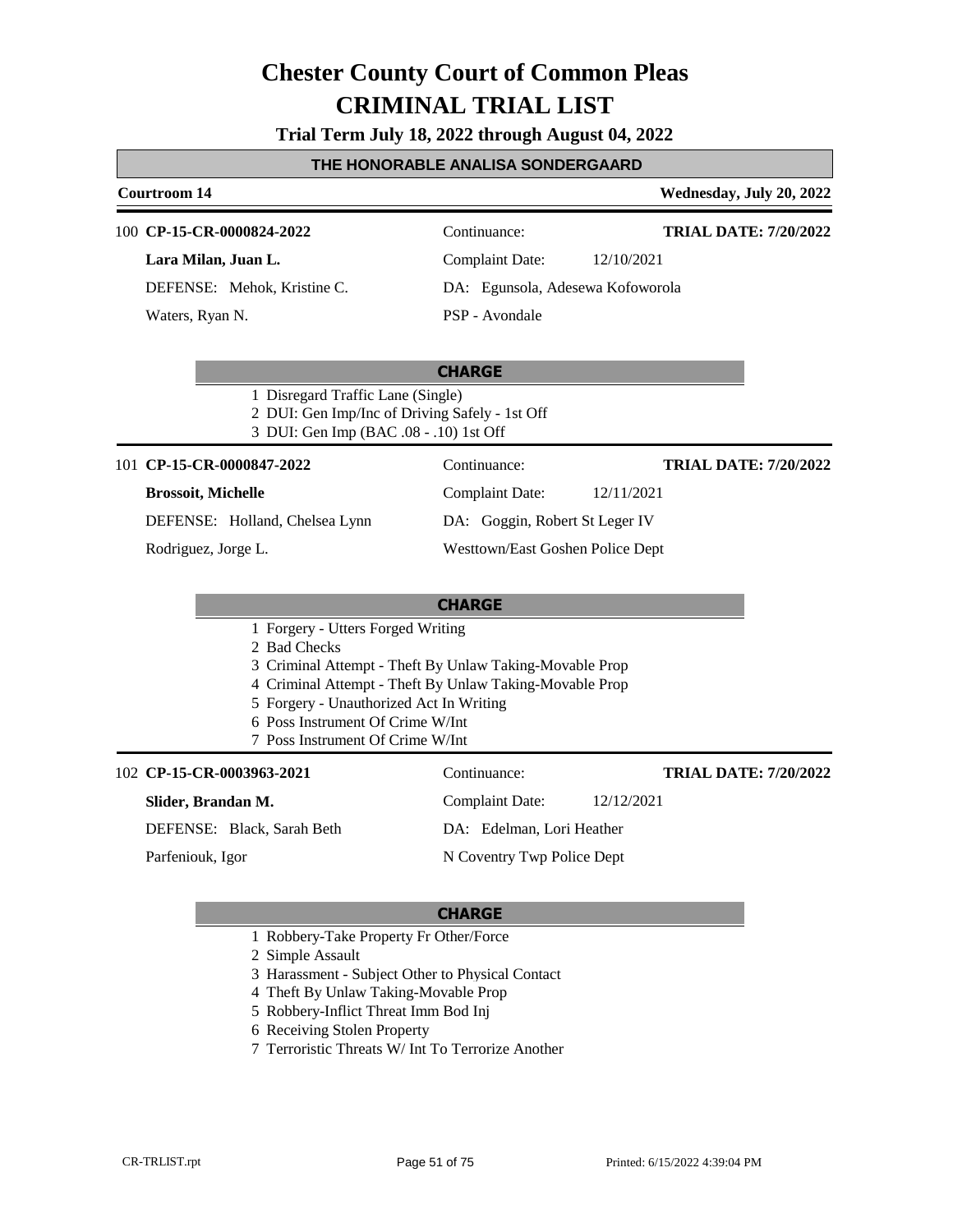**Trial Term July 18, 2022 through August 04, 2022**

#### **THE HONORABLE ANALISA SONDERGAARD**

### **Courtroom 14 Wednesday, July 20, 2022**

**TRIAL DATE: 7/20/2022**

| 103 CP-15-CR-0001692-2022      | Continuance:                         | <b>TRIAL DATE: 7/20/2022</b> |
|--------------------------------|--------------------------------------|------------------------------|
| Hernandez, Jaime               | Complaint Date:                      | 12/12/2021                   |
| DEFENSE: Holland, Chelsea Lynn | DA: Chester County District Attorney |                              |
| Kuehn, Robert M.               | W Chester Boro Police Dept           |                              |

#### **CHARGE**

- 1 Marijuana-Small Amt Personal Use
- 2 Public Drunkenness And Similar Misconduct
- 3 Use/Poss Of Drug Paraph
- 4 Purch Etc Alcoh Bev By A Minor

#### 104 **CP-15-CR-0001183-2022** Continuance:

**Salomon-Dominguez, Bernabe**

DEFENSE:

McCabe, Brian J.

DA: Chester County District Attorney PSP - Avondale

Complaint Date: 12/15/2021

#### **CHARGE**

- 1 DUI: Gen Imp/Inc of Driving Safely 1st Off
- 2 Accidents Involving Death or Injury While Not Licensed
- 3 Accident Involv Damage Attended Vehicle/Prop
- 4 Fail Stop And Give Infor Render Aid
- 5 Fail To Not Police Of Accident\ Injury Or Death
- 6 Driving W/O A License
- 7 Improper Pass
- 8 Driving at Safe Speed
- 9 Careless Driving
- 10 Reckless Driving

#### **CP-15-CR-0001277-2022** 105 Continuance:

**TRIAL DATE: 7/20/2022**

**Hammond, Wayne W.** DEFENSE:

Waters, Ryan N.

PSP - Avondale

Complaint Date: 12/15/2021 DA: Chester County District Attorney

- 1 Oper Veh W/O Req'd Financ Resp
- 2 Evidence Of Emission Inspection
- 3 Op. Vehicle W/O Cert. of Inspection
- 4 DUI: Controlled Substance Impaired Ability 1st Offense
- 5 DUI: Controlled Substance Schedule 1 1st Offense
- 6 DUI: Controlled Substance Metabolite 1st Offense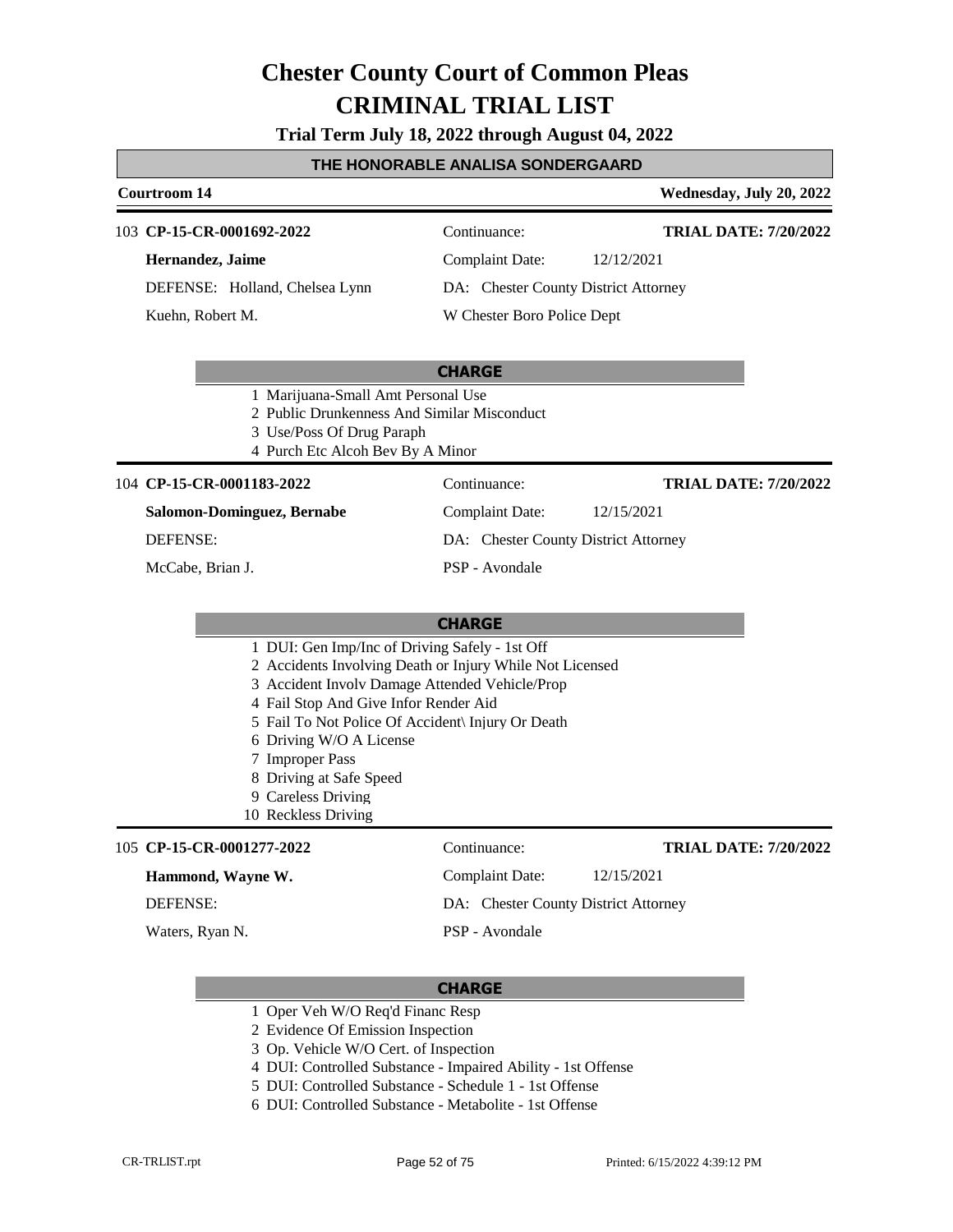**Trial Term July 18, 2022 through August 04, 2022**

#### **THE HONORABLE ANALISA SONDERGAARD**

#### **Courtroom 14 Wednesday, July 20, 2022** 106 **CP-15-CR-0001327-2022** Continuance: **Wright, Michael Darrel** DEFENSE: Holland, Chelsea Lynn Complaint Date: 12/17/2021 DA: Goggin, Robert St Leger IV PSP - Embreeville **TRIAL DATE: 7/20/2022** Sadow, William C. III

#### **CHARGE**

- 1 DUI: Controlled Substance Impaired Ability 1st Offense
- 2 Marijuana-Small Amt Personal Use
- 3 Use/Poss Of Drug Paraph
- 4 Careless Driving
- 5 Oper Veh W/O Req'd Financ Resp
- 6 Veh Reg Suspended
- 7 DUI: Controlled Substance Schedule 1 1st Offense
- 8 DUI: Controlled Substance Metabolite 1st Offense

#### **CP-15-CR-0000520-2022** 107 Continuance:

#### **Potter, Twylla** DEFENSE: McCabe, Thomas Patrick Complaint Date: 12/27/2021 DA: Yurick, Zachary Valley Twp Police Dept Parker, Timothy M.

#### **CHARGE**

|                                                   | Simple Assault            |                                         |                              |
|---------------------------------------------------|---------------------------|-----------------------------------------|------------------------------|
| 2 Recklessly Endangering Another Person           |                           |                                         |                              |
| 3 Terroristic Threats W/ Int To Terrorize Another |                           |                                         |                              |
| 4 Harassment - Subject Other to Physical Contact  |                           |                                         |                              |
|                                                   |                           | 5 Disorderly Conduct Engage In Fighting |                              |
|                                                   | 107 CP-15-CR-0000039-2022 | Continuance:                            | <b>TRIAL DATE: 7/20/2022</b> |
|                                                   | Potter, Twylla Rose       | Complaint Date:                         | 12/20/2021                   |

PSP - Avondale

DA: Edelman, Lori Heather

### **Potter**

DEFENSE: McCabe, Thomas Patrick

Rawley, Robert P.

#### **CHARGE**

- 1 Aggravated Assault Attempts to cause or causes SBI to des
- 2 Resist Arrest/Other Law Enforce
- 3 Aggravated Assault Attempts to cause or causes SBI to des
- 4 Aggravated Assault Attempts to cause or causes BI to desi

**TRIAL DATE: 7/20/2022**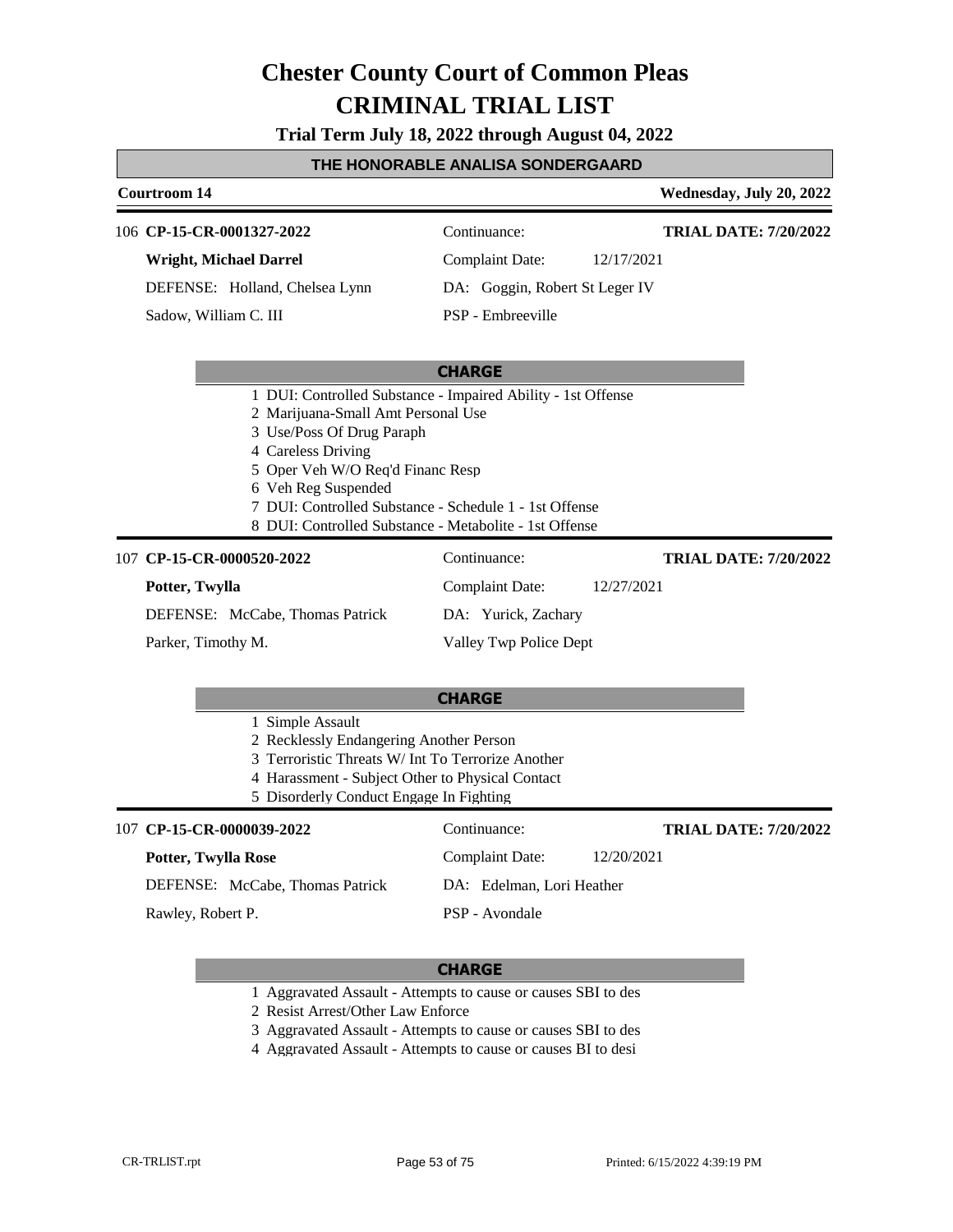**Trial Term July 18, 2022 through August 04, 2022**

#### **THE HONORABLE ANALISA SONDERGAARD**

#### **Courtroom 14 Wednesday, July 20, 2022**

#### **CP-15-CR-0000973-2022** 108 Continuance:

**Dalessio, Nicole Vittoria**

DEFENSE: Black, Sarah Beth Hutchinson, Ian M.

Complaint Date: 12/20/2021

**TRIAL DATE: 7/20/2022**

DA: Chester County District Attorney

### PSP - Avondale

#### **CHARGE**

1 Theft By Unlaw Taking-Movable Prop

**CP-15-CR-0000320-2022** 109 Continuance:

### **Ramirezvasquez, Rolando**

DEFENSE:

Blue, Ross R.

Complaint Date: 12/21/2021 DA: Chester County District Attorney W Chester Boro Police Dept

#### **CHARGE**

1 DUI: Gen Imp/Inc of Driving Safely - 1st Off

- 2 Fail To Keep Right
- 3 Obedience to Traffic-Control Devices
- 4 Driving W/O A License

#### 110 **CP-15-CR-0000483-2022** Continuance:

**Maddela, Antonio Stephon**

DEFENSE: Giaramita, Michael Antonio Jr. Complaint Date: 12/21/2021 DA: Edelman, Lori Heather

Cermignano, Michael J.

Tredyffrin Twp Police Dept

### **CHARGE**

1 Terroristic Threats W/ Int To Terrorize Another

2 Simple Assault

- 3 Recklessly Endangering Another Person
- 4 Endangering Welfare of Children Parent/Guardian/Other

**TRIAL DATE: 7/20/2022**

**TRIAL DATE: 7/20/2022**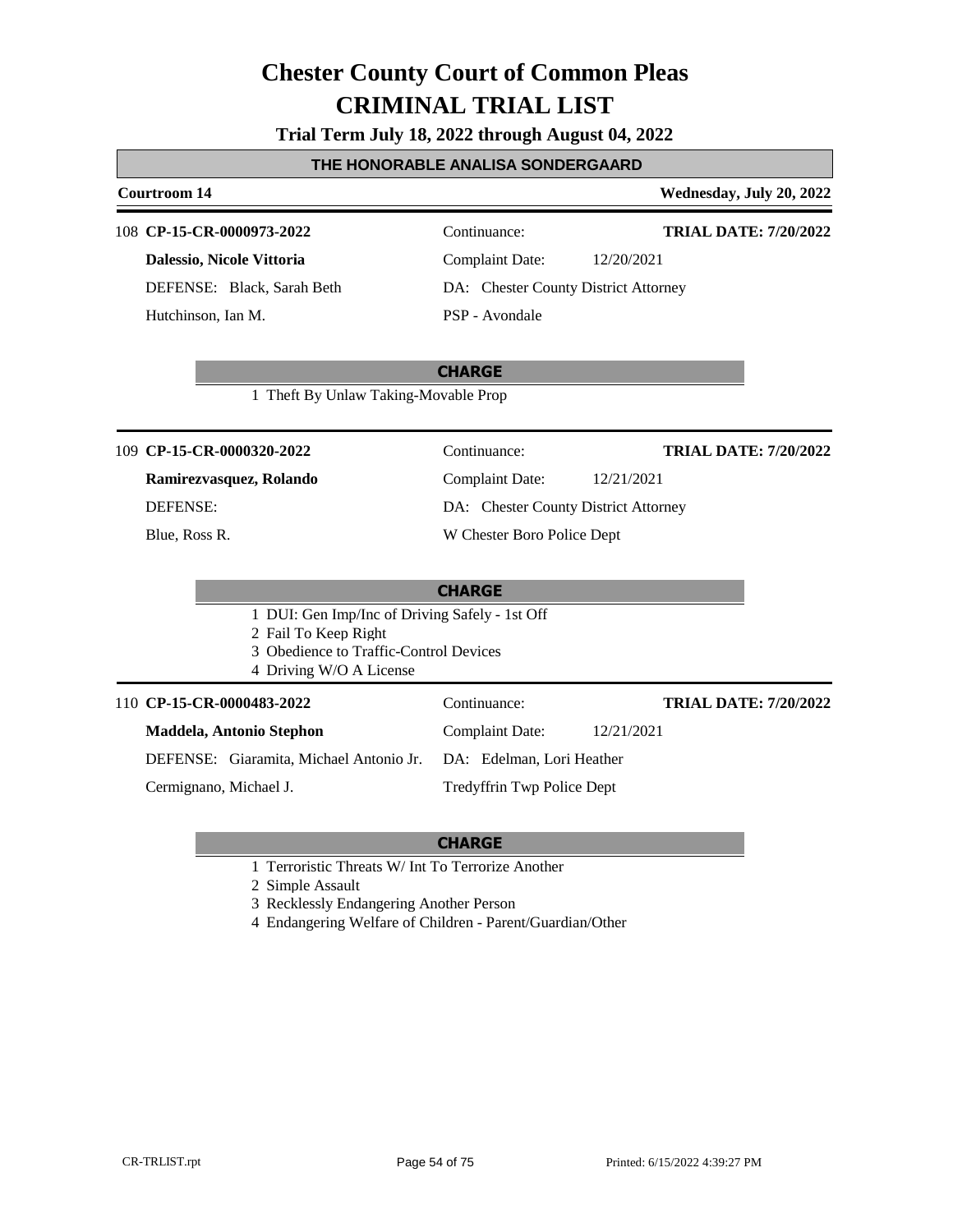**Trial Term July 18, 2022 through August 04, 2022**

#### **THE HONORABLE ANALISA SONDERGAARD**

### **Courtroom 14 Wednesday, July 20, 2022 CHARGE** 111 **CP-15-CR-0000371-2022** Continuance: **Tackney, Maura** DEFENSE: Luff, Jonathon Lloyd Jr. Complaint Date: 12/22/2021 DA: Goggin, Robert St Leger IV Tredyffrin Twp Police Dept **TRIAL DATE: 7/20/2022** Dori, Allen M. 1 DUI: Gen Imp/Inc of Driving Safely - 1st Off 2 DUI: Gen Imp (BAC .08 - .10) 1st Off 3 DUI: High Rte of Alc (Bac.10 - <.16) 1st Off 4 DUI: Highest Rte of Alc (BAC .16+) 1st Off 5 Follow Too Closely 6 Careless Driving **CHARGE** 112 **CP-15-CR-0001019-2022** Continuance: **Leon-Ramirez, Ariel H.** DEFENSE: Kellis, Steven Ernest Complaint Date: 12/22/2021 DA: Goggin, Robert St Leger IV E Fallowfield Twp Police Dept **TRIAL DATE: 7/20/2022** Hewczuk, John E. 1 DUI: High Rte of Alc (Bac.10 - <.16) 1st Off 2 Careless Driving 3 Duties At Stop Sign 4 Reckless Driving

| 113 CP-15-CR-0001058-2022      | Continuance:         | <b>TRIAL DATE: 7/20/2022</b> |
|--------------------------------|----------------------|------------------------------|
| Valdez-Orozco, Alberto         | Complaint Date:      | 12/23/2021                   |
| DEFENSE: Holland, Chelsea Lynn | DA: Edelman, Lori H. |                              |
| Wendling, John J.              | PSP - Avondale       |                              |

- 1 DUI: Minor 1st Offense
- 2 Not Use Low Beam
- 3 Careless Driving
- 4 DUI: Gen Imp/Inc of Driving Safely 1st Off
- 5 DUI: Gen Imp (BAC .08 .10) 1st Off
- 6 DUI: Controlled Substance Impaired Ability 1st Offense
- 7 DUI: Controlled Substance Schedule 1 1st Offense
- 8 DUI: Controlled Substance Metabolite 1st Offense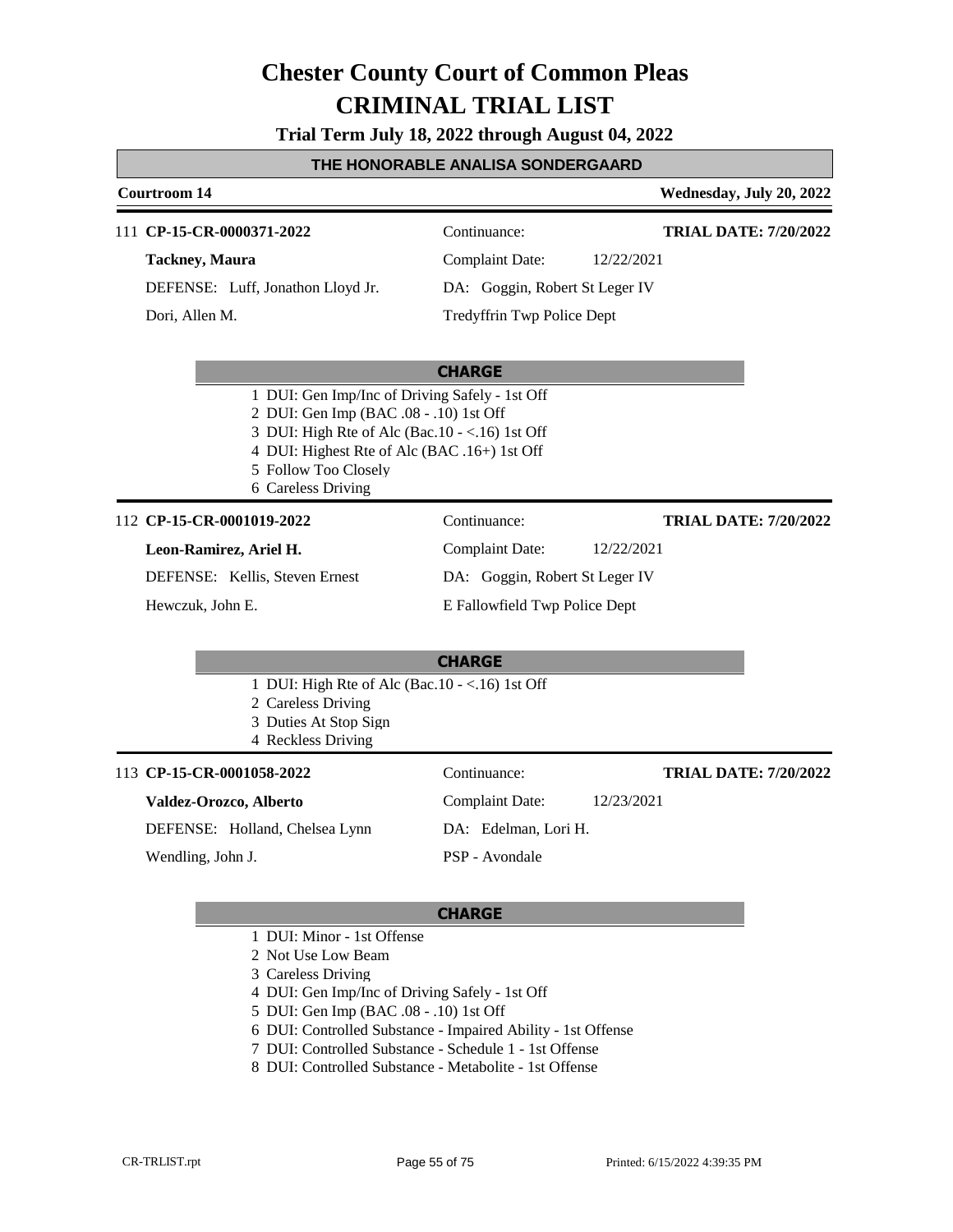**Trial Term July 18, 2022 through August 04, 2022**

### **THE HONORABLE ANALISA SONDERGAARD**

|          | Courtroom 14                                                                                                                                                                                                                                                                                                                                   |                                        | Wednesday, July 20, 2022     |  |  |  |
|----------|------------------------------------------------------------------------------------------------------------------------------------------------------------------------------------------------------------------------------------------------------------------------------------------------------------------------------------------------|----------------------------------------|------------------------------|--|--|--|
|          | 114 CP-15-CR-0001858-2022                                                                                                                                                                                                                                                                                                                      | Continuance:                           | <b>TRIAL DATE: 7/20/2022</b> |  |  |  |
|          | Carter, Jean                                                                                                                                                                                                                                                                                                                                   | <b>Complaint Date:</b>                 | 12/23/2021                   |  |  |  |
|          | <b>DEFENSE:</b>                                                                                                                                                                                                                                                                                                                                | DA: Chester County District Attorney   |                              |  |  |  |
|          | Blackburn, Kyle M.                                                                                                                                                                                                                                                                                                                             | Kennett Square Police Dept             |                              |  |  |  |
|          |                                                                                                                                                                                                                                                                                                                                                | <b>CHARGE</b>                          |                              |  |  |  |
|          | 1 DUI: Gen Imp/Inc of Driving Safely - 1st Off<br>2 DUI: Highest Rte of Alc (BAC .16+) 1st Off<br>3 Recklessly Endangering Another Person<br>4 Endangers welfare of care-dependent person for whom he is<br>5 Fail To Keep Right<br>6 Fail to Yield Right<br>7 Disregard Traffic Lane (Single)                                                 |                                        |                              |  |  |  |
|          | 115 CP-15-CR-0000100-2022                                                                                                                                                                                                                                                                                                                      | Continuance:                           | <b>TRIAL DATE: 7/20/2022</b> |  |  |  |
|          | <b>Bennett, Christopher Robert</b>                                                                                                                                                                                                                                                                                                             | Complaint Date:                        | 12/25/2021                   |  |  |  |
|          | DEFENSE: Holland, Chelsea Lynn                                                                                                                                                                                                                                                                                                                 | DA: Edelman, Lori Heather              |                              |  |  |  |
|          | Thorburn, Nicholas P.                                                                                                                                                                                                                                                                                                                          | <b>Coatesville City Police Dept</b>    |                              |  |  |  |
|          |                                                                                                                                                                                                                                                                                                                                                | <b>CHARGE</b>                          |                              |  |  |  |
|          | 1 Strangulation - Applying Pressure to Throat or Neck<br>2 Unlawful Restraint/ Serious Bodily Injury<br>3 False Imprisonment<br>4 Simple Assault<br>5 Harassment - Subject Other to Physical Contact<br>6 Aggravated Assault - Attempts to cause SBI or causes injury<br>7 Terroristic Threats W/ Int To Terrorize Another<br>8 Simple Assault |                                        |                              |  |  |  |
|          | 116 CP-15-CR-0001376-2022                                                                                                                                                                                                                                                                                                                      | Continuance:                           | <b>TRIAL DATE: 7/20/2022</b> |  |  |  |
|          | Lombardi, Michael R.                                                                                                                                                                                                                                                                                                                           | <b>Complaint Date:</b>                 | 12/29/2021                   |  |  |  |
| DEFENSE: |                                                                                                                                                                                                                                                                                                                                                | DA: Judge, William J. Jr.              |                              |  |  |  |
|          | Dibattista, John T. III                                                                                                                                                                                                                                                                                                                        | <b>Chester County County Detective</b> |                              |  |  |  |

- 1 Forgery Alter Writing
- 2 Theft By Decep-False Impression
- 3 Receiving Stolen Property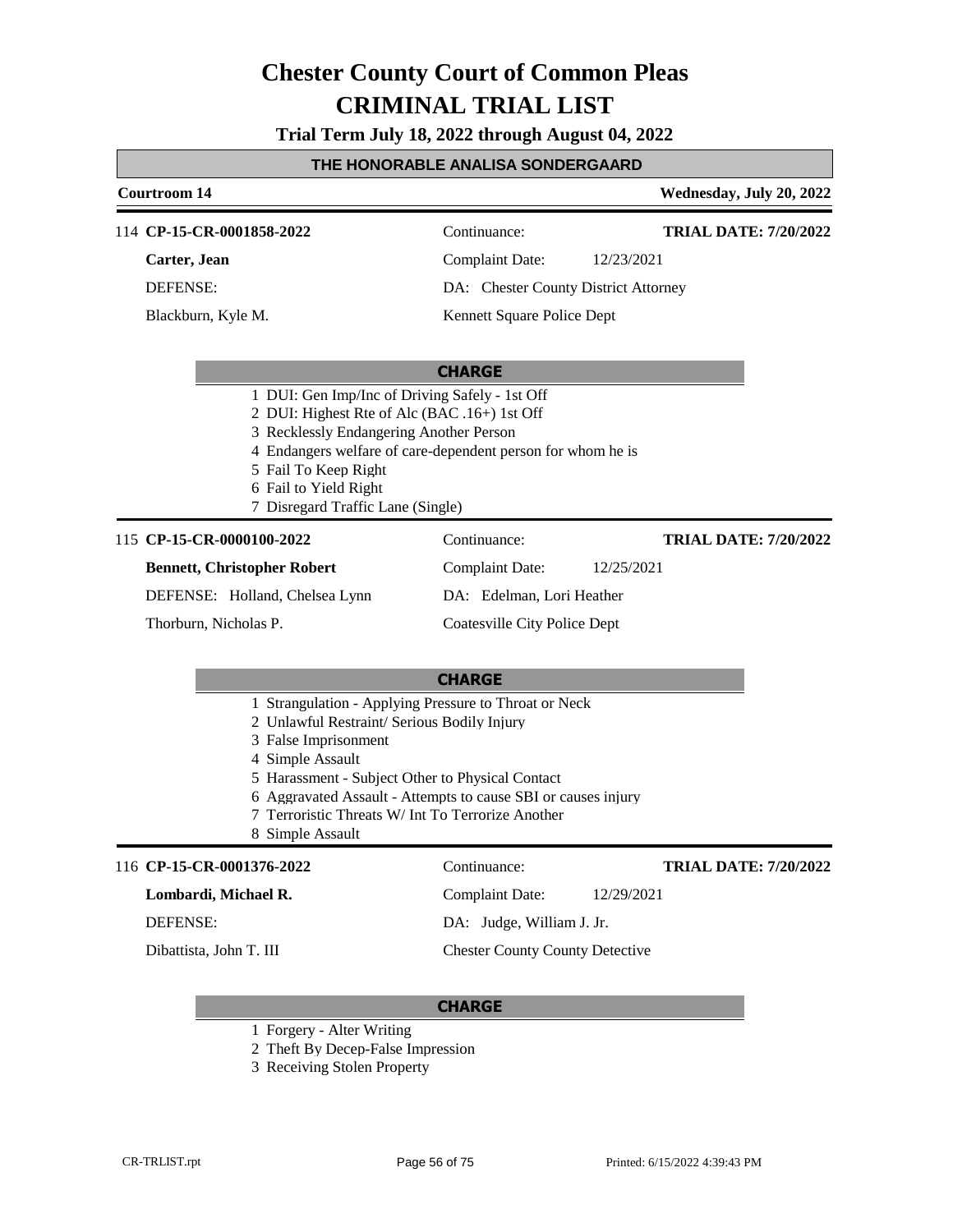**Trial Term July 18, 2022 through August 04, 2022**

#### **THE HONORABLE ANALISA SONDERGAARD**

### **Courtroom 14 Wednesday, July 20, 2022**

117 **CP-15-CR-0001068-2022** Continuance:

**Smith, Tymire Isaac** DEFENSE: Mehok, Kristine C. Schiltz, Kyle G.

Complaint Date: 1/5/2022 DA: Daniels, Innessa

**TRIAL DATE: 7/20/2022**

**TRIAL DATE: 7/20/2022**

PSP - Avondale

#### **CHARGE**

- 1 DUI: Controlled Substance Schedule 1 1st Offense
- 2 DUI: Controlled Substance Metabolite 1st Offense
- 3 DUI: Controlled Substance Impaired Ability 1st Offense
- 4 Careless Driving
- 5 Oper Veh W/O Req'd Financ Resp

#### 118 **CP-15-CR-0000565-2022** Continuance:

**Willingham, Reginald Troy**

DEFENSE: Holland, Chelsea Lynn

Gilbert, Robert A. II

Complaint Date: 1/10/2022 DA: Goggin, Robert St Leger IV

W Goshen Twp Police Dept

- 1 Fleeing or Attempting to Elude Officer
- 2 Receiving Stolen Property
- 3 Recklessly Endangering Another Person
- 4 Recklessly Endangering Another Person
- 5 Recklessly Endangering Another Person
- 6 Recklessly Endangering Another Person
- 7 Recklessly Endangering Another Person
- 8 Accident Involv Damage Attended Vehicle/Prop
- 9 Accident Involv Damage Attended Vehicle/Prop
- 10 Criminal Mischief Damage Property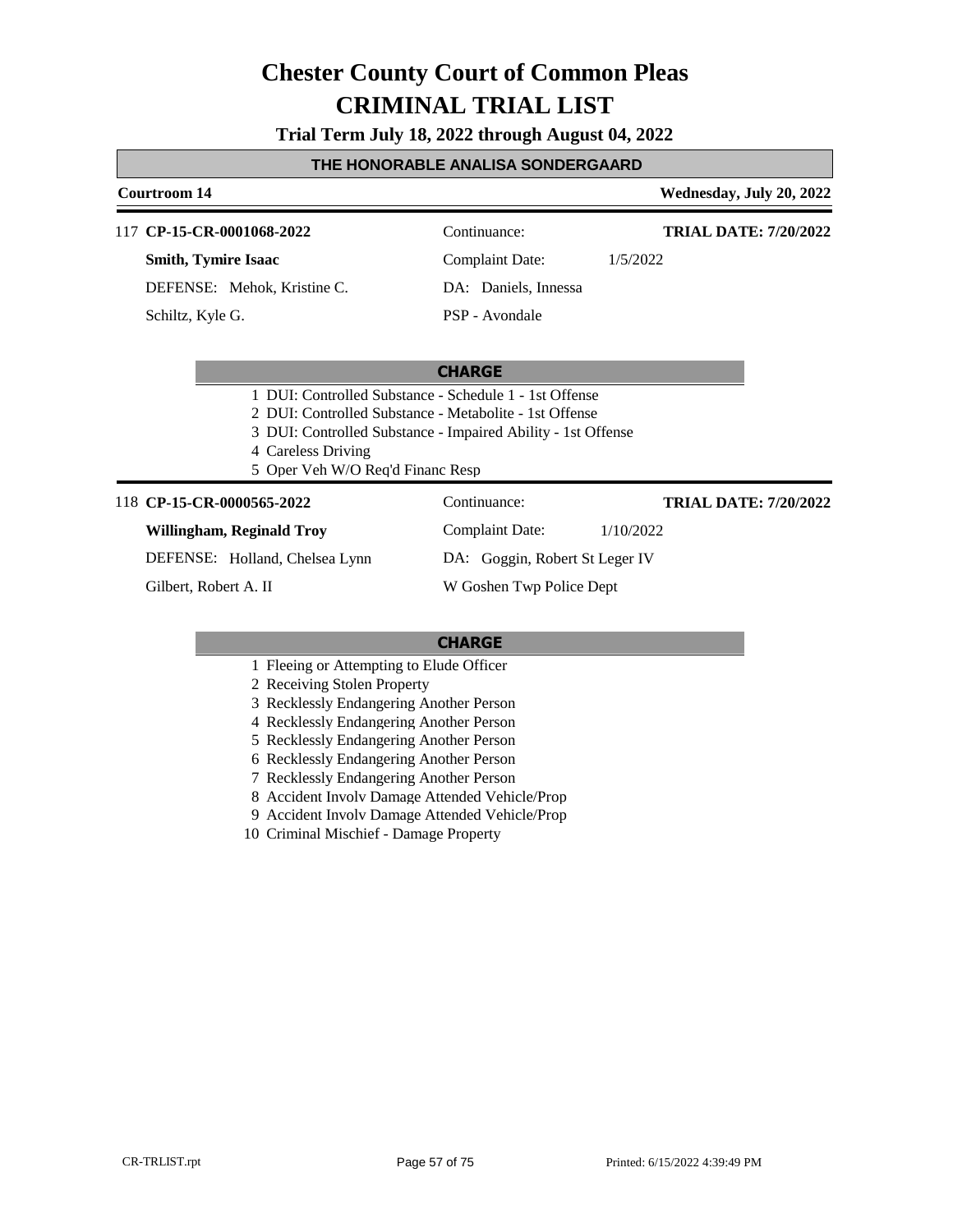**Trial Term July 18, 2022 through August 04, 2022**

#### **THE HONORABLE ANALISA SONDERGAARD**

#### **Courtroom 14 Wednesday, July 20, 2022** 119 **CP-15-CR-0001472-2022** Continuance: **Doran, Kevin Michael** DEFENSE: McCarthy, Brian Lee Complaint Date: 1/12/2022 DA: Edelman, Lori Heather Coatesville City Police Dept **TRIAL DATE: 7/20/2022** Himmel, Eric D.

#### **CHARGE**

- 1 DUI: Gen Imp/Inc of Driving Safely 1st Off
- 2 DUI: Highest Rte of Alc (BAC .16+) 2nd Off
- 3 Drg Lic Sus/Rev Purs to Sec 3802/1547B1
- 4 Reckless Driving
- 5 Careless Driving
- 6 Fail Stop And Give Infor Render Aid
- 7 Acci Dam To Unattended Veh Or Propert
- 8 Driving W/O A License

#### **CP-15-CR-0000591-2022** 120 Continuance:

#### **Rumsey, David Artur**

DEFENSE: Malloy, Michael J.

Diefenderfer, Aaron C.

DA: Thurstlic-O'Neill, Michelle Lynn

Complaint Date: 1/14/2022

W Chester Boro Police Dept

#### **CHARGE**

- 1 Manufacture, Delivery, or Possession With Intent to Manufa
- 2 Int Poss Contr Subst By Per Not Reg
- 3 Use/Poss Of Drug Paraph
- 4 Acci Dam To Unattended Veh Or Propert
- 5 Manufacture, Delivery, or Possession With Intent to Manufa
- 6 Manufacture, Delivery, or Possession With Intent to Manufa
- 7 Int Poss Contr Subst By Per Not Reg
- 8 Poss Of Marijuana

**TRIAL DATE: 7/20/2022**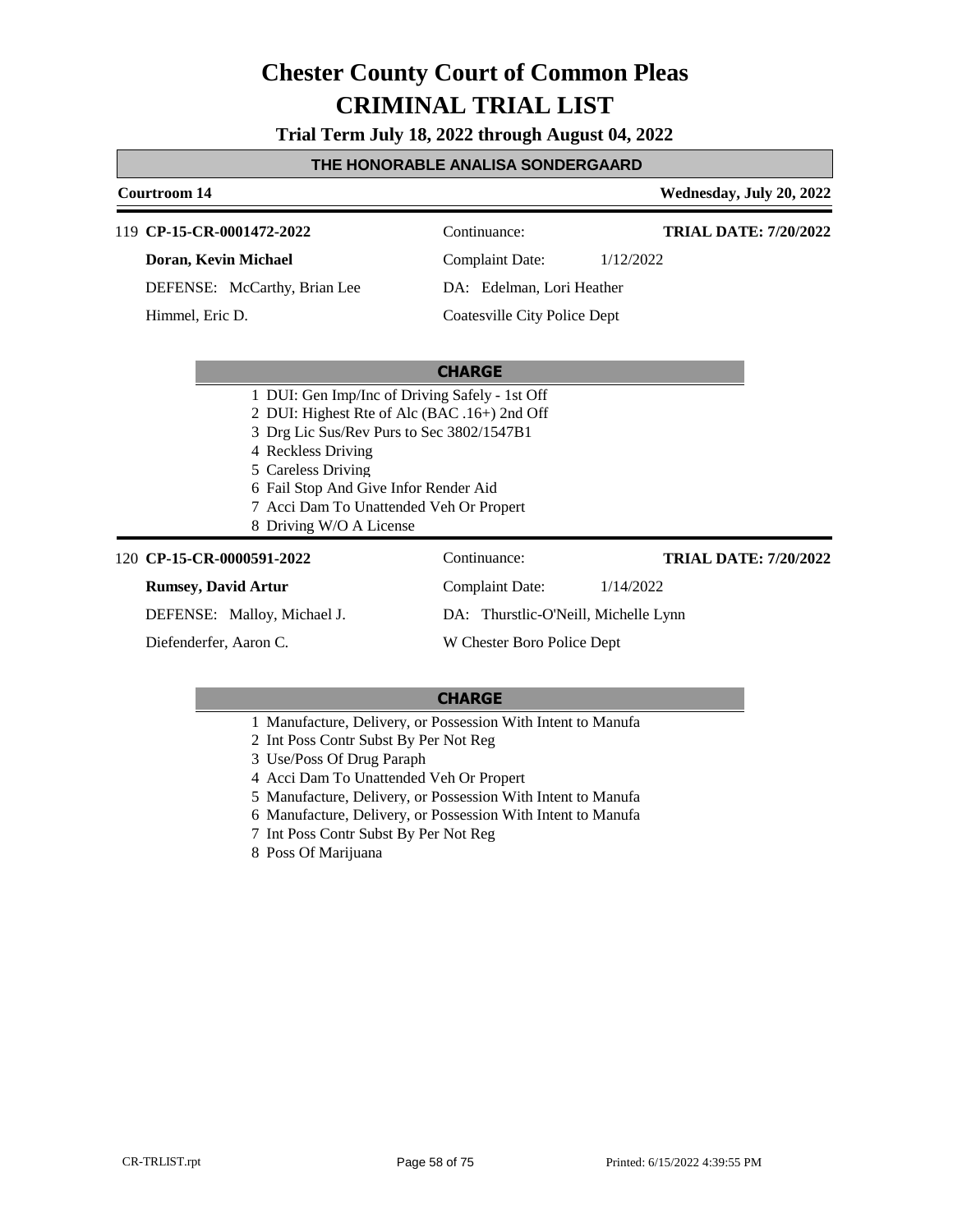**Trial Term July 18, 2022 through August 04, 2022**

#### **THE HONORABLE ANALISA SONDERGAARD**

#### **Courtroom 14 Wednesday, July 20, 2022**

**CP-15-CR-0000531-2022** 120 Continuance:

**Rumsey, David Arthur**

DEFENSE:

Diefenderfer, Aaron C.

Complaint Date: 1/14/2022

**TRIAL DATE: 7/20/2022**

DA: Thurstlic-O'Neill, Michelle Lynn

W Chester Boro Police Dept

#### **CHARGE**

1 Manufacture, Delivery, or Possession With Intent to Manufa

2 Int Poss Contr Subst By Per Not Reg

3 Int Poss Contr Subst By Per Not Reg

4 Int Poss Contr Subst By Per Not Reg

5 Use/Poss Of Drug Paraph

6 Criminal Use Of Communication Facility

7 Manufacture, Delivery, or Possession With Intent to Manufa

8 Marijuana-Small Amt Personal Use

9 Manufacture, Delivery, or Possession With Intent to Manufa

10 Manufacture, Delivery, or Possession With Intent to Manufa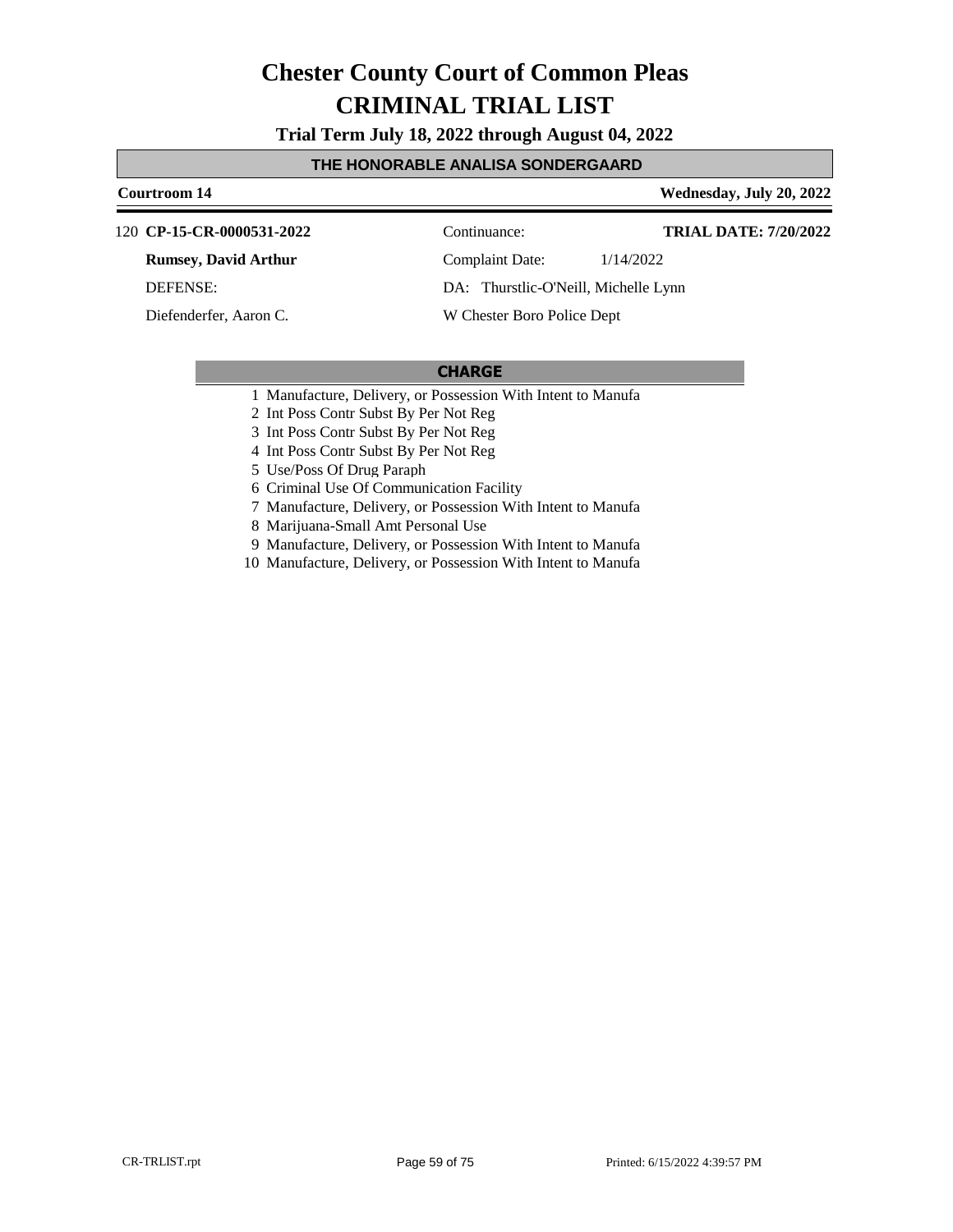**Trial Term July 18, 2022 through August 04, 2022**

#### **THE HONORABLE ANALISA SONDERGAARD**

| <b>Courtroom 14</b>                                                                                                                                                                                                                                                                                                                                      |                                |           | Monday, August 1, 2022      |  |
|----------------------------------------------------------------------------------------------------------------------------------------------------------------------------------------------------------------------------------------------------------------------------------------------------------------------------------------------------------|--------------------------------|-----------|-----------------------------|--|
| 121 CP-15-CR-0000644-2022                                                                                                                                                                                                                                                                                                                                | Continuance:                   |           | <b>TRIAL DATE: 8/1/2022</b> |  |
| Green, Arkeal Naji                                                                                                                                                                                                                                                                                                                                       | <b>Complaint Date:</b>         | 1/14/2022 |                             |  |
| <b>DEFENSE:</b>                                                                                                                                                                                                                                                                                                                                          | DA: Goggin, Robert St Leger IV |           |                             |  |
| Parkinson, Steven M.                                                                                                                                                                                                                                                                                                                                     | Caln Twp Police Dept           |           |                             |  |
|                                                                                                                                                                                                                                                                                                                                                          | <b>CHARGE</b>                  |           |                             |  |
| 1 Conspiracy - Theft By Decep-False Impression<br>2 Conspiracy - Receiving Stolen Property<br>3 Conspiracy - Forgery - Unauthorized Act In Writing<br>4 Access Device Is Counterfeit, Altered, Incomplete<br>5 Bad Checks<br>6 Theft By Decep-False Impression<br>7 Receiving Stolen Property<br>8 Forgery - Unauthorized Act In Writing<br>9 Bad Checks |                                |           |                             |  |
| 122 CP-15-CR-0000679-2022                                                                                                                                                                                                                                                                                                                                | Continuance:                   |           | <b>TRIAL DATE: 8/1/2022</b> |  |
| Herzog, Megan R.                                                                                                                                                                                                                                                                                                                                         | <b>Complaint Date:</b>         | 1/15/2022 |                             |  |
| DEFENSE: Ramsay, Marissa Margaret                                                                                                                                                                                                                                                                                                                        | DA: Edelman, Lori Heather      |           |                             |  |
| McLaughlin, Adam L.                                                                                                                                                                                                                                                                                                                                      | PSP - Embreeville              |           |                             |  |
|                                                                                                                                                                                                                                                                                                                                                          | <b>CHARGE</b>                  |           |                             |  |
| 1 DUI: Controlled Substance - Impaired Ability - 1st Offense<br>2 Disregard Traffic Lane (Single)<br>3 Turning Movements And Required Signals                                                                                                                                                                                                            |                                |           |                             |  |
| 123 CP-15-CR-0000414-2022                                                                                                                                                                                                                                                                                                                                | Continuance:                   |           | <b>TRIAL DATE: 8/1/2022</b> |  |
| <b>Cain, Joseph Patrick</b>                                                                                                                                                                                                                                                                                                                              | <b>Complaint Date:</b>         | 1/17/2022 |                             |  |
| DEFENSE: Sardella, Albert Casimer                                                                                                                                                                                                                                                                                                                        | DA: O'Brien, Erin Patricia     |           |                             |  |
| Traini, Christopher J.                                                                                                                                                                                                                                                                                                                                   | Caln Twp Police Dept           |           |                             |  |

- 1 Endangering Welfare of Children Parent/Guardian/Other
- 2 Simple Assault
- 3 Driving at Safe Speed
- 4 Restraint Systems Child Booster Seat
- 5 Careless Driving
- 6 Recklessly Endangering Another Person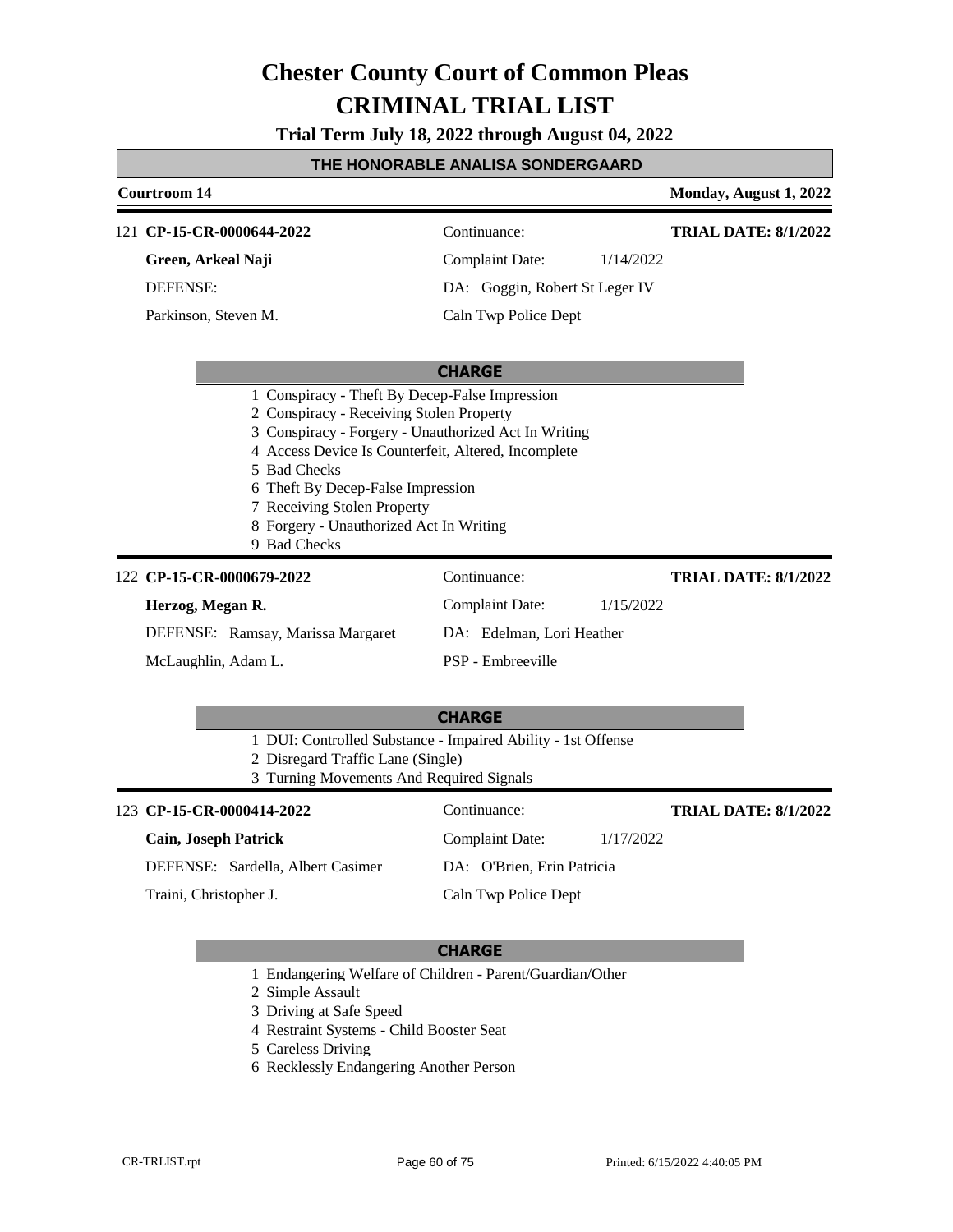**Trial Term July 18, 2022 through August 04, 2022**

#### **THE HONORABLE ANALISA SONDERGAARD**

#### **Courtroom 14 Monday, August 1, 2022 CHARGE** 124 **CP-15-CR-0001734-2022** Continuance: **Valdez Tellez, Gissel** DEFENSE: Complaint Date: 1/18/2022 DA: Chester County District Attorney PSP - Avondale **TRIAL DATE: 8/1/2022** Waters, Ryan N. 1 No Headlights 2 Operat Veh W/O Valid Inspect 3 Emission Inspection Required 4 DUI: Gen Imp/Inc of Driving Safely - 1st Off 5 DUI: Gen Imp (BAC .08 - .10) 1st Off 125 **CP-15-CR-0000714-2022** Continuance: **Garman, Joshua Matthew** DEFENSE: Black, Sarah Beth Complaint Date: 1/19/2022 DA: Goggin, Robert St Leger IV Phoenixville Boro Police Dept **TRIAL DATE: 8/1/2022**

Sutton, Robert I. Jr.

### **CHARGE**

- 1 Terroristic Threats W/ Int To Terrorize Another
- 2 Harassment Comm. Lewd, Threatening, Etc. Language

#### **CP-15-CR-0001336-2022** 126 Continuance:

**Keough, John Huntsman II**

DEFENSE: Lesniak, Joseph Patrick

Graham, Nicholas A.

#### **CHARGE**

Complaint Date: 1/19/2022

DA: Edelman, Lori H.

W Chester Boro Police Dept

1 DUI: Gen Imp/Inc of Driving Safely - 3rd Off

2 Drive Wrong Way

**TRIAL DATE: 8/1/2022**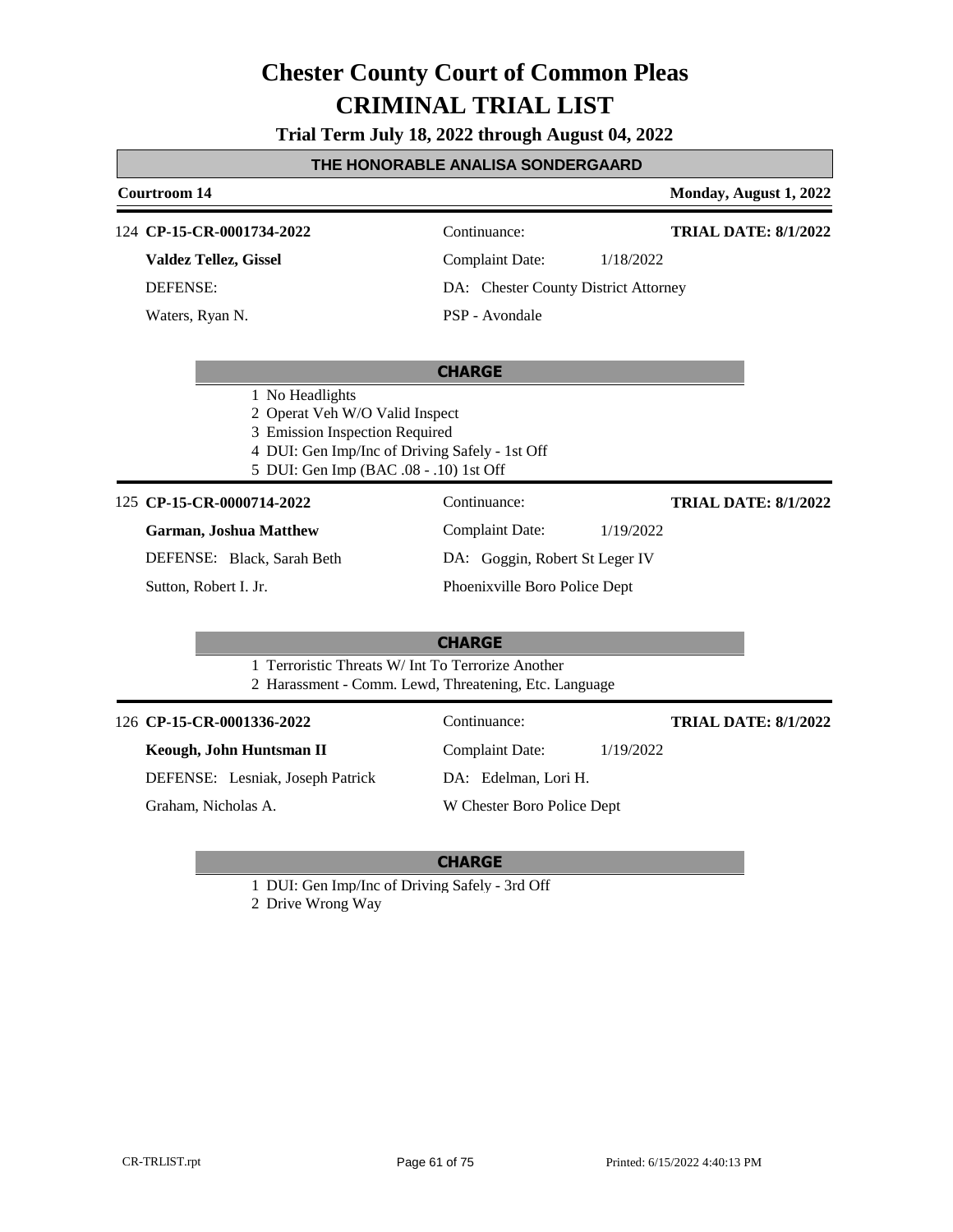| Trial Term July 18, 2022 through August 04, 2022 |  |  |  |  |
|--------------------------------------------------|--|--|--|--|
|--------------------------------------------------|--|--|--|--|

#### **THE HONORABLE ANALISA SONDERGAARD**

#### **Courtroom 14 Monday, August 1, 2022 CHARGE** 127 **CP-15-CR-0000758-2022** Continuance: **Maillie, Kenneth M.** DEFENSE: Meanix, Richard E. Complaint Date: 1/25/2022 DA: Edelman, Lori Heather PSP - Avondale **TRIAL DATE: 8/1/2022** Waters, Ryan N. 1 Recklessly Endangering Another Person 2 Criminal Mischief - Damage Property 3 Discharge Of A Firearm Into Occupied Structure **CHARGE CP-15-CR-0001079-2022** 128 Continuance: **Zavala Guerrero, Raudaih** DEFENSE: Black, Sarah Beth Complaint Date: 1/26/2022 DA: Edelman, Lori H. PSP - Avondale **TRIAL DATE: 8/1/2022** Pfeiffer, Justin 1 DUI: Gen Imp/Inc of Driving Safely - 1st Off 2 DUI: Gen Imp (BAC .08 - .10) 1st Off 3 Careless Driving **CP-15-CR-0000769-2022** 129 Continuance: **Flanagan, Kyle Patrick** DEFENSE: McCabe, Thomas Patrick Complaint Date: 1/27/2022 DA: Edelman, Lori Heather W Chester Boro Police Dept **TRIAL DATE: 8/1/2022** O'Hare, John E.

- 1 Bomb Threats Reports W/O Knowledge Of Bomb
- 2 Bomb Threats Threatens Plcmnt Of Bomb
- 3 Terroristic Threats Cause Evacuation Of Bldg Etc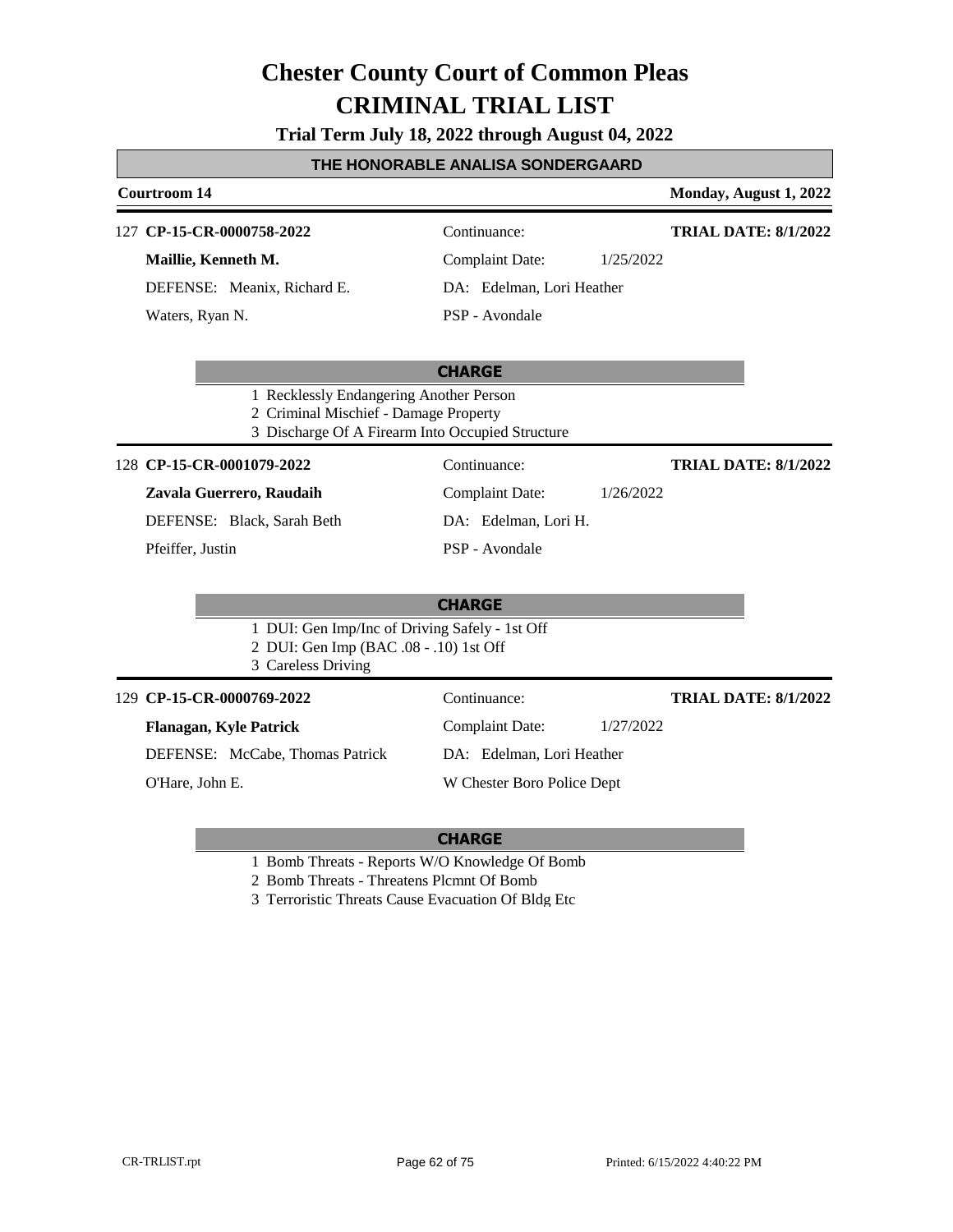**Trial Term July 18, 2022 through August 04, 2022**

#### **THE HONORABLE ANALISA SONDERGAARD**

#### **Courtroom 14 Monday, August 1, 2022 CHARGE CP-15-CR-0000629-2022** 130 Continuance: **Laines, Eladio** DEFENSE: Kline, Matthew Robert Complaint Date: 1/30/2022 DA: Edelman, Lori Heather Phoenixville Boro Police Dept **TRIAL DATE: 8/1/2022** Macintyre, Bryan D. 1 Rape Forcible Compulsion 2 Rape Unconscious Victim 3 Sexual Assault 4 Unlawful Restraint/ Serious Bodily Injury 5 Unlawful Restraint/ Involuntary Servitude **CHARGE** 131 **CP-15-CR-0000887-2022** Continuance: **Carter, Justin** DEFENSE: Holland, Chelsea Lynn Complaint Date: 2/4/2022 DA: Edelman, Lori Heather Phoenixville Boro Police Dept **TRIAL DATE: 8/1/2022** Fonseca, Jeremy E. 1 Terroristic Threats W/ Int To Terrorize Another 2 Simple Assault 3 Harassment - Comm. Lewd, Threatening, Etc. Language **CP-15-CR-0001250-2022** 132 Continuance: **Daresta, Frank Paul** DEFENSE: Complaint Date: 2/4/2022 DA: Edelman, Lori H. **TRIAL DATE: 8/1/2022**

Melo, Salvador L.

### **CHARGE**

PSP - Avondale

- 1 Int Poss Contr Subst By Per Not Reg
- 2 Use/Poss Of Drug Paraph
- 3 Use/Poss Of Drug Paraph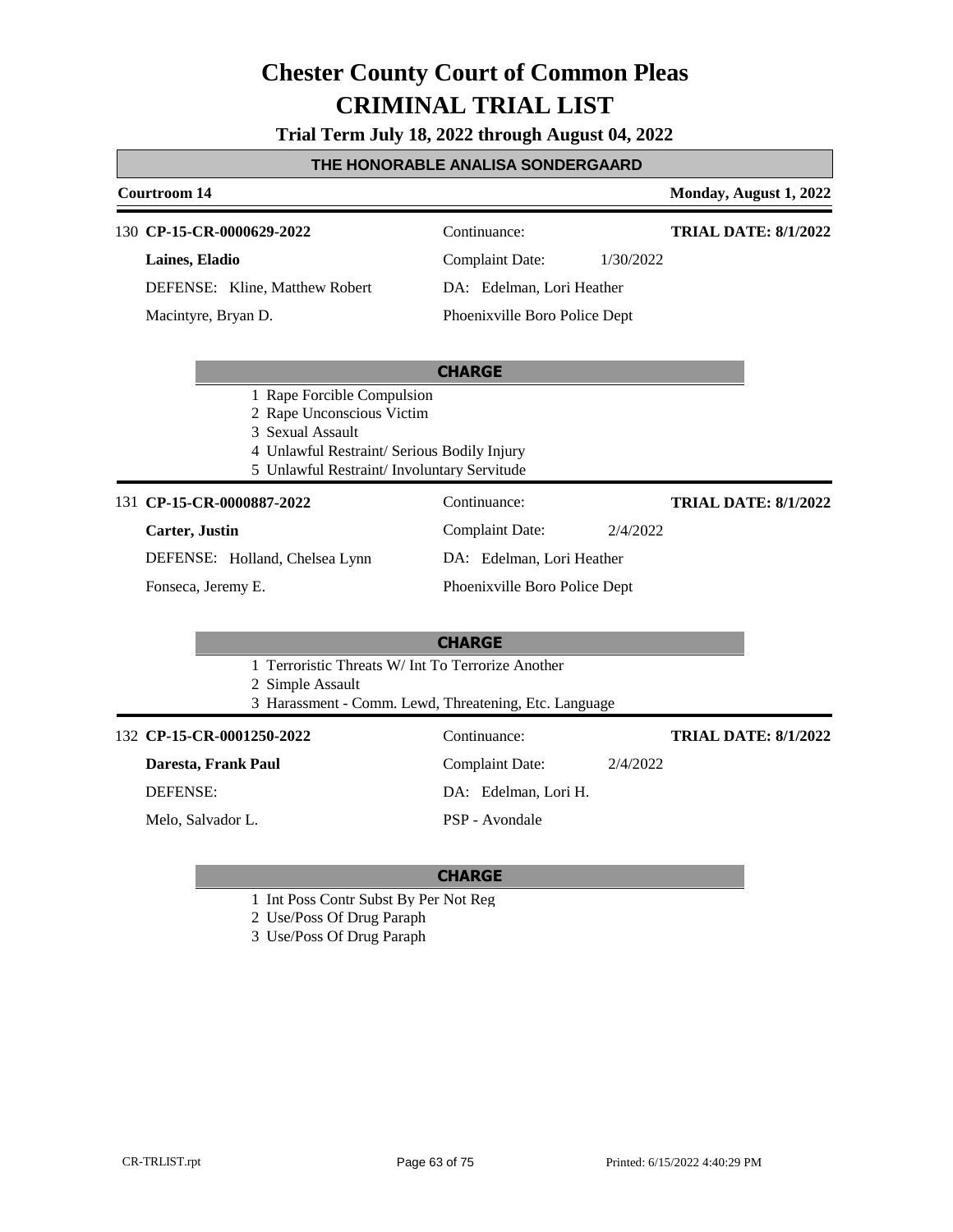**Trial Term July 18, 2022 through August 04, 2022**

#### **THE HONORABLE ANALISA SONDERGAARD**

### **Courtroom 14 Monday, August 1, 2022 CHARGE** 133 **CP-15-CR-0000593-2022** Continuance: **Gabriel Reynoso, Marvin** DEFENSE: Black, Sarah Beth Complaint Date: 2/8/2022 DA: Goggin, Robert St Leger IV PSP - Avondale **TRIAL DATE: 8/1/2022** Cestare, Steven F. 1 DUI: Gen Imp/Inc of Driving Safely - 1st Off 2 Disregard Traffic Lane (Single) 3 Disregard Traffic Lane (Single) 4 Disregard Traffic Lane (Single) 5 Disregard Traffic Lane (Single) 6 Violate Hazard Regulation 7 Careless Driving 134 **CP-15-CR-0001868-2022** Continuance: **Brandon, Sharquan Anthony** DEFENSE: Complaint Date: 2/10/2022 DA: Chester County District Attorney Chester County County Detective **TRIAL DATE: 8/1/2022** Nangle, Joseph F.

- 1 Manufacture, Delivery, or Possession With Intent to Manufa
- 2 Manufacture, Delivery, or Possession With Intent to Manufa
- 3 Int Poss Contr Subst By Per Not Reg
- 4 Int Poss Contr Subst By Per Not Reg
- 5 Use/Poss Of Drug Paraph
- 6 Use/Poss Of Drug Paraph
- 7 Criminal Use Of Communication Facility
- 8 Criminal Use Of Communication Facility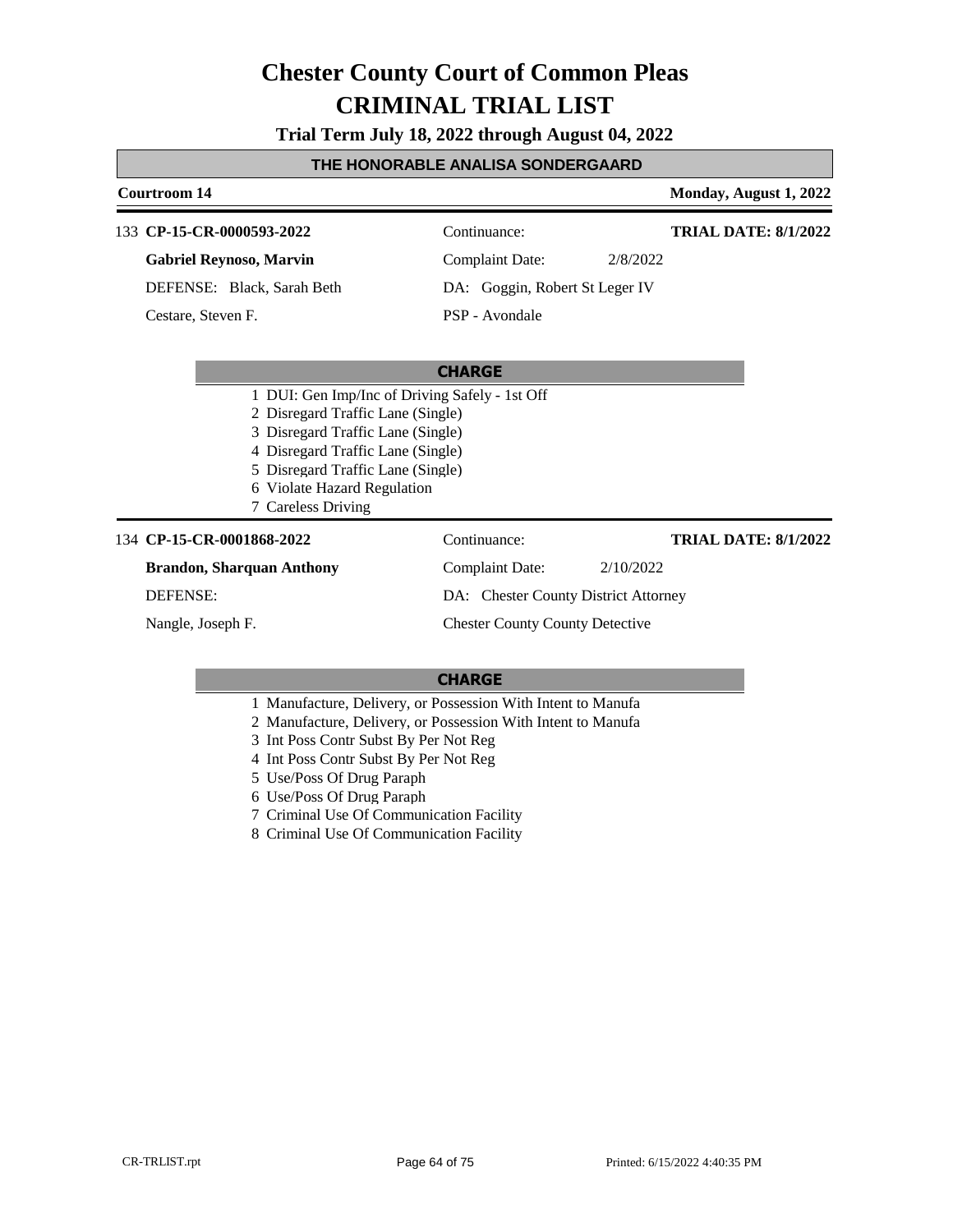**Trial Term July 18, 2022 through August 04, 2022**

#### **THE HONORABLE ANALISA SONDERGAARD**

#### **Courtroom 14 Monday, August 1, 2022 CHARGE** 135 **CP-15-CR-0001349-2022** Continuance: **Adkins, Derrick Donnell** DEFENSE: Complaint Date: 2/11/2022 DA: Thurstlic-O'Neill, Michelle Lynn Chester County County Detective **TRIAL DATE: 8/1/2022** Rosado, Oscar J. 1 Drug Delivery Resulting In Death 2 Manufacture, Delivery, or Possession With Intent to Manufa 3 Manufacture, Delivery, or Possession With Intent to Manufa 4 Int Poss Contr Subst By Per Not Reg 5 Int Poss Contr Subst By Per Not Reg 6 Use/Poss Of Drug Paraph 7 Use/Poss Of Drug Paraph 8 Recklessly Endangering Another Person 9 Criminal Use Of Communication Facility 10 Deal In Proc Unl Act/Intent To Promote 136 **CP-15-CR-0001591-2022** Continuance: **McCullough, James Mic** DEFENSE: Holland, Chelsea Lynn Complaint Date: 2/14/2022 DA: Edelman, Lori Heather PSP - Avondale **TRIAL DATE: 8/1/2022** Pfeiffer, Justin

- 1 Fleeing or Attempting to Elude Officer
- 2 Flight To Avoid Appreh/Trial/Punish
- 3 Receiving Stolen Property
- 4 Tamper With/Fabricate Physical Evidence
- 5 Firearms Not To Be Carried W/O License
- 6 Driving W/O A License
- 7 Disregard Traffic Lane (Single)
- 8 Duties At Stop Sign
- 9 Possession Of Firearm Prohibited
- 10 Turning Movements And Required Signals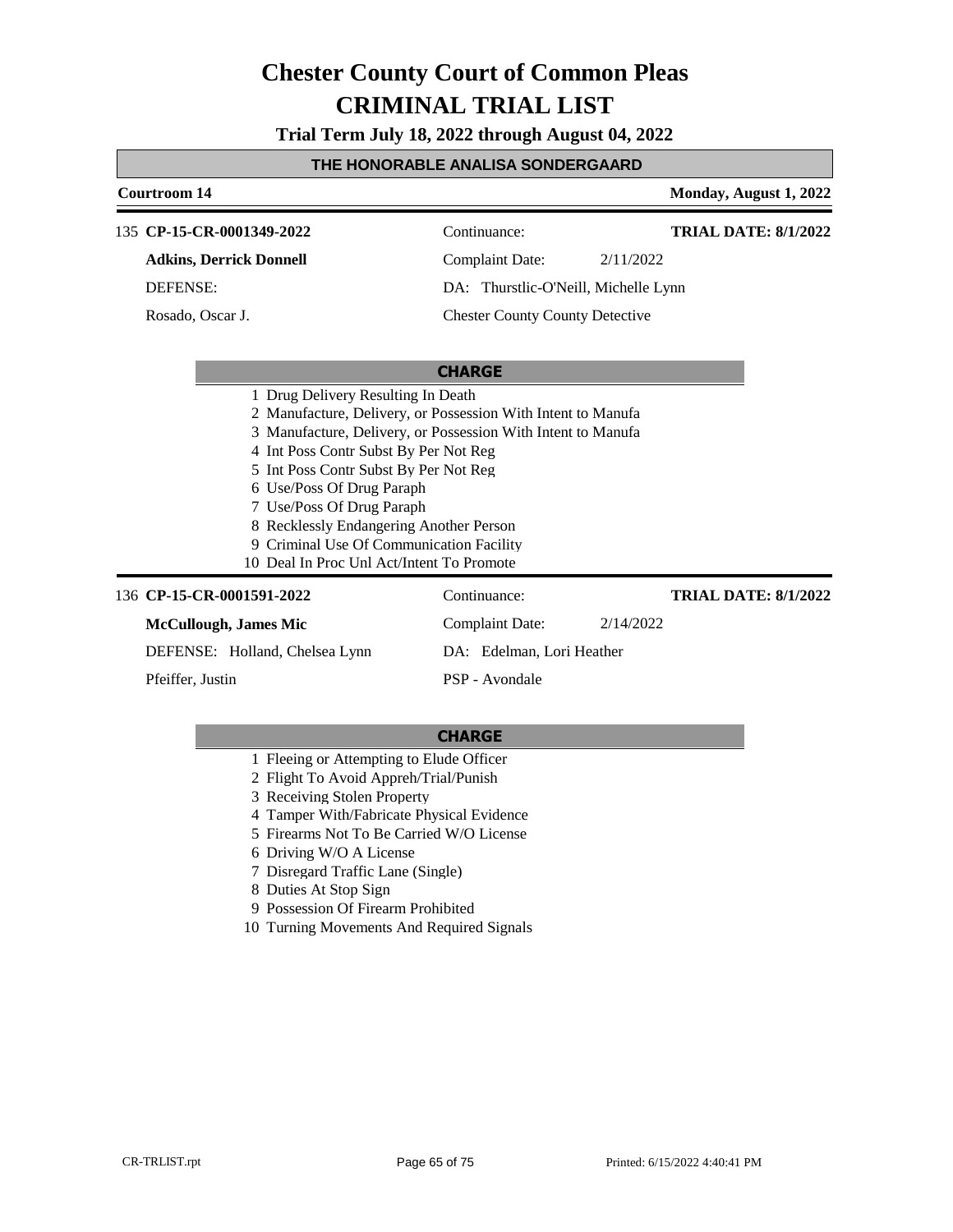**Trial Term July 18, 2022 through August 04, 2022**

#### **THE HONORABLE ANALISA SONDERGAARD**

### **Courtroom 14 Monday, August 1, 2022 CHARGE** 137 **CP-15-CR-0000626-2022** Continuance: **Pethtel, Kevin Lynn** DEFENSE: Quinn, Michael P. Complaint Date: 2/15/2022 DA: Thurstlic O'Neill, Michelle Lynn Phoenixville Boro Police Dept **TRIAL DATE: 8/1/2022** Hyland, Thomas P. Jr. 1 Manufacture, Delivery, or Possession With Intent to Manufa 2 Manufacture, Delivery, or Possession With Intent to Manufa 3 Criminal Use Of Communication Facility 4 Int Poss Contr Subst By Per Not Reg 5 Int Poss Contr Subst By Per Not Reg 6 Use/Poss Of Drug Paraph 7 Tamper With/Fabricate Physical Evidence 8 Dr Unregist Veh 138 **CP-15-CR-0000958-2022** Continuance: **Garcia Santiago, David** Complaint Date: 2/23/2022 **TRIAL DATE: 8/1/2022**

DEFENSE: Holland, Chelsea Lynn

Benson, Steven F.

DA: Edelman, Lori Heather

Uwchlan Twp Police Dept

#### **CHARGE**

1 Forgery - Alter Writing

- 2 Forgery Unauthorized Act In Writing
- 3 Forgery Utters Forged Writing
- 4 Criminal Attempt Theft By Unlaw Taking-Movable Prop
- 5 Identity Theft

#### 138 **CP-15-CR-0000667-2022** Continuance:

#### **Garcia Santiago, David**

DEFENSE: Holland, Chelsea Lynn

Pezick, Scott E.

**TRIAL DATE: 8/1/2022**

DA: Edelman, Lori Heather

Complaint Date: 2/15/2022

W Whiteland Twp Police Dept

- 1 Theft By Decep-False Impression
- 2 Forgery Alter Writing
- 3 Identity Theft
- 4 False Identification To Law Enforcement Officer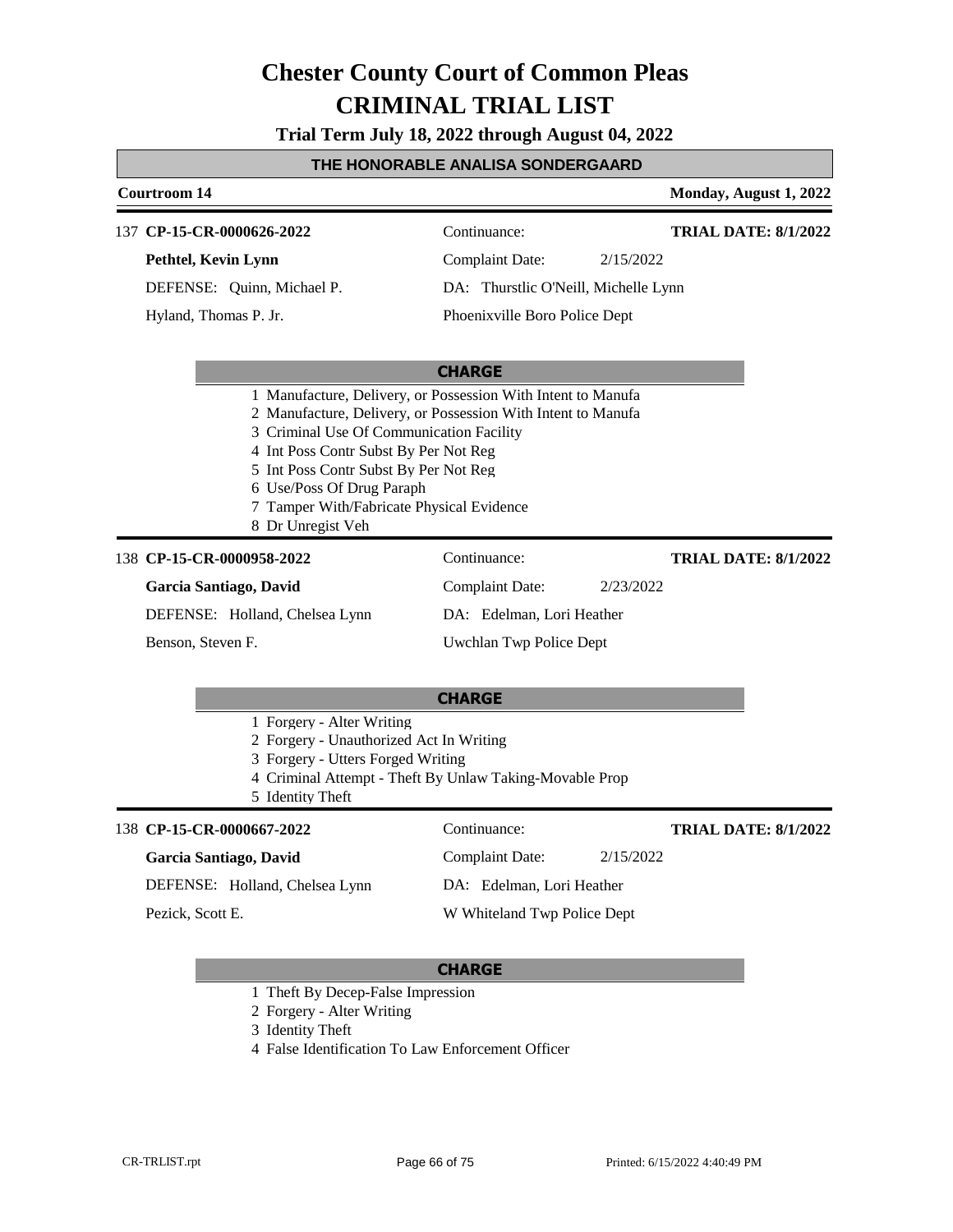**Trial Term July 18, 2022 through August 04, 2022**

#### **THE HONORABLE ANALISA SONDERGAARD**

### **Courtroom 14 Monday, August 1, 2022 CHARGE CP-15-CR-0001205-2022** 139 Continuance: **Cann, Angelique** DEFENSE: Complaint Date: 3/10/2022 DA: Edelman, Lori H. W Chester Univ Police Dept **TRIAL DATE: 8/1/2022** Denton, Nicholas 1 Intim Wit/Vit - Refrain From Report **CHARGE CP-15-CR-0001151-2022** 139 Continuance: **Cann, Angelique** DEFENSE: Complaint Date: 2/16/2022 DA: Edelman, Lori H. W Chester Univ Police Dept **TRIAL DATE: 8/1/2022** Crow, Colin 1 Resist Arrest/Other Law Enforce 2 Disorderly Conduct Engage In Fighting 3 Public Drunkenness And Similar Misconduct 4 Purch Etc Alcoh Bev By A Minor 140 **CP-15-CR-0001492-2022** Continuance: **Reynoso Vasquez, Abelino** DEFENSE: Mariani, Leslie N. Complaint Date: 2/17/2022 DA: Edelman, Lori Heather Southern Chester Co Regional Police Dept **TRIAL DATE: 8/1/2022** Miller, Riley D.

- 1 DUI: High Rte of Alc (Bac.10 <.16) 1st Off
- 2 DUI: Gen Imp/Inc of Driving Safely 1st Off
- 3 Fail To Keep Right
- 4 Obscured Plates Illegible at Reasonable Distance
- 5 Driving W/O A License
- 6 Dr Unregist Veh
- 7 Display Plate Card In Improp Veh
- 8 Restrictions on Alcoholic Beverages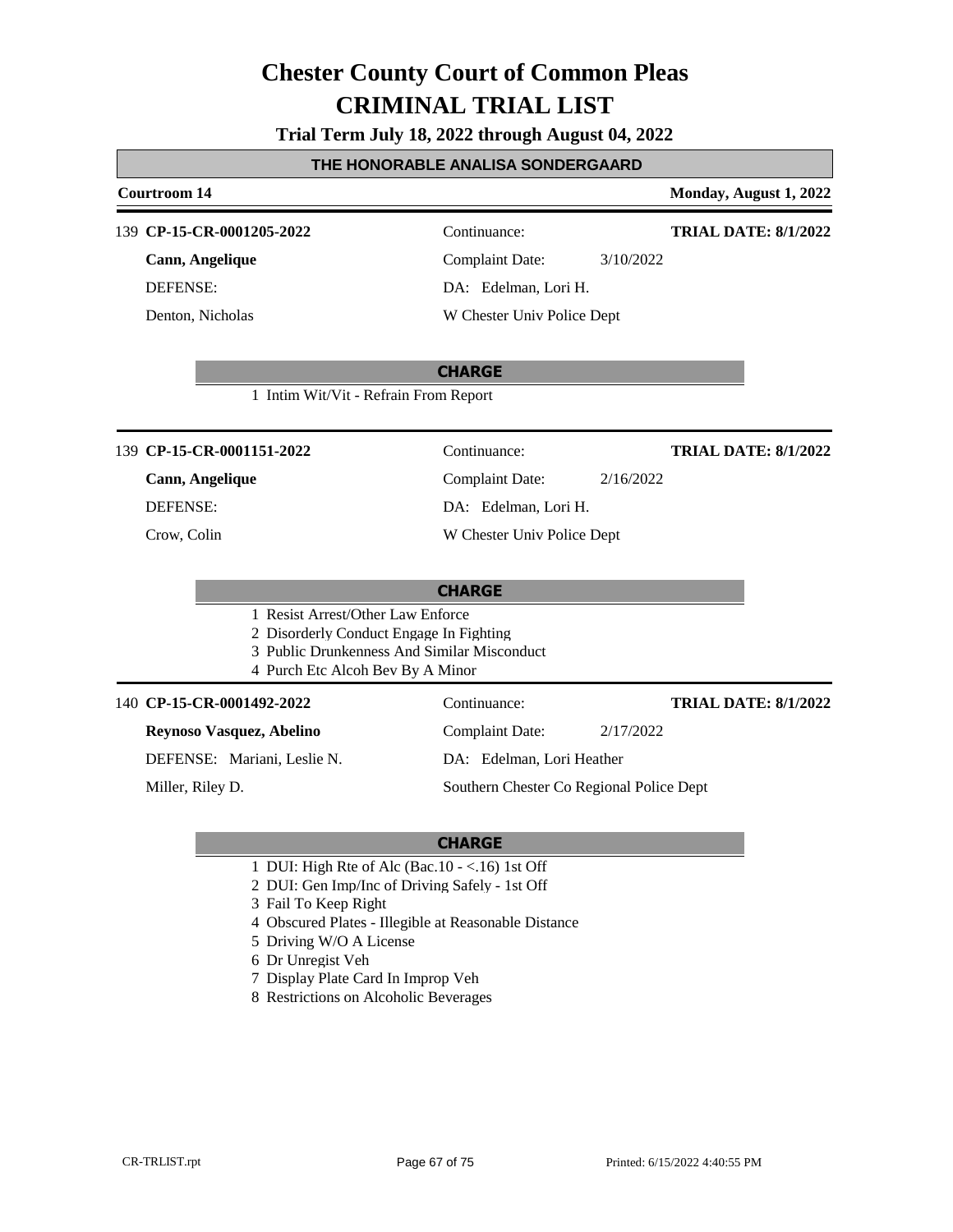**Trial Term July 18, 2022 through August 04, 2022**

#### **THE HONORABLE ANALISA SONDERGAARD**

### **Courtroom 14 Tuesday, August 2, 2022 CHARGE** 141 **CP-15-CR-0001701-2022** Continuance: **Wilczynski, Jacob Charles** DEFENSE: Complaint Date: 2/21/2022 DA: Chester County District Attorney PSP - Embreeville **TRIAL DATE: 8/2/2022** Gehman, Kasey L. 1 Disregard Traffic Lane (Single) 2 DUI: Minor - 1st Offense 3 DUI: Gen Imp/Inc of Driving Safely - 1st Off 4 Careless Driving 5 Turning Movements And Required Signals 6 Dr Unregist Veh **CHARGE** 142 **CP-15-CR-0001103-2022** Continuance: **Williams, Wyatt** DEFENSE: Complaint Date: 2/24/2022 DA: Daniels, Innessa W Vincent Twp Police Dept **TRIAL DATE: 8/2/2022** Rubino, Nicholas D. 1 DUI: High Rte of Alc (Bac.10 - <.16) 1st Off 2 DUI: Gen Imp/Inc of Driving Safely - 1st Off 3 Careless Driving 4 Driving at Safe Speed 143 **CP-15-CR-0000983-2022** Continuance: **Grier, Jerome S.** DEFENSE: McCarthy, Brian Lee Complaint Date: 3/17/2022 DA: Goggin, Robert St Leger IV Coatesville City Police Dept **TRIAL DATE: 8/2/2022** Himmel, Eric D.

- 1 Int Poss Contr Subst By Per Not Reg
- 2 Use/Poss Of Drug Paraph
- 3 Poss Of Marijuana
- 4 No Rear Lights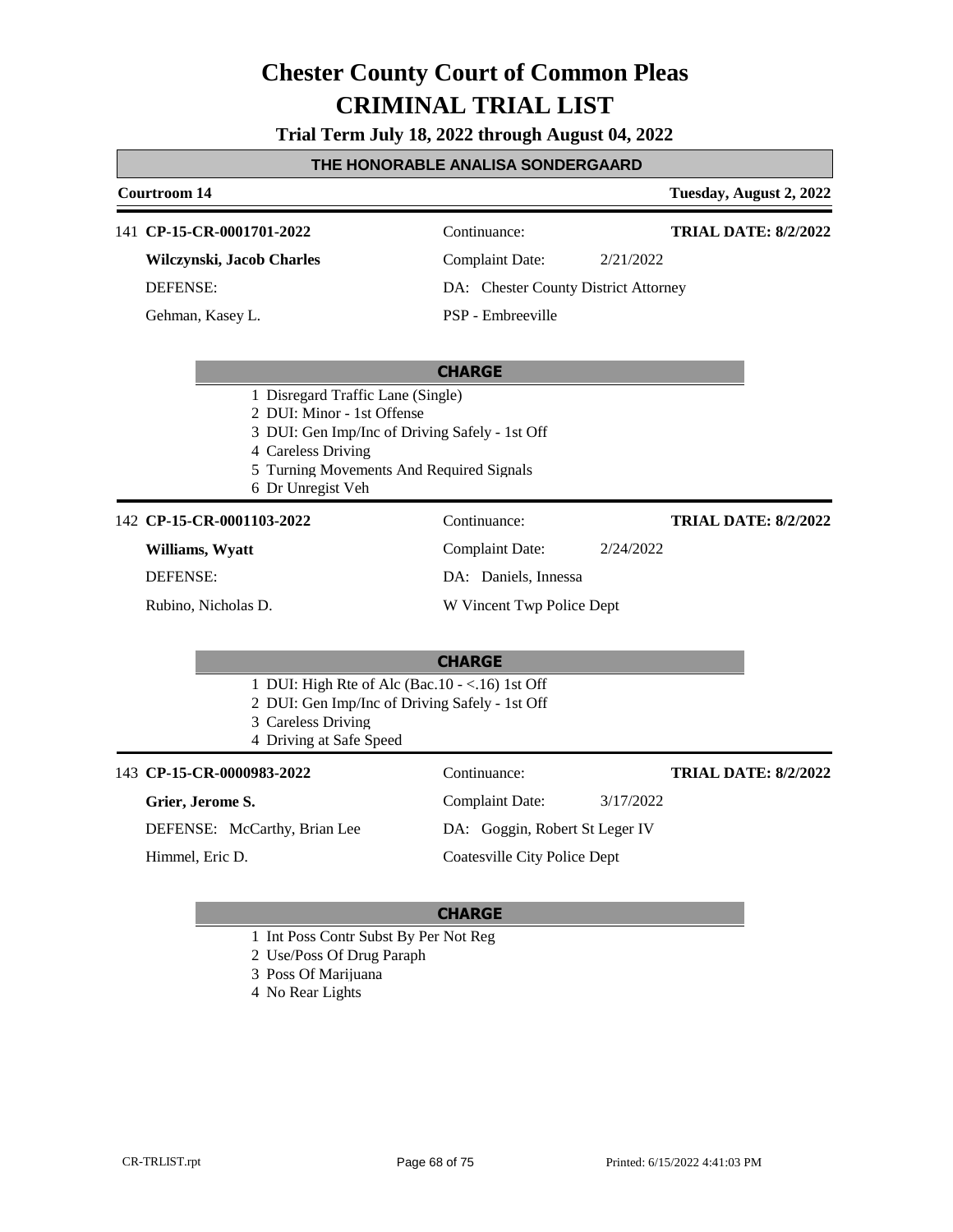**Trial Term July 18, 2022 through August 04, 2022**

#### **THE HONORABLE ANALISA SONDERGAARD**

### **Courtroom 14 Tuesday, August 2, 2022 CHARGE** 143 **CP-15-CR-0000985-2022** Continuance: **Grier, Jerome S.** DEFENSE: McCarthy, Brian Lee Complaint Date: 2/28/2022 DA: Macaulay, Kaitlyn Ruth Coatesville City Police Dept **TRIAL DATE: 8/2/2022** Davis, Jared T. 1 Int Poss Contr Subst By Per Not Reg 2 Manufacture, Delivery, or Possession With Intent to Manufa 3 Poss Of Marijuana 4 Use/Poss Of Drug Paraph 5 Use/Poss Of Drug Paraph 6 Use/Poss Of Drug Paraph 7 Use/Poss Of Drug Paraph 8 Use/Poss Of Drug Paraph 9 Use/Poss Of Drug Paraph 10 Deal In Proc Unl Act/Intent To Promote 144 **CP-15-CR-0001399-2022** Continuance: **Nieto Mondragon, Elizabeth** DEFENSE: Holland, Chelsea Lynn Complaint Date: 3/1/2022 DA: Edelman, Lori Heather Southern Chester Co Regional Police Dept **TRIAL DATE: 8/2/2022** Syska, Stephen K.

|                                                                                     | <b>CHARGE</b>                 |          |                             |  |
|-------------------------------------------------------------------------------------|-------------------------------|----------|-----------------------------|--|
| 1 Simple Assault                                                                    |                               |          |                             |  |
| 2 Harassment - Subject Other to Physical Contact                                    |                               |          |                             |  |
| 3 Disorderly Conduct Hazardous/Physi Off<br>4 Recklessly Endangering Another Person |                               |          |                             |  |
|                                                                                     |                               |          |                             |  |
| 145 CP-15-CR-0001290-2022                                                           | Continuance:                  |          | <b>TRIAL DATE: 8/2/2022</b> |  |
| <b>Russell, Robert Jay</b>                                                          | Complaint Date:               | 3/2/2022 |                             |  |
| <b>DEFENSE:</b>                                                                     | DA: Edelman, Lori H.          |          |                             |  |
| Komorowski, Jason J.                                                                | Phoenixville Boro Police Dept |          |                             |  |

- 1 Receiving Stolen Property
- 2 Receiving Stolen Property
- 3 Driv While Oper Priv Susp Or Revoked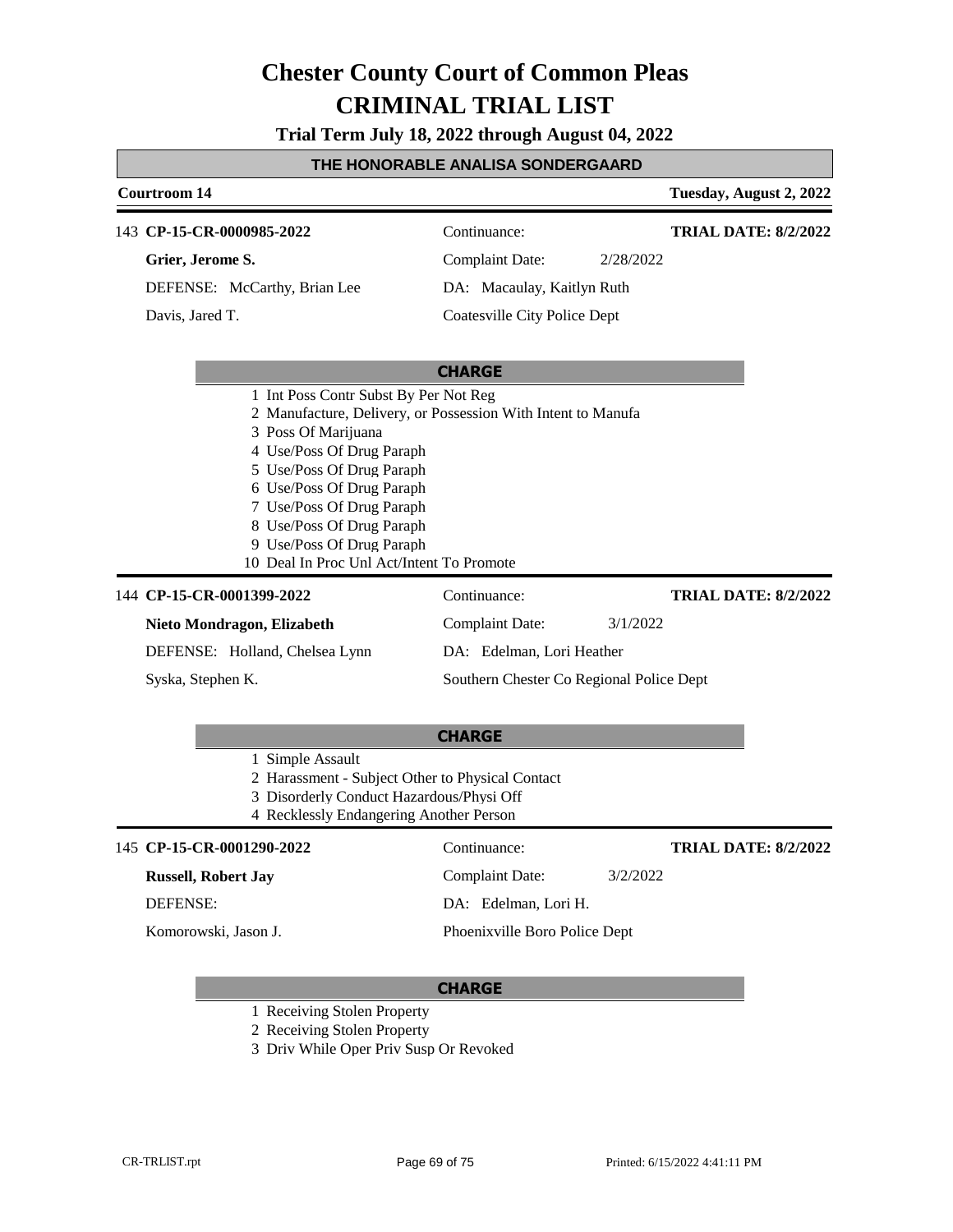|  |  | Trial Term July 18, 2022 through August 04, 2022 |  |
|--|--|--------------------------------------------------|--|
|--|--|--------------------------------------------------|--|

#### **THE HONORABLE ANALISA SONDERGAARD**

### **Courtroom 14 Tuesday, August 2, 2022 CHARGE** 146 **CP-15-CR-0001207-2022** Continuance: **Taylor, Shannon Melissa** DEFENSE: McCarthy, Brian Lee Complaint Date: 3/9/2022 DA: Edelman, Lori H. PSP - Embreeville **TRIAL DATE: 8/2/2022** Frey, Kyle 1 Simple Assault 2 Harassment - Subject Other to Physical Contact **CHARGE** 146 **CP-15-CR-0000875-2022** Continuance: **Lauer, Randall Edward** DEFENSE: McCarthy, Brian Lee Complaint Date: 3/6/2022 DA: Edelman, Lori Heather PSP - Embreeville **TRIAL DATE: 8/2/2022** Frey, Kyle 1 Aggravated Assault - Attempts to cause SBI or causes injury 2 Simple Assault 3 Harassment - Subject Other to Physical Contact 4 Simple Assault **CHARGE** 147 **CP-15-CR-0001040-2022** Continuance: **Cruz, Daniel** DEFENSE: Black, Sarah Beth Complaint Date: 3/7/2022 DA: Goggin, Robert St Leger IV Southern Chester Co Regional Police Dept **TRIAL DATE: 8/2/2022** Syska, Stephen K. 1 Int Poss Contr Subst By Per Not Reg 2 Use/Poss Of Drug Paraph 147 **CP-15-CR-0001032-2022** Continuance: **Cruz, Daniel** DEFENSE: Black, Sarah Beth Complaint Date: 3/7/2022 DA: Goggin, Robert St Leger IV Southern Chester Co Regional Police Dept **TRIAL DATE: 8/2/2022** Cooper, Joseph F.

# **CHARGE**

1 Crim Misch/Dmg Prop Intent, Reckless, Or Neglig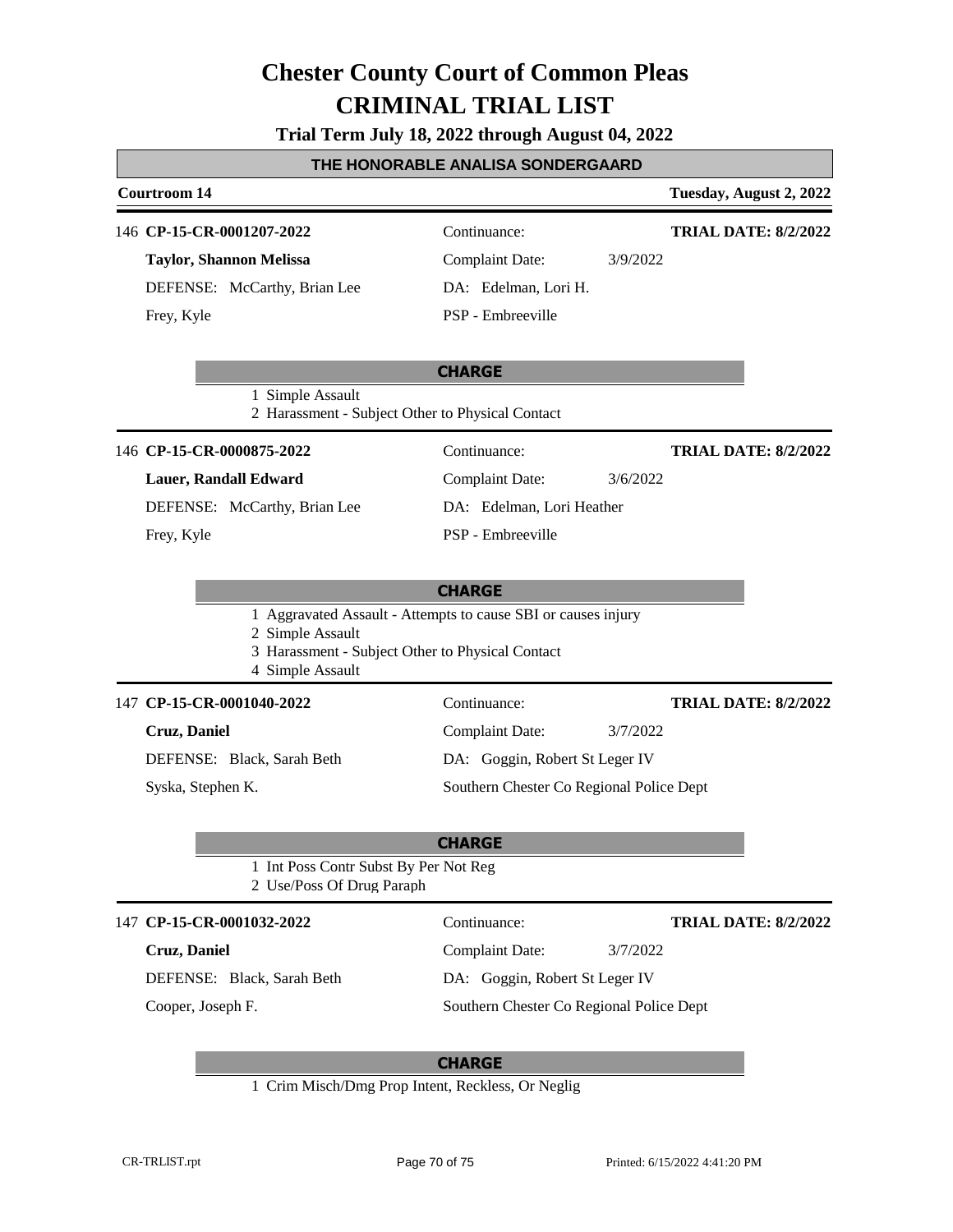**Trial Term July 18, 2022 through August 04, 2022**

#### **THE HONORABLE ANALISA SONDERGAARD**

### **Courtroom 14 Tuesday, August 2, 2022 CHARGE** 148 **CP-15-CR-0001790-2022** Continuance: **Cheung, Jai Hae Son** DEFENSE: McCarthy, Brian Lee Complaint Date: 3/14/2022 DA: Amoroso, Alyssa Marie Coatesville City Police Dept **TRIAL DATE: 8/2/2022** Thompson, Joseph F. 1 Burglary - Overnight Accommodations; Person Present, Bo 2 Burglary - Overnight Accommodations; Person Present, Bo 3 Burglary - Overnight Accommodations; Person Present 4 Burglary - Overnight Accommodations; Person Present 5 Robbery-Threat Immed Ser Injury 6 Robbery-Threat Immed Ser Injury 7 Robbery-Commit Threat 1st/2nd Deg Fel

- 8 Robbery-Commit Threat 1st/2nd Deg Fel
- 9 Robbery-Inflict Threat Imm Bod Inj
- 10 Robbery-Inflict Threat Imm Bod Inj

#### 148 **CP-15-CR-0001161-2022** Continuance: **Cheung, Jai Hassan** DEFENSE: McCarthy, Brian Lee Complaint Date: 3/8/2022 DA: Edelman, Lori H. Caln Twp Police Dept **TRIAL DATE: 8/2/2022** Cusick, Christine L.

- 1 Robbery-Threat Immed Ser Injury
- 2 Burglary Overnight Accommodations; Person Present, Bo
- 3 Theft By Unlaw Taking-Movable Prop
- 4 Theft By Unlaw Taking-Movable Prop
- 5 Terroristic Threats W/ Int To Terrorize Another
- 6 Simple Assault
- 7 Poss Instrument Of Crime W/Int
- 8 Harassment Subject Other to Physical Contact
- 9 Theft By Unlaw Taking-Movable Prop
- 10 Possession Of Firearm Prohibited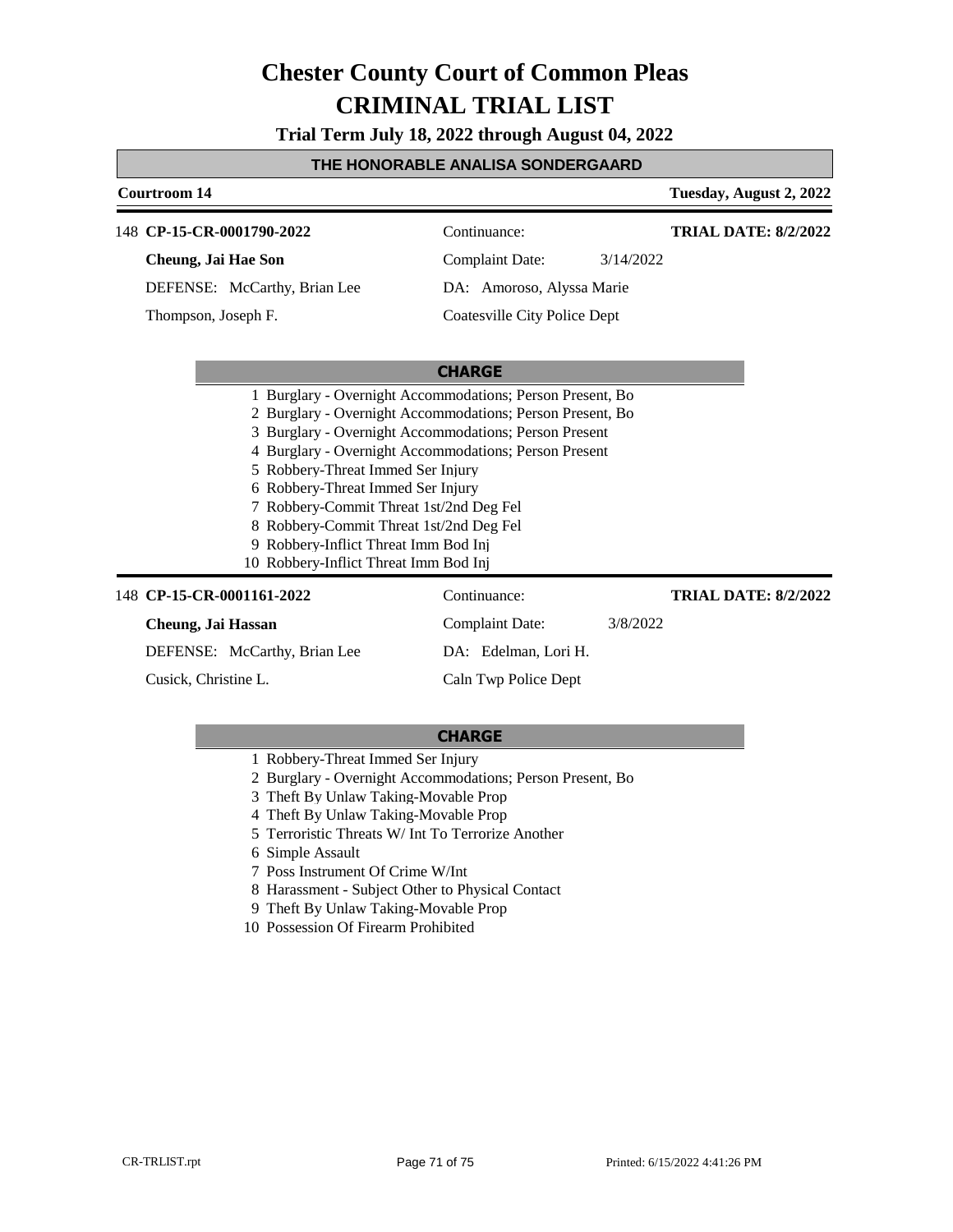**Trial Term July 18, 2022 through August 04, 2022**

# **THE HONORABLE ANALISA SONDERGAARD**

| Courtroom 14              |                                                                                                                                                                                                                                                                                                                                                                                                                                                                                     |                                      |           | Tuesday, August 2, 2022     |
|---------------------------|-------------------------------------------------------------------------------------------------------------------------------------------------------------------------------------------------------------------------------------------------------------------------------------------------------------------------------------------------------------------------------------------------------------------------------------------------------------------------------------|--------------------------------------|-----------|-----------------------------|
| 149 CP-15-CR-0001301-2022 |                                                                                                                                                                                                                                                                                                                                                                                                                                                                                     | Continuance:                         |           | <b>TRIAL DATE: 8/2/2022</b> |
|                           | Lamb-Towles, Latifah Amina                                                                                                                                                                                                                                                                                                                                                                                                                                                          | <b>Complaint Date:</b>               | 3/9/2022  |                             |
| <b>DEFENSE:</b>           |                                                                                                                                                                                                                                                                                                                                                                                                                                                                                     | DA: Chester County District Attorney |           |                             |
| Schreiber, Jennifer A.    |                                                                                                                                                                                                                                                                                                                                                                                                                                                                                     | Coatesville City Police Dept         |           |                             |
|                           |                                                                                                                                                                                                                                                                                                                                                                                                                                                                                     | <b>CHARGE</b>                        |           |                             |
|                           | 1 DUI: High Rte of Alc (Bac.10 - <.16) 1st Off<br>2 Restrictions on Alcoholic Beverages<br>3 DUI: Gen Imp/Inc of Driving Safely - 1st Off                                                                                                                                                                                                                                                                                                                                           |                                      |           |                             |
| 150 CP-15-CR-0001554-2022 |                                                                                                                                                                                                                                                                                                                                                                                                                                                                                     | Continuance:                         |           | <b>TRIAL DATE: 8/2/2022</b> |
| Taylor, Christopher S.    |                                                                                                                                                                                                                                                                                                                                                                                                                                                                                     | <b>Complaint Date:</b>               | 3/9/2022  |                             |
|                           | DEFENSE: Difabio, Vincent P.                                                                                                                                                                                                                                                                                                                                                                                                                                                        | DA: Edelman, Lori Heather            |           |                             |
| Daniels, Kemba N.         |                                                                                                                                                                                                                                                                                                                                                                                                                                                                                     | E Whiteland Twp Police Dept          |           |                             |
|                           |                                                                                                                                                                                                                                                                                                                                                                                                                                                                                     | <b>CHARGE</b>                        |           |                             |
|                           | 1 DUI: Gen Imp/Inc of Driving Safely - 1st Off<br>2 DUI: Gen Imp (BAC .08 - .10) 1st Off<br>3 DUI: High Rte of Alc (Bac. $10 - <16$ ) 1st Off<br>4 DUI: Highest Rte of Alc (BAC .16+) 1st Off<br>5 Disregard Traffic Lane (Single)<br>6 DUI: Controlled Substance - Impaired Ability - 1st Offense<br>7 DUI: Controlled Substance - Schedule 1 - 1st Offense<br>8 DUI: Controlled Substance - Metabolite - 1st Offense<br>9 DUI: Controlled Substance - Combination Alcohol/Drugs - |                                      |           |                             |
| 151 CP-15-CR-0001387-2022 |                                                                                                                                                                                                                                                                                                                                                                                                                                                                                     | Continuance:                         |           | <b>TRIAL DATE: 8/2/2022</b> |
| Hanby, Anthony B.         |                                                                                                                                                                                                                                                                                                                                                                                                                                                                                     | <b>Complaint Date:</b>               | 3/11/2022 |                             |
|                           | DEFENSE: Miller, Francis Connor                                                                                                                                                                                                                                                                                                                                                                                                                                                     | DA: Goggin, Robert St Leger IV       |           |                             |
| Nissen, Matthew J.        |                                                                                                                                                                                                                                                                                                                                                                                                                                                                                     | W Whiteland Twp Police Dept          |           |                             |

- 1 DUI: Gen Imp/Inc of Driving Safely 1st Off
- 2 DUI: Highest Rte of Alc (BAC .16+) 1st Off
- 3 Accident Involv Damage Attended Vehicle/Prop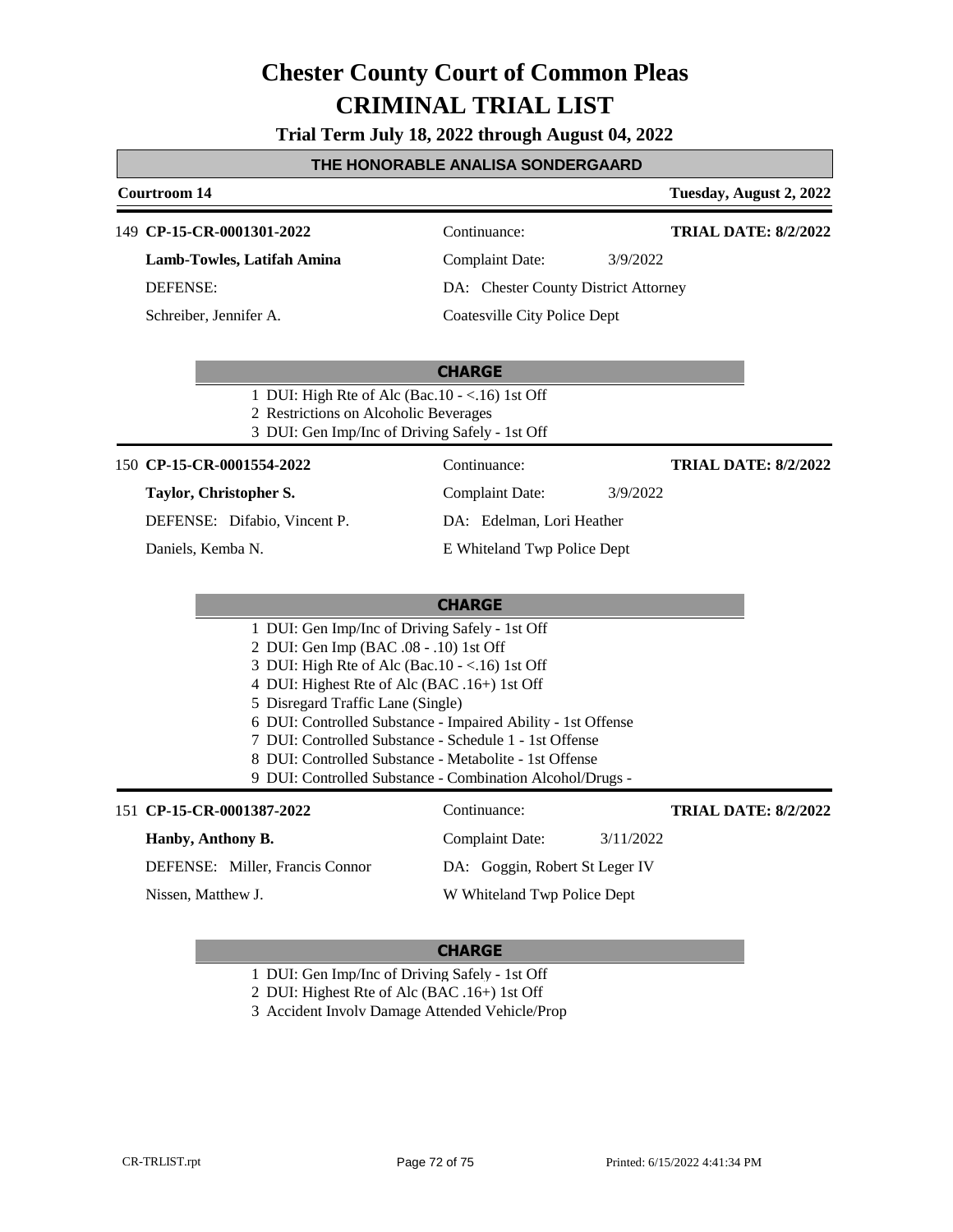**Trial Term July 18, 2022 through August 04, 2022**

## **THE HONORABLE ANALISA SONDERGAARD**

| Courtroom 14                                                                          |                                        | Tuesday, August 2, 2022     |  |
|---------------------------------------------------------------------------------------|----------------------------------------|-----------------------------|--|
| 152 CP-15-CR-0001438-2022                                                             | Continuance:                           | <b>TRIAL DATE: 8/2/2022</b> |  |
| Sherman, Edward C.                                                                    | <b>Complaint Date:</b><br>3/14/2022    |                             |  |
| <b>DEFENSE:</b>                                                                       | DA: Goggin, Robert St Leger IV         |                             |  |
| Blue, Ross R.                                                                         | W Chester Boro Police Dept             |                             |  |
| 1 Int Poss Contr Subst By Per Not Reg<br>2 Public Drunkenness And Similar Misconduct  | <b>CHARGE</b>                          |                             |  |
| 153 CP-15-CR-0001363-2022                                                             | Continuance:                           | <b>TRIAL DATE: 8/2/2022</b> |  |
| <b>Roberts, Mary Ellen</b>                                                            | <b>Complaint Date:</b><br>3/15/2022    |                             |  |
| DEFENSE: Green, Joseph Patrick Jr.                                                    | DA: Thurstlic-O'Neill, Michelle Lynn   |                             |  |
| Lund, Kristin C.                                                                      | <b>Chester County County Detective</b> |                             |  |
|                                                                                       | <b>CHARGE</b>                          |                             |  |
| 1 Hinder App/Prosec-Conceal/Destroy Evid<br>2 Tamper With/Fabricate Physical Evidence |                                        |                             |  |
| 154 CP-15-CR-0001482-2022                                                             | Continuance:                           | <b>TRIAL DATE: 8/2/2022</b> |  |
| Angelucci, Mark J.                                                                    | <b>Complaint Date:</b><br>3/15/2022    |                             |  |
| DEFENSE: Egan, Thomas C. III                                                          | DA: Goggin, Robert St Leger IV         |                             |  |
| Malantonio, Mark A.                                                                   | PSP - Embreeville                      |                             |  |

### **CHARGE**

1 Burglary - Overnight Accommodations; Person Present, Bo

2 Crim Tres-Break Into Structure

3 Aggravated Assault - Attempts to cause SBI or causes injury

4 Simple Assault

5 Harassment - Subject Other to Physical Contact

6 Criminal Mischief - Damage Property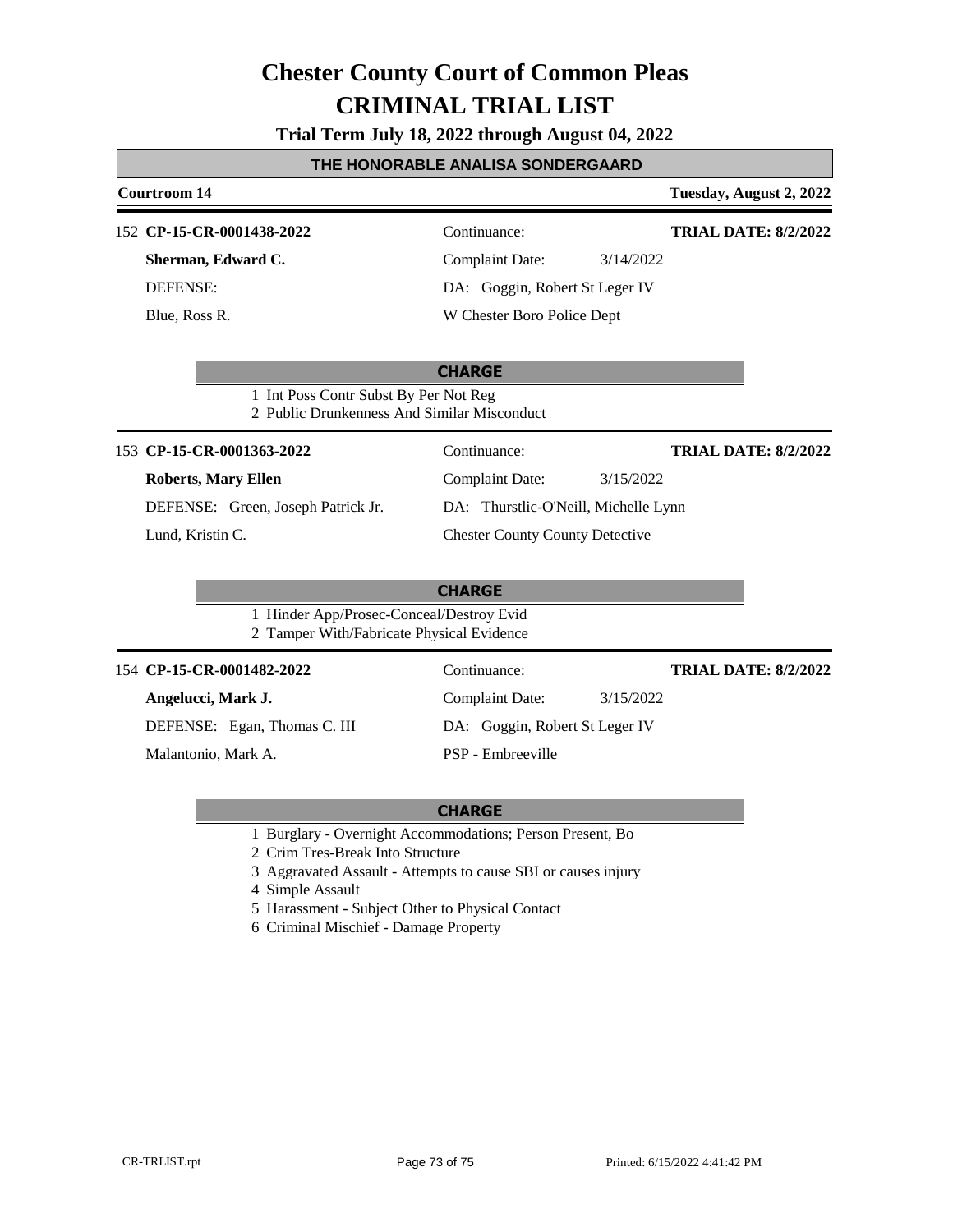**Trial Term July 18, 2022 through August 04, 2022**

#### **THE HONORABLE ANALISA SONDERGAARD**

#### **Courtroom 14 Tuesday, August 2, 2022**

**TRIAL DATE: 8/2/2022**

155 **CP-15-CR-0001501-2022** Continuance:

**Keesey, Kevin A.**

DEFENSE: Black, Sarah Beth

McMahon, Albert J.

Complaint Date: 3/18/2022

DA: Edelman, Lori H.

PSP - Embreeville

### **CHARGE**

- 1 Disregard Traffic Lane (Single)
- 2 Driving While BAC .02 or Greater While License Susp
- 3 Careless Driving

4 Habitual Offenders

- 5 DUI: Controlled Substance Combination Alcohol/Drugs -
- 6 Marijuana-Small Amt Personal Use
- 7 Use/Poss Of Drug Paraph
- 8 Use/Poss Of Drug Paraph
- 9 DUI: High Rte of Alc (Bac.10 <.16) 1st Off
- 10 DUI: Controlled Substance Schedule 1 1st Offense